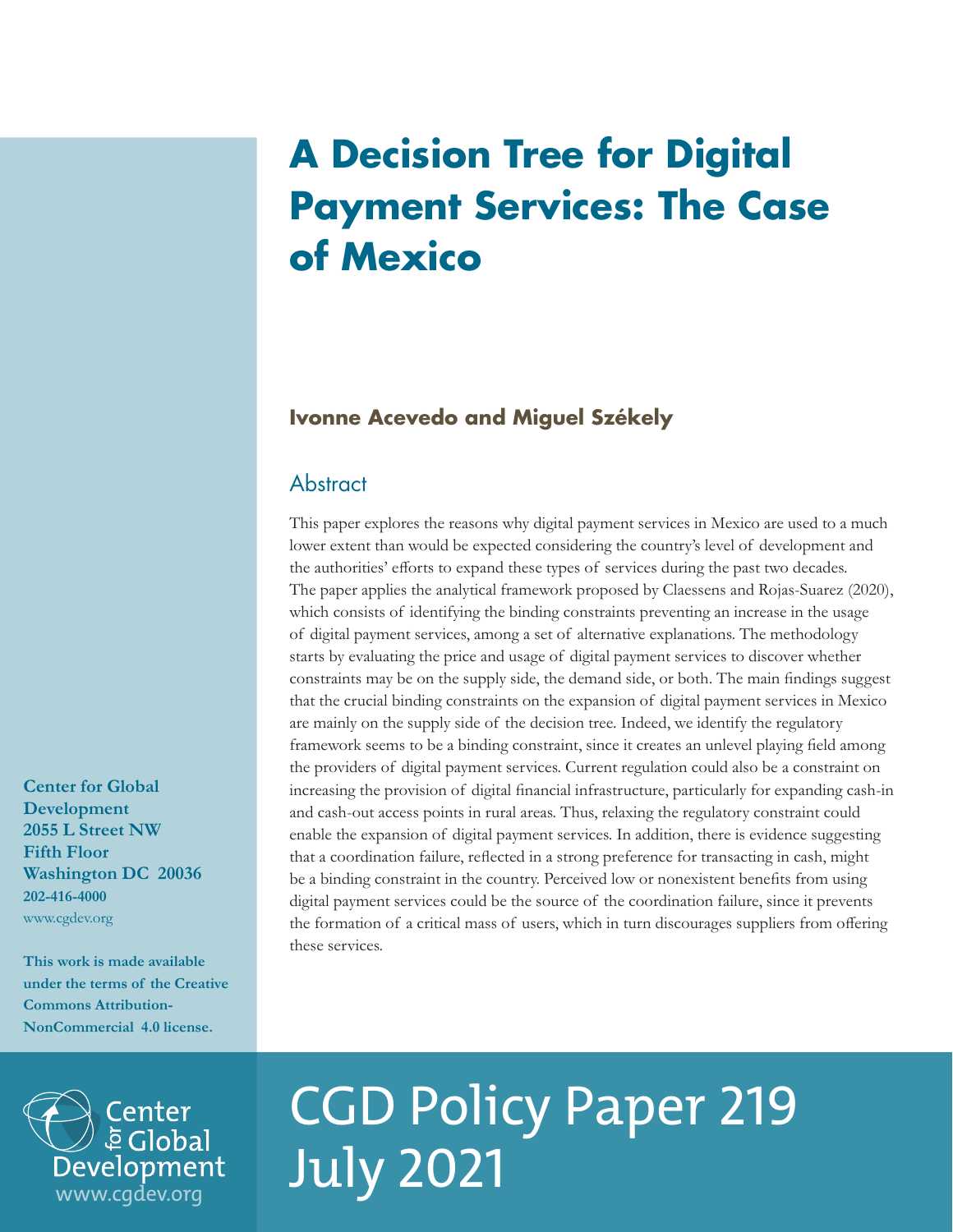## **A Decision Tree for Digital Payment Services: The Case of Mexico**

Ivonne Acevedo Miguel Székely Centre for Education and Social Studies, Mexico City

|                                                                                                                        | We thank Alejandro Fiorito and Liliana Rojas-Suárez for guidance<br>throughout the development of this research. This paper has benefited<br>from discussions with Edgar Cortés, Marco Antonio del Río, Javier Gavito,<br>Alejandro Magaña, Hugo Nájera, José Luis Negrín, Carlos Noriega, José<br>Antonio Quesada, Gabriel Székely, and Gabriela Zapata. We thank all of<br>them for their time in various discussions. The opinions expressed in this<br>paper are the authors' and do not reflect those of the CGD nor of the<br>interviewees who kindly shared their views with us. |
|------------------------------------------------------------------------------------------------------------------------|-----------------------------------------------------------------------------------------------------------------------------------------------------------------------------------------------------------------------------------------------------------------------------------------------------------------------------------------------------------------------------------------------------------------------------------------------------------------------------------------------------------------------------------------------------------------------------------------|
|                                                                                                                        | The Center for Global Development is grateful for contributions from the<br>Bill & Melinda Gates Foundation in support of this work.                                                                                                                                                                                                                                                                                                                                                                                                                                                    |
|                                                                                                                        | Ivonne Acevedo and Miguel Székely. 2021. "A Decision Tree for Digital Payment Services:<br>The Case of Mexico." CGD Policy Paper 219. Washington, DC: Center for Global<br>Development. https://www.cgdev.org/publication/decision-tree-digital-payment-<br>services-case-mexico                                                                                                                                                                                                                                                                                                        |
| <b>Center for Global Development</b><br>2055 L Street NW<br>Washington, DC 20036<br>202.416.4000<br>(f) $202.416.4050$ | The Center for Global Development works to reduce global poverty<br>and improve lives through innovative economic research that drives<br>better policy and practice by the world's top decision makers. Use and<br>dissemination of this Policy Paper is encouraged; however, reproduced<br>copies may not be used for commercial purposes. Further usage is<br>permitted under the terms of the Creative Commons License.                                                                                                                                                             |
| www.cgdev.org                                                                                                          | The views expressed in CGD Policy Papers are those of the authors and<br>should not be attributed to the board of directors, funders of the Center<br>for Global Development, or the authors' respective organizations.                                                                                                                                                                                                                                                                                                                                                                 |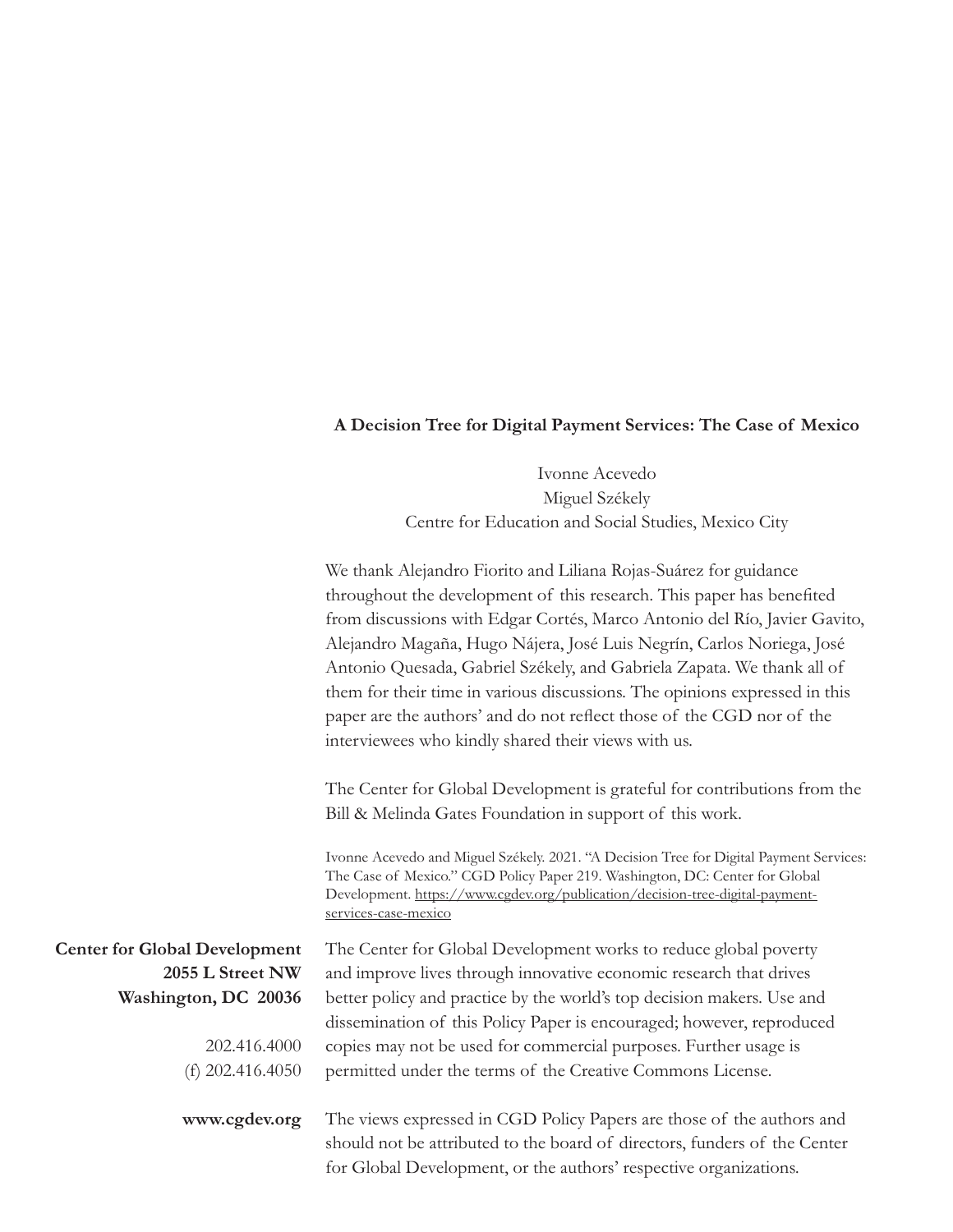## **Contents**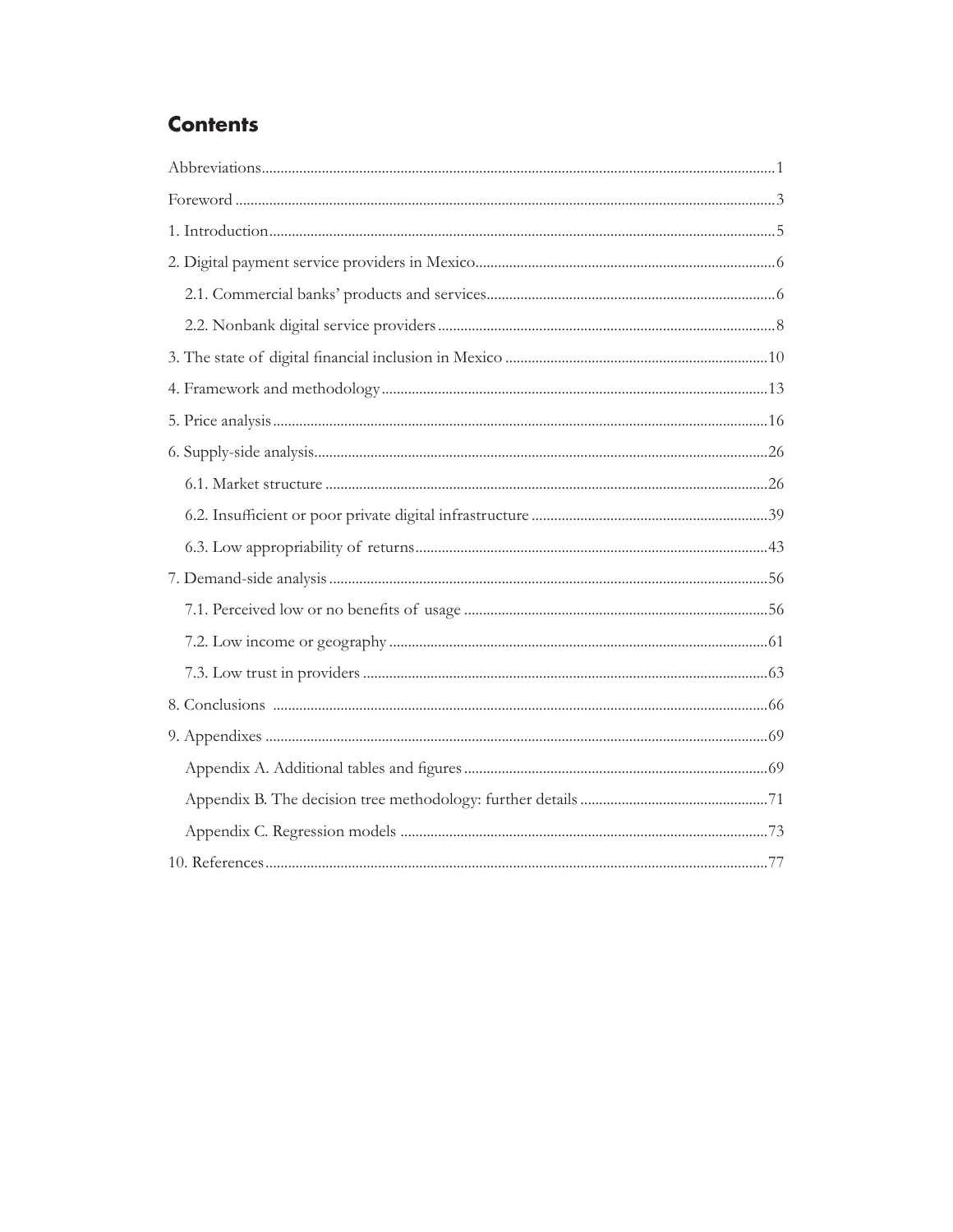## **List of figures**

| Figure 1. Financial account ownership (percentage of adult population),                |  |
|----------------------------------------------------------------------------------------|--|
| Figure 2. Determinants of inadequate financial inclusion in the use                    |  |
| Figure 3. ATM fees for making withdrawals with cards from other banks                  |  |
|                                                                                        |  |
| Figure 5. Average merchant discount rate for transactions                              |  |
| Figure 6. Mobile money full payment cycle in selected Latin American countries, 202022 |  |
|                                                                                        |  |
|                                                                                        |  |
|                                                                                        |  |
|                                                                                        |  |
|                                                                                        |  |
|                                                                                        |  |
|                                                                                        |  |
|                                                                                        |  |
| Figure 15. Evolution of indicators for rule of law and banking concentration,          |  |
|                                                                                        |  |
|                                                                                        |  |
|                                                                                        |  |
| Figure 19. Percentage of the adult population with an ID, Latin America, 201849        |  |
| Figure 20. Informality rates and account ownership, Latin America, 2017-201853         |  |
| Figure 21. Merchants' acceptance of cards as a payment method, Mexico, 201854          |  |
| Figure 22. Self-reported reasons for not having bank account or mobile phone,          |  |
|                                                                                        |  |
| Figure 24. Financial fraud claims (percentage), Mexico, fourth quarter of 2019  65     |  |
|                                                                                        |  |
|                                                                                        |  |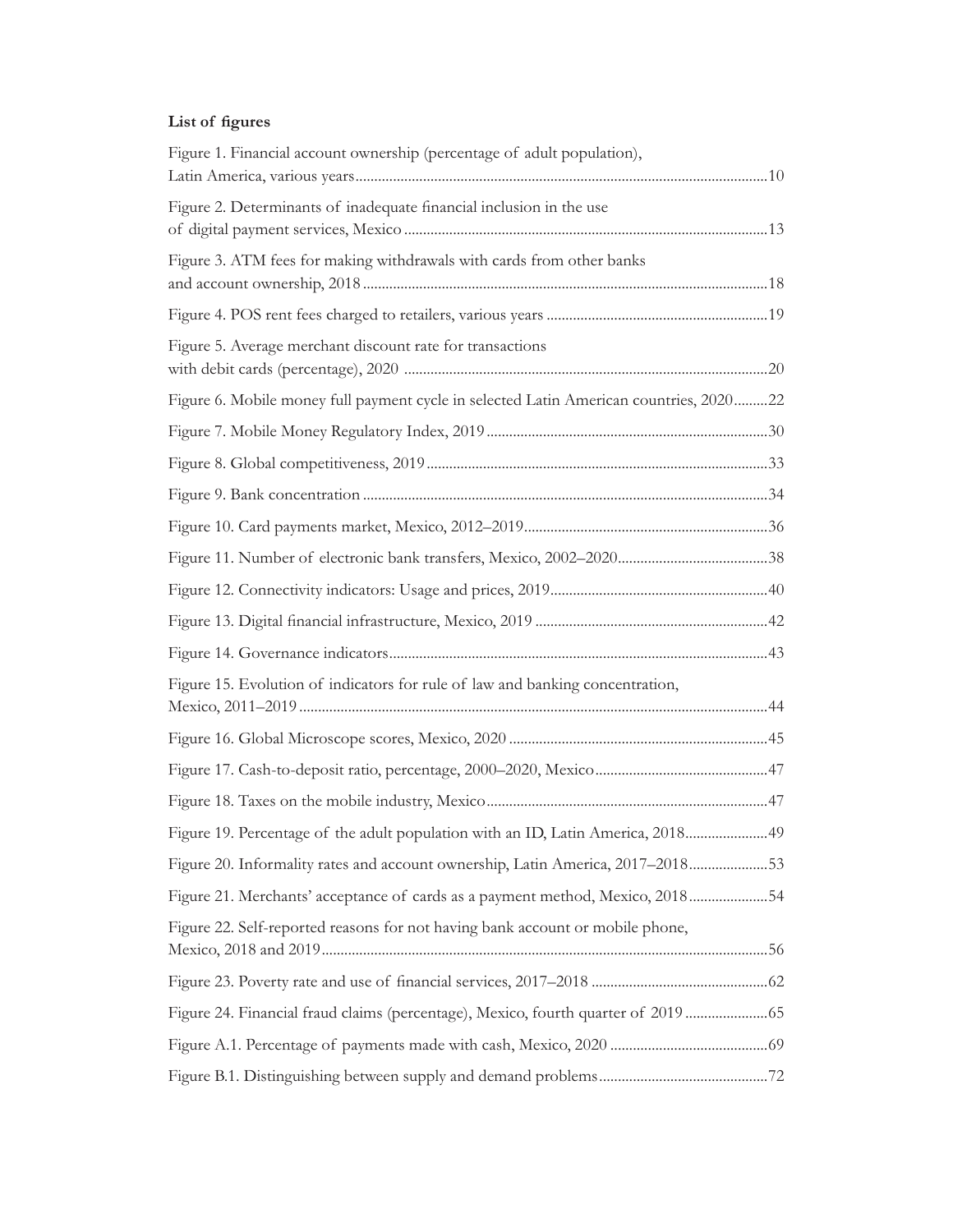### **List of tables**

| Table 1. Four-tier scheme offered by financial credit institutions, Mexico 7                |  |
|---------------------------------------------------------------------------------------------|--|
| Table 2. Comparison of basic bank accounts' characteristics for selected countries          |  |
| Table 3. Fees and commissions for mobile money products with                                |  |
| Table 4. Mexico: Average time and cost to get to a bank, ATM,                               |  |
| Table 5. Total costs of using digital financial services by socioeconomic class             |  |
|                                                                                             |  |
| Table 7. Regulatory provisions for digital service providers similar to IFPEs31             |  |
| Table 8. Indicators of KYC regulations for the GSMA Mobile Money Regulatory                 |  |
| Table 9. IFPEs' accounts limits and onboarding requirements for individuals,                |  |
| Table 10. Regression estimates for perceived low or no benefits as the main reason          |  |
|                                                                                             |  |
| Table 12. Average time and cost to get to a bank branch, ATM,                               |  |
| Table 13. Regression estimates for lack of trust as the main reason for not using digital   |  |
| Table 14. Average time to settle a complaint or claim, by type of institution               |  |
|                                                                                             |  |
| Table A.2. Average number of cashless payments per inhabitant per year, 2012-201970         |  |
| Table C.1. Marginal effects from probit regression for using financial services 74          |  |
| Table C.2. Marginal effects from probit regression including financial literacy subscores76 |  |
|                                                                                             |  |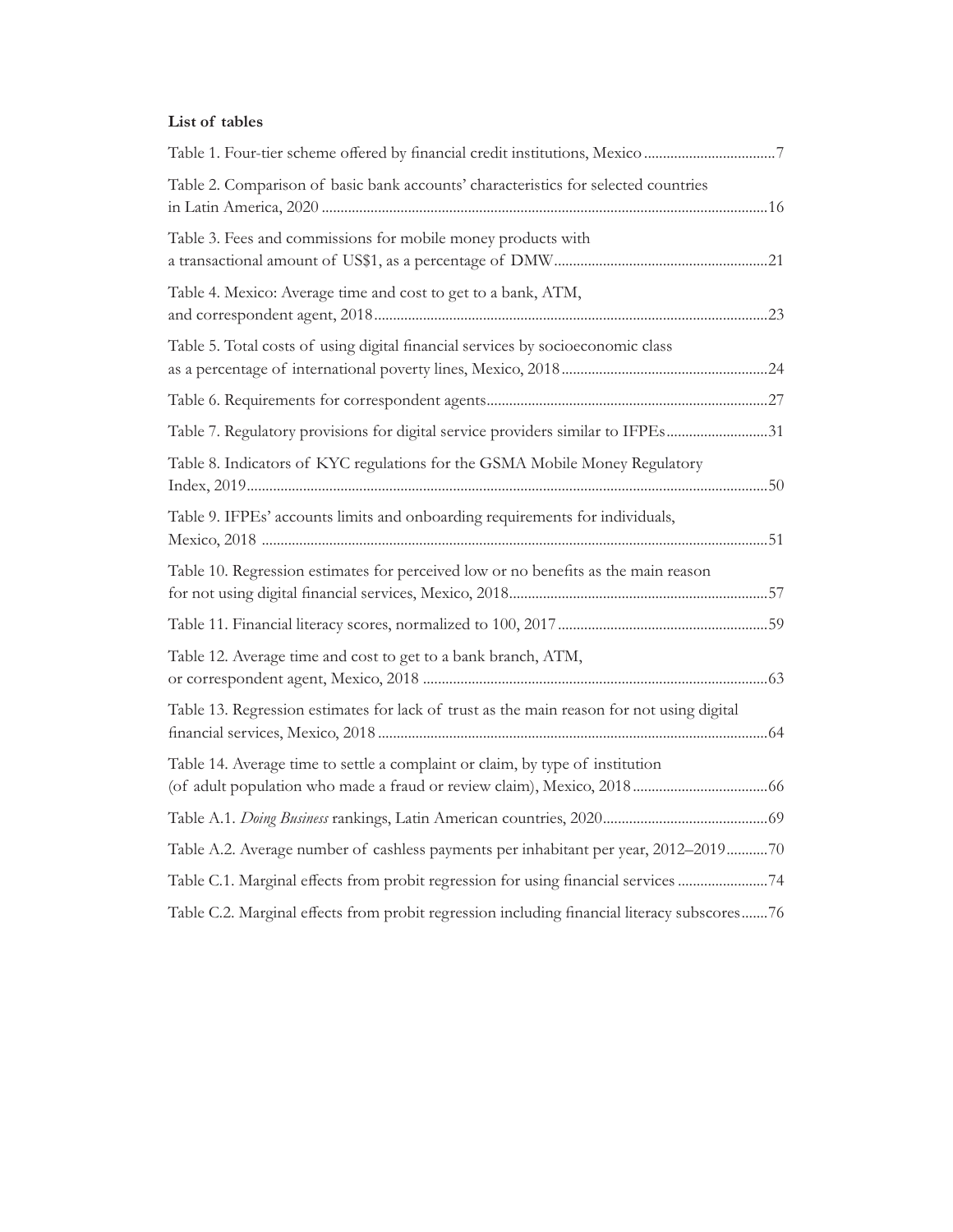# <span id="page-5-0"></span>**Abbreviations**

| <b>ATM</b>     | automated teller machine                                                                                                                                                            |
|----------------|-------------------------------------------------------------------------------------------------------------------------------------------------------------------------------------|
| Banxico        | Banco de México                                                                                                                                                                     |
| <b>BIS</b>     | <b>Bank for International Settlements</b>                                                                                                                                           |
| CAF            | Corporación Andina de Fomento (Development Bank of Latin America)                                                                                                                   |
| CGAP           | Consultative Group to Assist the Poor                                                                                                                                               |
| <b>CIAT</b>    | Inter-American Center of Tax Administrations                                                                                                                                        |
| <b>CLABE</b>   | Clave Bancaria Estandarizada (a unique bank account identifier used in<br>Mexico)                                                                                                   |
| <b>CNBV</b>    | Comisión Nacional Bancaria y de Valores (National Banking and Securities<br>Commission)                                                                                             |
| CoDi           | Cobro Digital                                                                                                                                                                       |
| <b>COFECE</b>  | Comisión Federal de Competencia Económica (Federal Commission for<br>Economic Competition)                                                                                          |
| CONAIF         | Comisión Nacional de Inclusión Financiera (National Commission for<br>Financial Inclusion)                                                                                          |
| CONDUSEF       | Comisión Nacional para la Protección y Defensa de los Usuarios de<br>Servicios Financieros                                                                                          |
| <b>CONEVAL</b> | Consejo Nacional de Evaluacion de la Politica de Desarrollo Social<br>(National Council for the Evaluation of Social Development Policy)                                            |
| <b>CPMI</b>    | Committee on Payments and Infrastructure                                                                                                                                            |
| <b>CURP</b>    | Clave Unica de Registro de Población (Mexican national ID card)                                                                                                                     |
| <b>DMW</b>     | daily minimum wage                                                                                                                                                                  |
| <b>ENAFIN</b>  | Encuesta Nacional de Financiamiento de las Empresas (National Survey of<br>Enterprise Financing)                                                                                    |
| <b>ENDUTIH</b> | Encuesta Nacional sobre Disponibilidad y Uso de Tecnologías de la<br>Información en los Hogares (National Household Survey on Availability<br>and Use of Information Technologiess) |
| <b>ENIF</b>    | Encuesta Nacional de Inclusión Financiera (National Financial Inclusion<br>Survey)                                                                                                  |
| FAS            | Financial Access Survey                                                                                                                                                             |
| <b>FIMPE</b>   | Fideicomiso para el Impulso de la Infraestructura de Medios de Pago<br>Electrónico                                                                                                  |
| <b>FOMIN</b>   | Fondo Multilateral de Inversiones (Multilateral Investment Fund)                                                                                                                    |
| GNI            | gross national income                                                                                                                                                               |
| <b>GSMA</b>    | Global System for Mobile Communications Association                                                                                                                                 |
| <b>HHI</b>     | Herfindahl-Hirschman index                                                                                                                                                          |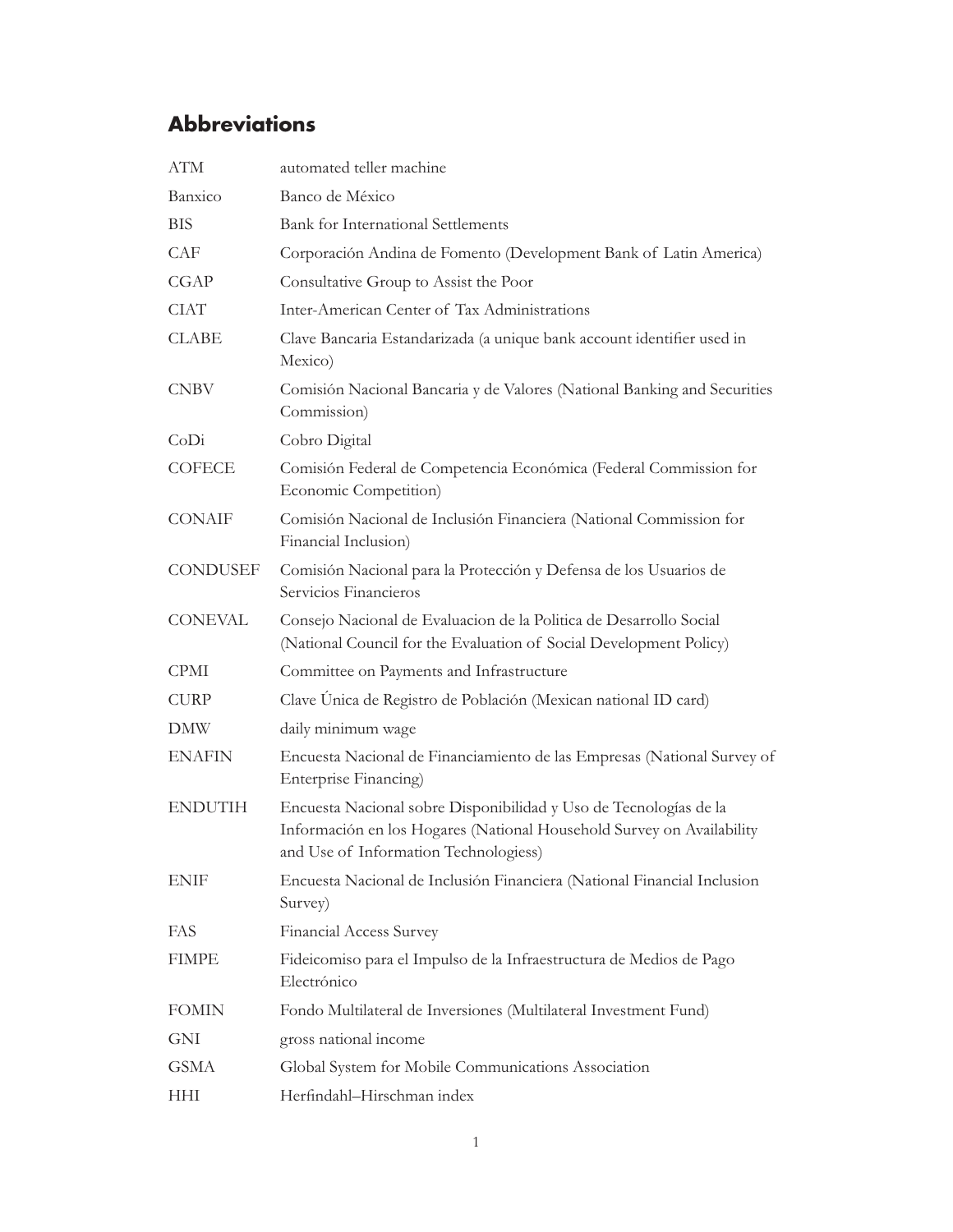| i2i            | insight2impact                                                                                    |
|----------------|---------------------------------------------------------------------------------------------------|
| ID4D           | Identification for Development initiative                                                         |
| <b>IFPE</b>    | institucion de fondos de pago electrónico (electronic payment institution)                        |
| <b>IFT</b>     | Instituto Federal de Telecomunicaciones (Federal Telecommunications<br>Institute)                 |
| IMF            | International Monetary Fund                                                                       |
| <b>INEGI</b>   | Instituto Nacional de Estadística y Geografía (National Institute of<br>Statistics and Geography) |
| <b>IPAB</b>    | Instituto para la Protección del Ahorro Bancario (Bank Savings Protection<br>Institute)           |
| <b>ITF</b>     | institucion de tecnología financiera (financial technology institution)                           |
| ITU            | International Telecommunication Union                                                             |
| KYC            | know-your-customer                                                                                |
| LAC            | Latin America and the Caribbean                                                                   |
| LIC            | Ley de Instituciones de Crédito (Credit Institutions Law)                                         |
| MMU            | Mobile Money for the Unbanked project                                                             |
| <b>MMW</b>     | monthly minimum wage                                                                              |
| <b>NFC</b>     | near-field communication                                                                          |
| POS            | point-of-sale                                                                                     |
| p.p.           | percentage points                                                                                 |
| <b>PPP</b>     | purchasing power parity                                                                           |
| <b>PROFECO</b> | Procuraduría Federal del Consumidor (Office of the Federal Prosecutor for<br>the Consumer)        |
| <b>SMS</b>     | short message service                                                                             |
| SOCAP          | sociedad cooperativa de ahorro y préstamo (savings and credit cooperative<br>society)             |
| <b>SOFICO</b>  | sociedad financieras comunitaria (community financial Society)                                    |
| <b>SOFIPO</b>  | sociedad financiera popular (popular financial Society)                                           |
| SPEI           | Sistema de Pagos Electrónicos Interbancario (Mexico's interbank electronic<br>payment system)     |
| UDI            | investment unit                                                                                   |
| <b>VAT</b>     | value-added tax                                                                                   |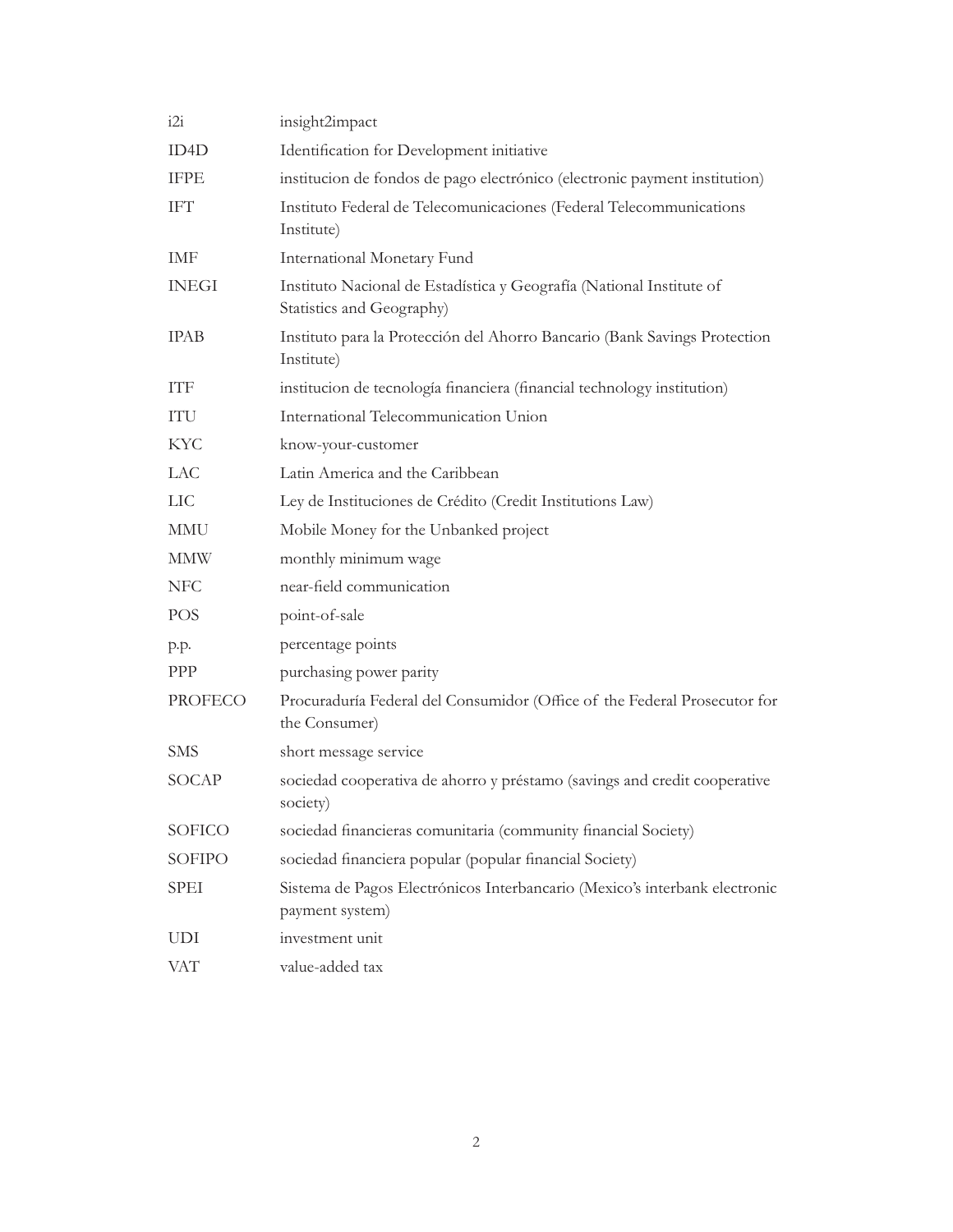## <span id="page-7-0"></span>**Foreword**

Financial inclusion, especially through digital means, is broadly regarded as a catalyst for development and a driver of economic inclusion. While a large number of countries have implemented policy changes to advance digital financial inclusion, results are mixed and there is a substantial divide between countries that have achieved great success and those that continue to lag behind.

To support policymakers' efforts to improve the effectiveness of their financial inclusion strategies, in early 2020 CGD published an analytical framework, *A Decision Tree for Digital Financial Inclusion Policymaking*, that allows a systematic identification of the most problematic constraints in country-specific settings. Many constraints can restrict financial inclusion, but to different degrees. Therefore, the *Tree* aims at diagnosing which constraints are binding, i.e., impeding significant usage of digital financial services. Without this kind of analysis, gaps in financial inclusion strategies may persist and policymakers may focus attention on non-binding constraints, obstacles whose solutions will not deliver significant improvements unless other first-order impediments are addressed.

The Tree methodology uses a deductive top-down approach to analyze various potential demand and supply causes (branches in the tree). An important feature of the analytical framework is that it calls for analysis of the observed (or shadow) prices of digital financial services to identify the most pressing (binding) constraints. Application of the methodology involves benchmarking with a wide-ranging set of indicators, including aggregate and microlevel statistics as well as survey data to reflect providers' and consumers' perceptions.

In this paper, Ivonne Acevedo and Miguel Székely apply the Tree methodology to the case of Mexico.

Despite ambitious regulations aimed at advancing digital financial inclusion, like the Fintech Law of 2017, the level of financial inclusion in Mexico has remained low and stagnant over the last decade. Local data shows that Mexico's financial account ownership level for the adult population (47 percent) is around 30 percentage points lower than in comparable countries in Latin America and well below the average for upper-middle-income countries.

As a starting point in understanding the key reasons behind this poor performance, Acevedo and Székely present a detailed account of fees charged for different digital payment and transfer services in Mexico and other countries in Latin America. Evaluating ATM fees, merchant discount rates for debit card transactions, and mobile money fees, the authors find that these charges are considerably higher in Mexico. Further, they show that there are additional costs involved in accessing these services—like transportation—that are disproportionately larger for rural populations. This evidence suggests serious supply-side constraints.

Acevedo and Székely find that existing regulations create an unlevel playing field among digital payment services providers that restricts the activities of nonbank digital financial service providers. To demonstrate that regulatory constraints are indeed binding, the authors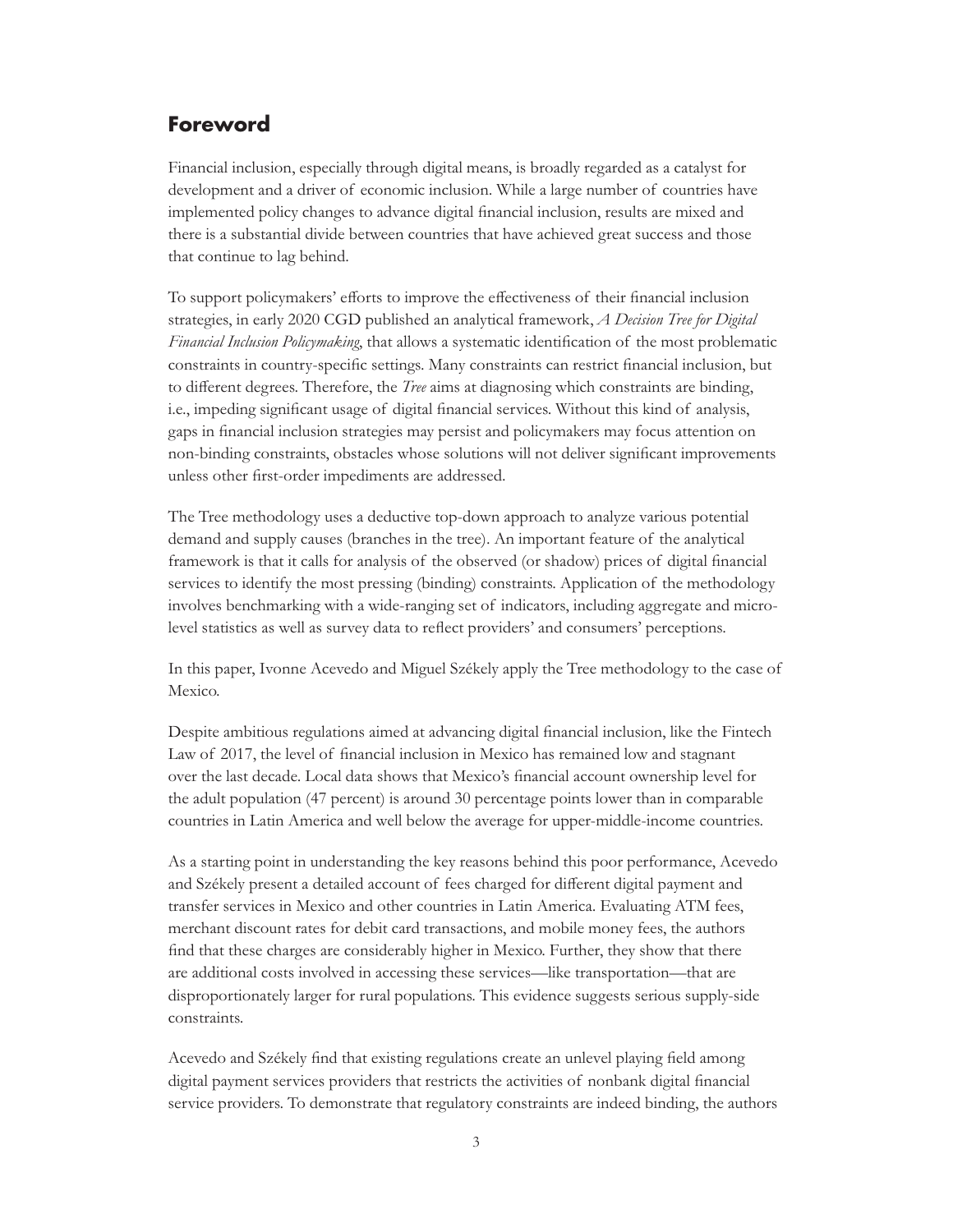show that non-bank providers try to circumvent regulatory restrictions by changing their mode of operation and by forming alliances with financial institutions.

But this well-known unlevel playing field is not the only binding constraint in Mexico. Acevedo and Székely identify coordination failures as an additional binding factor. In Mexico, many potential customers perceive the benefits of digital financial services as low, hindering the formation of a critical mass of users. This prevents providers from offering digital financial services at affordable prices. As a result, a substantial part of the low-income population in Mexico are excluded from digital payment services.

While Mexico's regulatory issues have been widely discussed in the past, many specific problems remain unsolved. This paper urges policymakers to acknowledge the limitations and counterproductive effects of some parts of the current regulatory framework. Moreover, the paper points to other problems, like coordination failures, that are not so well understood but are also crucial to unleash the untapped potential of digital financial services in the country.

This is the third in a series of five policy papers that employ the Decision Tree methodology that my colleagues and I developed to disentangle the most pressing constraints to financial inclusion in countries where the low levels of inclusion are truly concerning and a hindrance to prosperity. The other four papers study Ethiopia, India, Indonesia, and Pakistan.

To learn more about this project, find these papers, and read additional material, please visit [cgdev.org/page/policy-decision-tree-improving-financial-inclusion.](https://www.cgdev.org/page/policy-decision-tree-improving-financial-inclusion)

Liliana Rojas-Suarez Director of the Latin America Initiative and Senior Fellow Center for Global Development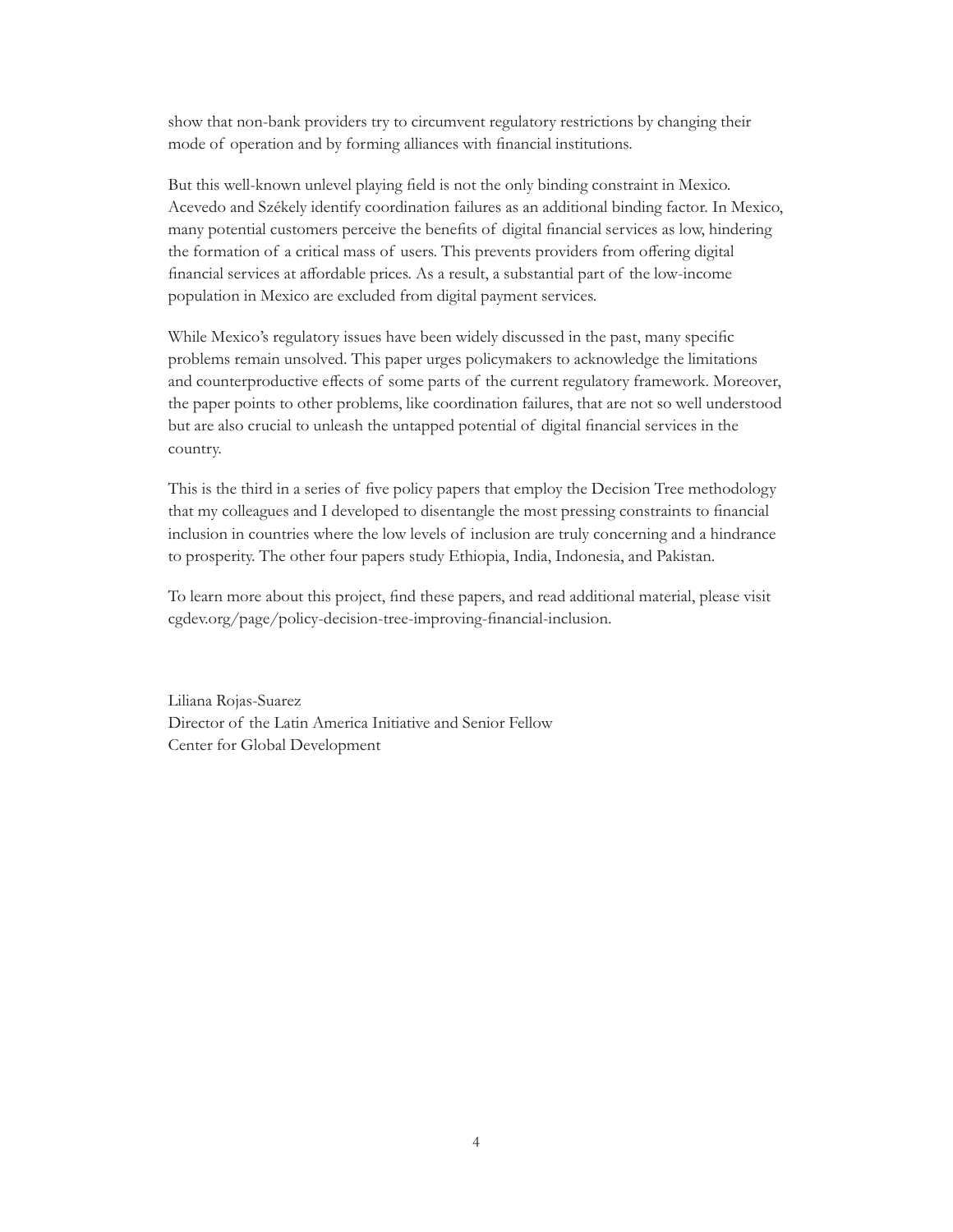## <span id="page-9-0"></span>**1. Introduction**

According to data from the Global Findex (World Bank 2017b), in 2017, 37 percent of the adult population (ages 15 and up) in Mexico reported having a banking account, 10 percentage points (p.p.) higher than the observed value for 2011—although it was also 2 p.p. lower than what was observed in the peak year, 2014 (39 percent). Similarly, data from the most recent (2018) National Survey for Financial Inclusion (Encuesta Nacional de Inclusión Financiera, or ENIF)1 reveal that 47.1 percent of the population ages 18 to 70 had a bank account, 3 p.p. higher than the reported value for 2015 (INEGI 2018a). However, data from Global Findex shows that both measures were lower than the average for Latin America and the Caribbean (LAC), of 55.1 percent, and significantly lower than the average for upper-middle-income countries, which was 73.1 percent in 2017.

In terms of digital financial services, Mexico also reported lower usage than its peers in the Latin American region. For example, in 2017, only 32 percent of the adult population reported making or receiving digital payments in the past year, and 5.5 percent reported using a mobile money account in the last 12 months. An important fact to mention is that these low levels of digital financial inclusion in Mexico are observed at a time when the country has spent the past two decades implementing significant changes to improve financial inclusion.

This document seeks to analyze the underlying factors that could explain the relatively low levels of digital financial inclusion, and specifically, the low use of digital payment services in the country. For the analysis, we adopt the framework proposed by Claessens and Rojas-Suarez (2020), which starts by establishing that if several constraints are preventing an increase in the usage of digital payment services, only the removal of the constraints that are *binding* would have a positive and large impact on usage. The framework consists of a topto-bottom decision-tree approach, wherein the top branches describe the potential causes of low financial inclusion and the subsequent branches identify the potential root causes. The analytical framework starts with an evaluation of digital payment services in terms of their observed price and usage, which is employed to guide the search for binding constraints and whether they seem to be present on the supply side, the demand side, or both.

The document comprises seven sections. Section 2 describes the different types of digital payment service providers in Mexico. Section 3 presents the most recent information on the state of digital financial inclusion in Mexico and other countries in the Latin American region. Section 4 discusses the framework and methodology for this analysis. Section 5 provides a comparative price analysis of the fees and commissions for digital payment services in Mexico and other countries in the Latin American region. Sections 6 and 7 analyze potential supply- and demand-side constraints, respectively, to identify which could be binding. The last section offers some conclusions.

<sup>&</sup>lt;sup>1</sup> We use the Spanish-based acronyms for many programs and entities throughout the paper.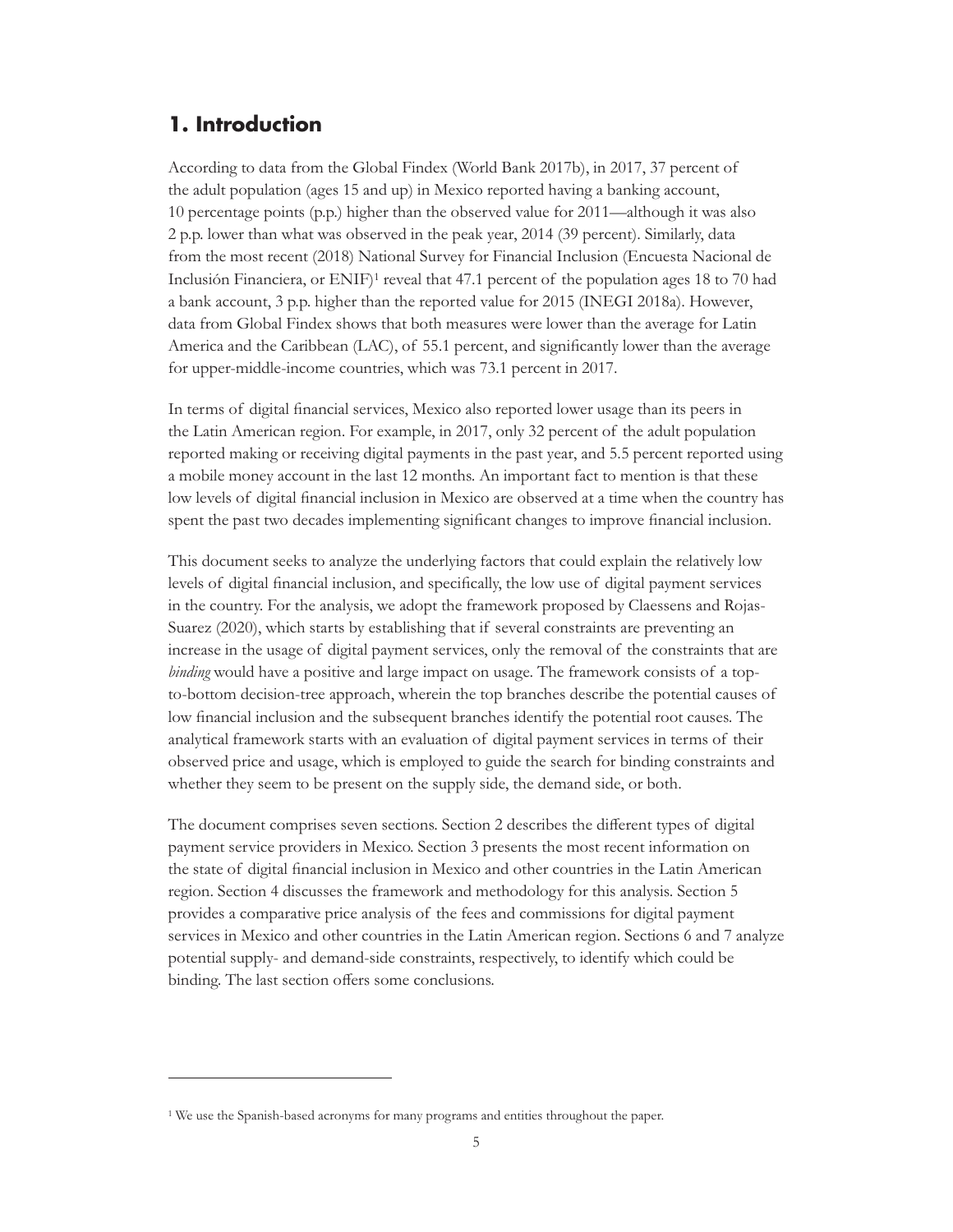## <span id="page-10-0"></span>**2. Digital payment service providers in Mexico**

This section describes the types of digital payment service providers that exist in Mexico. We focus on the products and services offered by banks and nonbank digital payment service providers.

For commercial banks, we focus on three types of digital financial services: transactional accounts, automated teller machines (ATMs), and point-of-sale (POS) devices. For the nonbank digital service providers, we focus on the electronic payment institutions (IFPEs), defined in the country's 2018 Law for Financial Technology Institutions (ITFs), commonly called the Fintech Law, as those that issue, distribute, manage, redeem, and transact with electronic payment funds (Diario Oficial de la Federación (DOF), 2018).

As for mobile money, interestingly, in the regulatory framework of Mexico, there is no explicit definition. The 2008 Credit Institutions Law (LIC) includes a definition of *mobile payments*, which are not strictly the same as mobile money, classifying them as electronic banking services associated with a bank account or a card in which the access device is linked to a unique user identifier, enabling monetary transactions such as transfers, bill payments, and balance inquiries. For this reason, hereafter, we use the definition of mobile money that is used by the Mobile Money for the Unbanked (MMU) project of the Global System for Mobile Communications Association (GSMA). The GSMA-MMU definition considers as mobile money a service that meets the following criteria: (1) it must include transferring money and making payments using a mobile phone; (2) it must be available to the unbanked; (3) it must offer a network of physical transactional points (excluding ATMs and bank branches), including correspondent agents; (4) services offering a mobile phone as another channel to access a traditional banking product are excluded; and (5) payment services linked to a traditional banking product are not included.2

## **2.1. Commercial banks' products and services**

Commercial banks are regulated under the LIC and by a set of secondary regulations containing more specific provisions. Although other institutions—such as popular financial Societies (SOFIPOs), community financial Societies (SOFICOs), savings and credit corporative societies (SOCAPs), and credit unions—are regulated by the National Banking and Securities Commission (CNBV), these are not included in the scope of this research because their core financial services are to carry out fundraising and credit-granting transactions, rather than digital payment services.3

<sup>2</sup> The GSMA-MMU website provides more information [https://www.gsma.com/mobilefordevelopment/](https://www.gsma.com/mobilefordevelopment/mobile-money/) [mobile-money/](https://www.gsma.com/mobilefordevelopment/mobile-money/).

<sup>3</sup> However, it is worth mentioning that some of the financial entities operating as SOFIPOs are digital banks offering their services and products through a smartphone app.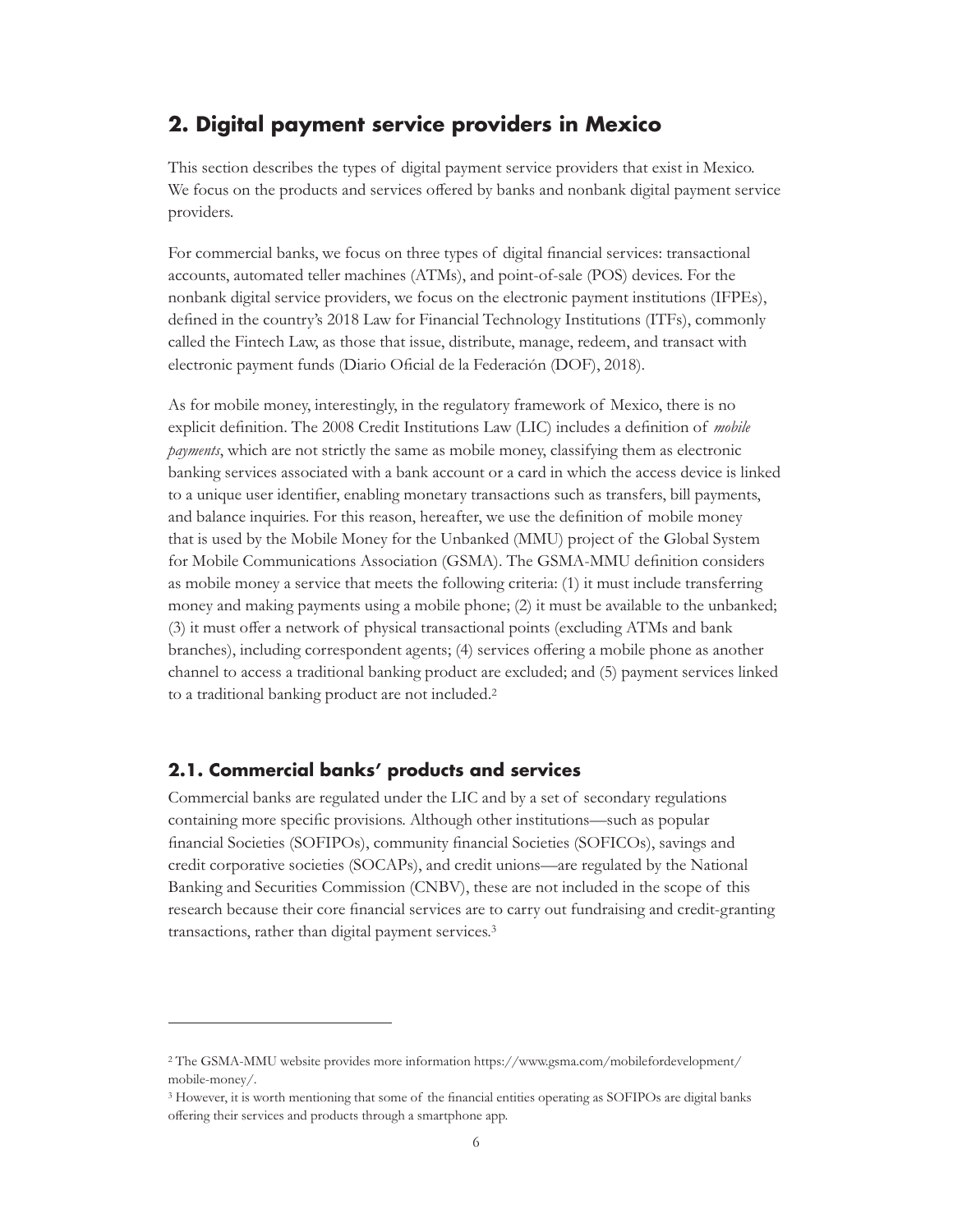<span id="page-11-0"></span>As of 2020, there are 50 institutions authorized by the CNBV. The seven largest banks accounted for 78 percent of the country's total assets by December 2019, and the rest of the banks are classified by the CNBV as retail, commercial, and investment banks. According to the regulatory framework, banks can partner with other entities—such as telecom companies and correspondent agents—to offer innovative financial services. In Mexico, commercial banks can offer financial services through electronic banking—consisting of mobile banking and Internet banking. Mobile banking is defined as the use of a mobile phone to access banking services and make financial transactions using a bank's mobile application. On the other hand, Internet banking requires a computer, tablet, or other device with an Internet connection to access the bank's online services. A deposit account in a commercial bank is required for both digital channels.

Commercial banks provide digital tools for existing customers with bank accounts. Also, some banks offer digital bank accounts for new clients, who can open an account online using a smartphone and an Internet connection. According to a recent report describing the digital tools in the Mexican banking system, 39 banks have developed 182 digital tools, of which 51 correspond to mobile banking, and the rest are designed for market segments such as insurance, factoring, or investment (Finnovista 2020b).

Table 1 presents the four-tier scheme for transactional deposit accounts offered by the commercial banks in Mexico and the main access channel for accessing each tier (CNBV 2013). This scheme applies only to individuals and excludes firms.

| <b>Characteristics</b>                     |                         | Level 4                                                     |                                                                                                                                                                                      |                                                                                                                                                                                      |
|--------------------------------------------|-------------------------|-------------------------------------------------------------|--------------------------------------------------------------------------------------------------------------------------------------------------------------------------------------|--------------------------------------------------------------------------------------------------------------------------------------------------------------------------------------|
|                                            | Level 1<br>Prepaid card | Level <sub>2</sub><br>Low transactional<br>level            | Level 3<br>Low risk                                                                                                                                                                  | <b>Traditional</b><br>deposit account                                                                                                                                                |
| ID requirements                            | None                    | Proof of ID<br>(name, date of<br>birth)<br>Proof of address | Complete<br>customer<br>information:<br>Proof of ID<br>(name, date<br>of birth)<br>Proof of<br>address<br>Nationality<br>Occupation<br>Telephone<br>E-mail<br>Federal<br>taxpayer ID | Complete<br>customer<br>information:<br>Proof of ID<br>(name, date<br>of birth)<br>Proof of<br>address<br>Nationality<br>Occupation<br>Telephone<br>E-mail<br>Federal<br>taxpayer ID |
| Requirements<br>for opening the<br>account | Remotely                | In person<br>Remotely                                       | In person, no<br>hard copies of<br>ID requirements                                                                                                                                   | In person, with<br>hard copies of ID<br>requirements                                                                                                                                 |

**Table 1. Four-tier scheme offered by financial credit institutions, Mexico**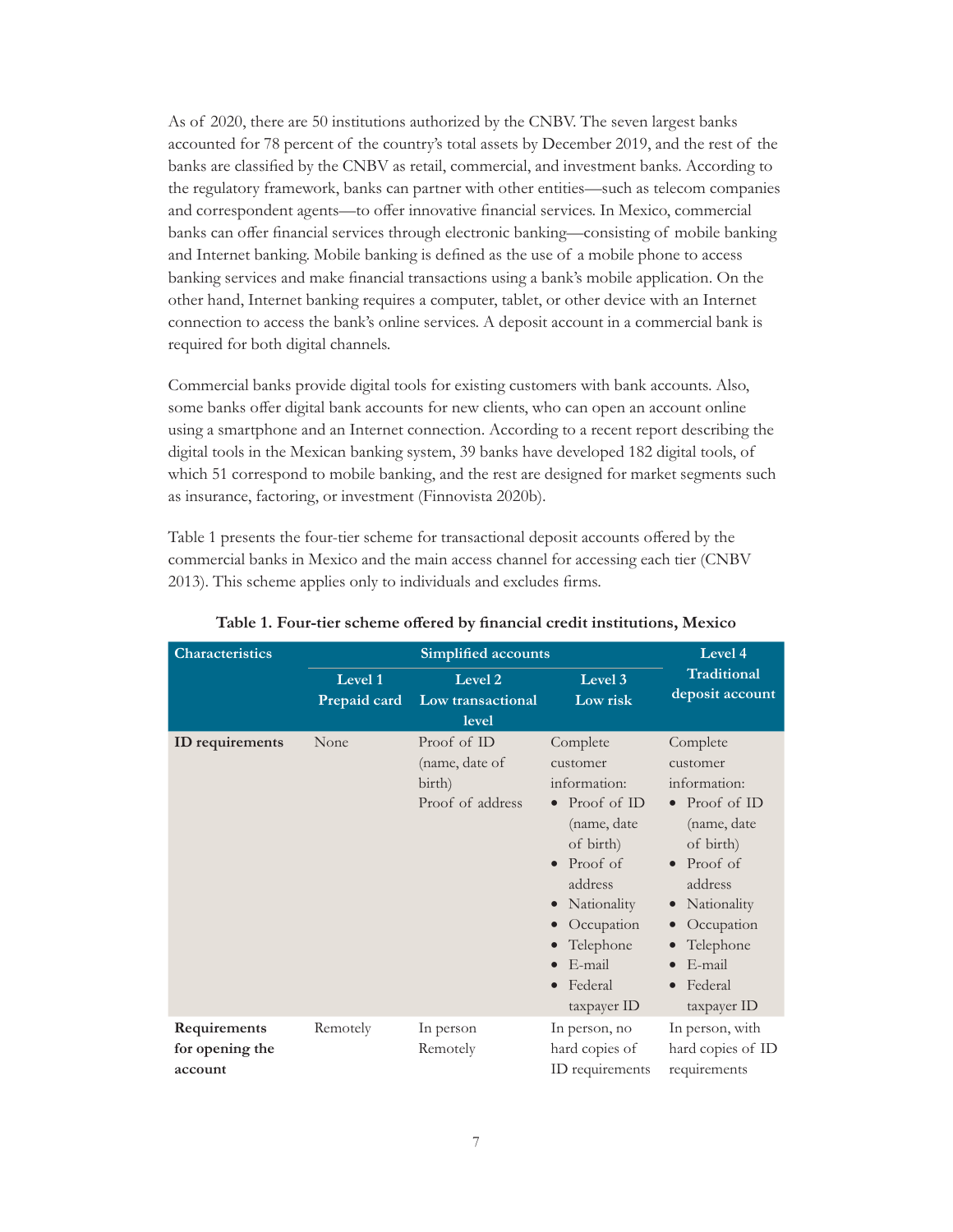<span id="page-12-0"></span>

| <b>Characteristics</b>                         | <b>Simplified accounts</b>                                                                         |                                                                                                                   |                                                                                                                      | Level 4                                                                                                              |
|------------------------------------------------|----------------------------------------------------------------------------------------------------|-------------------------------------------------------------------------------------------------------------------|----------------------------------------------------------------------------------------------------------------------|----------------------------------------------------------------------------------------------------------------------|
|                                                | Level 1<br>Prepaid card                                                                            | Level 2<br>Low transactional<br>level                                                                             | Level 3<br>Low risk                                                                                                  | <b>Traditional</b><br>deposit account                                                                                |
| Access points to<br>open the account           | Correspondent<br>agents<br>Commercial<br>shops<br>Electronic<br>means                              | <b>Bank</b> branches<br>Correspondent<br>agents<br>Electronic means                                               | <b>Bank</b> branches<br>Correspondent<br>agents                                                                      | <b>Bank</b> branches                                                                                                 |
| <b>Access channels</b>                         | <b>Branches</b><br><b>ATMs</b><br>POS terminals<br>Correspondent<br>agents                         | <b>Branches</b><br><b>ATMs</b><br>POS terminals<br>Correspondent<br>agents<br>Electronic banking<br>Mobile phones | <b>Branches</b><br><b>ATMs</b><br>POS terminals<br>Correspondent<br>agents<br>Electronic<br>banking<br>Mobile phones | <b>Branches</b><br><b>ATMs</b><br>POS terminals<br>Correspondent<br>agents<br>Electronic<br>banking<br>Mobile phones |
| Transactional<br>limits (in UDIs) <sup>a</sup> | 750 monthly<br>deposits<br>(about<br>US\$256.61)<br>1,000<br>maximum<br>balance (about<br>US\$342) | 3,000 monthly<br>deposits<br>(about<br>US\$1,026.42)                                                              | $10,000$ monthly<br>deposits<br>Unlimited<br>maximum<br>balance (about<br>US\$3,421)                                 | No limits                                                                                                            |

aThe limits are measured in investment units (UDIs). As of May 10, 2021, 1 UDI is equivalent to 6.794389 Mexican pesos (about US\$0.34).

*Source:* CNBV (2013, 2015).

In practice, the existing mobile money services—as defined by GSMA-MMU—have followed a bank-led model (offered in conjunction with banks) in the aftermath of a reform in the LIC in 2011. In that year, Telcel—the largest mobile network operator in the country—partnered with two commercial banks to develop Transfer, a mobile payment operator in charge of processing, storing, and managing the bank accounts linked to a mobile phone number in real time, allowing users to make payments electronically, and to send and receive money, from a Telcel phone, whether it is a smartphone or not. Transfer is the only mobile money service in Mexico included in GSMA's mobile money tracker (GSMA-MMU 2021).

#### **2.2. Nonbank digital service providers**

Since 2017, Mexico has had one of the main Fintech ecosystems in Latin America, and to stabilize its growth and provide legal certainty to the industry, in 2018, regulators approved the Law for Financial Technology Institutions (ITFs). The Fintech Law—as it is commonly known—regulates the registration, operation, and supervision of two types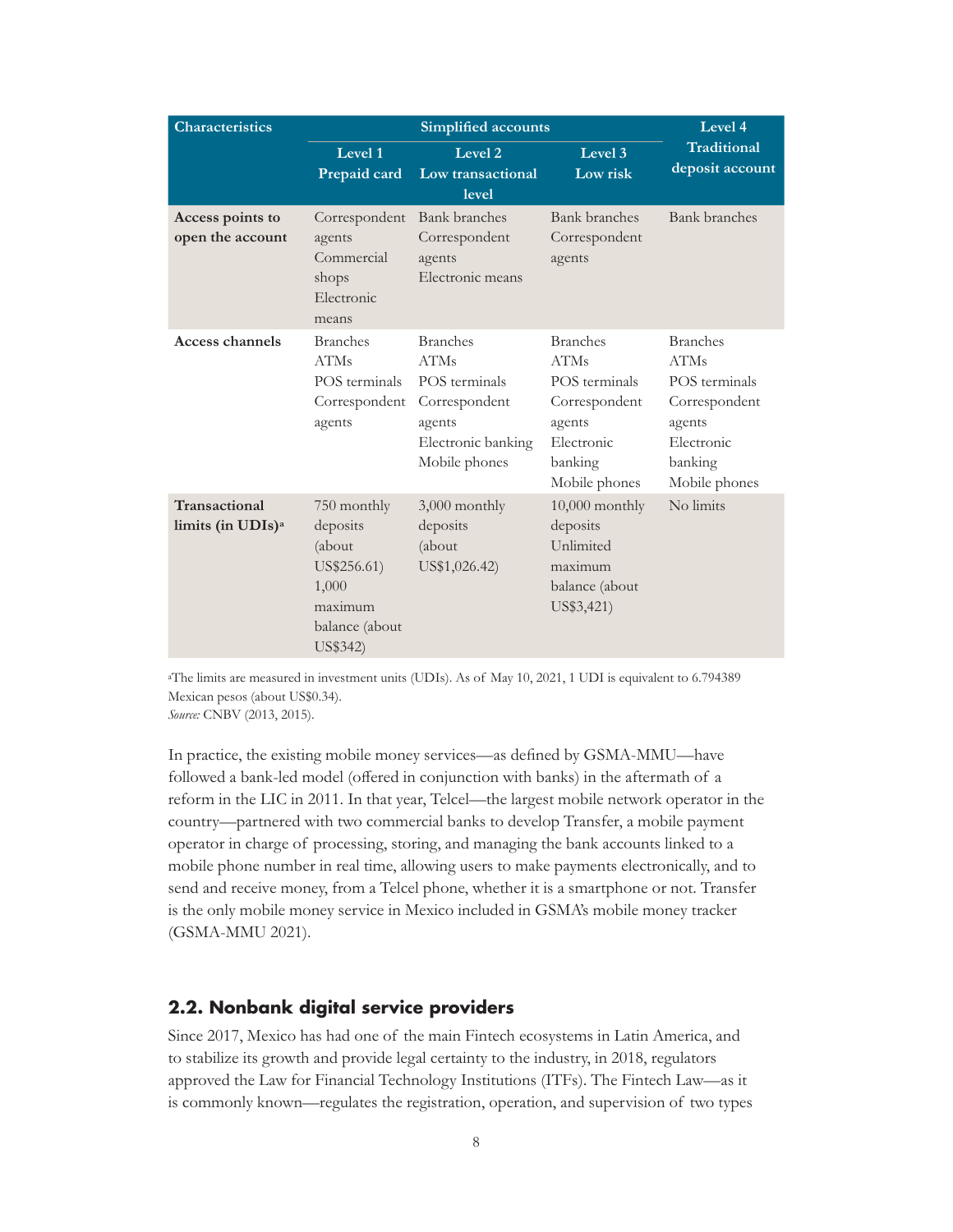of ITFs: crowdfunding institutions and electronic payment institutions (Ley DOF 2018).4 The law defines electronic payment institutions (IFPEs) as those that issue, distribute, manage, redeem, and transact with electronic payment funds. The electronic payment funds are stored in mobile phones, prepaid cards, or digital wallets and are used to make payments or transfer funds (CNBV 2018b).5 Importantly, the law establishes that IFPEs can receive cash deposits *only if* they file a request and are authorized by the CNBV to do so. If they do not ask for authorization to receive cash deposits, they can receive deposits only from a supervised financial entity.<sup>6</sup>

ITFs that were already providing services before the enactment of the law in 2018 had to file for the CNBV's authorization and could continue operating under a transitory provision.7 According to information from the CNBV, in 2018, 93 fintechs have requested authorization to operate as ITFs, and 63 percent of them requested permission to operate as an IFPE. Their approval process, however, has been delayed because of the sanitary emergency caused by the COVID-19 pandemic.

As of June 22, 2021, the CNBV has issued 14 authorizations for ITFs to operate. The first authorization for an IFPE was given in January 2020, and the rest were authorized in March, April, and June 2021. Also, in the same period, the CNBV announced the authorization of 32 additional ITFs, subject to the compliance with certain conditions.8

Another important element to keep in mind through the rest of the analysis is that because implementation of the Fintech Law is in its early stages, there are no systematized data yet about the usage and coverage of IFPEs in the country. For this paper, we use secondary information from various sources.

<sup>4</sup> Crowdfunding institutions are defined as those providing investment schemes such as debt, equity, and joint crowdfunding services. In addition, the Fintech Law allows ITFs to conduct transactions with virtual assets (cryptocurrencies) authorized by the Bank of Mexico (CNBV 2018b).

<sup>5</sup> Although IFPEs offer store-of-value functionalities, the analysis focuses on the payment services and their fees and commissions for making deposits, payments, transfers, and withdrawals.

<sup>6</sup> The Fintech Law defines financial entities as financial holding companies, credit institutions, brokerage firms, stock exchange houses, credit unions, investment funds, auxiliary credit organizations, clearinghouses, SOFIPOs, SOCAPs, SOFICOs, securities deposit institutions, investment fund operators, multiple-purpose financial companies, and credit bureaus, among others (DOF 2018 9 March 2018).

<sup>7</sup> The transitory provision article establishes grace periods for entities that were already carrying out activities regulated by the Fintech Law at the time it became effective and are awaiting approval by the CNBV.

<sup>8</sup> More information is available at [https://www.gob.mx/cnbv/articulos/cnbv-actualiza-informacion-respecto-al](https://www.gob.mx/cnbv/articulos/cnbv-actualiza-informacion-respecto-al-proceso-de-autorizacion-de-instituciones-de-tecnologia-financiera?idiom=es)[proceso-de-autorizacion-de-instituciones-de-tecnologia-financiera?idiom=es](https://www.gob.mx/cnbv/articulos/cnbv-actualiza-informacion-respecto-al-proceso-de-autorizacion-de-instituciones-de-tecnologia-financiera?idiom=es).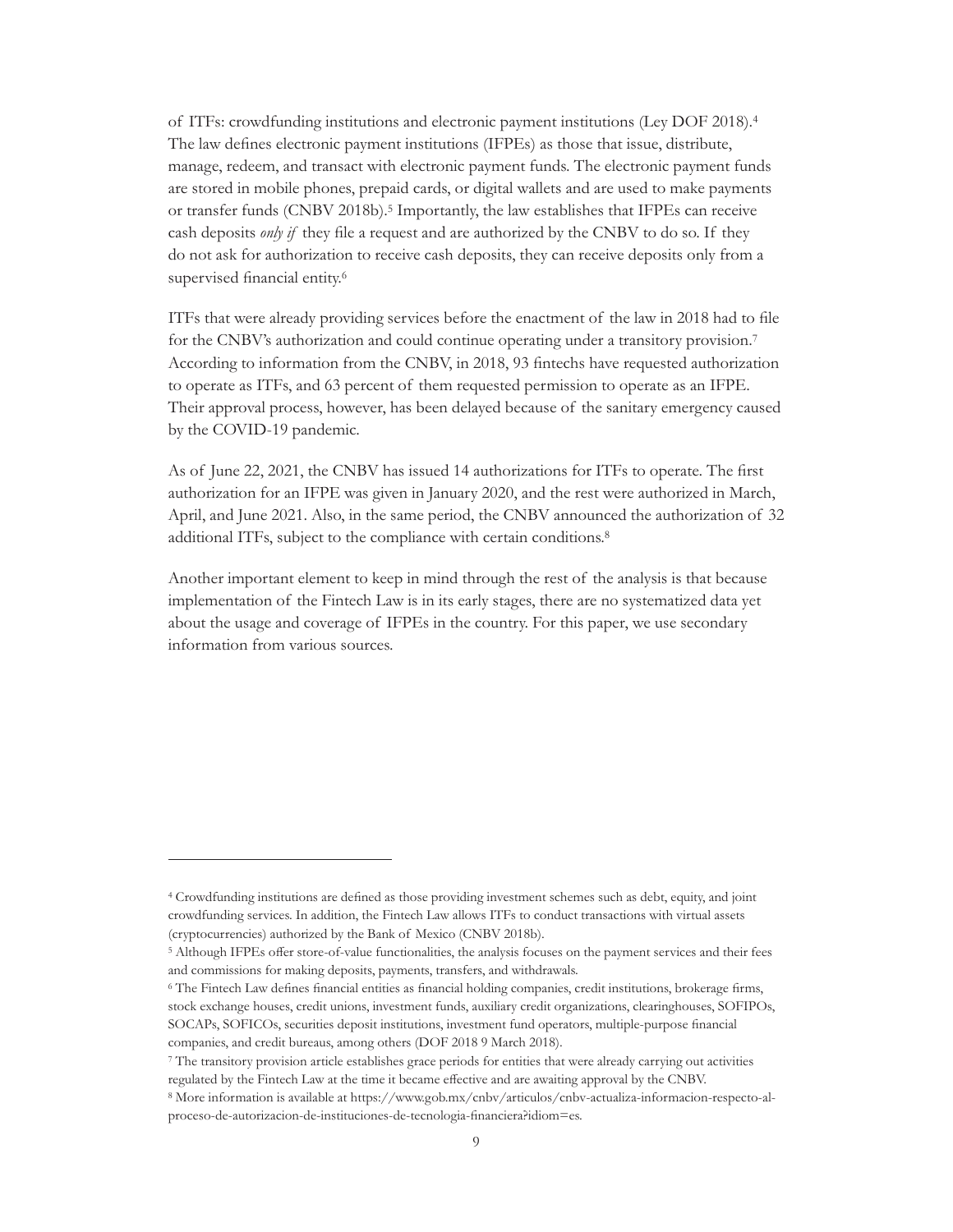## <span id="page-14-0"></span>**3. The state of digital financial inclusion in Mexico**

This section briefly describes the current state of financial inclusion in the country and provides a set of indicators for other Latin American countries to offer benchmarks for interpreting the data better.

As a starting point, Figure 1 shows the latest available national data from a set of countries with information on account ownership. In Mexico, data from the most recent ENIF (INEGI 2018a) reveal that 40 percent of the adult population (ages 18 to 70 years) had a bank account (transactional, payroll, savings, or pension) at a financial institution in that year, which, added to the population who had an account to receive social or cash transfers from the government, reaches 47.1 percent of the adult population. As can be seen in the figure, this is below the rate observed in peer countries.9 It is worth noting that for the other countries in the figure, except for Peru, account ownership rates are, on average, 27 p.p. higher than the rate in Mexico.



**Figure 1. Financial account ownership (percentage of adult population), Latin America, various years**

*Note:* In Argentina and Brazil, the information is for the popualtion 15 years and older; Colombia, Costa Rica, Mexico, and Peru data include the population ages 18 and up. For Latin America overall, the value is a simple average using data from Global Findex 2017 (World Bank 2017b).

*Sources:* ENIF 2018 (INEGI 2018a), Central Bank of Argentina (BCRA 2020), Banca de las Oportunidades (2019), Costa Rican Banking Association (ABC 2018), Central Bank of Brazil (BCB 2018), INEI (2020), and Global Findex database 2017 (World Bank 2017b).

<sup>9</sup> In terms of the number of deposit accounts with commercial banks per 1,000 adults, data from the Financial Access Survey for 2019 (IMF 2020) indicate that Mexico ranked eighth among the Latin American countries in this dimension. Additionally, data from the CNBV show wide disparities across the 32 Mexican states, with 10 states in the central and southern regions showing low values (CNBV 2020b).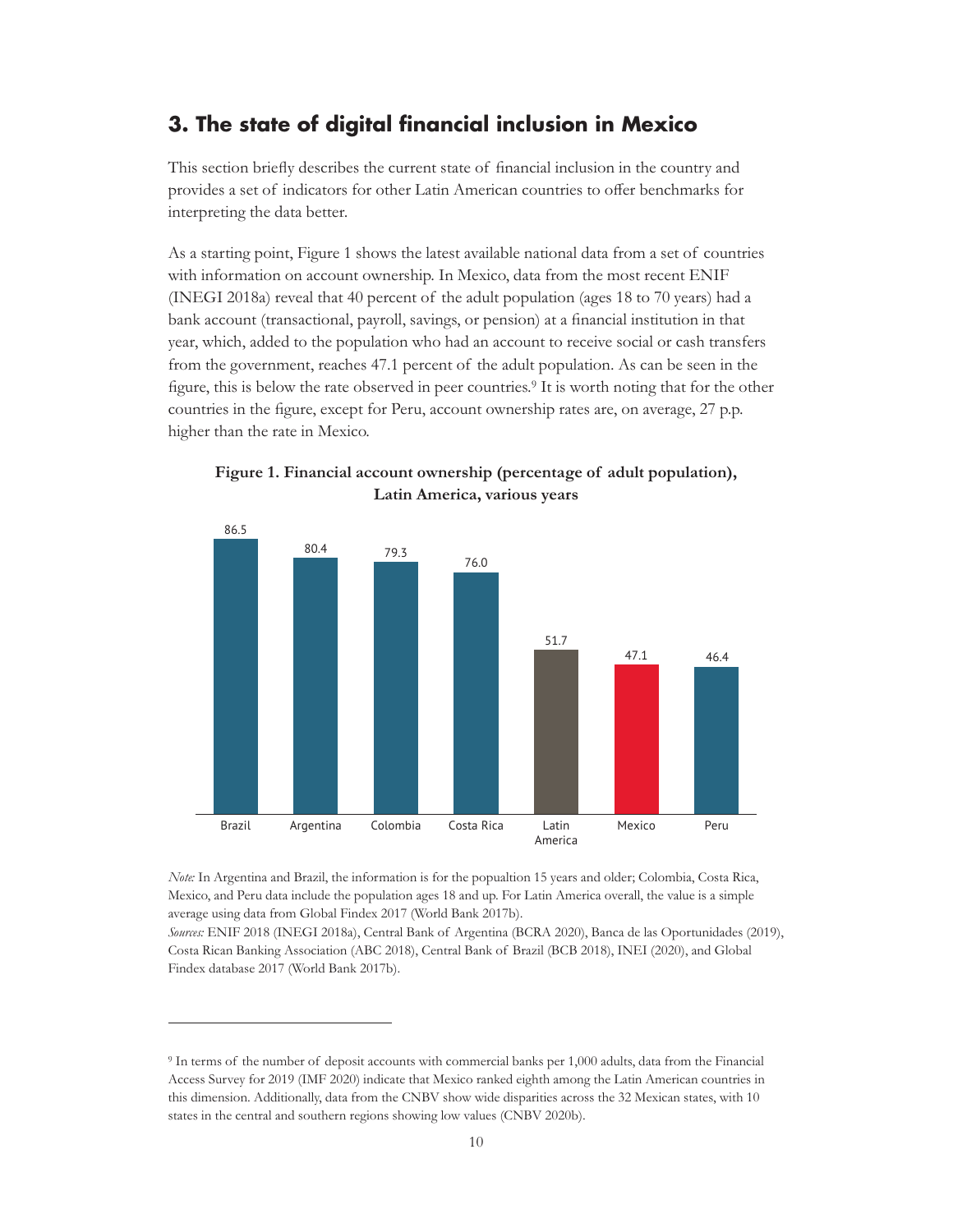Data from the Global Findex (World Bank 2017b), which allows cross-country comparisons, show that El Salvador and Mexico were the countries in the region with the lowest percentages of account ownership in 2017, at 30.4 and 36.9 percent of the adult population, respectively. Also, in Mexico between 2014 and 2017, account ownership decreased from 39.1 percent to 36.9 percent, the opposite of the increasing trend observed in the Latin American region. Moreover, data for Mexico from the same source show that the percentage of the adult population who made or received digital payments in 2017 was 31.7 percent, 10.5 p.p. below the average for Latin America.

Concerning mobile money, while there has been an increase in the uptake of this service across Latin America over the last few years, in Mexico, the data show an increase of only 2.2 p.p. between 2014 and 2017, according to Global Findex data (World Bank 2017b).10 However, among the poorest population in Mexico, the use of mobile money accounts has not increased during the same period (it remained between 2.3 percent in 2014 and 2.25 percent in 2017).

As for financial infrastructure, data from the 2019 FAS (IMF 2020) provide information on the number of existing commercial bank branches and ATMs. The data show that Mexico, with 13.7 commercial bank branches per 100,000 people, ranks lower than Brazil, Colombia, and Costa Rica, but higher than Ecuador and Peru. For the number of ATMs per 100,000 adults, Mexico is in the sixth position, ranking below other upper-middle-income countries such as Brazil, Costa Rica, and Peru.

According to the financial inclusion databases from the CNBV, as of June 2020, the geographical coverage of commercial branches and ATMs also varies significantly within the country (CNBV 2020a). The latest report on financial inclusion in Mexico, for 2019, showed at least one commercial branch in 51 percent of the municipalities, equivalent to a demographic coverage of 92 percent of the population (CNBV 2020b). For ATMs, the CNBV (2020b) estimated a municipal coverage of 59 percent, equivalent to a demographic coverage of 95 percent.

For the number of POS terminals, data from the Committee on Payments and Infrastructure (CPMI) of the Bank for International Settlements (BIS) reveal that in 2019, Mexico was one of the countries with a relatively low number of POS devices from commercial banks per million inhabitants, at 9,995, lower than Argentina (11,676) and Brazil (53,084) (CPMI-BIS 2020). Considering the distribution within the country, data from the CNBV for 2020 show that states in the southern region had even lower coverage of POS devices. Moreover, in 12 states, the number of retailers using POS devices per 10,000 adults was well below the national average (CNBV 2020b).

<sup>10</sup> According to the glossary of the Global Findex (World Bank 2017b), the metric for mobile money accounts was respondents who reported personally using services included in the GSMA-MMU database to pay bills or to send or receive money in the past 12 months.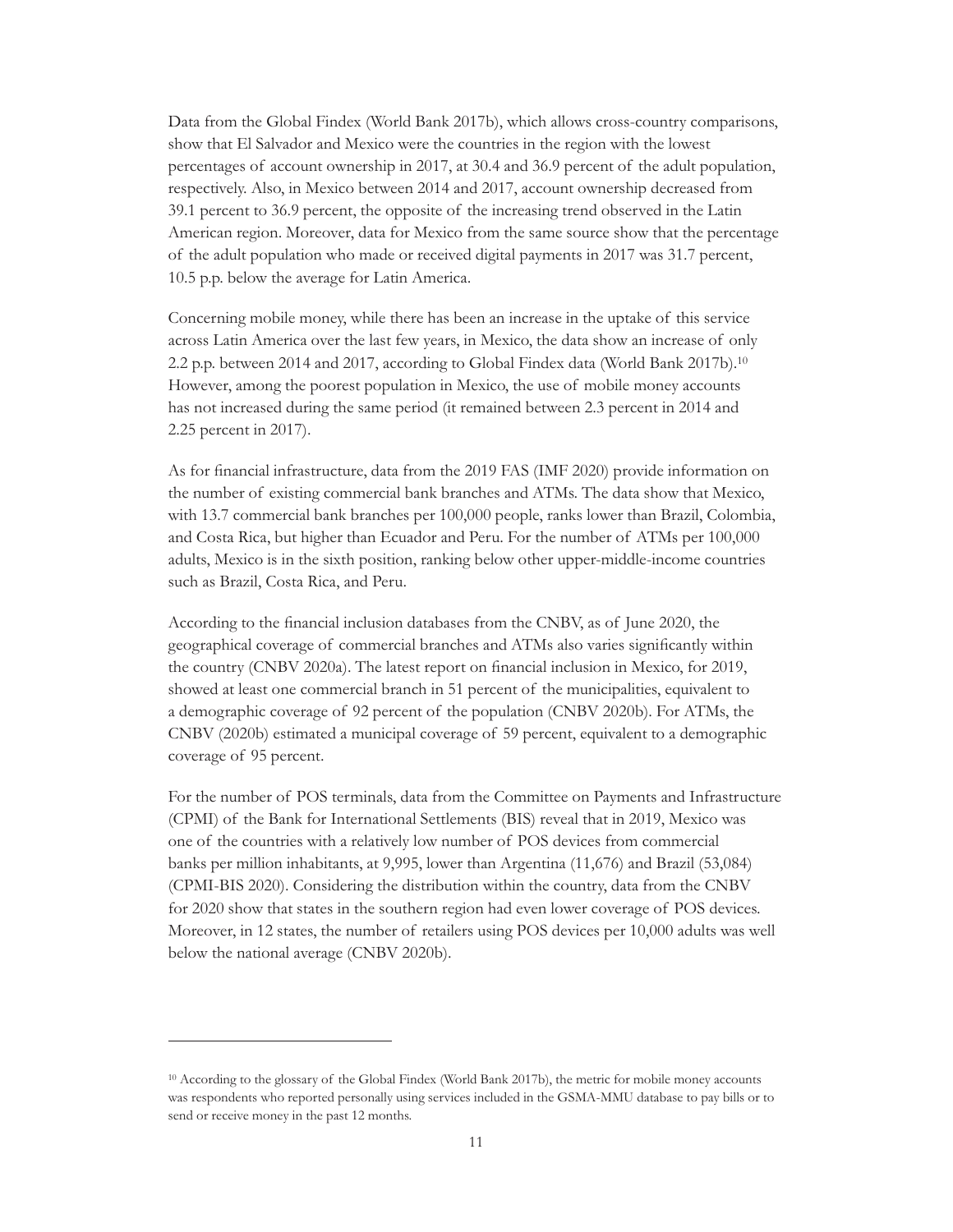Finally, data from the FAS for 2019 show that for the number of non-branch retail agent outlets of commercial banks per 1,000 km2, Mexico was located in the middle of the Latin American countries, with a value of 24.9, just above Brazil, Bolivia, Panama, and Uruguay (IMF 2020). For the number of the same type of outlets per 100,000 adults, Mexico had one of the lowest values compared with Brazil, Colombia, the Dominican Republic, Ecuador, and Peru, which are also upper-middle-income countries in the region (IMF 2020).

In sum, the evidence shows that Mexico has lower-than-expected levels of account ownership compared with other countries in Latin America with similar income levels. The data available for digital financial products suggest an increase in the percentage of mobile money accounts in the country, but the level is still low, and most important, the inequalities within the country are significant. In the provision of financial infrastructure commercial branches, ATMs, and POS devices—Mexico also had lower values than Argentina, Brazil, Colombia, and Costa Rica, with large intracountry inequalities as well. Particularly, the states in the central and southern regions show levels below the national average in most services.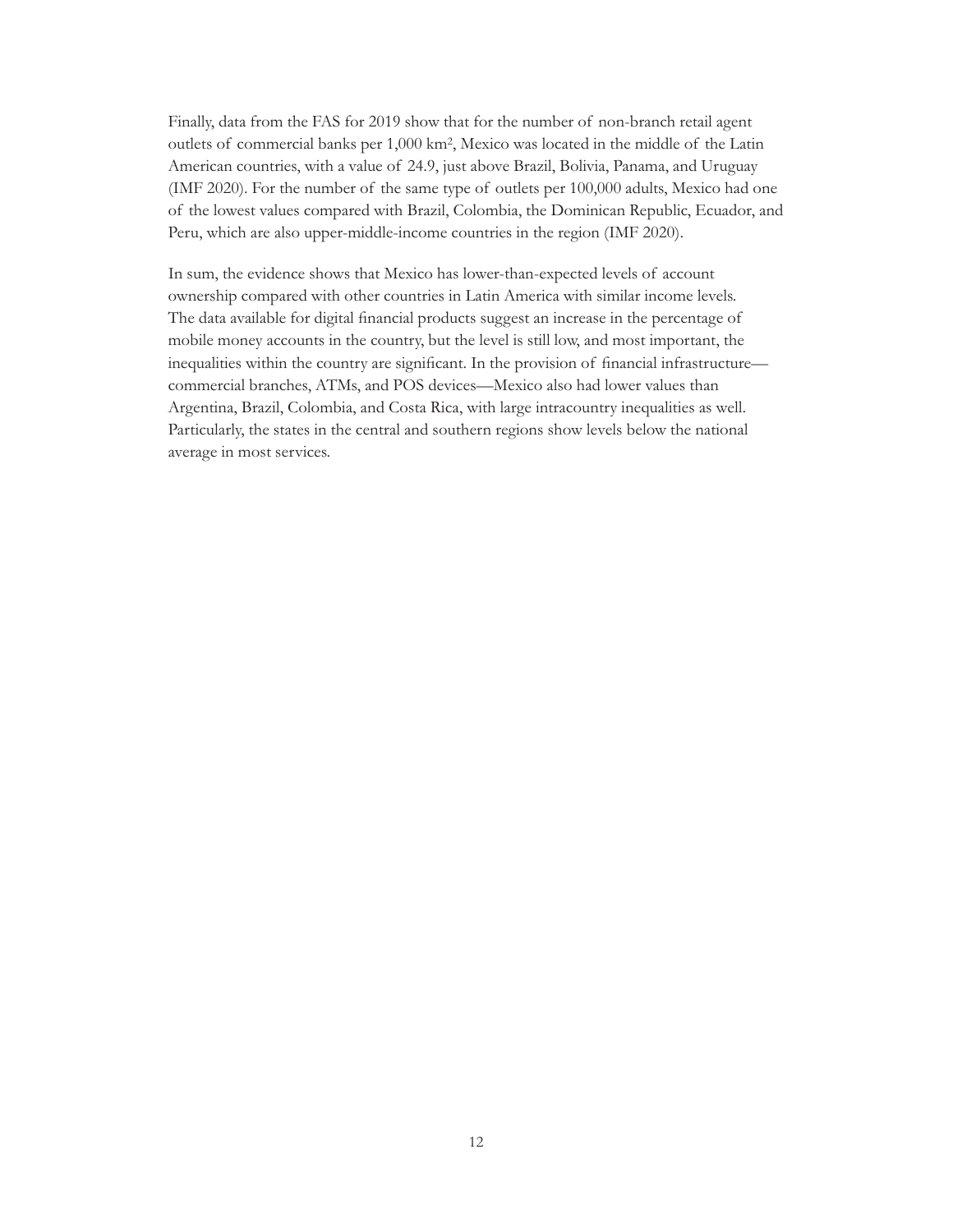## <span id="page-17-0"></span>**4. Framework and methodology**

To explore the underlying factors (binding constraints) behind the relatively low levels of digital financial inclusion in Mexico, reflected in the low usage of digital payment services, we follow the analytical framework proposed by Claessens and Rojas-Suarez (2020), illustrated in Figure 2. This framework consists of a top-to-bottom decision tree approach wherein the top branches describe the potential causes for the low usage of digital payment services, and the subsequent branches identify the potential root causes. It is worth mentioning that the authors presented a decision tree for three specific financial products: digital payment services, store-of-value services, and credit services. As mentioned earlier, our paper focuses exclusively on the digital payment services tree for Mexico. Appendix B provides more details on the analytical framework.



**Figure 2. Determinants of inadequate financial inclusion in the use of digital payment services, Mexico**

The methodology starts by evaluating a financial service—in our case, the digital payment services as a whole—in terms of its observed (or shadow) price and its usage (quantified) to identify whether the most important constraints are on the supply or the demand side (Figure 2). One key aspect of the methodology is comparing a wide range of indicators with those of peer group of other countries in the region (benchmarking), particularly countries with similar income levels, such as, here, Argentina, Colombia, Brazil, Ecuador, and Costa Rica. Thus, by benchmarking relevant indicators, the methodology allows us to discard constraints until the binding constraint(s) is (are) identified.

*Note:* DSP = digital service provider. *Source:* Claessens and Rojas-Suarez (2020).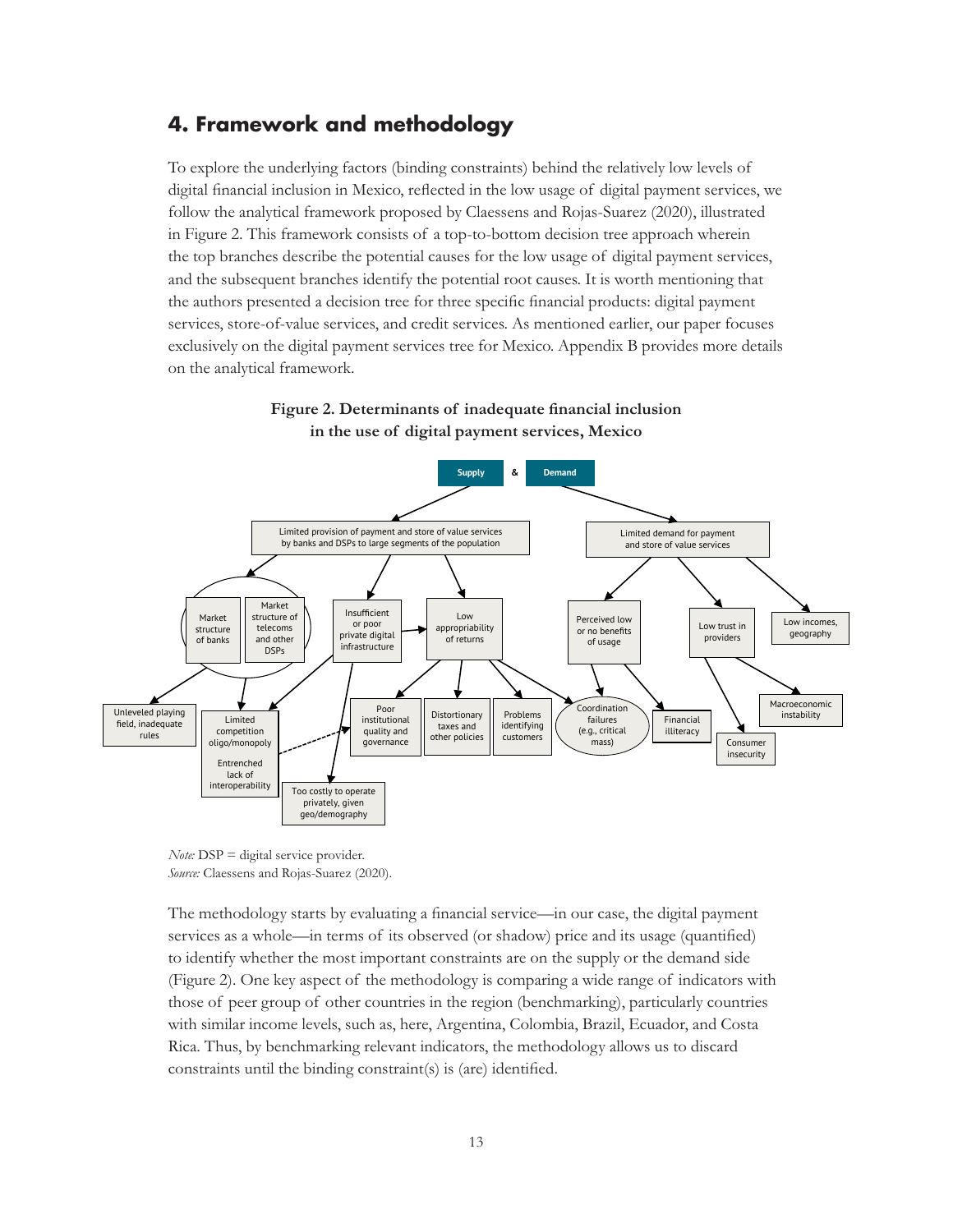Following the structure of the decision tree, if the use of digital payment services is low, there are three potential causes on the supply side: certain characteristics of the market structure, low or poor provision of private digital infrastructure, and problems with the appropriation of returns by providers. On the demand side, the factors associated with low usage of digital payment services are customers' perception of low or no benefits of using the services, their low trust in providers, and low income levels across the population or some of its subgroups. In addition, we borrowed the branch of financial literacy from the store-of-value decision tree and added it as a second-tier branch on the demand side.

The first branch on the supply side is market structure, defined by the Financial Stability Board as "the interrelation of companies in a market that impacts their behavior and their ability to make profits. Market structure is characterized by such factors as the number and size of market participants, barriers to entry and exit, and accessibility of information and technologies to all participants" (FSB 2019, 3). The potential root causes associated with market structure are presented in the lower branches of the tree. The first lower branch represents the degree of competition among providers of digital payment services, and the second lower branch encompasses the regulatory framework under which providers function. Consequently, limited competition or an unlevel playing field, in which the regulations favor one provider over others, determines the market structure and could be a constraint on digital payment services.

The next top branch on the supply side is an insufficient provision of private digital infrastructure. The two determining factors (lower branches) are entry barriers—due to impositions by the public sector or market characteristics in the industry—that are too high, and lack of profitability in increasing private digital infrastructure given the degree of competition.

The third and final top branch on the supply side is low appropriability of returns—that is, a low capacity of digital payment providers to capture profits. Four lower branches in the tree could affect the appropriability of returns: First, poor institutional quality of governance could disincentivize the entry of new providers and, as a result, reduce the supply of digital financial services. Second, distortionary policies—including taxes on payment services could reduce providers' profits, causing another disincentive. Third, problems identifying customers—the know-your-customer (KYC) requirements—could affect the provision of digital payment services, particularly for the lower-income segment of the population. Last, the presence of coordination failures—caused when demand and supply constraints intersect—could reduce profits if the lack of a critical mass of customers does not allow providers to reach economies of scale.

On the demand side, the first top branch of the tree is the customers' perception of low (or no) benefits from the use of digital payment services, which could be a reflection of a coordination failure associated with demand and supply. One potential root cause that could explain the perception of low benefits is insufficient knowledge about the services. As mentioned earlier, to explore this question further, we add financial literary—which Claessens and Rojas-Suarez (2020) included in the store-of-value decision tree—as a second-tier branch on the demand side of our tree (red box in Figure 2).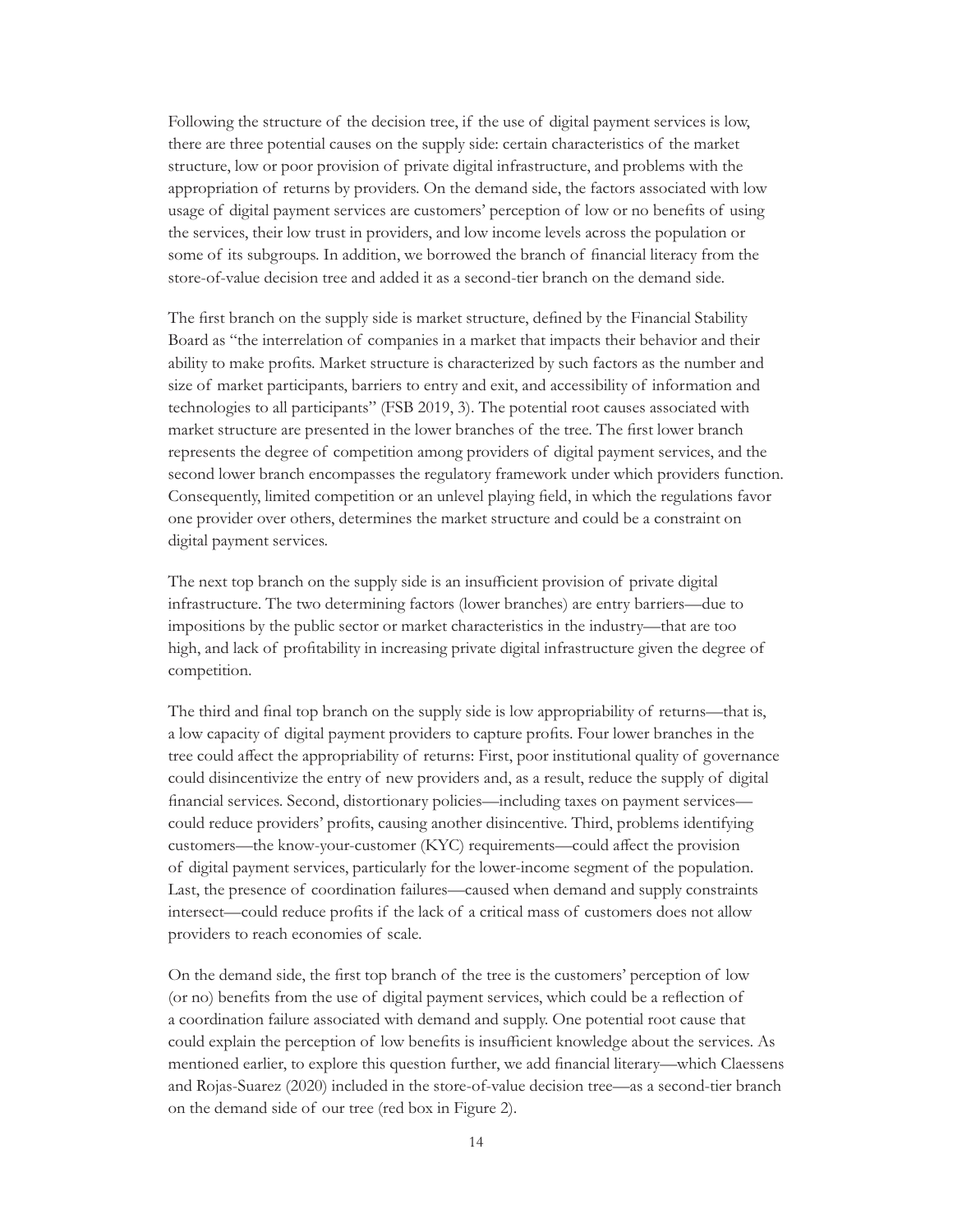The next top branch on the demand side is low trust in providers due to consumer insecurity stemming from previous fraud experiences or lack of customer protection. Also, macroeconomic uncertainty could affect the financial system's stability, lowering consumer trust in providers of digital payment services. The final top branch of the demand side is customers' low income and geographical distribution, both of which could lead to low use of digital payment services.

The tree also allows for interaction between branches. For example, as denoted by the dotted lines in Figure 2, poor institutional quality can potentially be the source of entrenched monopoly power and can also be the root cause of a regulatory framework that creates an unlevel playing field.

For navigating the decision tree in search of the binding constraint, we use the set of principles recommended by Claessens and Rojas-Suarez, taken originally from Hausmann, Klinger, and Wagner (2008):

- 1. The prices of financial services serve as indicators to determine whether binding constraints are (likely) on the demand or the supply side of the tree.
- 2. A sign of a binding constraint is that its relaxation is associated with a significant improvement in digital financial inclusion.
- 3. A constraint is binding if the agents affected by it are trying to overcome or bypass the constraint.
- 4. Agents less exposed to a binding constraint are more likely to thrive, compared with the segment of the population more exposed to the constraint.

Finally, it is important to stress that the implementation of the methodology is limited by the availability of comparable data across countries. In what follows we employ multiple databases such as the Global Findex (World Bank 2017b), the FAS databases (IMF 2020), the CPMI (CPMI-BIS 2020), survey data from various sources, the financial inclusion databases from the CNBV (2020a), and data from other banking regulatory agencies in the Latin American region.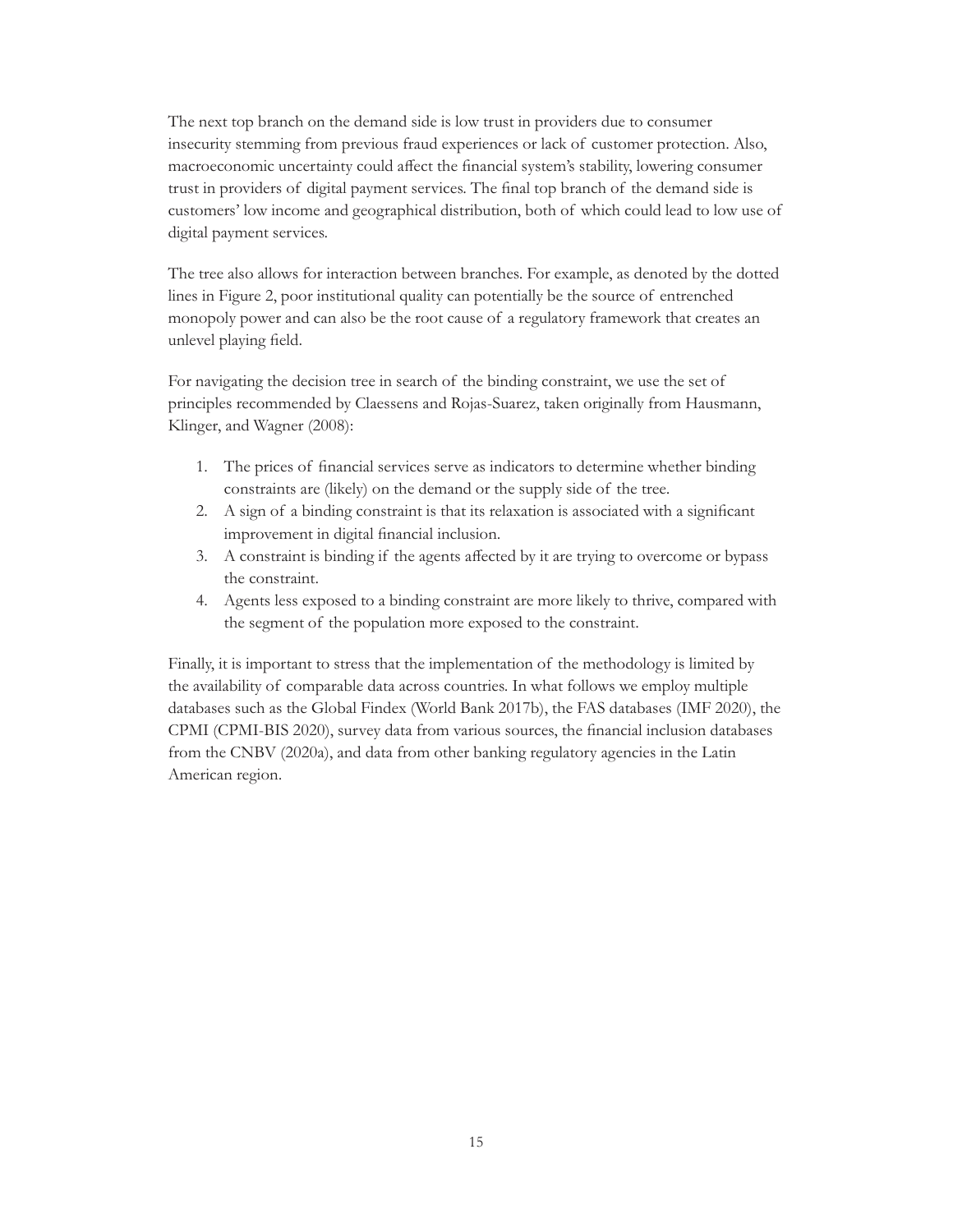## <span id="page-20-0"></span>**5. Price analysis**

A first step for implementing the methodology discussed in the previous section is engaging in an analysis of the fees and commissions charged by digital providers of payment services in the country. For this purpose, we compare the fees and commissions charged by banks in Mexico with those of their counterparts providing similar services in other Latin American countries.

As a starting point, Table 2 presents a comparison of the characteristics of basic bank accounts for five countries in the region. For all countries, the supervisory agency (central bank or superintendency) has a regulation outlining the general characteristics of these products. In general, there is no commission for opening or maintaining a basic bank account, which provides a debit card for making transactions, allowing the account holder to use ATMs from the bank's network free of charge. Interestingly, despite their availability, 54.2 percent of adult respondents to the ENIF 2018 said they were not aware that banks offered basic accounts for the general public with no opening or maintenance fees (INEGI 2018a).

| Country   | Account<br>name                                                                                    | <b>Commissions</b>                                                                                         | <b>Access</b><br>to a debit<br>card | <b>ATM</b><br>withdrawals                                                                                                        | ID<br>requirements                                                                 |
|-----------|----------------------------------------------------------------------------------------------------|------------------------------------------------------------------------------------------------------------|-------------------------------------|----------------------------------------------------------------------------------------------------------------------------------|------------------------------------------------------------------------------------|
| Argentina | Universal<br>Free Account<br>(Cuenta<br>Gratuita<br>Universal, or<br>CGU                           | No commission<br>for opening,<br>maintaining, making<br>transfers, or using<br>ATMs from the same<br>bank  | Yes                                 | Yes, free<br>withdrawal when<br>using ATM from<br>the same bank,<br>and up to 8<br>withdrawals using<br>ATMs from other<br>banks | Proof of ID<br>Must not<br>already have a<br>bank account                          |
| Mexico    | <b>Basic Payroll</b><br><b>Account Basic</b><br>Account for<br>the General<br>Public               | No commission<br>for opening,<br>maintaining, making<br>transfers, or using<br>ATMs from the same<br>bank  | Yes                                 | Yes, free<br>withdrawal when<br>using ATM from<br>the same bank                                                                  | All accounts<br>are classified<br>as Level 2<br>Proof of ID<br>Proof of<br>address |
| Paraguay  | The products<br>for basic<br>savings<br>accounts<br>with no<br>commission<br>vary across<br>banks. | No commission<br>for maintaining<br>accounts, other<br>commissions might<br>apply depending on<br>the bank | Yes                                 | Yes, free<br>withdrawal when<br>using ATM from<br>the same bank                                                                  | Proof of ID                                                                        |

#### **Table 2. Comparison of basic bank accounts' characteristics for selected countries in Latin America, 2020**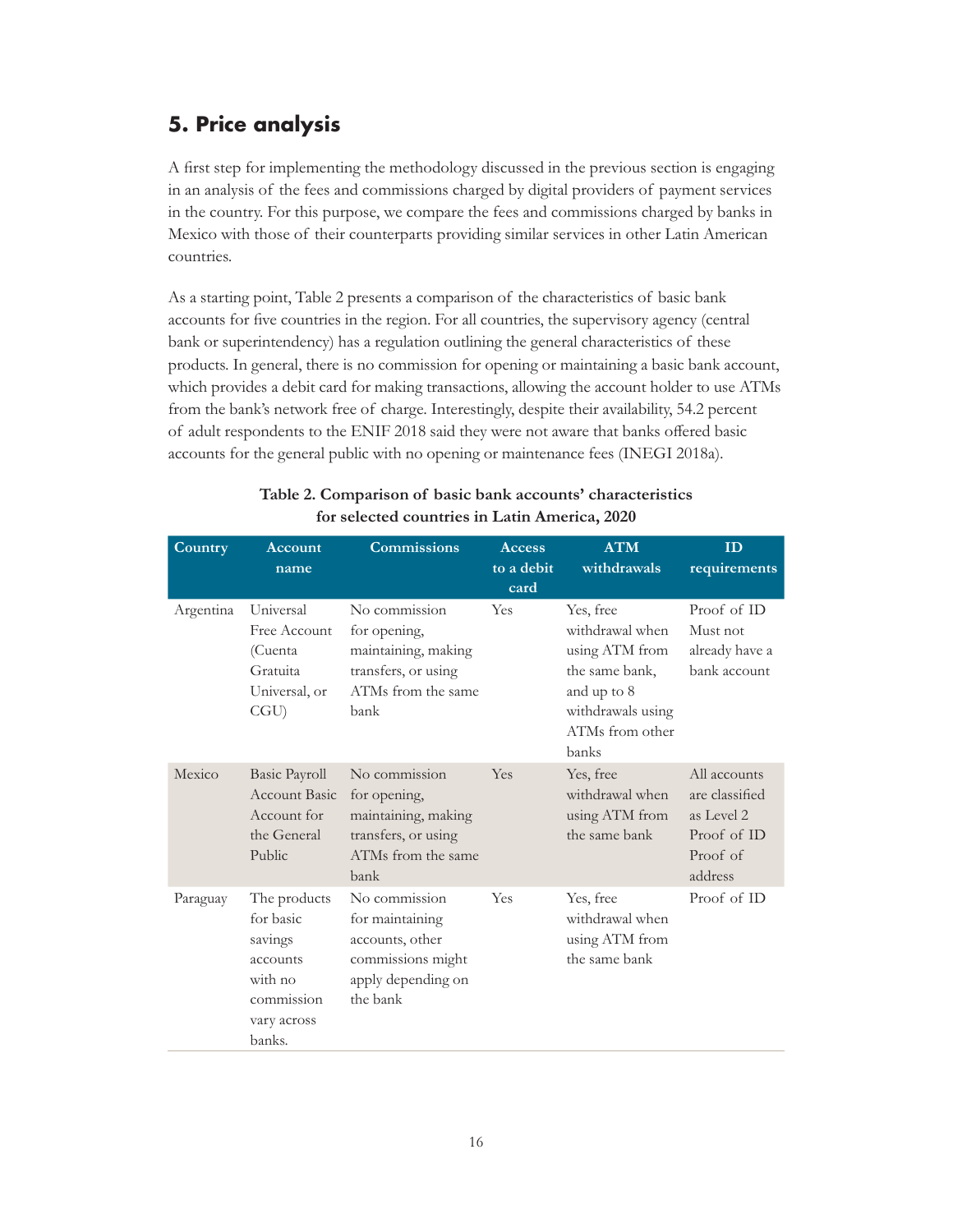| Country | Account<br>name                                                                 | <b>Commissions</b>                                                                                        | <b>Access</b><br>to a debit<br>card | <b>ATM</b><br>withdrawals                                       | ID<br>requirements                                     |
|---------|---------------------------------------------------------------------------------|-----------------------------------------------------------------------------------------------------------|-------------------------------------|-----------------------------------------------------------------|--------------------------------------------------------|
| Peru    | <b>Basic Savings</b><br>Account                                                 | No commission<br>for opening,<br>maintaining, making<br>transfers, or using<br>ATMs from the same<br>bank | <b>Yes</b>                          | Yes, free<br>withdrawal when<br>using ATM from<br>the same bank | Proof of ID                                            |
| Uruguay | <b>Basic Savings</b><br>Account<br>(Cuentas<br>Básicas de<br>Ahorro, or<br>CBA) | Commissions might<br>vary across banks                                                                    | Yes                                 | Yes                                                             | Proof of ID<br>Proof of<br>address and<br>phone number |

*Source:* Banxico and information from the central banks or the banking supervision institutions in each country.

The last column in Table 2 shows the ID requirements for opening a basic bank account, which might impose additional barriers for low-income populations. Mexico and Uruguay are the only countries in the sample that, besides requiring proof of ID, also ask for proof of address, which could represent a shadow cost for accessing these types of accounts.

Since 2010, the Bank of Mexico (known locally as Banxico)—Mexico's central bank prohibited commercial banks from charging their customers fees for withdrawing money, making deposits, or verifying their account balances at ATMs or branch offices operated by the bank holding the account. However, banks can charge commissions for making withdrawals at their ATMs with cards from other financial institutions. Figure 3 shows median fees and commissions relative to the gross national income (GNI) per capita and the daily minimum wage (DMW) of countries in Latin America with available data (Panels (a) and (b), respectively). In relation to GNI per capita, Ecuador and Mexico show lower prices and relatively low financial inclusion (Panel (a)). Based on the DMW, El Salvador, Mexico, and Peru have the lowest percentage of account ownership and higher median fees as a percentage of the DMW. In this respect, it is important to note that the DMW measure seems more appropriate for making comparisons, since a large proportion of the employed population in Mexico earns less than 2 times the DMW, whereas the GNI per capita might mask larger problems with income distribution.11

<sup>11</sup> According to data for December 2020 from the National Survey of Occupation and Employment, in Mexico, 23 percent of the employed population (ages 15 years and older) earned the equivalent of a monthly minimum wage, and 34.2 percent earned more than 1 times the monthly minimum wage but less than 2.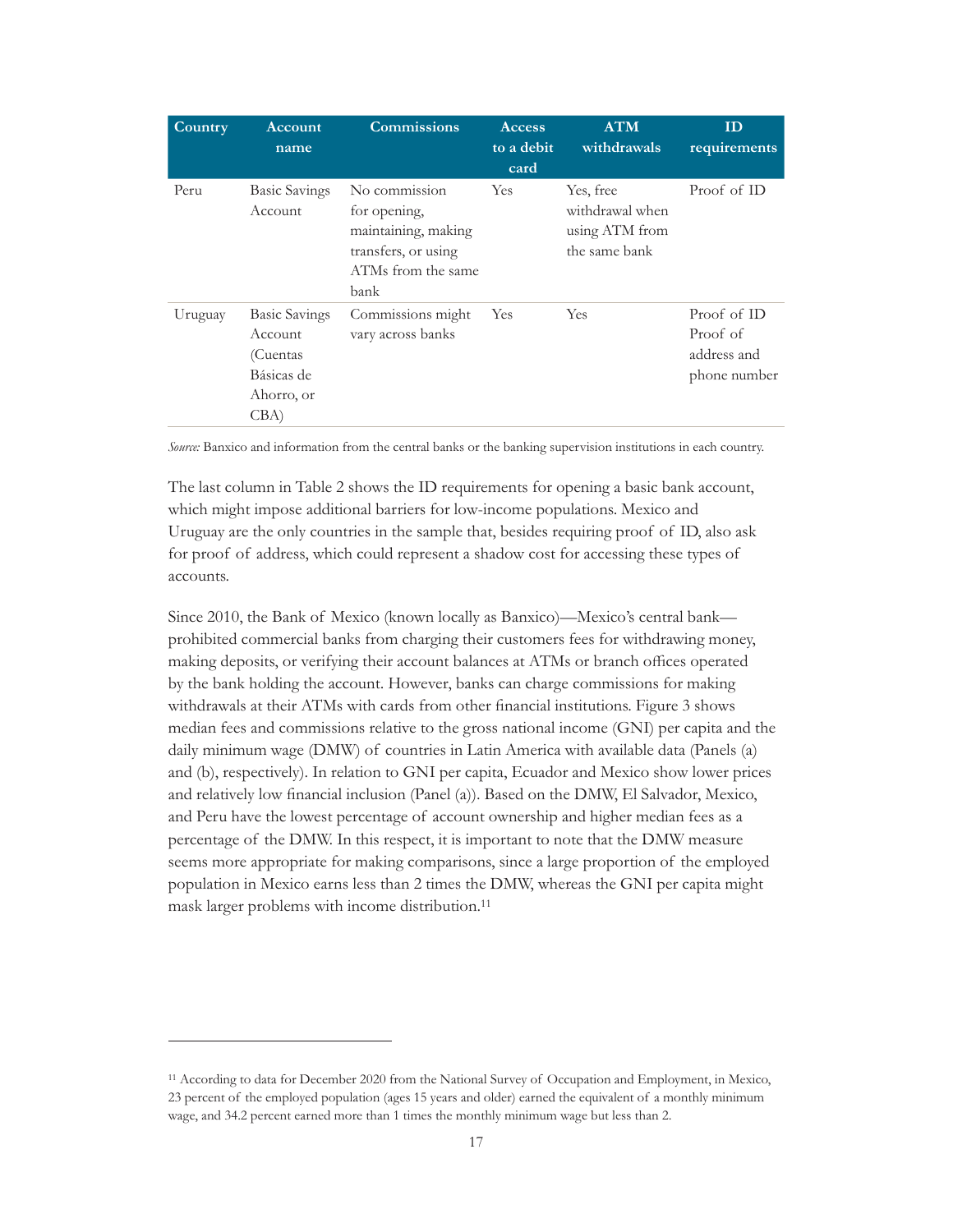<span id="page-22-0"></span>

### **Figure 3. ATM fees for making withdrawals with cards from other banks and account ownership, 2018**

*Note:* For Mexico, the DMW used in the calculations is the average mimium wage published by the National Minimum Wage Commission on Janyary 1, 2020, equivalent to 123.22 Mexican pesos (about US\$6.50). For the rest of countries, the data come from ILOSTAT (ILO 2021). For Colombia, Costa Rica, Mexico, and Peru, the account ownership indicator covers the population ages 18 and over. For the rest of the countries, the data are for those 15 and older. The reported commissions are the median upper-bound fees that banks are allowed to charge non-customers for withdrawing money from their ATM network. ARG = Argentina, BRA = Brazil, CHL = Chile, COL = Colombia, CRI = Costa Rica, DOM = Dominican Republic, ECU = Ecuador, GTM = Guatemala, HND = Honduras, MEX = Mexico, PAN = Panama, PER = Peru, PRY = Paraguay, SLV = El Salvador,  $URY = Uruguay.$ 

*Source:* Own calculations based on data from Banxico (2020c) , ENIF 2018 (INEGI 2018a), Central Bank of Argentina (BCRA 2017), Banca de las Oportunidades (2019), Banking Association in Costa Rica (ABC 2018), Central Bank of Brazil (BCB 2018), INEI (2020), Global Findex database 2017 (World Bank 2017b), World Development Indicators for 2019 (World Bank 2021a), and data from the banking supervision institutions in each country.

Figure 4 provides information on the monthly rental fees for POS units charged to retailers, as a percentage of US\$100, for a set of upper-middle-income countries in Latin America. Panel (a) shows rents in terms of the number of POS units per million inhabitants, for five countries with available data. Colombia, Mexico, and Peru have a lower number of POS devices from commercial banks per million inhabitants but also register the lowest monthly fees and commissions (in US\$100s). Panel (b) shows the relationship between the monthly rental fees as a percentage of the GNI per capita and the percentage of the adult population who used a debit or credit card to make a purchase in the past year. Colombia, Mexico, and Peru remain in the lower left quadrant.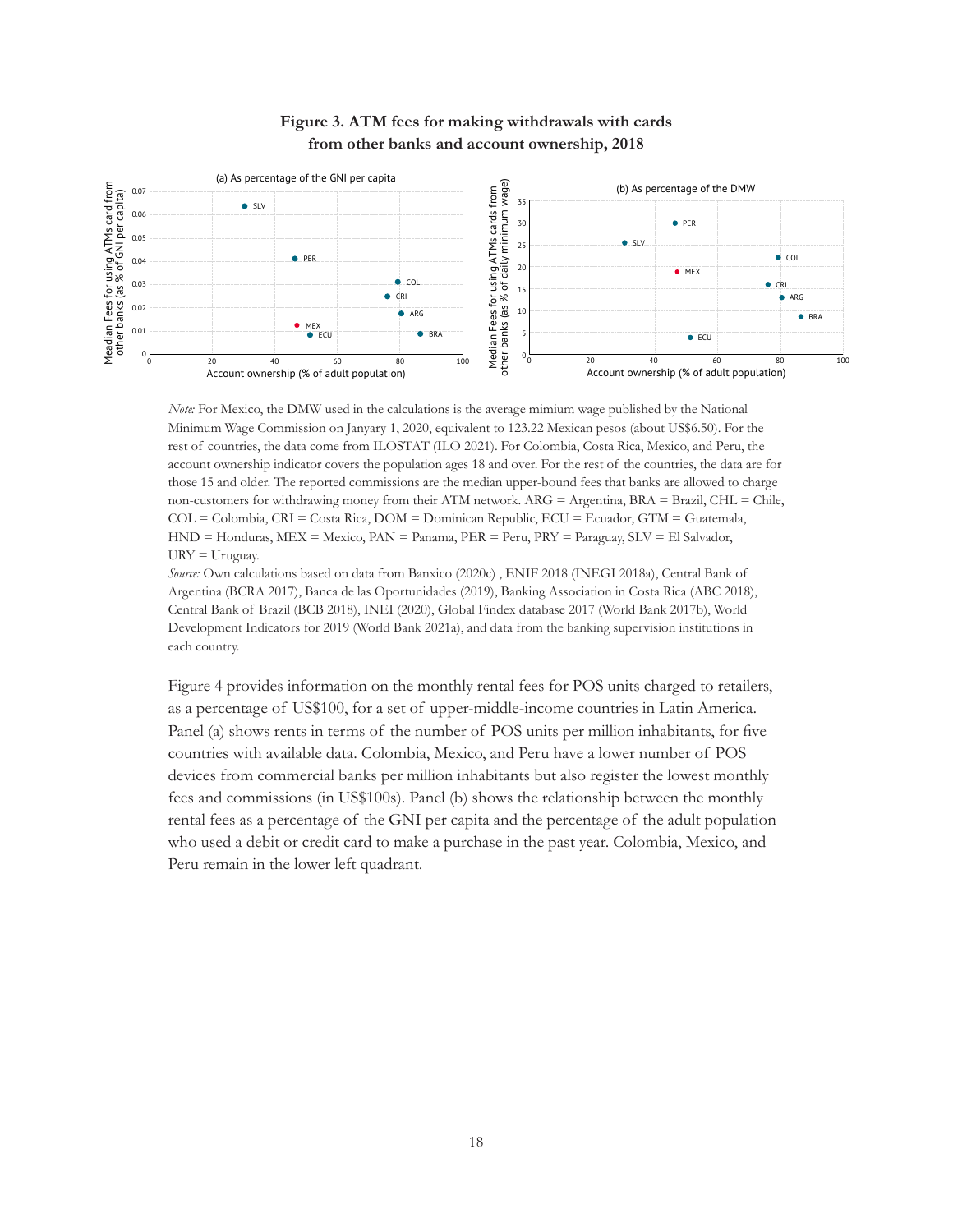<span id="page-23-0"></span>

#### **Figure 4. POS rent fees charged to retailers, various years**

*Note:* For Colombia, Ecuador, El Salvador, and Peru, the number of POS devices comes from Minsait (2019). For comparison, the fees and commissions correspond to a regular POS device. ARG = Argentina, BRA = Brazil, CHL = Chile, COL = Colombia, CRI = Costa Rica, DOM = Dominican Republic, ECU = Ecuador, GTM = Guatemala, HND = Honduras, MEX = Mexico, PAN = Panama, PER = Peru, PRY = Paraguay,  $SLV = El$  Salvador,  $URY = U$ ruguay.

*Source:* Banxico (2020c); for the rest of the countries, price data are from CEPAL (2017) and POS data are from CPMI-BIS (2020), and Minsait (2019). The data for the use of debit or credit card is from Global Findex 2017 (World Bank 2017b).

However, in Mexico, in addition to the monthly rental fees charged to merchants for the POS device, there are other associated costs. For example, the median fee for contracting the services is US\$13, and a median monthly penalty of US\$10 is charged to merchants that do not meet a minimum monthly sales target. Moreover, as compared with other countries in the region, Mexico has an average merchant discount rate for transactions with a debit card higher than that of Argentina, Chile, Colombia, and Uruguay (Figure 5). Moreover, in Mexico, although there are payment aggregator suppliers that might charge lower subscription and rental commissions, they have an average merchant discount rate of 3.6 percent for debit cards.12 When the total costs for using POS devices and the higher merchant discount rate are added, there are signals of supply-side constraints on the use of POS devices in digital payment services.

<sup>12</sup> The CNBV defines a payment aggregator as an agent network acting under a service contract that offers payment services for accepting card payments and provides the infrastructure to connect to the network.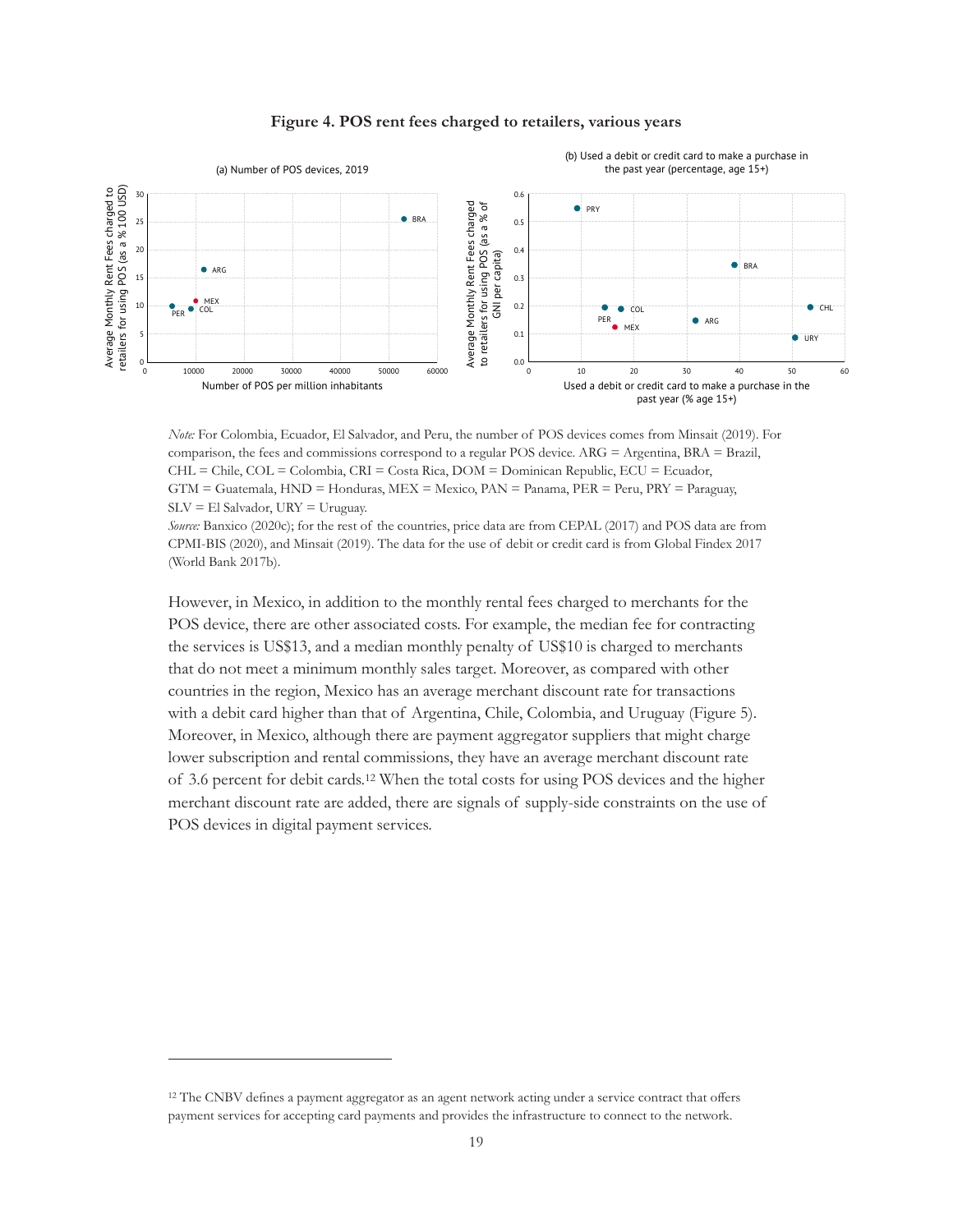<span id="page-24-0"></span>

#### **Figure 5. Average merchant discount rate for transactions with debit cards (percentage), 2020**

*Note:* For Mexico, the discount rate is the wighted average of the discount rates using the various available debit cards.

*Source:* Data from Banxico (2020a), BCRA (2017), Redeban (2020), MEF (2020), Transbank (2021), and CEPAL (2017).

As for mobile money services, as discussed in Section 2, the only provider—which follows a bank-led model, as defined by the GSMA-MMU—is called Transfer, with two financial products, each operated by a different commercial bank.

In this respect, Table 3 presents the main fees and commissions for mobile money products in seven countries in Latin America as a percentage of their respective DMWs, assuming a transactional amount of US\$1. The mobile money products documented are listed in the GSMA-MMU mobile money deployment tracker (GSMA-MMU 2021)—except for Ecuador. For Mexico, the fees listed in the table correspond to a flat rate charged for cash-in and cash-out services using correspondent agents. The data reveal that, on average, Mexico has the highest fees for cash-in and cash-out services through an agent, which again could be signaling supply constraints. Moreover, the results suggest that for the poorer population, who make smaller transfer amounts, the use of this service is proportionately more expensive.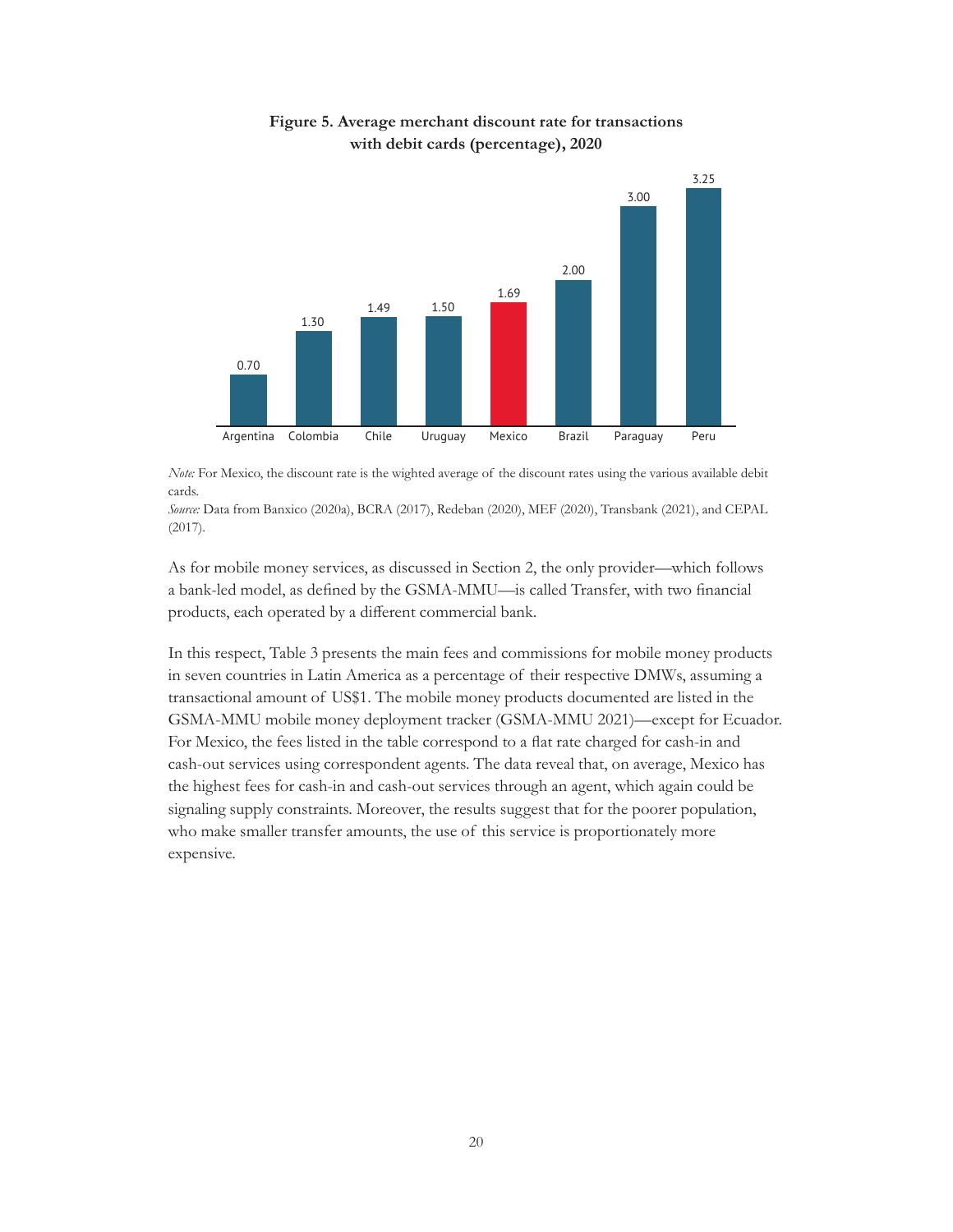<span id="page-25-0"></span>

| Country/Service provider                                             | <b>Fees for</b><br>making<br>withdrawals<br>(cash-out        | <b>Fees for</b><br>making<br>deposits<br>(cash-in | <b>Fees for</b><br>making<br>transfers<br>(using a | Mobile<br>money<br>account<br>ownership |
|----------------------------------------------------------------------|--------------------------------------------------------------|---------------------------------------------------|----------------------------------------------------|-----------------------------------------|
|                                                                      | transactions)                                                | transactions)                                     | mobile phone)                                      | $(\%$ ages 15+)                         |
| Argentina/Pim                                                        | 0.19%                                                        | $0.1\%$                                           | $\overline{0}$                                     | 2.4                                     |
| Brazil/Conta Fácil                                                   | 2.9%                                                         | $2.9\%$                                           | $2.9\%$                                            | 4.8                                     |
| Colombia/Daviplata                                                   | $0\%$ using own<br>network<br>$13\%$ using<br>other channels | $0\%$                                             | $0\%$                                              |                                         |
| Colombia/Dinero Móvil<br>(through BBVA Colombia)                     | n.d.                                                         | $3\%$                                             | $0\%$                                              | 4.7                                     |
| Colombia/Transfer AV Villas                                          | $0\%$                                                        | $6\%$                                             | $1\%$                                              |                                         |
| Ecuador/BIMO (through<br>Banred)                                     | $1\%$                                                        | $3\%$                                             | $1\%$                                              | 2.9                                     |
| El Salvador/Tigo Money                                               | $\Omega$                                                     | $0.4\%$                                           | $0.4\%$                                            |                                         |
| Mexico/Transfer Banamex <sup>a</sup><br>(using correspondent agents) | $7\%$                                                        | $7\%$                                             | $1\%$                                              | 5.6                                     |
| Mexico/Transfer Inbursa <sup>a</sup><br>(using correspondent agents) | $6\%$                                                        | $7\%$                                             | $1\%$                                              |                                         |
| Peru/BIM                                                             | $\overline{0}$                                               | $3\%$                                             | $\overline{0}$                                     | 2.6                                     |

**Table 3. Fees and commissions for mobile money products with a transactional amount of US\$1, as a percentage of DMW**

*Note:* aThe commissions refer to deposits and withdrawals using banking correspondent agents. n.d. = no data available. *Sources:* Own calculations based on data from Banxico (2020c), information from the applications' websites, and Global Findex 2017 (World Bank 2017b).

Claessens and Rojas-Suarez (2020) discussed the different types of pricing models for mobile money services. In the sample of products included in Table 4, there is a mix of pricing practices across countries and products. Figure 6 shows the data for a full payment cycle aggregating the fees for cashing in, transferring money, and cashing out—comparing mobile money products in other Latin American countries with those in Mexico. For example, Argentina's Pim wallet charges a percentage-based fee for cashing in and out, while both mobile money products in Mexico charge a flat fee for the full payment cycle. For low transaction amounts (less than US\$40), Mexico's mobile money services have a higher fee as a percentage of the transferred amount than the equivalent services in Argentina.

For Colombia, the three mobile money services have a pricing scheme similar to that of Mexico's Transfer. However, for transactions of less than US\$50, in Colombia, Dinero Móvil and Transfer AV Villas have lower full-cycle payment fees as a percentage of the transferred amount. Peru's BIM has a stepped pricing scheme for cashing in. However, when comparing the full payment cycle for Peru's BIM and Mexico's Transfer, the percentage paid in fees is lower for the former. Only Tigo Money in El Salvador—which charges a percentage for cashing in and out—has a higher percentage paid in fees than Mexico's Transfer for transactions greater than US\$10.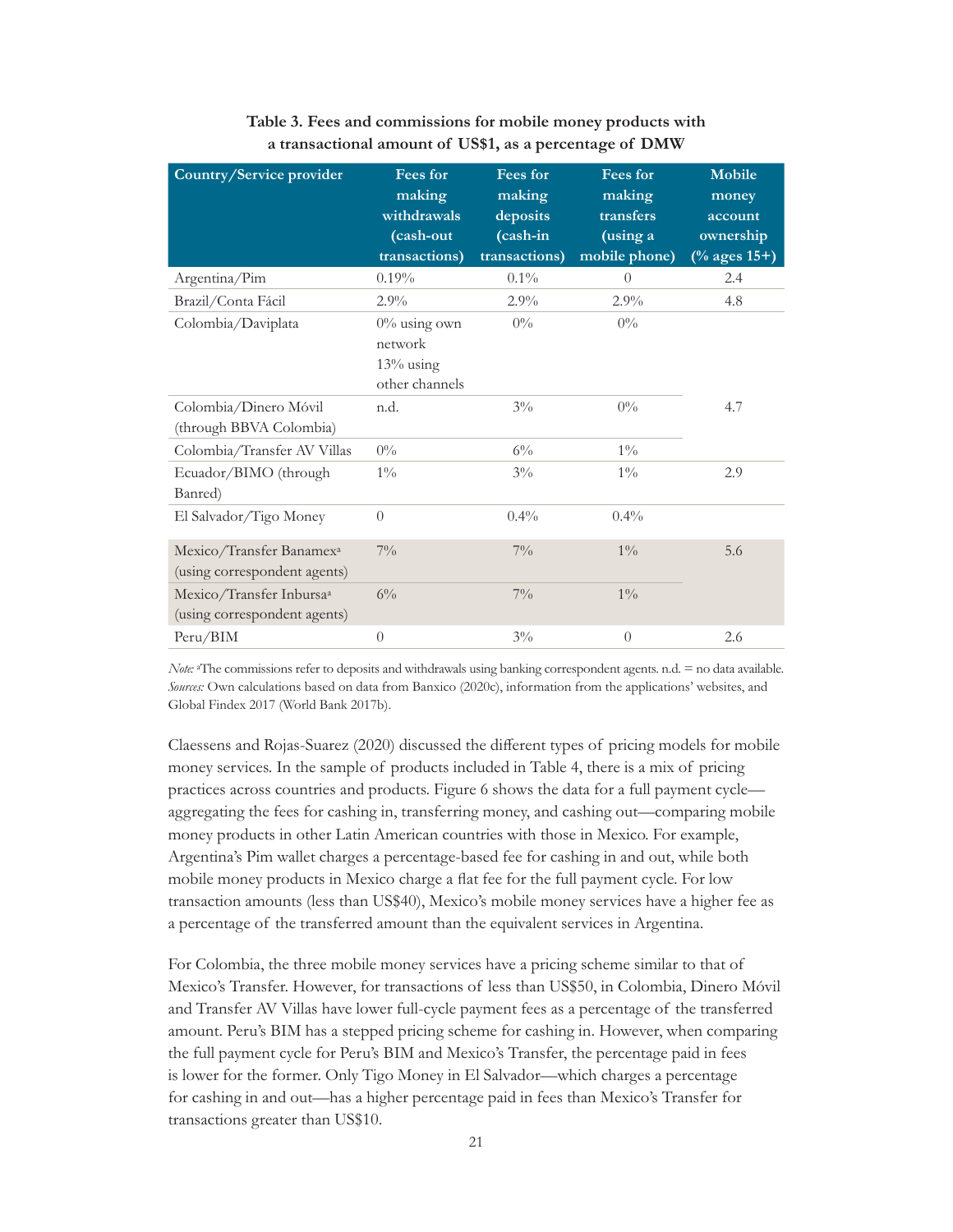<span id="page-26-0"></span>

**Figure 6. Mobile money full payment cycle in selected Latin American countries, 2020**

*Sources:* Own calculations based on data from Banxico (2020c) and information from the applications' websites.

Mexico-Transfer Banamex

El Salvador-Tigo Money<br>Mexico-Transfer Inbursa

Amount in USD

Mexico-Transfer Banamex

Peru-BIM -- Mexi<br>Mexico-Transfer Inbursa

Amount in USD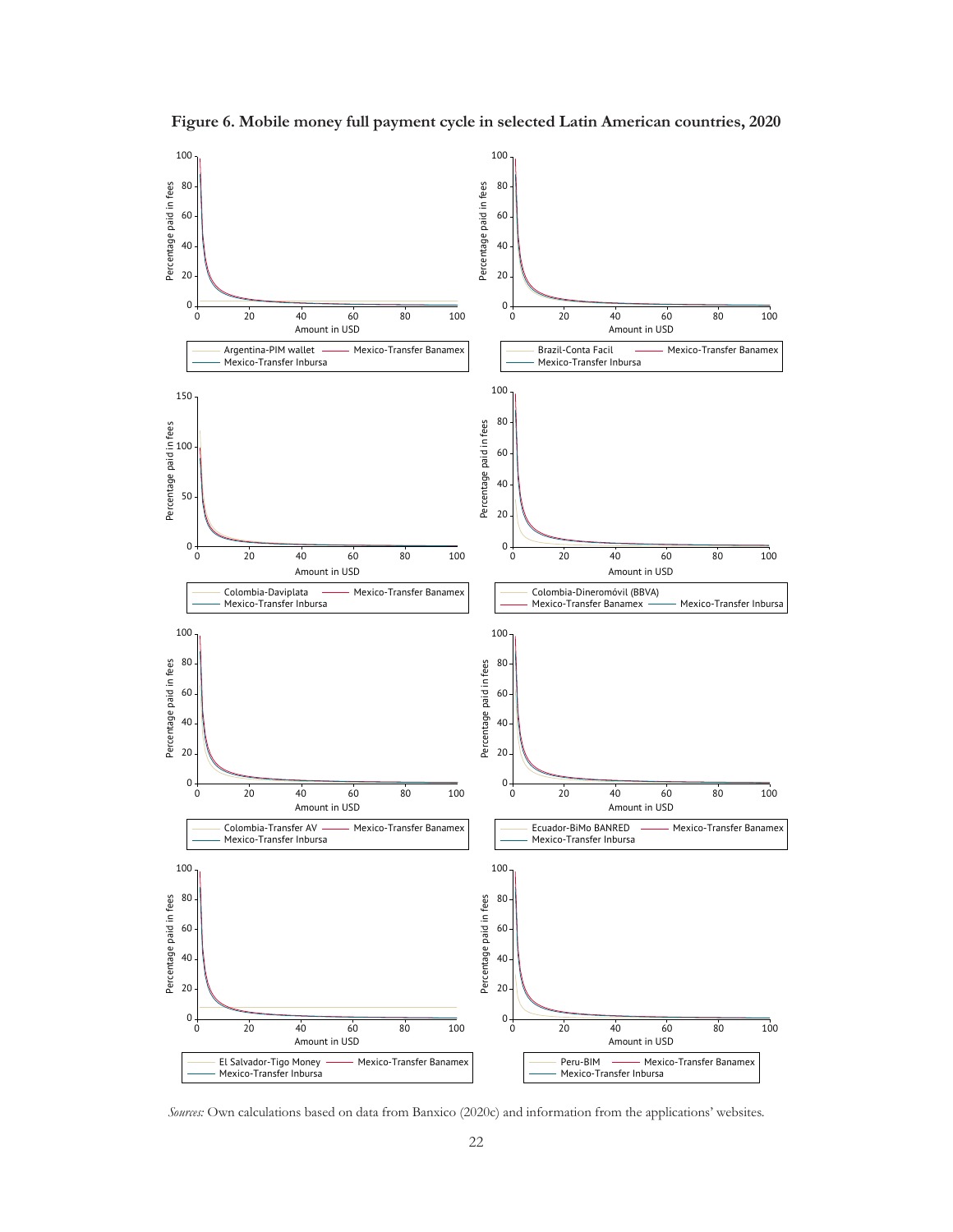<span id="page-27-0"></span>As for the other costs of accessing these services, Table 4 presents the average time and cost for a round trip to a bank branch, ATM, and correspondent agent in urban and rural areas of Mexico—including the out-of-pocket expenses in transportation and the social value of time—as a percentage of the DMW.13 In urban areas, the median time to arrive at a correspondent agent is 5 minutes, compared with 20 minutes in rural areas. Moreover, the median costs as a percentage of the DMW are much higher in rural areas (48 percent of DMW) compared with urban areas (5 percent). Overall, the total median costs for accessing branches, ATMs, and correspondent agents are higher in rural than urban areas.

| <b>Access channel</b> | <b>Measure</b>                                                                   | Urban Rural |     |
|-----------------------|----------------------------------------------------------------------------------|-------------|-----|
| <b>Branch</b>         | Median time to get to branch (in minutes)                                        | 15          | 30  |
|                       | Median cost for a round trip to branch (in Mexican pesos)                        | 16          | 50  |
|                       | Total median cost (travel cost and social value of time) as<br>percentage of DMW | $32\%$      | 85% |
| <b>ATM</b>            | Median time to get to ATM (in minutes)                                           | 10          | 30  |
|                       | Median cost for a round trip to ATM (in Mexican pesos)                           | 14          | 40  |
|                       | Total median cost (travel cost and social value of time) as<br>percentage of DMW | 25%         | 74% |
| Correspondent         | Median time to get to correspondent agent (in minutes)                           | 5           | 20  |
| agent                 | Median cost for a round trip to correspondent agent                              | $\Omega$    | 26  |
|                       | Total median cost (travel cost and social value of time) as<br>percentage of DMW | $5\%$       | 48% |

#### **Table 4. Mexico: Average time and cost to get to a bank, ATM, and correspondent agent, 2018**

*Note:* In 2018, in Mexico, the social value of time was estimated at 50.25 Mexican pesos per hour (CEPEP 2018). *Sources:* ENIF 2018 (INEGI 2018a), CEPEP (2018).

Finally, to provide further insights regarding the costs of using digital financial services, Table 5 presents an approximate median total cost for a set of digital financial services such as making withdrawals from an ATM, and for the full payment cycle for using mobile money services in Mexico, relative to the international poverty lines for the socioeconomic classes. For ATMs and mobile money services, besides the commissions, the costs include the median travel cost and social value of time for accessing ATMs and correspondent agents, respectively. The total costs are presented as a percentage of the international poverty lines. For vulnerable and middle-class respondents, the upper cutoff values are used in the estimates.

<sup>&</sup>lt;sup>13</sup> For other countries, we could not find similar data for making comparisons based on nonpecuniary costs.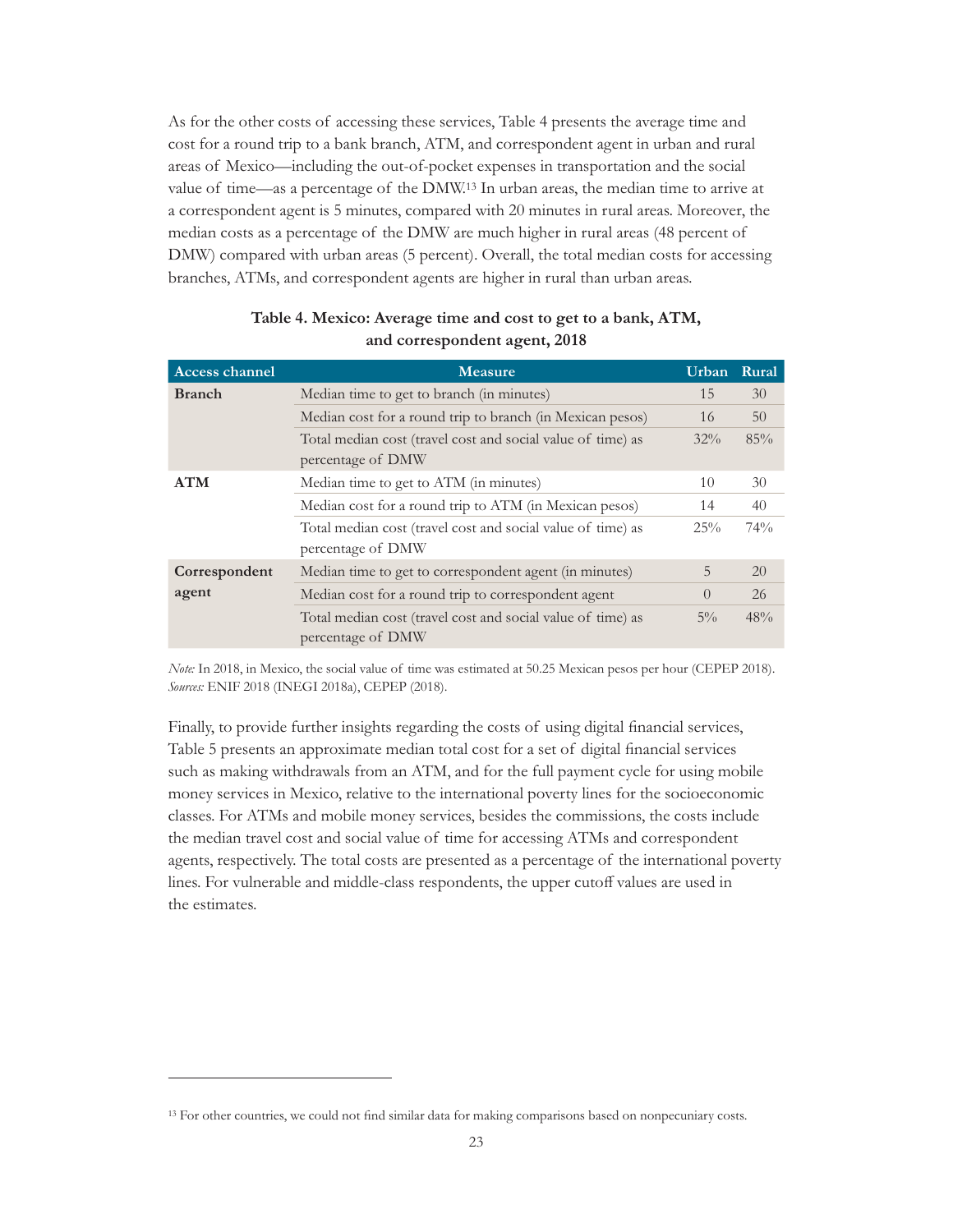<span id="page-28-0"></span>

| Indicator                                                                                                                                                                            | Poor<br><b>US\$5.5 a</b><br>day<br>$(2011$ PPP $)$ | <b>Vulnerable</b><br>$US$5.5-$<br>US\$13 a day<br>$(2011$ PPP $)$ | Middle-<br>class<br><b>US\$13-</b><br>US\$70 a day<br>$(2011$ PPP $)$ |
|--------------------------------------------------------------------------------------------------------------------------------------------------------------------------------------|----------------------------------------------------|-------------------------------------------------------------------|-----------------------------------------------------------------------|
| Poverty headcount (percentage of the population)                                                                                                                                     | 22.70%                                             | $46.0\%$                                                          | $29.60\%$                                                             |
| Total costs for using digital financial services                                                                                                                                     |                                                    |                                                                   |                                                                       |
| Making withdrawals using ATMs from consumer's own bank<br>$Cost = fees (\$0) + travel cost and social value of time$<br>to access ATM                                                | $67.8\%$                                           | $28.7\%$                                                          | $5.3\%$                                                               |
| Making withdrawals at ATMs from other banks<br>$Cost = fees + travel cost and social value of time$<br>to access ATM                                                                 | 97.7%                                              | $41.3\%$                                                          | $7.7\%$                                                               |
| Full payment cycle for using mobile money services<br>$Cost = cash-in fee + transfer fee + travel cost and social value of time$<br>to access a correspondent agent $+$ cash-out fee | $63.5\%$                                           | $26.9\%$                                                          | $5.0\%$                                                               |

#### **Table 5. Total costs of using digital financial services by socioeconomic class as a percentage of international poverty lines, Mexico, 2018**

*Note:* The international poverty line established by the World Bank for upper-middle-income countries is US\$5.50 a day (2011 PPP prices). The vulnerable class has a daily per capita income between US\$5.5 and US\$13 (2011 PPP prices); the middle class is defined as those with a daily per capita income between US\$13 and US\$70 (2011 PPP prices). The PPP conversion factor used in the estimation is 8.88861 (local currency unit to international dollars), based on data from the World Development Indicators (World Bank 2021a). The percentages are calculated using the upper cutoff value for each socioeconomic class.

*Source:* Banxico (2020c), ENIF 2018 (INEGI 2018a), CEPEP (2018), and data from the LAC Equity Lab of the World Bank.

In Mexico in 2018, 22.7 percent of the population lived on less than US\$5.5 per day at a 2011 purchasing power parity (PPP), and for this segment, the total costs of accessing digital financial services as a percentage of the poverty line are higher, particularly the cost of using mobile money services. Likewise, for the vulnerable class—46 percent of the population the cost of using digital financial services ranges from 26.9 to 41.3 percent. When accounting for the income level, the total costs for using digital services are high for a large proportion of the population, signaling supply-side constraints.

In sum, in general terms, the price analysis suggests that supply-side constraints might explain the relatively low financial inclusion in digital payment services in Mexico. The main findings are as follows:

• In Mexico, basic bank accounts are financial products offered by all the depository banks in the financial system, and by regulation, they do not charge commissions for opening or maintaining the bank account. The accounts are linked to a debit card, and customers can use the ATM network of their own bank free of charge. The features of basic accounts do not vary across a sample of other countries, but in Mexico, the KYC regulations for basic accounts are quite demanding—including proof of identity and address—contrary to the requirements in the other countries in the sample. An important issue is that for the low-income segments of the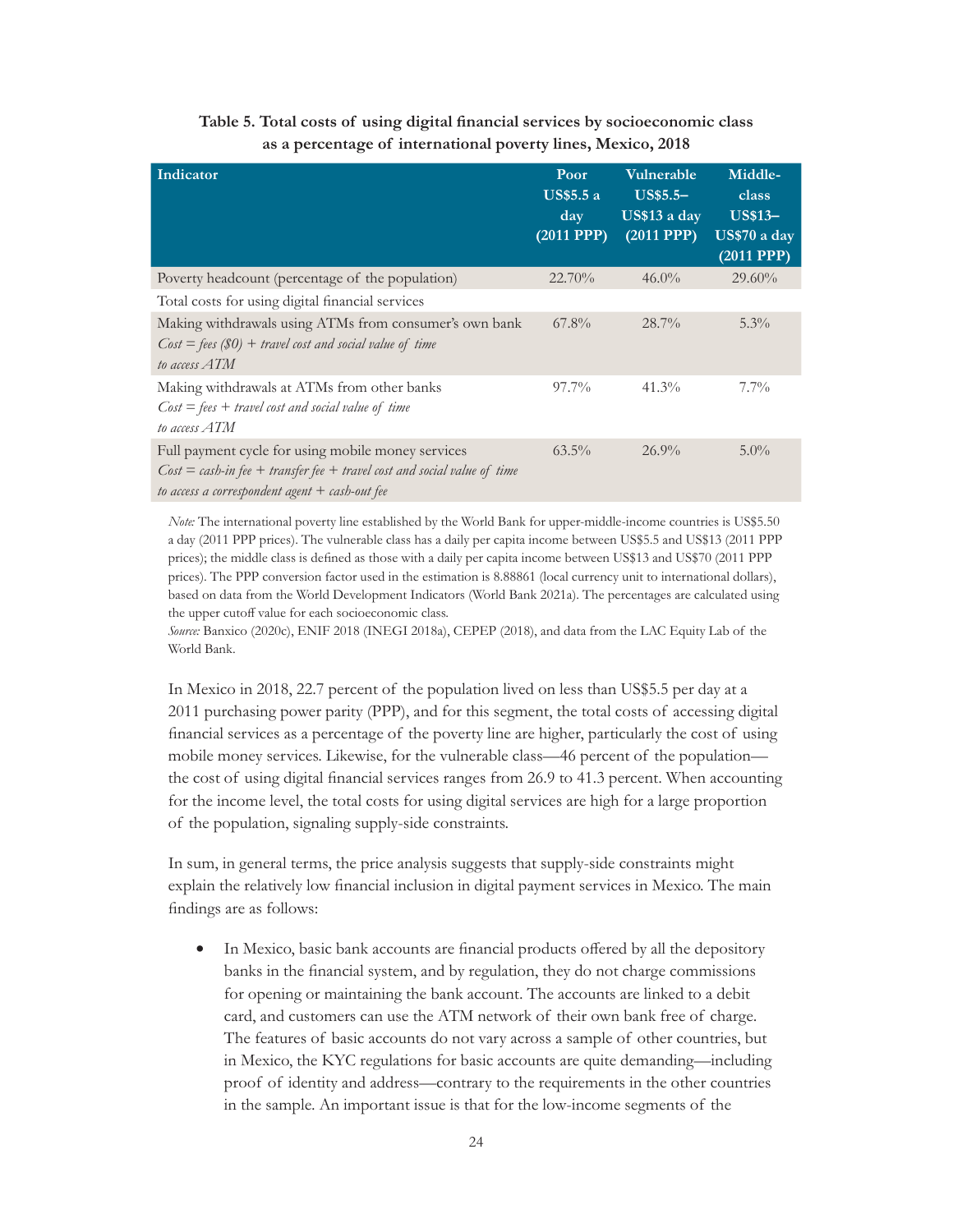population, the KYC requirements and the costs of accessing financial channels (correspondent agents or bank branches) to open a basic bank account are quite high and could signal supply-side constraints.

- For ATMs, banks cannot charge customers for using their own network, but there are fees for making withdrawals with cards from other banks. For this service, Mexico shows higher fees as a percentage of the DMW, similar to those in Peru and El Salvador, countries that also have a low provision of ATMs compared with other countries in the sample. Following Principle 1 of the decision tree methodology, the price analysis signals supply-side constraints on the provision of ATMs.
- There is also evidence suggesting supply-side constraints in the provision of POS terminals. In this sense, the costs of renting a POS device are lower than the fees charged in other countries in the sample, but the total costs for merchants include subscription fees and, in some cases, penalties for not meeting a monthly sales target, which increase the costs for merchants. Also, the merchant discount rate, while having decreased over time, is still higher than the rate in other countries.
- For mobile money products, the high prices charged for a full payment cycle in Mexico relative to other countries would also seem to be an indication of the existence of supply-side constraints.
- • We also discussed the costs for reaching financial access points—measured as outof-pocket expenses in transportation and the social value of time—and found that the costs are significantly higher for the rural population, which would, in general terms, suggest both supply and demand constraints. The supply-side constraints might arise from the insufficient private digital infrastructure, while the demand-side constraints could be associated with low income or geography.
- Finally, for the nonbank digital providers (IFPEs), information from Web searches shows that opening a digital account using these applications is free, and the fees for cash-in and cash-out transactions might vary depending on the access channel (banks' ATMs or correspondent agents). However, one feature of the IFPEs is that most of them require a smartphone and an Internet connection to access services. Thus, supply-side constraints such as an unlevel playing field or low provision of digital infrastructure will be explored to determine whether they could explain the low digital financial inclusion in the country.

While the price analysis provides signals of supply-side binding constraints in the provision of digital financial services, the methodology calls for a full analysis of the tree to assess the potential constraints on both the supply and the demand sides to reach definite conclusions. Thus, the rest of the paper is devoted to analyzing the potential root causes (binding constraints) that could explain the low digital financial inclusion in payment services in Mexico on the supply and demand sides, respectively. The following section starts the discussion with the supply-side branches of the decision tree (Figure 2).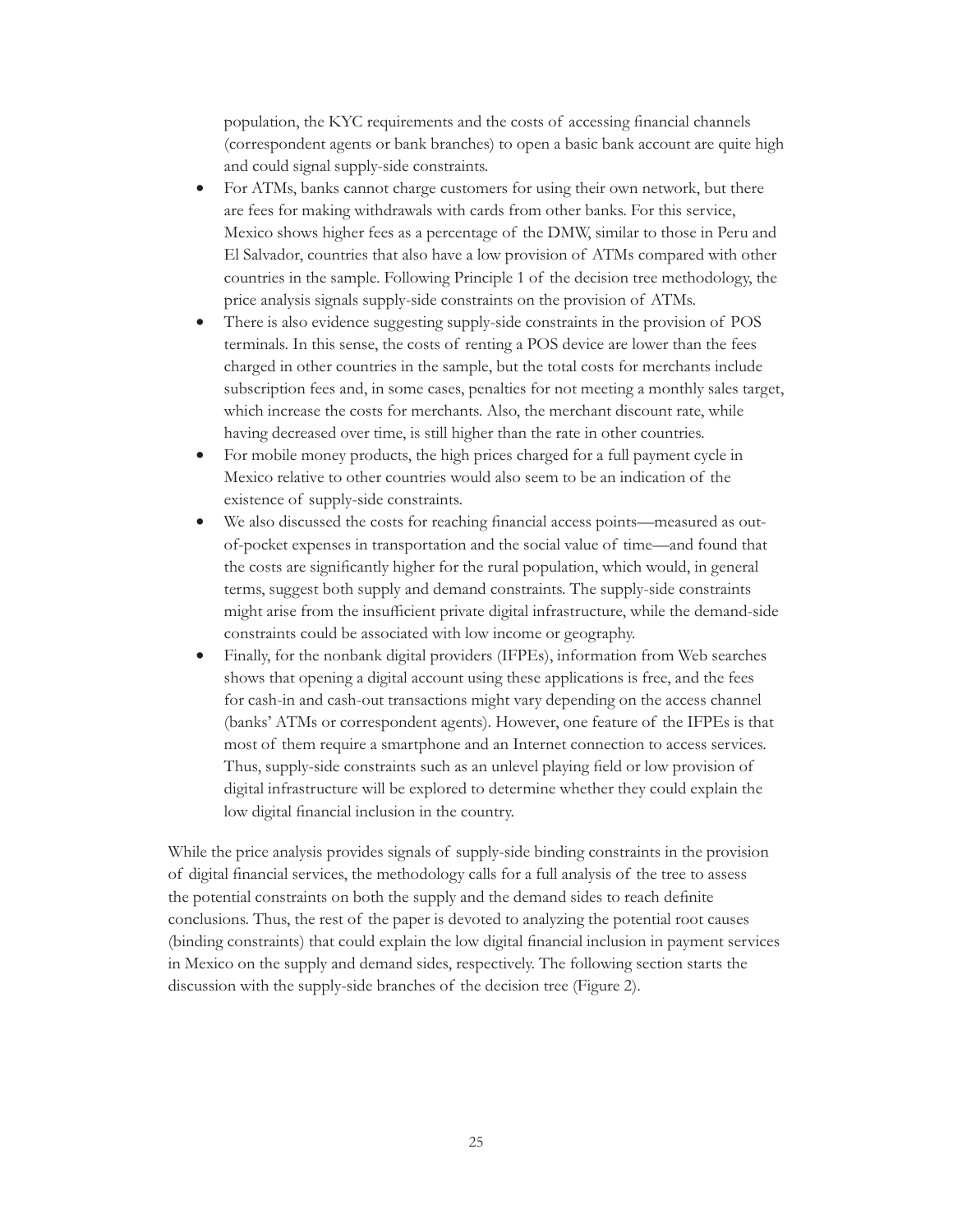## <span id="page-30-0"></span>**6. Supply-side analysis**

As mentioned in the previous section, low financial inclusion in the use of digital payment services in Mexico could be the result of multiple factors, illustrated in Figure 2. This section delves into the analysis of supply-side factors specifically. These include market structure, as well as insufficient private digital infrastructure and problems faced by providers in appropriating the returns from their investments.

#### **6.1. Market structure**

The two potential root causes for a market structure that can explain low financial inclusion, as discussed in the methodological section, are the presence of an unlevel playing field and limited competition. The first refers to the regulatory framework under which the providers of digital payment services function and the second refers to the degree of competition between providers of these services. We explore each in turn in the following subsections.

#### **6.1.1. Unlevel playing field**

In 2008, changes to the regulatory framework of the country were introduced, including a disposition allowing banking institutions to contract with third-party agents (known as banking correspondents) to provide basic financial services such as taking deposits, making withdrawals, facilitating transfers, offering loans, and performing utility payments.14 As of 2019, the latest report from the CNBV estimates the existence of 5.2 correspondent agents per 10,000 adults, with a presence in 74 percent of municipalities, where 98 percent of the Mexican population is located (CNBV 2020b). Despite the expansion since 2008, data from FAS 2020 show, however, that Mexico has the lowest number of correspondent agents per 10,000 adults among Latin American countries (IMF 2020).15

One factor that might explain their low numbers in Mexico is that agents must meet a list of requirements to be considered banking correspondents, including sufficient infrastructure to carry out the operations, at least three years of being formally constituted as an entity,

<sup>14</sup> Resolution DOF 2/12/2008.

<sup>15</sup> In terms of empirical evidence, for correspondent agents specifically, an early assessment did not find conclusive evidence suggesting a statistically significant association between the increase in the number of credit and debit cards and the presence of correspondents in "treated" municipalities (Peña and Vázquez 2012). Nonetheless, the results did find evidence showing an increase in the geographical coverage of banking correspondents. In contrast, Carabarín and others (2016) estimated a positive and significant effect of the presence of banking correspondents on two outcome variables at the municipal level in Mexico: the volume of transactions and the number of transactional bank accounts. However, the authors highlighted that the results capture a considerable spillover effect driven by customers switching from one bank to another to make better use of the services provided by correspondent agents. A recent study from the CNBV (2018a)—which used a propensity score matching technique—found a positive correlation between the presence of banking correspondents and an increase in financial outcomes at the municipal level, such as the number of transactional accounts and the number of financial transactions using ATMs and POS units.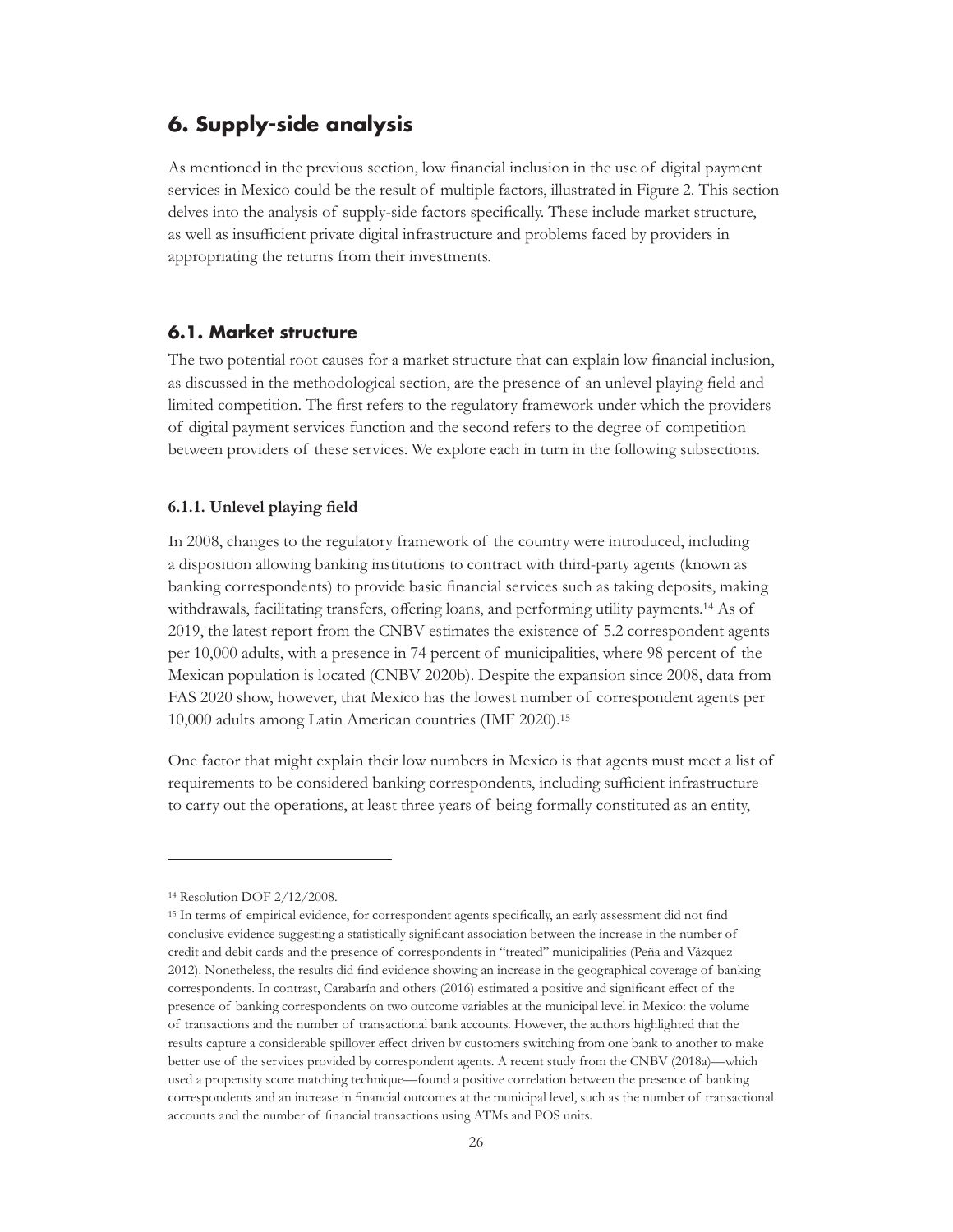<span id="page-31-0"></span>a satisfactory business and credit history, and no felony conviction (CNBV 2010, 2011). Compared with other countries in the Latin American region (see Table 6), Mexico and Peru have the highest requirements for becoming an agent, and Mexico, in particular, has tougher regulations concerning agents' liabilities. In addition, although the Mexico regulation allows for an agent to sign a contract with multiple financial institutions, this authorization process must be carried out for every financial institution separately, with the additional burdens and transaction costs implied.

| <b>Attribution</b>       | <b>Brazil</b>                                                                                                                                                                                                                                                     | Colombia                                                                                                                                                                       | <b>Mexico</b>                                                                                                                                                                                                                                                                                                                                                                      | Peru                                                                                                                                                                                                                                                                                            |  |
|--------------------------|-------------------------------------------------------------------------------------------------------------------------------------------------------------------------------------------------------------------------------------------------------------------|--------------------------------------------------------------------------------------------------------------------------------------------------------------------------------|------------------------------------------------------------------------------------------------------------------------------------------------------------------------------------------------------------------------------------------------------------------------------------------------------------------------------------------------------------------------------------|-------------------------------------------------------------------------------------------------------------------------------------------------------------------------------------------------------------------------------------------------------------------------------------------------|--|
| Supervisory<br>authority | Central Bank of Brazil                                                                                                                                                                                                                                            | Financial<br>Superintendence<br>of Colombia                                                                                                                                    | <b>CNBV</b>                                                                                                                                                                                                                                                                                                                                                                        | Superintendency of<br>Banking, Insurance<br>and Private Pension<br>Fund Administrators                                                                                                                                                                                                          |  |
| Law/decree               | Resolution CMN<br>3110, July 2003,<br>as amended by<br>Resolution CMN<br>3156, December 2003;<br><b>Resolution CMN</b><br>3654, December 2008;<br>Resolution CMN<br>3954, February 2011                                                                           | Decree 2233-July<br>2006; Decree<br>1121-March 2009                                                                                                                            | Banking Resolution,<br>12/2009<br>LIC DOF 01-02-2008                                                                                                                                                                                                                                                                                                                               | Resolution B2147-<br>2005; Resolutions<br>SBS 775-2008 and<br>6285-2013                                                                                                                                                                                                                         |  |
| Agent<br>eligibility     | Only business<br>companies and<br>associations.<br>Financial institutions<br>and other institutions<br>that are part of the<br>national financial<br>system can be agents.<br>Notary and registry<br>services suppliers.<br>Individuals may not<br>act as agents. | Any type of legal<br>entity, including<br>credit unions.<br>Individuals who<br>permanently carry<br>out commercial<br>activities can be<br>agents.                             | Any legal entity, except<br>financial institutions<br>whose exclusive business is<br>conducting auxiliary credit<br>activities, such as brokers and<br>dealers.<br>Individuals can be agents<br>if they have a permanent<br>business establishment.<br>Pawnbrokers and similar<br>entities cannot be agents.                                                                       | Any type of legal<br>entity.<br>Individuals who<br>permanently carry out<br>commercial activities.<br>Casinos and exchange<br>houses cannot be<br>agents.                                                                                                                                       |  |
| Requirements             | For credit operations,<br>agents have to pass a<br>certification.                                                                                                                                                                                                 | The financial<br>institution<br>is required<br>to assess the<br>correspondent's<br>moral integrity,<br>physical and<br>technical<br>infrastructure,<br>and human<br>resources. | Agents should have a<br>permanent establishment<br>for the business operations,<br>have sufficient capacity to<br>properly operate electronic<br>devices, have the necessary<br>infrastructure to process<br>banking operations,<br>demonstrate good reputation<br>and credit history, have<br>trained personnel to operate<br>payment devices, and have<br>no felony convictions. | The establishment<br>should have an<br>adequate physical<br>infrastructure and<br>human resources<br>for the provision of<br>the services, trained<br>personnel to carry out<br>the operations, enough<br>capital for carrying out<br>agent operations, and<br>no reports at credit<br>bureaus. |  |

#### **Table 6. Requirements for correspondent agents**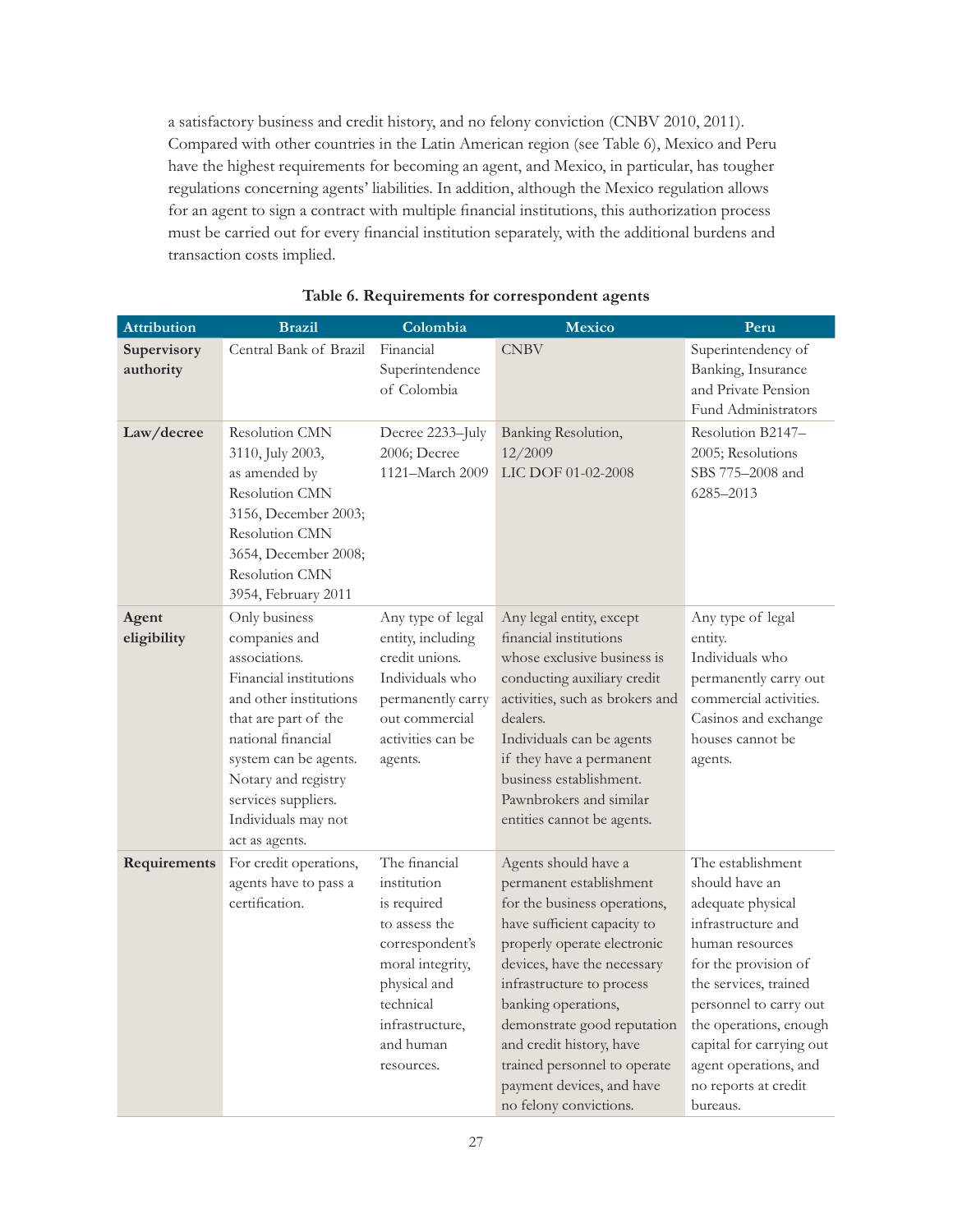| <b>Attribution</b>     | <b>Brazil</b>         | Colombia                 | <b>Mexico</b>                 | Peru                  |  |
|------------------------|-----------------------|--------------------------|-------------------------------|-----------------------|--|
| Agent                  | Not mentioned in the  | Not mentioned in         | An agent can sign one or      | Not mentioned in the  |  |
| exclusivity            | regulation            | the regulation           | more contracts with different | regulation            |  |
|                        |                       |                          | banks, or sign an exclusive   |                       |  |
|                        |                       |                          | contract with a financial     |                       |  |
|                        |                       |                          | institution.                  |                       |  |
|                        |                       |                          | Banks cannot hire agents that |                       |  |
|                        |                       |                          | have been acting as exclusive |                       |  |
|                        |                       |                          | agents to another bank in the |                       |  |
|                        |                       |                          | past 12 months.               |                       |  |
|                        |                       |                          | Agents cannot sign exclusive  |                       |  |
|                        |                       |                          | agency agreements to          |                       |  |
|                        |                       |                          | conduct payments of           |                       |  |
|                        |                       |                          | nonbank services and credit   |                       |  |
|                        |                       |                          | card payments.                |                       |  |
| <b>Services</b>        | Cashing in            | Cashing in               | Cashing in                    | Cashing in            |  |
|                        | Cashing out           | Cashing out              | Cashing out                   | Cashing out           |  |
|                        | Bill and service      | Bill and service         | Bill and utilities payments   | Bill and service      |  |
|                        | payments              | payments                 | Account opening               | payments              |  |
|                        | Account opening       | Account opening          | Loan payment                  |                       |  |
|                        |                       | <b>Balance</b> inquiries | <b>Balance</b> inquiries      |                       |  |
| <b>Liabilities for</b> | Contracting party is  | Contracting              | Contracting party is fully    | Contracting party is  |  |
| agents                 | fully responsible for | party is fully           | responsible for the service   | fully responsible for |  |
|                        | the service provided  | responsible              | provided by its agents.       | the service provided  |  |
|                        | by its agents.        | for the service          | Agents are subject to         | by its agents.        |  |
|                        |                       | provided by its          | administrative, civil and     |                       |  |
|                        |                       | agents.                  | criminal charges for          |                       |  |
|                        |                       |                          | infringing applicable         |                       |  |
|                        |                       |                          | legislation.                  |                       |  |

*Sources:* Information from the countries' central banks and financial superintendencies; CNBV (2010, 2011); Kerse, Meagher, and Staschen (2020); FOMIN, IDB, and CAF (2013); and CGAP (2011).

Because of the regulation, most of the correspondent agents in Mexico are retail chain stores that can comply with all of the technical and operational requirements. The result is that as of 2019, the main retail chain store in the country, Oxxo, had 43 percent of the total correspondent agents. Oxxo is followed by Red Yastás, the main agent network manager in the country, with 17 percent; this network imposes entry requirements for business owners that include an official ID, proof of address, bank account, and fiscal compliance, as well as a computer with Internet connection and a printer in the business. Walmart is next, with 6 percent of correspondent agents (CNBV 2020b). An important aspect to highlight is that the commissions for cashing in using correspondent agents are quite high, ranging from 6 to 15 Mexican pesos, equivalent to 4 to 11 percent of the DMW in 2021.

The high entry costs imposed on small business owners to engage in the network could actually be deterring smaller stores from acting as agents, which in turn reduces the footprint of correspondent agents and, particularly, the provision of digital payment services for lower-income populations. In this respect, only two banks have small shops as correspondent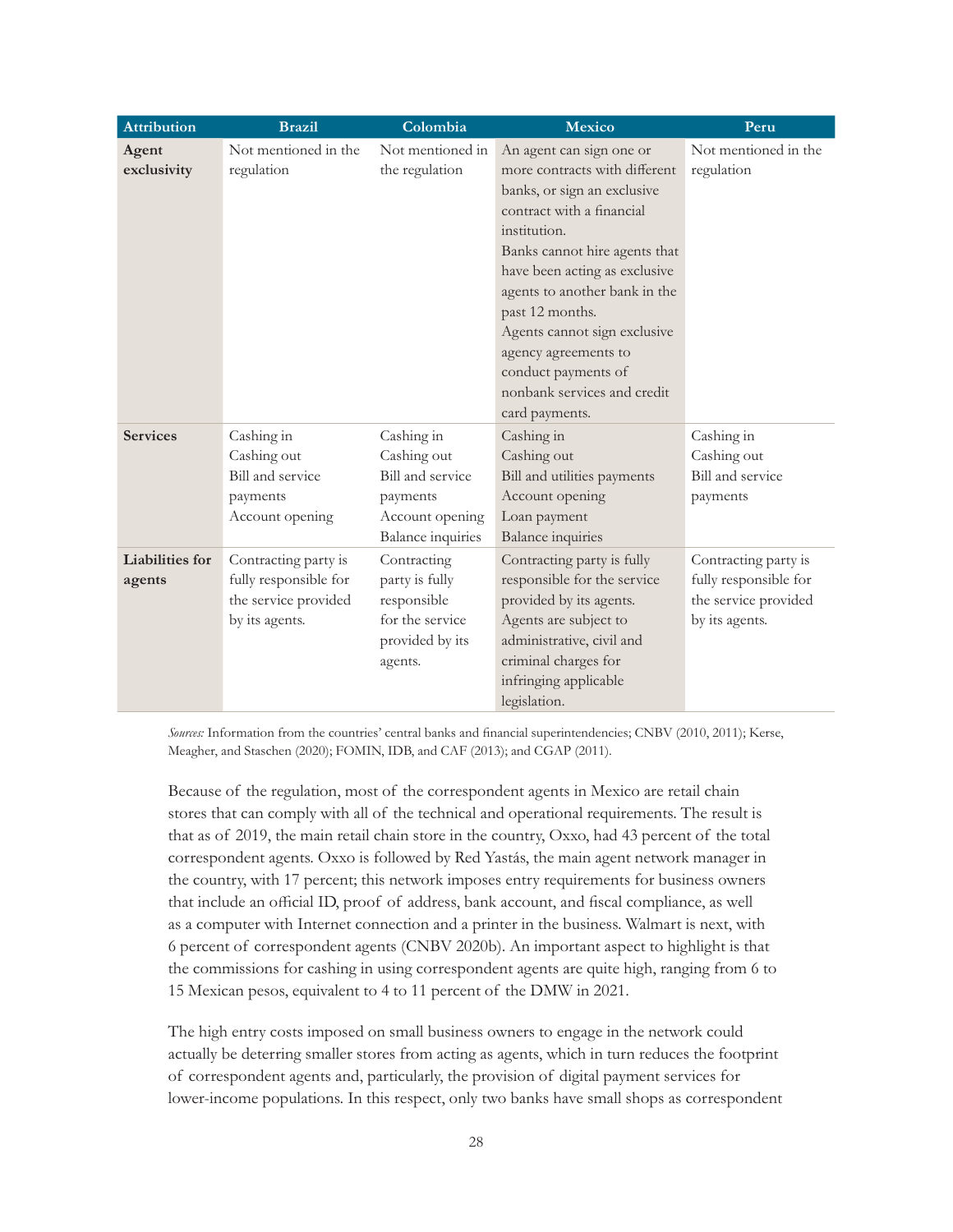agents, and only nine banks have agreements with the largest retail chain store, Oxxo.16 As for IFPEs, those that have authorization for cashing in and cashing out also use the same correspondent agent network as the banks, a situation not likely to generate an expansion in the correspondent networks or a reduction in the commissions for using these services.

As discussed earlier, in 2009, additional changes were introduced to the regulatory framework, allowing for a bank-led mobile money model, whereby telecom companies had to partner with banks to offer mobile money services. An early initiative for promoting mobile payments was introduced by a trust fund formed by the banks, called FIMPE (Fideicomiso para el Impulso de la Infraestructura de Medios de Pago Electrónico), which created a mobile banking platform called Nipper, serving any bank willing to join. In 2008, 12 banks and 2 telecoms—Movistar and Iusacell, together accounting for less than 30 percent of the market—adopted Nipper, allowing users to associate a phone number with a bank account to make transactions (Banxico 2009; CGAP 2010). Nevertheless, this venture was not successful. At its maximum, it reached fewer than 300,000 users, and although there is no empirical evidence analyzing this case, some reports attributed the failure to the lack of participation of the largest telecom (Telcel–América Móvil), a failed advertising campaign, and the fact that the only transaction supported was airtime top-up (Enríquez et al. 2009). These factors prevented the initiative from reaching the critical mass necessary to reap the benefits of the expected economies of scale.

Interestingly, later, in 2010, as mentioned in Section 2, two banks partnered with Telcel– América Móvil through the mobile money operator Transfer—which is currently the only operating mobile money provider, as defined by GSMA, in the country—to offer mobile money products. According to the National Commission for Financial Inclusion (CONAIF 2016), between 2011 and 2015, the number of mobile money accounts increased from 200,000 to 6 million, representing 7 percent of all commercial bank accounts in Mexico.17

Figure 7 shows the results of the Mobile Money Regulatory Index, designed by GSMA, which confirms the important role that regulation still has in Mexico. The index includes 90 countries and measures the extent to which their regulatory framework enables widespread mobile money adoption.<sup>18</sup> Scores range from 0 to 100, and a higher score is associated with a more enabling regulatory framework. Among the 11 Latin American countries included in the study Mexico ranks 8th, and it places in the 74th position among all 90 countries in the sample.

<sup>16</sup> As of April 2021, the second-largest bank in the country announced that its contract with Oxxo will not be renewed; thus, this bank will be exiting the agent network.

<sup>17</sup> In 2012, the largest retail store chain in the country (Oxxo) developed a branded transactional debit card (Saldazo) linked to a simplified bank account, in partnership with a commercial bank and the Transfer app. Casanova and Zapata (2016) discussed Saldazo's business model and argued that brand recognition and trust, combined with high store accessibility, played an important role in promoting the product among low-income population segments. The authors argued that driving cheaper transaction costs, particularly for mobile transactions, is a challenge for the profitability of this business model.

<sup>18</sup> The methodology is described in GSMA (2021).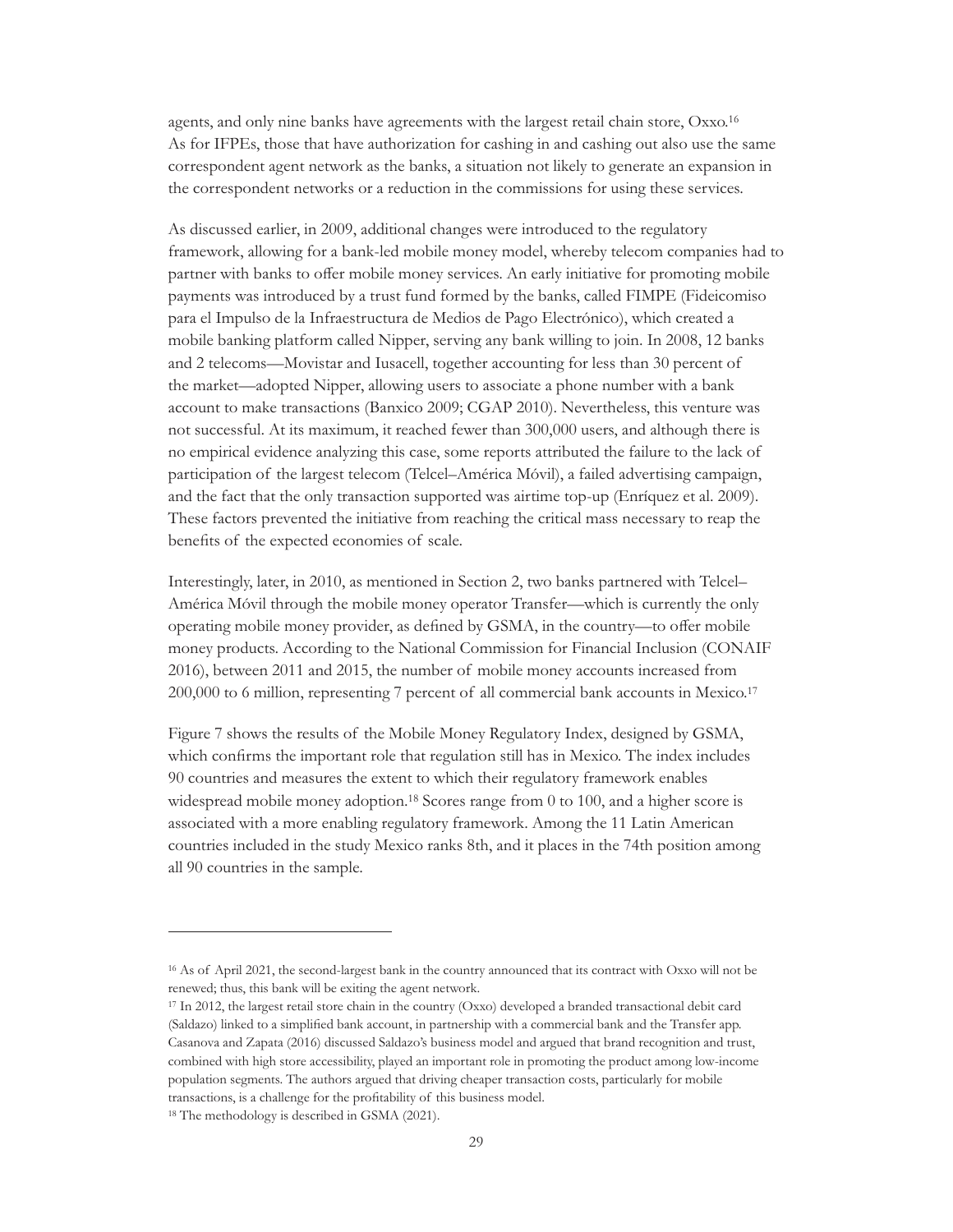<span id="page-34-0"></span>

#### **Figure 7. Mobile Money Regulatory Index, 2019**

*Note:* The index is a single composite indicator measuring how enabling a country's regulatory framework is. It consists of six dimensions, which are aggregated to produce the overall index score, for a total of 26 indicators. ARG = Argentina, BOL = Bolivia, BRA = Brazil, CHL = Chile, COL = Colombia, CRI = Costa Rica, DOM = Dominican Republic, ECU = Ecuador, GTM = Guatemala, HND = Honduras, MEX = Mexico, PAN = Panama, PER = Peru, PRY = Paraguay, SLV = El Salvador, URY = Uruguay. *Source:* GSMA (2019).

The two dimensions in which Mexico performs worst are investment and infrastructure environment, and consumer protection. The first of these dimensions measures the external factors that are likely to affect the regulatory environment, such as affordability, identity verification, interoperability, and national financial inclusion policies. The consumer protection dimension examines the general consumer redress and disclosure mechanisms and the provisions for safeguarding customer funds. In both dimensions, the indicators that score the lowest are those associated with the bank-led model, which requires mobile money operators to rely on banks for the safeguarding of funds, and those related to settlement access.

Considering that telecom companies could provide mobile money services only in association with a bank up until 2018, the regulatory framework imposing a bank-led model for mobile money might have been a binding constraint on the provision of digital payment services in Mexico, since the regulation framework favored the banking industry (Suárez 2016).

To further level the playing field, the Fintech Law was enacted in 2018 with the objective of regulating two types of ITFs: IFPEs and crowdfunding institutions (as discussed in Section 2). Although authorized ITF companies are required to comply with reporting and disclosure requirements, as already mentioned, only 14 ITFs have been authorized to date.

An important feature of the products offered by IFPEs is that they are designed for 3G technologies and above, thus requiring users to have a smartphone and excluding users with basic cell phones. Table 7 compares the regulatory framework of IFPEs in Mexico with those of similar digital payment service providers in other countries. As compared with other countries, in Mexico, the regulatory provisions for IFPEs are more complex and the capital requirements are among the highest in the region—except for Peru, which also has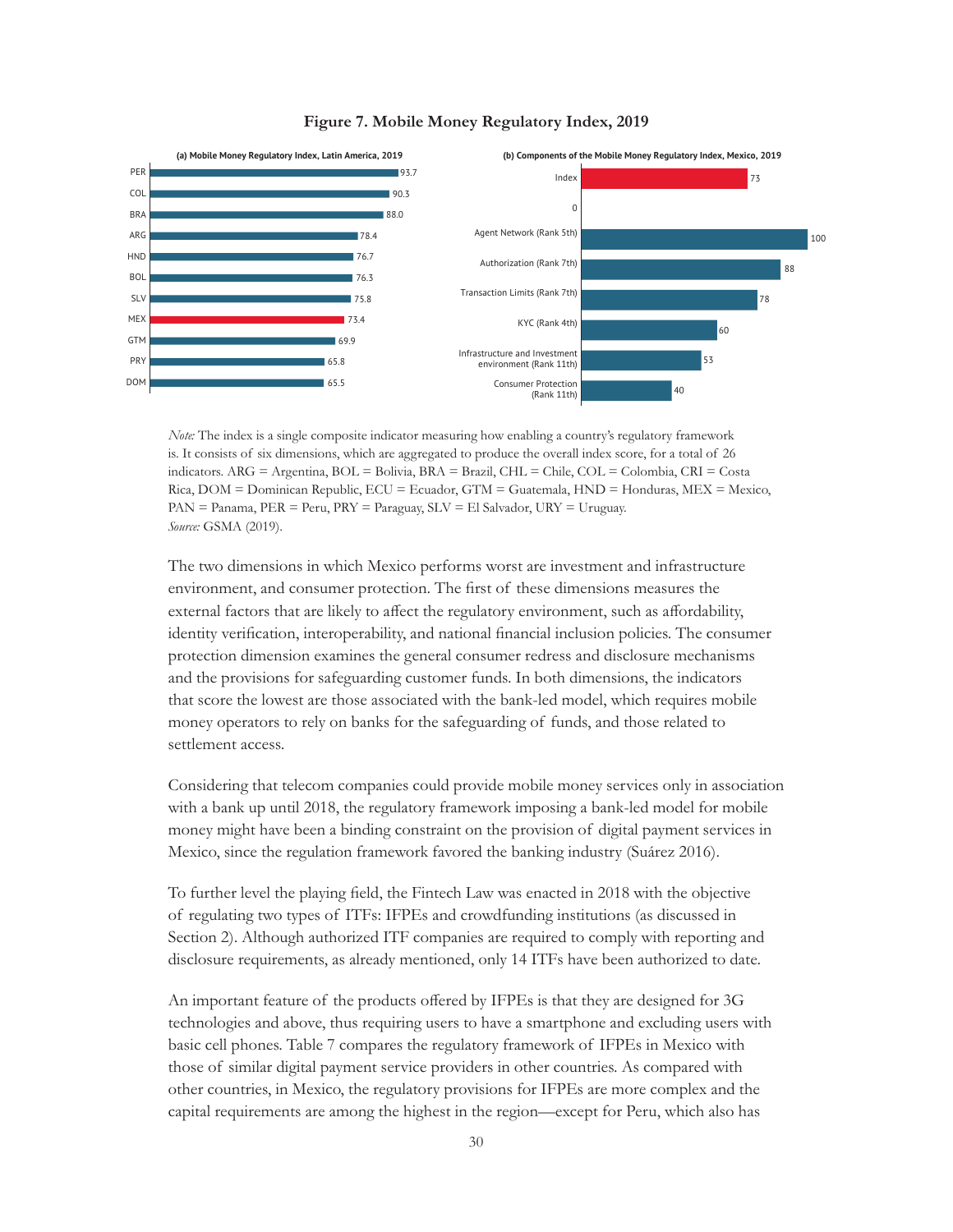<span id="page-35-0"></span>lower digital financial inclusion. Moreover, IFPEs can receive cash deposits *only if* the CNBV grants them an authorization. If they do not ask for authorization to receive cash deposits, the IFPEs can receive deposits only from supervised financial entities. Dias and Staschen (2019) argued that this rule requiring additional authorization for receiving cash deposits is not common in electronic money issuers' regulations and can hinder the advancement of financial inclusion.

| Country       | Law or regulatory<br>provision                                                        | Regulatory<br>agency                                                                                                    | Authorization for<br>operating                                                                                                                                                                                                   | Minimum initial<br>capital                                                                                                                                                                                      |  |
|---------------|---------------------------------------------------------------------------------------|-------------------------------------------------------------------------------------------------------------------------|----------------------------------------------------------------------------------------------------------------------------------------------------------------------------------------------------------------------------------|-----------------------------------------------------------------------------------------------------------------------------------------------------------------------------------------------------------------|--|
| Argentina     | Comunicaciones<br>"A" 6859 and 6885                                                   | Central Bank of<br>Argentina                                                                                            | Register in the official<br>registry of service payment<br>providers                                                                                                                                                             | There is no minimum<br>capital requirement                                                                                                                                                                      |  |
| <b>Brazil</b> | Law 12,865 and<br>Resolutions 3680,<br>3681, 3682, 3885                               | Central Bank of<br><b>Brazil</b><br>National<br>Monetary Council                                                        | Request authorization from<br>the central bank                                                                                                                                                                                   | 2 million Brazilian<br>reals (US\$365,972);<br>1 million reals<br>(US\$175,054) for<br>payment service<br>initiators (agents<br>who only receive the<br>payment order but<br>do not execute the<br>transaction) |  |
| Chile         | Agreement 2704,<br>Central Bank of<br>Chile                                           | n.a.                                                                                                                    | n.a.                                                                                                                                                                                                                             | n.a.                                                                                                                                                                                                            |  |
| <b>Mexico</b> | Fintech Law, 2018,<br>and Resolution<br>12/2018 Banxico                               | CNBV and<br>Banxico<br>The authorization<br>is issued after the<br>agreement of an<br>Interinstitutional<br>Committee.  | Request authorization to<br>operate as an ITF                                                                                                                                                                                    | 500,000 UDIs (about<br>US\$166,836); 700,000<br>UDIs (US\$233,570) if<br>authorized to operate<br>with virtual assets or<br>act as a clearinghouse.                                                             |  |
| Peru          | Law 29985/201<br>Law $29440$ and<br>Resolution 0003-<br>2020, Central Bank<br>of Peru | Central Bank of<br>Peru<br>Superintendency<br>of Banking,<br>Insurance<br>and Private<br>Pension Fund<br>Administrators | Only entities authorized<br>by the Superintendency of<br>Banking can issue e-money<br>Digital services providers<br>such as e-wallets and QR<br>codes should register in the<br>official registry created by<br>the central bank | S/. 2,536,243 (about<br>US\$652,829 on March<br>2021)                                                                                                                                                           |  |
| Uruguay       | Resolution 2,246,<br>Central Bank of<br>Uruguay                                       | Central Bank of<br>Uruguay                                                                                              | Register in the official<br>registry created by the<br>central bank                                                                                                                                                              | n.a.                                                                                                                                                                                                            |  |

| Table 7. Regulatory provisions for digital service providers similar to IFPEs |  |  |  |
|-------------------------------------------------------------------------------|--|--|--|
|                                                                               |  |  |  |

*Note:* n.a. = not applicable; UDI = investment unit (as of May 10, 2021, 1 UDI is equivalent to 6.794389 Mexican pesos, or about US\$0.34).

*Source:* Dias and Staschen (2019) and Diehl and Lava (2020).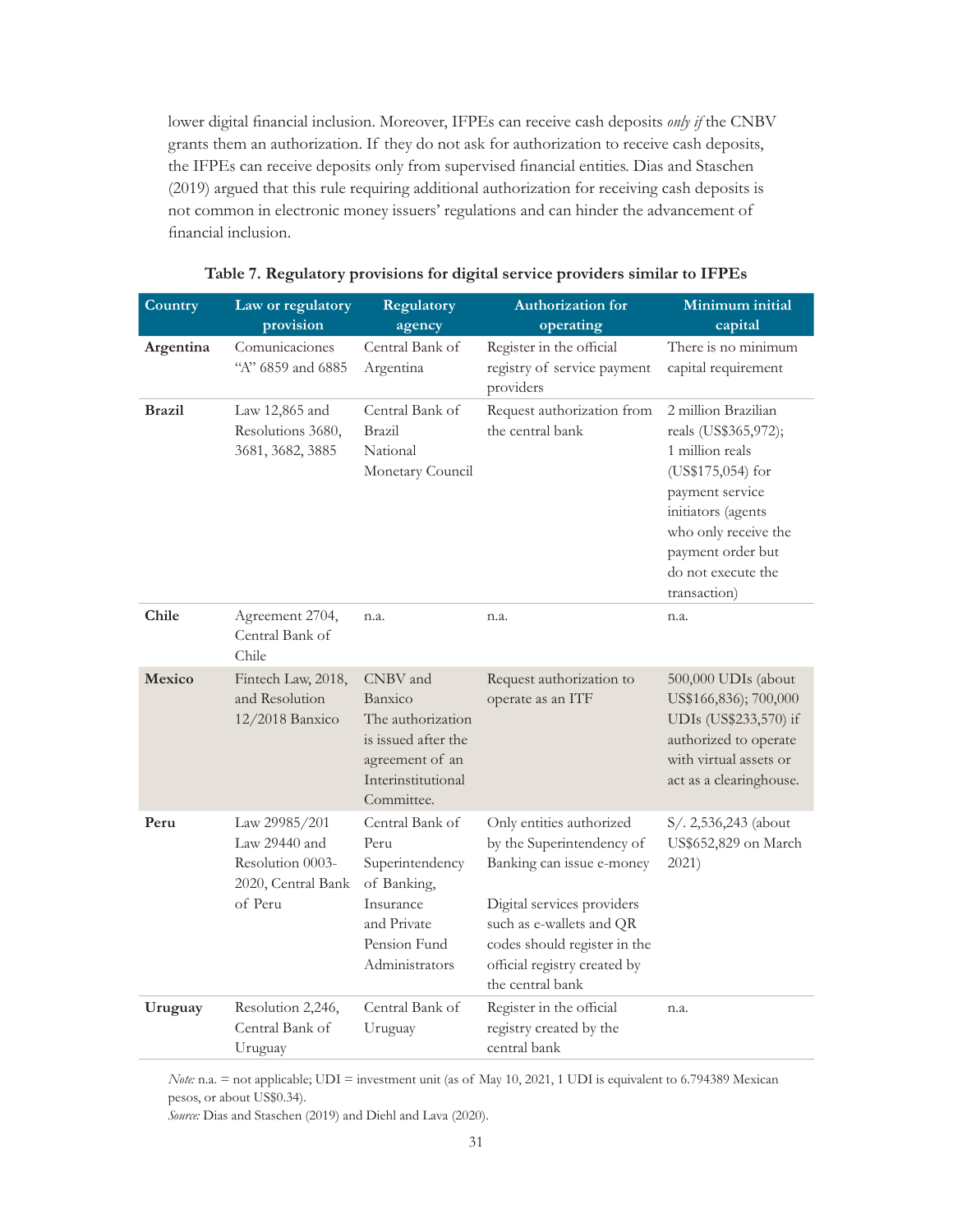A relevant piece of evidence pointing to the restrictions imposed by an overburdening regulation is that before the Fintech Law was enacted in 2018, PayPal and Conekta, two digital payment providers, changed their operations to eliminate the store-of-funds functionality in their platforms. By not retaining funds from users, they would not be subject to regulation as IFPEs under the Fintech Law. Both companies remain as payment aggregators to facilitate transactions, but they now avoid the complications of managing payment funds. This is consistent with the fact that according to the CNBV, out of 238 fintechs operating in 2017, 79 percent offered payment and remittances, crowdfunding, financial management, and lending services (CNBV 2018b), and in 2018, the Finnovista Fintech Radar counted 125 new fintech startups, 75 of them in the payments and remittances segment and 30 in the crowdfunding segment (Finnovista 2018, 2020a). However, according to information published by the CNBV only 93 fintechs—about 1 in 4—had requested authorization to operate as an ITF.19

Following the decision tree methodology's third principle for identifying binding constraints, the behavior of Mexico's digital service providers suggests that the expansion of digital payment services may be undermined by regulatory constraints. Specifically, there is evidence of continuous attempts by potential providers to bypass regulations by either changing their modality of operation or creating strategic alliances with financial institutions that are already authorized by the regulators.

In the following sections, we continue exploring the other branches on the supply side of the decision tree to analyze whether leveling the playing field, although it seems to be a necessary condition, might not be sufficient to improve inclusion in digital payment services in the country.

#### **6.1.2. Limited competition**

Following the decision tree methodology, we turn to another potential root cause associated with deficiencies in the market structure—limited competition (Figure 2). To analyze whether limited competition is a potential root cause of the low provision of digital payment services, we follow the steps proposed by Claessens and Rojas-Suarez (2020), starting by analyzing the level of competitiveness of the overall economy. Mexico stands out in this dimension in recent decades after having implemented a series of liberalization reforms to integrate into the global economy, which go in the direction of enhancing competition in all markets, including financial. In the 2020 *Doing Business* report (World Bank 2020a), whereas Mexico ranked 60th among 190 countries in the sample, it ranked as the highest among

<sup>19</sup> An interesting development that could be indicative of the remaining costs and burden of regulation is that in early 2021, AT&T—one of the telecom companies operating in the market—opted not to capitalize on its telecom network but instead to offer an electronic payment service in alliance with Broxel, a digital bank operating as a SOFIPO, to launch a financial product called AT&T ReMo for making transactions. The application requires a smartphone, and the account can be opened remotely using the app.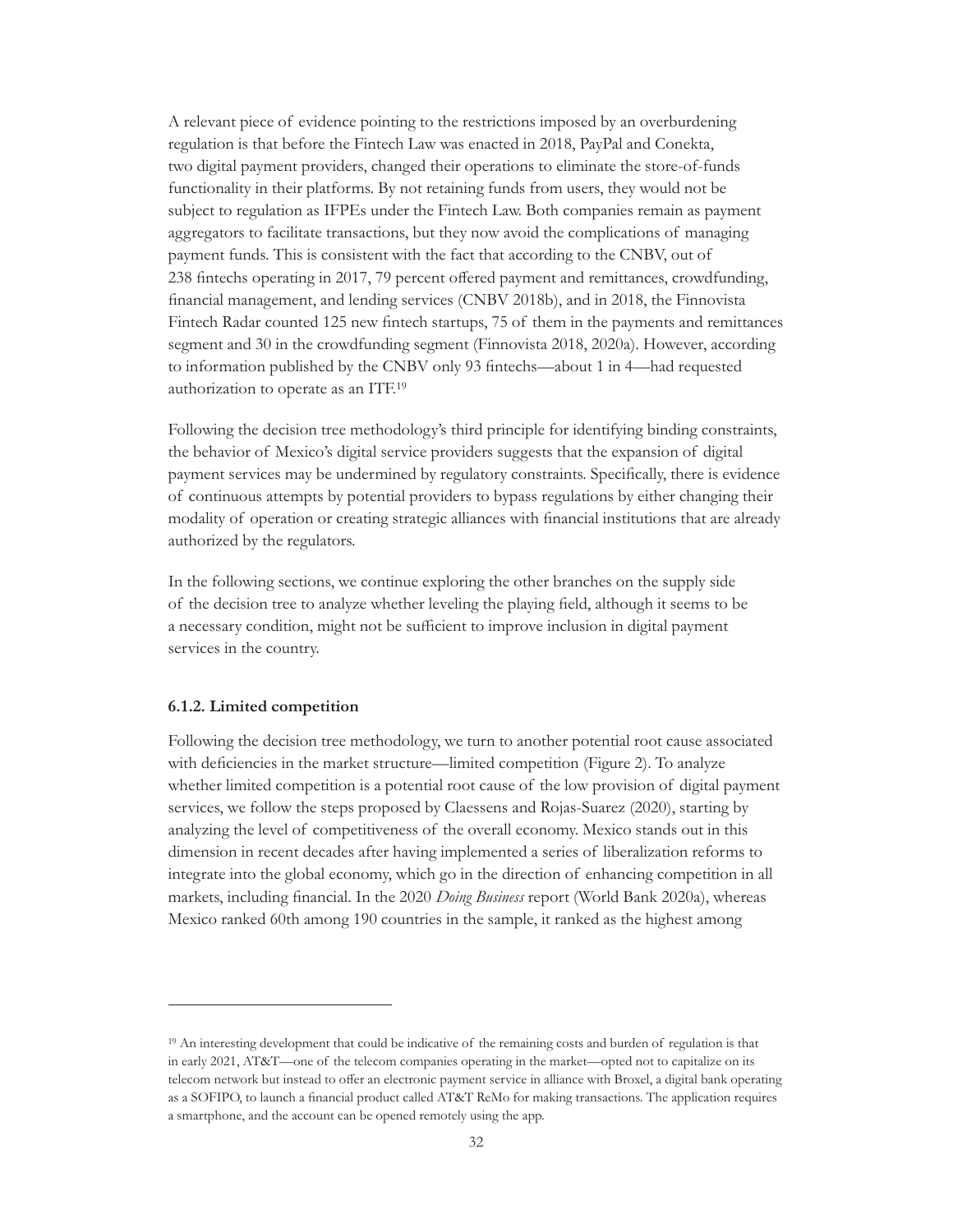LAC countries, followed by Colombia (67th), Costa Rica (74th), and Peru (76th). Brazil and Argentina ranked in positions 124 and 126, respectively (Table A.1 in Appendix A).<sup>20</sup>



#### **Figure 8. Global competitiveness, 2019**

*Note:* ARG = Argentina, BOL = Bolivia, BRA = Brazil, CHL = Chile, COL = Colombia, CRI = Costa Rica, DOM = Dominican Republic, ECU = Ecuador, GTM = Guatemala, HND = Honduras, MEX = Mexico, PAN = Panama, PER = Peru, PRY = Paraguay, SLV = El Salvador, URY = Uruguay. *Source:* Schwab (2019).

According to the World Economic Forum's *Global Competitiveness Report 2019* (Schwab 2019), in LAC, Mexico ranked in the second position (48th among 141 global economies), just below Chile (33rd globally), mainly for improving its scores on the pillars of institutions, labor market, and adoption of information and communication technology. As compared with other countries in the region with similar income levels, it is also notable that Mexico has a higher rank than Argentina, Brazil, Colombia, and Peru on this indicator (Panel (a) of Figure 8). For the indicator on the extent of market dominance, Mexico ranks in the middle, with levels close to the average (Panel (b) of Figure 8), which confirms that Mexico stands out as a competitive economy.

#### *Competition in the financial sector*

As for the financial sector specifically, in 2019, the three largest banks held about 49 percent of the banking system's assets, which is 8 p.p. lower than the observed value in 2011 (Panel (a) of Figure 9). An assessment of the Mexican banking sector from the World Bank (2017a) showed that the country's Herfindahl–Hirschman index (HHI) for commercial banks' assets, deposits, and loans is declining over time.

<sup>20</sup> Mexico's ranking has fluctuated over time. In 2014 the country obtained its highest ranking (42), but since then, its ranking has deteriorated, from 54 in 2018 to 60 in 2019.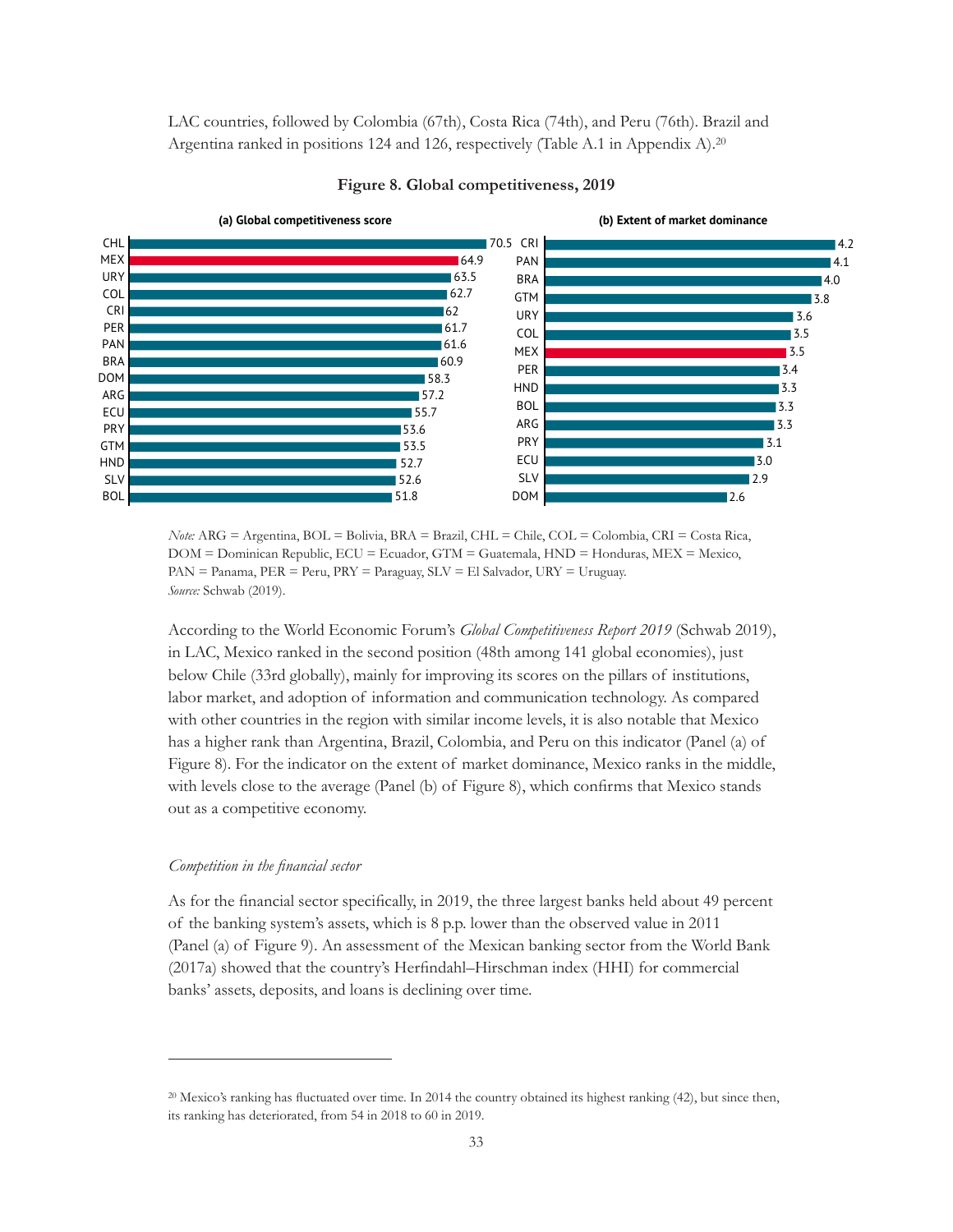Panel (b) of Figure 9 provides recent data regarding the bank concentration—measured as assets of the three largest commercial banks as a share of total commercial banking assets for countries in the Latin American region. As shown, bank concentration in Mexico is lower than the regional average (56.2 percent), and the country ranks 11th among the 16 countries in the sample. Also, a comparative analysis for Argentina, Chile, Colombia, Brazil, and Mexico, using data for commercial banks up to 2015, estimates an *H*-statistic (a measure of competitiveness) of 0.64 for Mexico, below Chile (0.81) and Colombia (1.01), but higher than Argentina (0.54) and Brazil (0.60) (World Bank 2017a).



*Note:* Bank concentration is defined as assets of the three largest commercial banks as a share of total commercial banking assets. ARG = Argentina, BOL = Bolivia, BRA = Brazil, CHL = Chile, COL = Colombia, CRI = Costa Rica, DOM = Dominican Republic, ECU = Ecuador, GTM = Guatemala, HND = Honduras, MEX = Mexico, PAN = Panama, PER = Peru, PRY = Paraguay, SLV = El Salvador, URY = Uruguay. *Source:* Global Financial Development Database updated with data through 2017 (World Bank 2019), and CNBV (2019a).

**Figure 9. Bank concentration**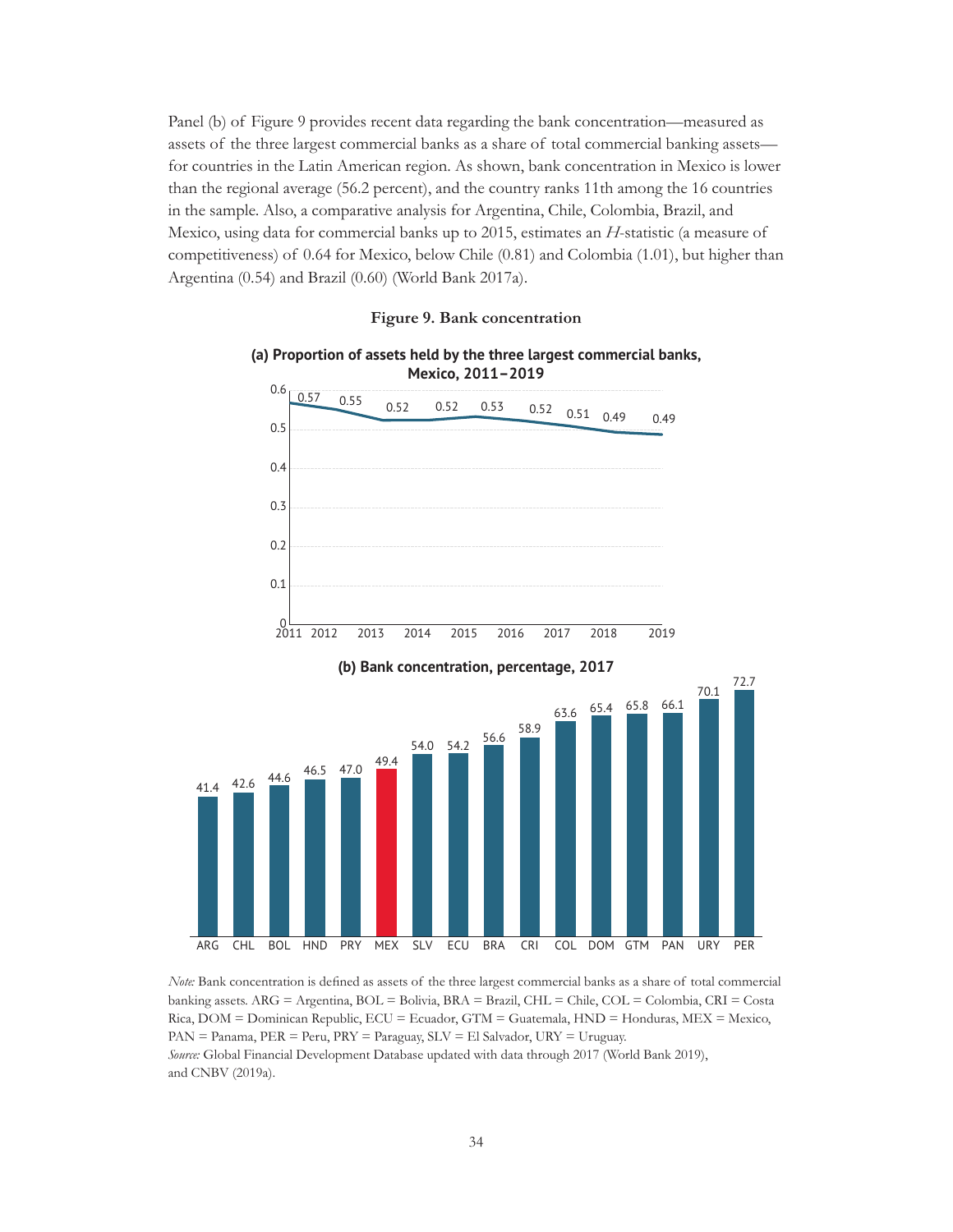However, in relation to card payment services, Mexico's Federal Commission for Economic Competition (COFECE) recently presented preliminary results of a study showing that eight banks are co-owners of the only two clearinghouses operating in the country, a situation that could generate anticompetitive advantages in this particular segment of the market (DOF 2020).21 COFECE also argued that due to the lack of competition in the card payment network, the fees banks charge commercial merchants are high, discouraging firms from accepting card payment methods.

In this respect, quasi-experimental evidence from a pilot program designed to encourage digital payment methods in small merchant firms showed that lowering the merchant discount rate and providing information about the benefits of accepting card payments was associated with an increase in sales, compared with a control group, which could encourage small merchant firms to adopt card payments (Banxico 2020a).

This finding is consistent with the price analysis discussed in Section 5, which signaled possible supply-side constraints in the provision of POS payments. Although, in principle, lack of competition in this particular segment could appear to be associated with the low provision of digital payment systems using POS devices, recent data suggest that the market concentration in the card payment segment has also decreased over time (Figure 10). Also, the HHI in the card issuer segment—that is, among the financial institutions offering debit and credit cards to their clients—decreased, on average, 14 percent between 2014 and 2020. In the acquiring segment (banks and nonbanks), the HHI declined at a faster rate over the same period (Panel (a) of Figure 10).<sup>22</sup> The decrease in market concentration in the acquiring segment is associated with the increasing participation of nonbank acquirers and payment aggregators in the provision of card payment services, which provides merchants with more alternatives to accept card payments as a payment method (Panel (b), Figure 10).

Another factor that could explain the increase in the number of nonbank acquirers and payment aggregators is that their price scheme might be less costly for merchants with lower sales volumes. In contrast, merchants using banks' POS devices face monthly rental fees and penalties for not meeting monthly sales targets (Banxico 2020a).

<sup>21</sup> The card payment systems allow transactions between cardholders and businesses for the purchase of goods and services.

<sup>22</sup> Acquirers are the financial institutions that process credit or debit card payments on behalf of a merchant. Thus, acquirers allow merchants to accept credit or debit card payments from a card-issuing financial institution.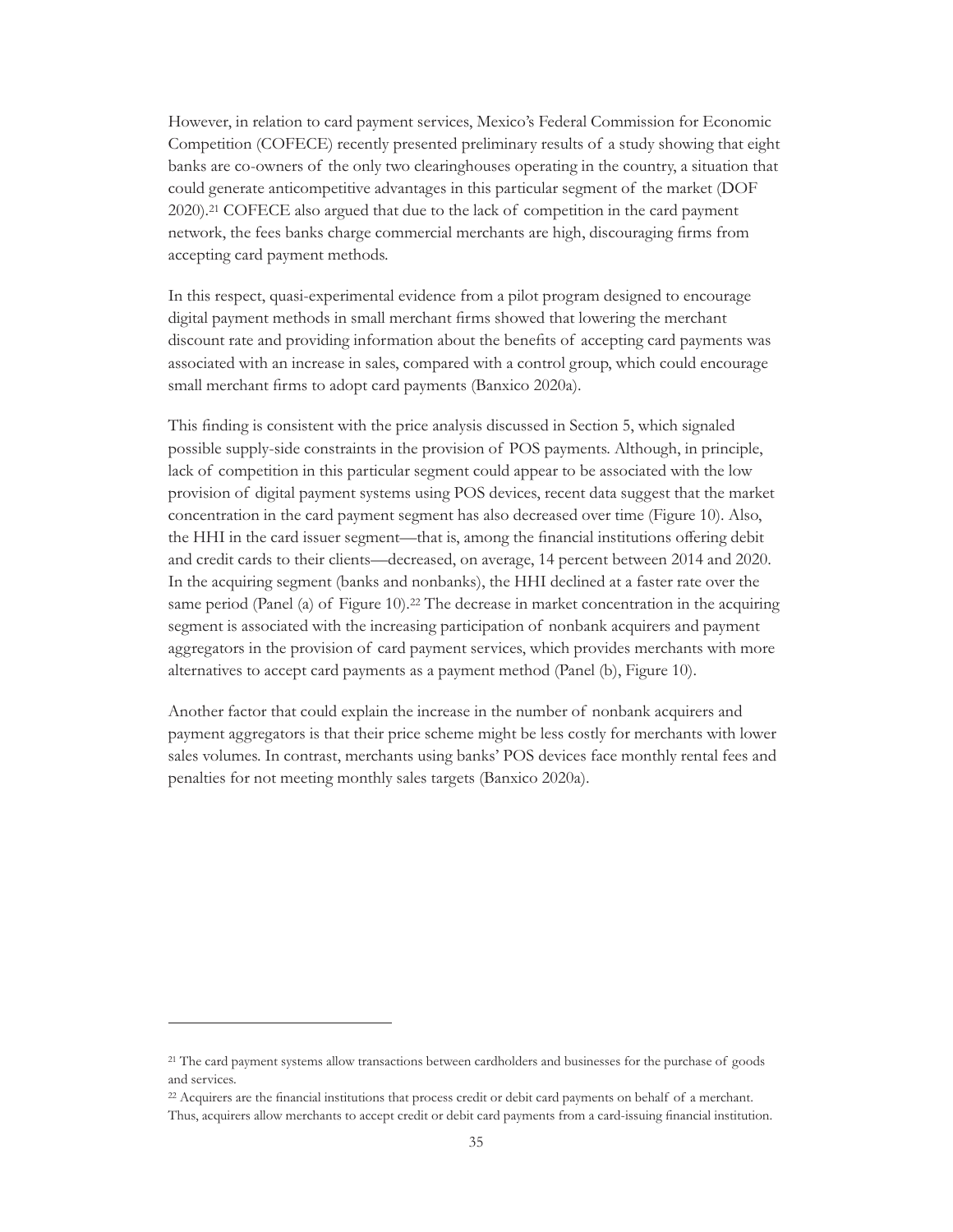

#### **Figure 10. Card payments market, Mexico, 2012–2019**

*Source:* Banxico (2020a).

In 2019, Banxico launched a digital payment system, Cobro Digital (CoDi), to facilitate transactions through mobile phones using QR codes and near-field communication (NFC) technologies. The CoDi platform requires a mobile device such as a smartphone or tablet. For making or receiving a payment, the user needs to have an account in a financial institution, although there are no fees or commissions for using the platform. All banks are required to provide CoDi to their customers, and data from Banxico show that as of December 2020, about 6.4 million accounts are associated with the banking app that enables CoDi to make payments; however, only 309,000 accounts had generated at least one payment request over the past year, and only 255,000 accounts had made at least one payment through the app.

As discussed by Navis and others (2020), the effect of CoDi on the usage of digital payments might be restricted by CoDi's requirements that users have both a smartphone and an account with a regulated financial institution. Moreover, another element that might reduce the uptake of CoDi is the lack of incentives for market participants under the prohibition against charging customer, merchant, or interparty fees (Cook, Lennox, and Sbeih 2021). All of these restrictions could make the impact of CoDi on digital financial inclusion for the lower-income and unbanked populations very limited.

For IFPEs, although more competition or cooperation is expected after the implementation of the Fintech Law (Navis et al. 2020), to date there are no available data to measure the degree of competition between ITFs, the banking sector, and other nonbanking institutions. However, some alliances might signal the degree of cooperation that could be expected going forward. For example, in 2020, a bank and a fintech (Banorte and Rappi) announced a joint venture to create a new entity with an authorized license of its own to offer digital financial products to its user base. Another example is Klar, a digital financial provider operating through a credit provider and an IFPE to offer payment services and credit products (Jeník, Flaming, and Salman 2020). These examples suggest that there is growing cooperation in the provision of digital payment services.

Because the changes just described are relatively new, there are few signs yet that improved competition (which would relax the possible binding constraint of low competition) has the potential to trigger a significant surge in the use of digital payment services in the country.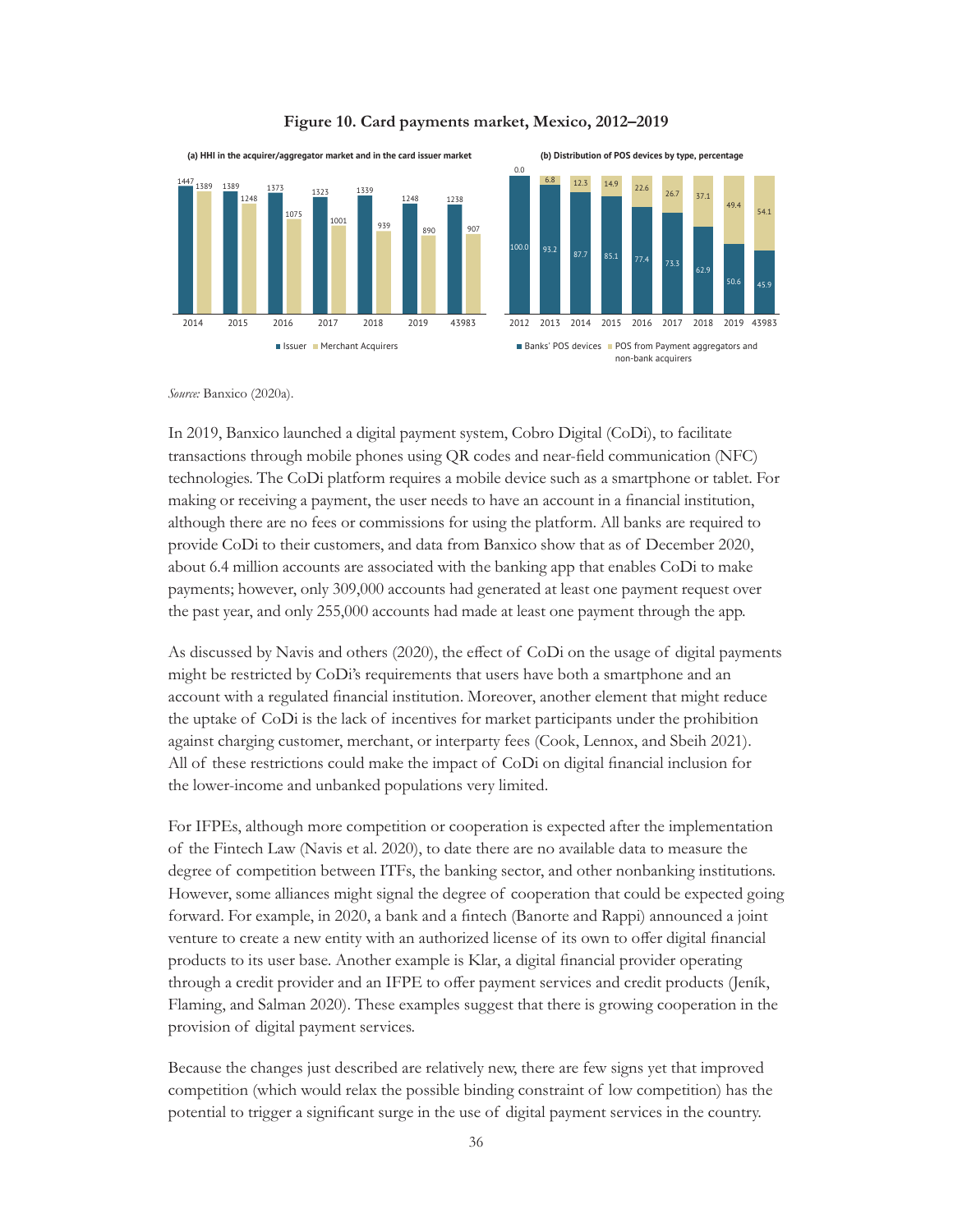Recalling the methodology's Principle 2, this suggests that limited competition is *not* a candidate for being a binding constraint at the moment.

#### *Interoperability*

Another relevant issue is the degree of interoperability of payment systems. Claessens and Rojas-Suarez defined interoperability as "the capacity that the services developed and provided by one scheme may be used in platforms developed by other schemes" (2020, 26). Particularly for mobile money markets, Bourreau and Valletti (2015) described three levels of interoperability: the customer, agent, and platform levels.23

In 2004, Banxico established an interbank payments system, the Sistema de Pagos Electrónicos Interbancarios (SPEI), which functions as the clearing and settlement mechanism for financial transactions and also supports retail payments. At first, only banks participated directly in SPEI, but in August 2006, Banxico began allowing the participation of other regulated financial institutions (Banxico 2017).

Since 2018, with the approval of the Fintech Law, the ITFs can connect to SPEI if they meet the risk management protocols, but unlike banks, they are not required to do so. To directly connect to SPEI, nonbanking institutions are required to adopt cybersecurity compliance measures similar to those of the banks, and they also have to hold reserves at Banxico. Cook, Lennox, and Sbeih (2021) pointed out that given the strict risk management requirements for connecting to SPEI, it is unlikely that nonbanks are willing to invest the resources to comply with all the cybersecurity measures. However, smaller financial institutions can connect to SPEI indirectly through nonbank participants already connected to SPEI.24

For ATMs, in 2014, COFECE presented a study on the financial system to provide recommendations for improving competition in the interoperability of ATMs. The study identified the high fees for making withdrawals at other banks' ATMs, which force a large proportion of account holders use their own banks' ATMs, as a potential source of limited ATM competition (Figure 3). To address this issue and increase access to ATM infrastructure, Banxico modified its regulation to allow financial institutions to sign ATM sharing agreements (OECD 2017a). As of September 2020, 22 such agreements had been signed by commercial banks, reducing consumer-paid commissions by approximately 46 percent between 2015 and 2020 (Banxico 2020a). However, IFPEs that offer debit cards

<sup>&</sup>lt;sup>23</sup> As explained by Claessens and Rojas-Suarez, "Bourreau and Valletti (2015, 15) define interoperability at (i) the mobile network level, with customers accessing their mobile money service through any SIM card; (ii) the agent level, where agents from one service can serve consumers of another service, and (iii) the platform level, with money transfers being sent both on-net and off-net (users of one service can send electronic money to a user of another service)".

<sup>&</sup>lt;sup>24</sup> One example of a nonbank participant connected to SPEI is STP (Sistema de Transferencias y Pagos), which acts as a payment aggregator and settlement service for smaller financial institutions (Cook, Lennox, and Sbeih 2021).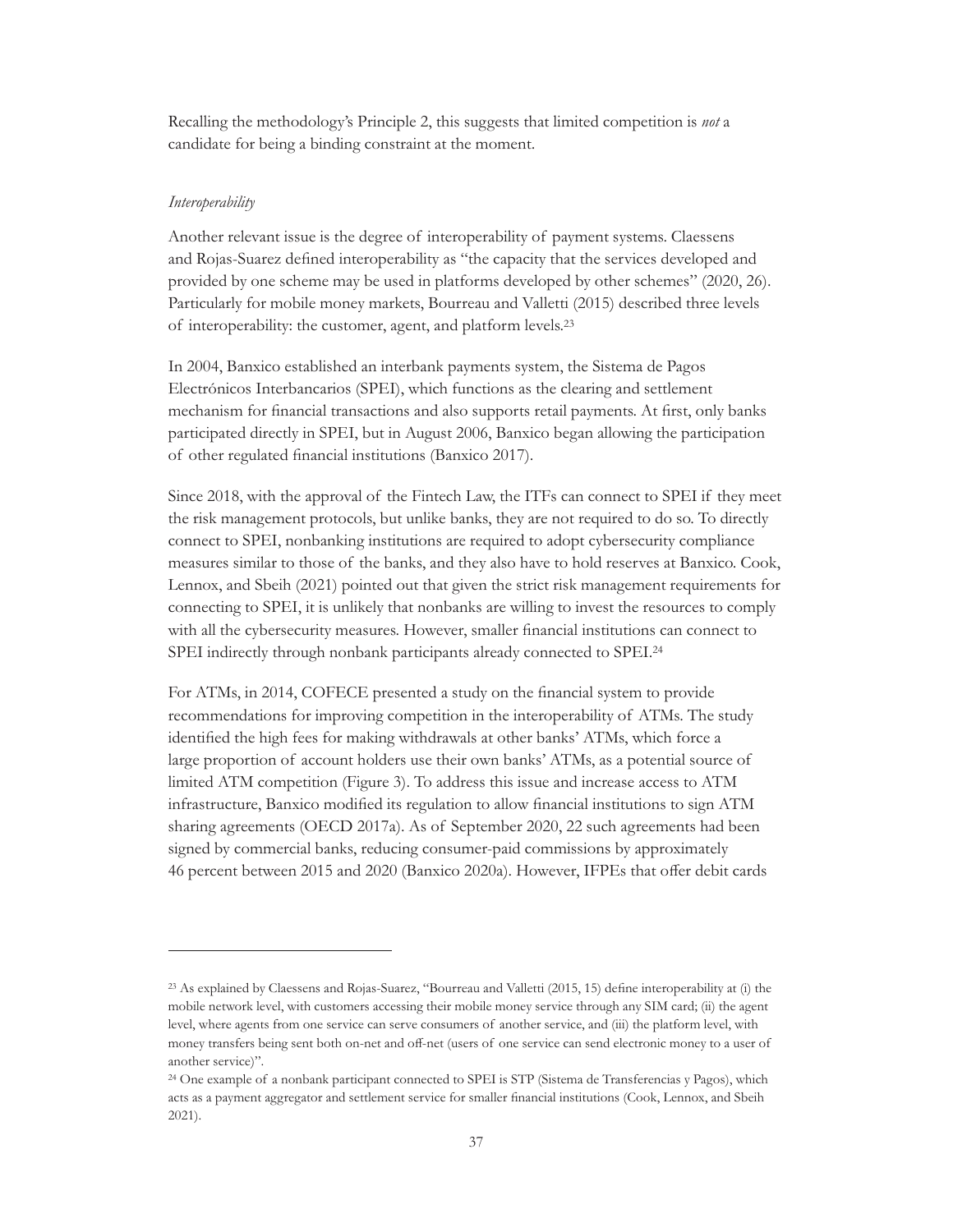and have authorization for cashing out still require the banks' ATM infrastructure, and commissions for making withdrawals might vary depending on the bank.

At the consumer level, firms and customers have access to SPEI by using their bank accounts for making transfers, and banks offer access through various channels such as Internet banking, mobile phones, and branches. For addressing the payments, the clients have a unique bank account identifier (CLABE) that is assigned at the system level. Cook, Lennox, and Sbeih (2021) highlighted that phone numbers are also used as unique identifiers at the participant level. For those IFPEs connecting directly or indirectly to SPEI, a CLABE is assigned for making transfers to banks, other IFPEs, or other financial entities.

Finally, at the agent level, correspondent agents can sign one or more contracts with different financial institutions, or they may sign an exclusive contract with a single financial institution (Table 6). In this sense, agents are free to provide their services to multiple banks and other digital financial providers. According to the CNBV, on average, in 2019, the number of financial institutions per correspondent agent was 8.1, compared with 6.9 in 2018 (2020b).

Figure 11 shows the numbers of electronic within-bank and interbank electronic transfers made in Mexico in selected quarters from 2002 to 2020. The data show a more rapid increase in interbank transfers starting in 2006—after the law allowed participation of nonbank institutions authorized and supervised by regulators—compared with within-bank transfers. Data show that the number and the volume of transactions processed by SPEI have increased at an annual rate of 30 percent over the past five years (Banxico 2019). As of June 2020, Banxico registered 86 participants in SPEI, according to information in the website.



**Figure 11. Number of electronic bank transfers, Mexico, 2002–2020**

*Source:* Data from the Economic Information System of Banxico.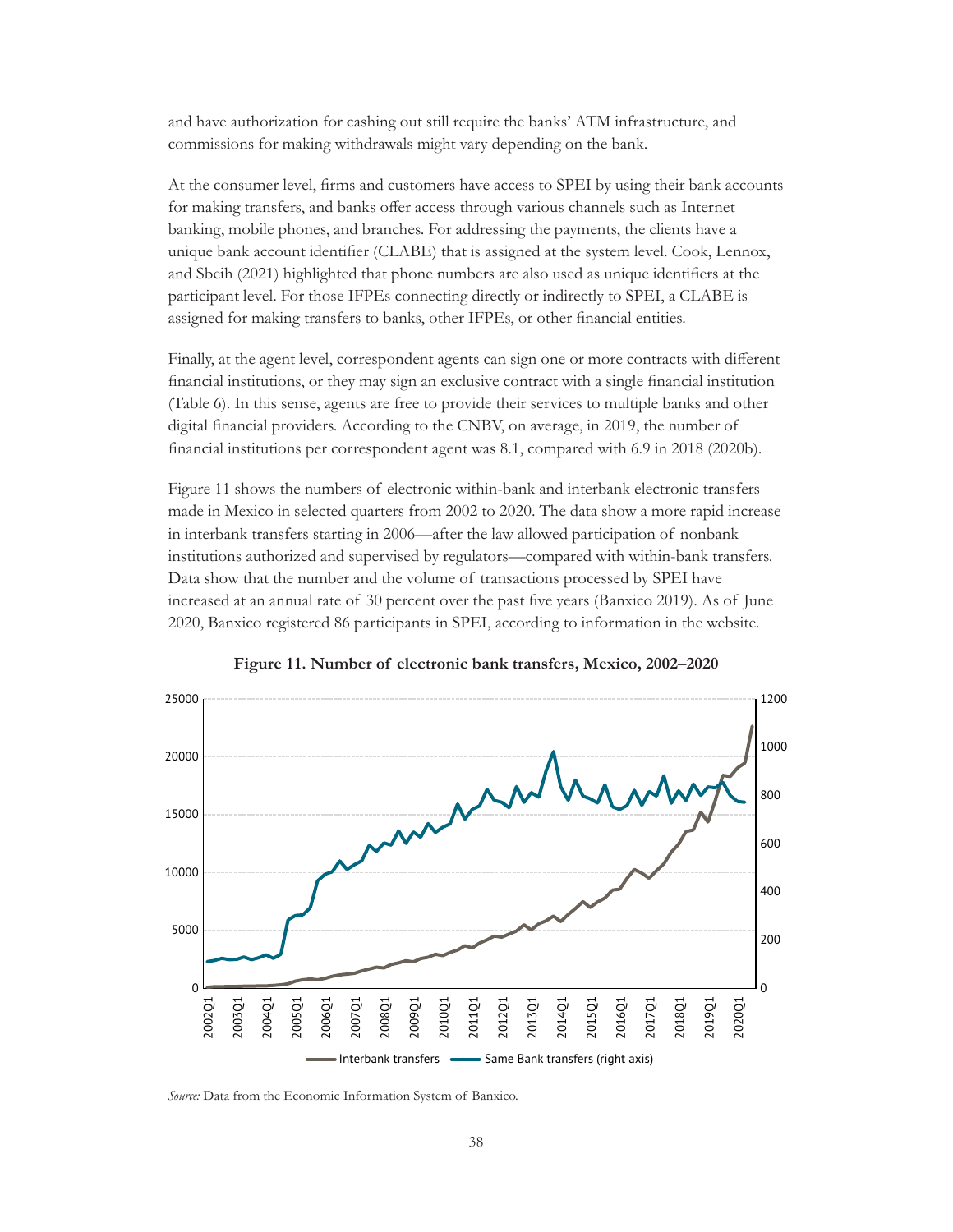Although participating in SPEI requires a high investment in risk management and cybersecurity, there is no strong indication that interoperability constitutes a current binding constraint on digital financial inclusion in Mexico. Over the last decade, Banxico has made a series of upgrades to expand the capacity of SPEI and allowed nonbanking institutions to connect to the system. However, these improvements have not translated into a significant increase in the use of digital payment services to date. Following Principle 2 from the decision tree methodology, it is unlikely that lack of interoperability is currently a binding constraint on the provision of digital payments, since several improvements in this area have not expanded the use of digital payment services.

### **6.2. Insufficient or poor private digital infrastructure**

Moving to another branch on the supply side of the decision tree, in what follows we analyze whether the high prices for the provision of digital payments are associated with an insufficient private digital infrastructure.

Figure 12 provides a cross-country price comparison of a basket of mobile phone and Internet services. To facilitate comparison, we use indicators measuring the degree of connectivity, such as the number of subscriptions to mobile phones and the percentage of households with an Internet connection. The prices come from the International Telecommunication Union (ITU), which compares mobile/cellular and Internet prices based on the cheapest plan offered in the most common contract modality (prepaid/postpaid) by the largest operator in each respective country.25 In Mexico, the most common contract modality is the prepaid plan, and as of June 2020, the largest mobile operator, Telcel-América Móvil, held 62.6 percent of the mobile phone market. Thus, the ITU price data can provide useful information about price patterns in the country.26

<sup>&</sup>lt;sup>25</sup> More information is available at [https://www.itu.int/en/ITU-D/Statistics/Documents/ICT\\_Prices/ICT%20](https://www.itu.int/en/ITU-D/Statistics/Documents/ICT_Prices/ICT Price Basket rules_E.pdf) [Price%20Basket%20rules\\_E.pdf](https://www.itu.int/en/ITU-D/Statistics/Documents/ICT_Prices/ICT Price Basket rules_E.pdf).

<sup>&</sup>lt;sup>26</sup> One relevant feature in the use of mobile phones in Mexico is that a large proportion of the population uses prepaid mobile services plans—that is, buys airtime in prepaid packages. Data from the National Household Survey on Availability and Use of Information Technologies (ENDUTIH) 2019 show that, on average, 81 percent of the adult population with a mobile phone uses only a prepaid mobile plan, with an average monthly expense of 144 Mexican pesos, equivalent to 3.8 percent of the monthly minimum wage (INEGI 2019). Data from the IFT comparator tool for prepaid plans (http://comparador.ift.org.mx/) do not show any rural-urban differences in prepaid plan pricings.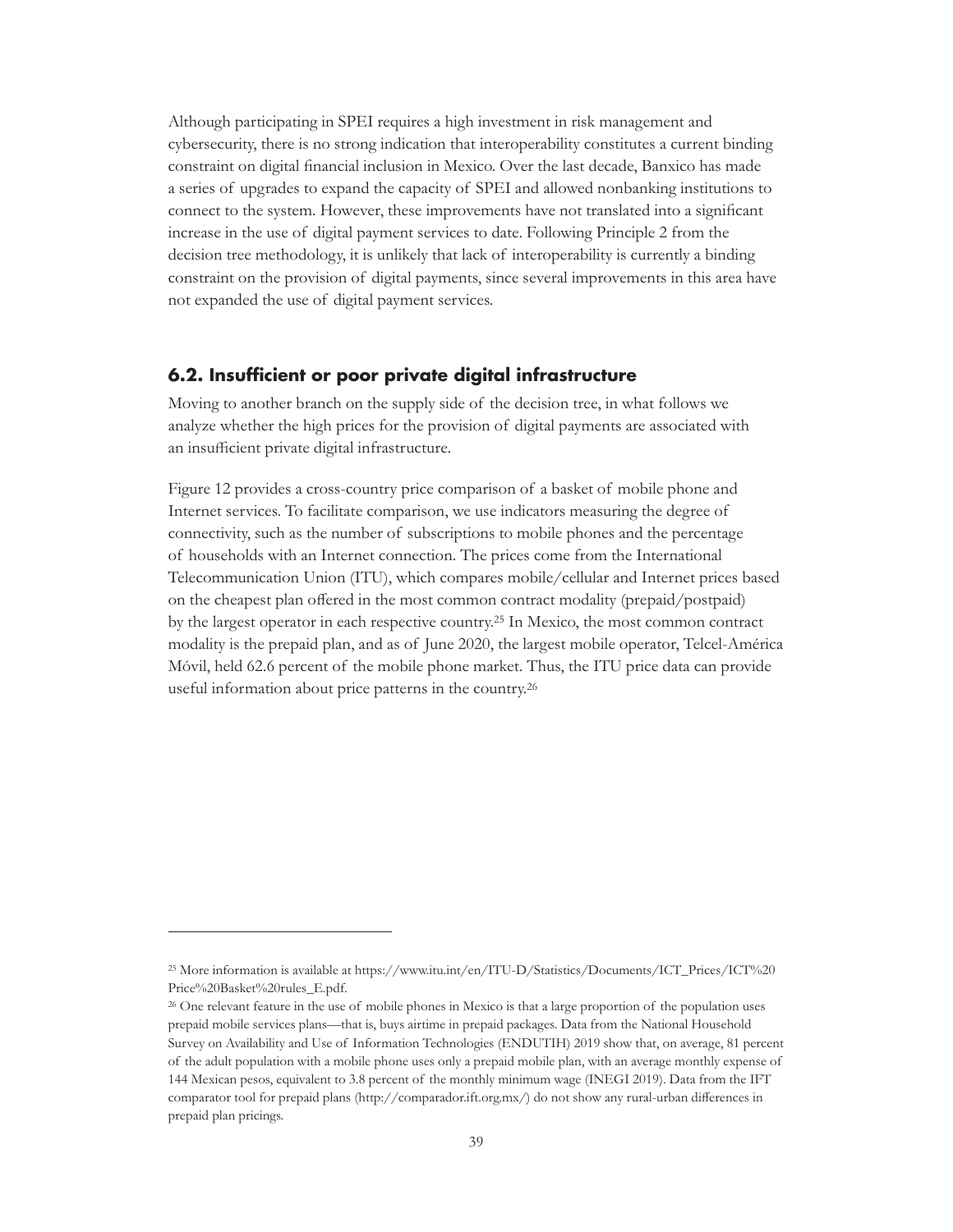

*Note:* Mobile cellular subscriptions are subscriptions to a mobile telephone service that offer voice communications. The indicator includes the number of postpaid subscriptions and the number of active prepaid subscriptions. The fixed broadband subscriptions indicator covers fixed subscriptions for high-speed access to the public Internet (a TCP/IP connection), at downstream speeds equal to or greater than 256 kbit/s. ARG = Argentina, BRA = Brazil, CHL = Chile, COL = Colombia, CRI = Costa Rica, DOM = Dominican Republic,  $ECU = Ecuador$ ,  $GTM = Guatemala$ ,  $HND = Honduras$ ,  $MEX = Mexico$ ,  $PAN = Panama$ ,  $PER = Peru$ ,  $PRY = Paraguay$ ,  $SLV = El$  Salvador,  $URY = Uruguay$ . Source: IFT (2019), World Development Indicators for 2019 (World Bank 2021a), and ITU (2020).

Panel (a) provides data for the price of a fixed-broadband basket of 5 GB as a percentage of the MMW and the percentage of households with Internet access. For this basket, the price is higher in Mexico than in Brazil, Chile, Peru, and Uruguay, which have a higher percentage of households with Internet access and lower prices as a percentage of the monthly minimum wage (MMW). However, since 2013, when the telecommunication reform was enacted to improve competition, there has been a 25 percent reduction in the Mexican telecommunication price index (IFT 2019, 2020).

Panel (b) shows the price (as a percentage of the MMW) of a mobile-cellular low-usage basket (a monthly talk allocation of 70 minutes and 20 SMS messages) in relation to the mobile phone penetration in a set of countries in the Latin American region. Despite lower prices for its low-usage plan, Mexico is one of the countries with the lowest numbers of cellular phone subscribers per 100 inhabitants. According to the GSMA, in spite of being one of the few countries in the Latin American region with less than 100 percent penetration of mobile phones—mainly because ownership of multiple SIM cards (i.e., multiple phones) is less common in Mexico than in the rest of the region—the Mexican mobile market is nevertheless relatively mature (GSMA 2016a). In this respect, estimates from the Federal Telecommunications Institute (IFT) show that 87.9 percent of Mexico is covered by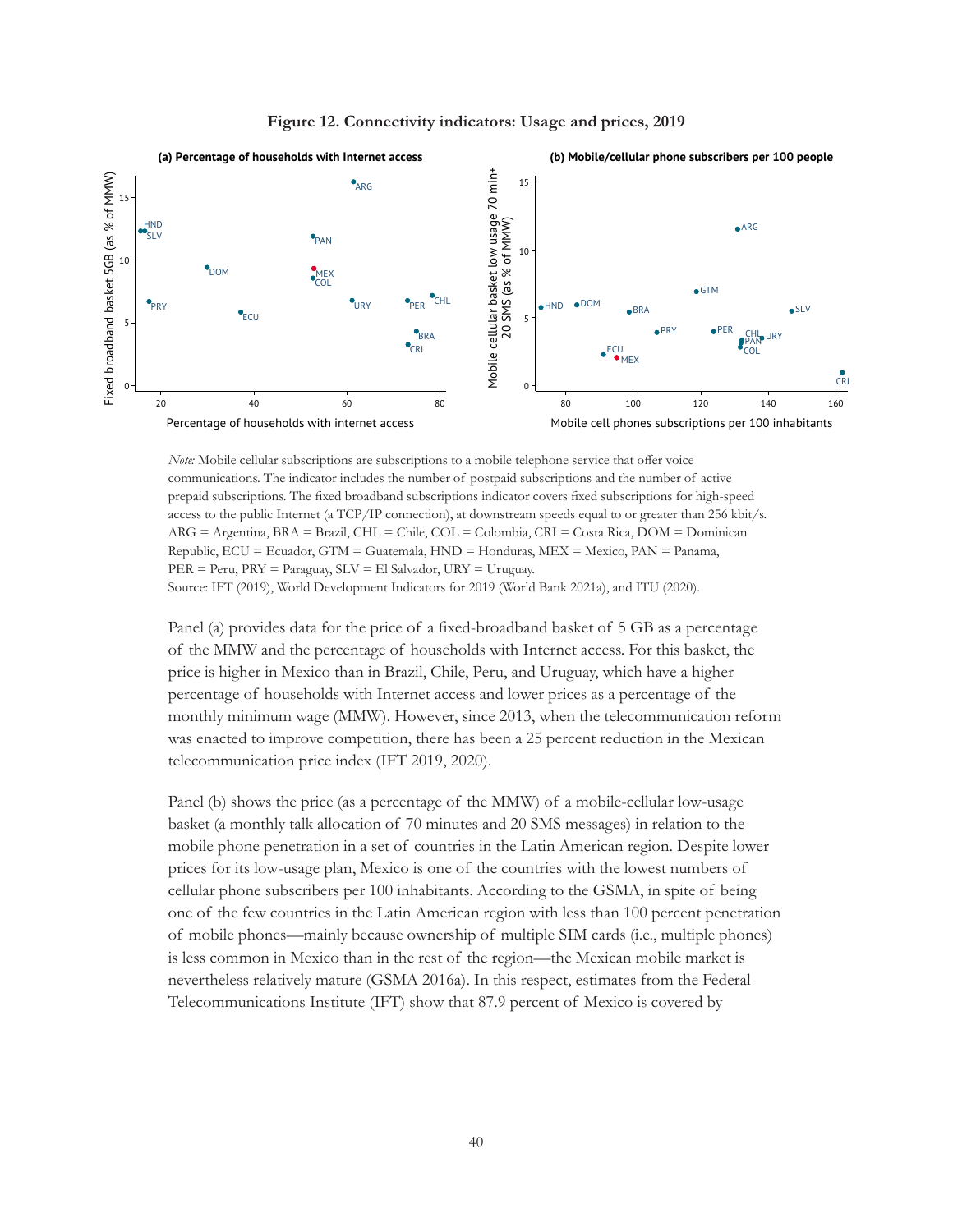a 4G network (IFT 2019). Moreover, estimates of the GSMA show that in 2019, 56 percent of all connections were 3G technology, 31 percent 4G, and 13 percent 2G (GSMA 2020). GSMA projects that by 2025, 55 percent of all connections will be using 4G technology, 31 percent 3G, and 12 percent 5G (GSMA 2020).

In addition, data from the National Household Survey on Availability and Use of Information Technologies, or ENDUTIH (INEGI 2019), estimate that in 2019, 70.1 percent of the population and 56.4 percent of households had access to the Internet. For mobile phones, the same data show that 83.2 percent of the adult population ages 15 and older (approximately 78.2 million people) were active users. Among those adults with mobile phones, 88.1 percent had a smartphone (approximately 68.2 million people), while the rest used a basic cell phone. Although the usage of mobile phones—including smartphones—is high in Mexico, there are gaps between rural and urban areas, with 67.3 and 87.5 percent of the adult population in these two areas having a smartphone, respectively.

In this respect, Cave, Guerrero, and Mariscal (2018), using spatial analysis, identified two types of factors associated with the digital gap in rural areas in Mexico: the lack of infrastructure (on the supply side), and the lack of income and education (on the demand side). For the supply side, the authors identified the lack of geographical coverage as the main factor in not having a mobile Internet connection in localities with fewer than 5,000 inhabitants. According to their estimates, closing the digital gap on the supply side would benefit more than 4 million people in the lowest income deciles—which are concentrated in southern states such as Chiapas, Guerrero, and Oaxaca.

In particular, for the provision of digital financial infrastructure, the CNBV estimates that at least 80, 85, and 87 percent of the population lives within 4 kilometers of an ATM, a POS device, and a correspondent agent, respectively (CNBV 2020b). International comparisons show that relative to other countries in the Latin American region, Mexico has a lower provision of correspondent agents and POS devices—but for ATMs it ranks 6th among 16 countries (Figure 13). There are also important geographical differences in the provision of digital financial infrastructure. For instance, spatial data on the distribution of ATMs and POS terminals for 2020 show that the states with lower penetration of digital infrastructure are those with lower incomes and higher proportions of rural populations, and are concentrated in the central and southern regions (CNBV 2020b).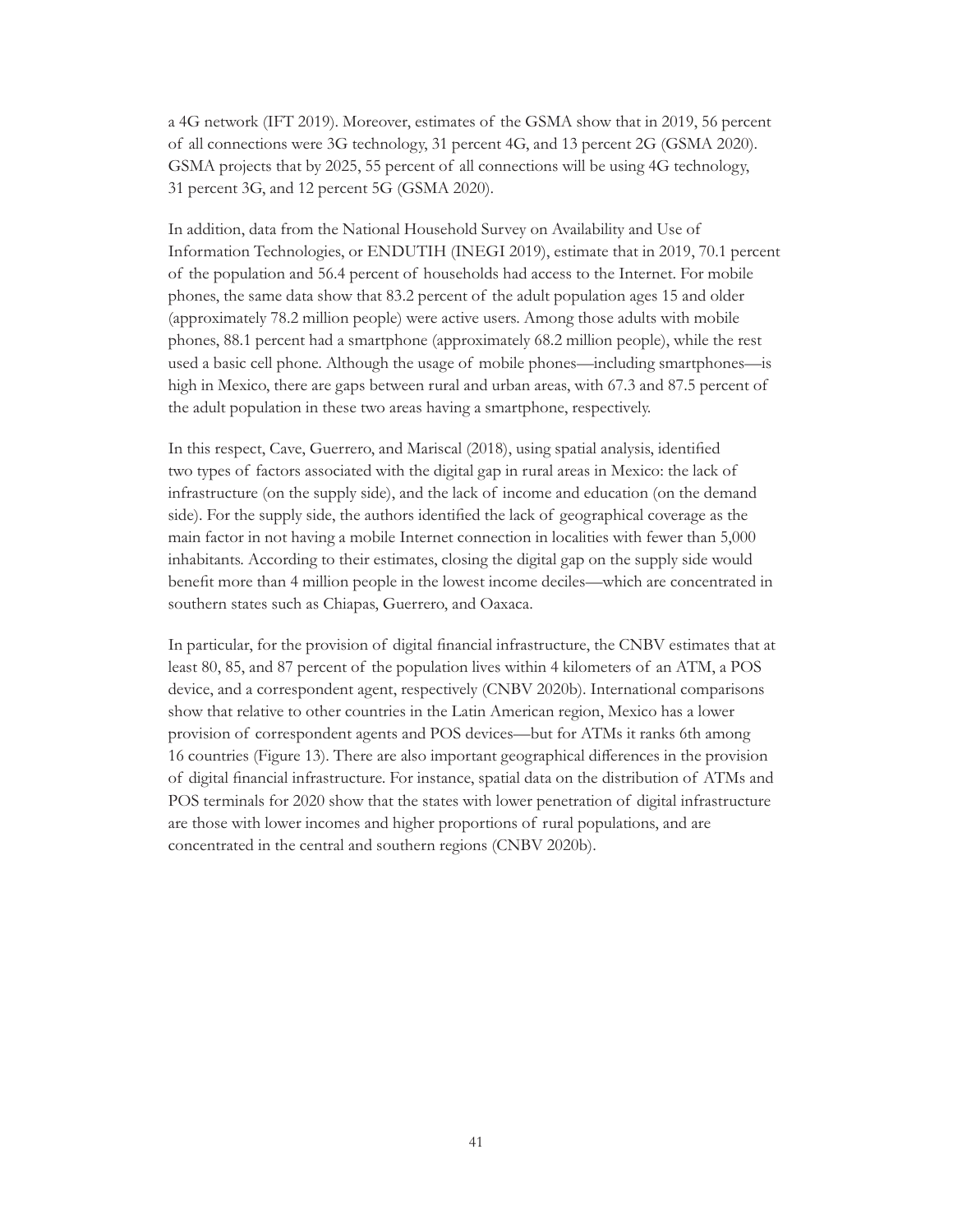

#### **Figure 13. Digital financial infrastructure, Mexico, 2019**





*Note:* ARG = Argentina, AUS = Australia, BEL = Belgium, BOL = Bolivia, BRA = Brazil, CAN = Canada, CHE = Switzerland, CHL = Chile, CHN = China, COL = Colombia, CRI = Costa Rica, DEU = Germany, DOM = Dominican Republic, ECU = Ecuador, ESP = Spain, FRA = France, GTM = Guatemala, GBR = United Kingdom, HND = Honduras, IDN = Indonesia, IND = India, ITA = Italy, MEX = Mexico, NLD = Netherlands, PAN = Panama, PER = Peru, PRY = Paraguay, RUS = Russia, SAU = Saudi Arabia, SGP = Singapore, SLV = El Salvador, SWE = Sweden, TUR = Turkey, URY = Uruguay, ZAF = South Africa. *Source:* IMF (2020); CPMI-BIS (2020).

In this respect, Peñaranda (2018) presented a qualitative diagnostic of the digital financial services provided by fintechs and their potential to help increase financial inclusion in rural areas of Mexico, finding that when asked about the main barriers to offering digital payment services in rural areas, 66 percent of interviewees said that the lack of digital infrastructure is an important factor preventing them from offering their services in rural areas.

In sum, there is evidence that for a segment of the rural population, the lack of digital infrastructure might be a constraint on accessing mobile and Internet services, and by applying the methodology's Principle 4, access to digital infrastructure could still be a binding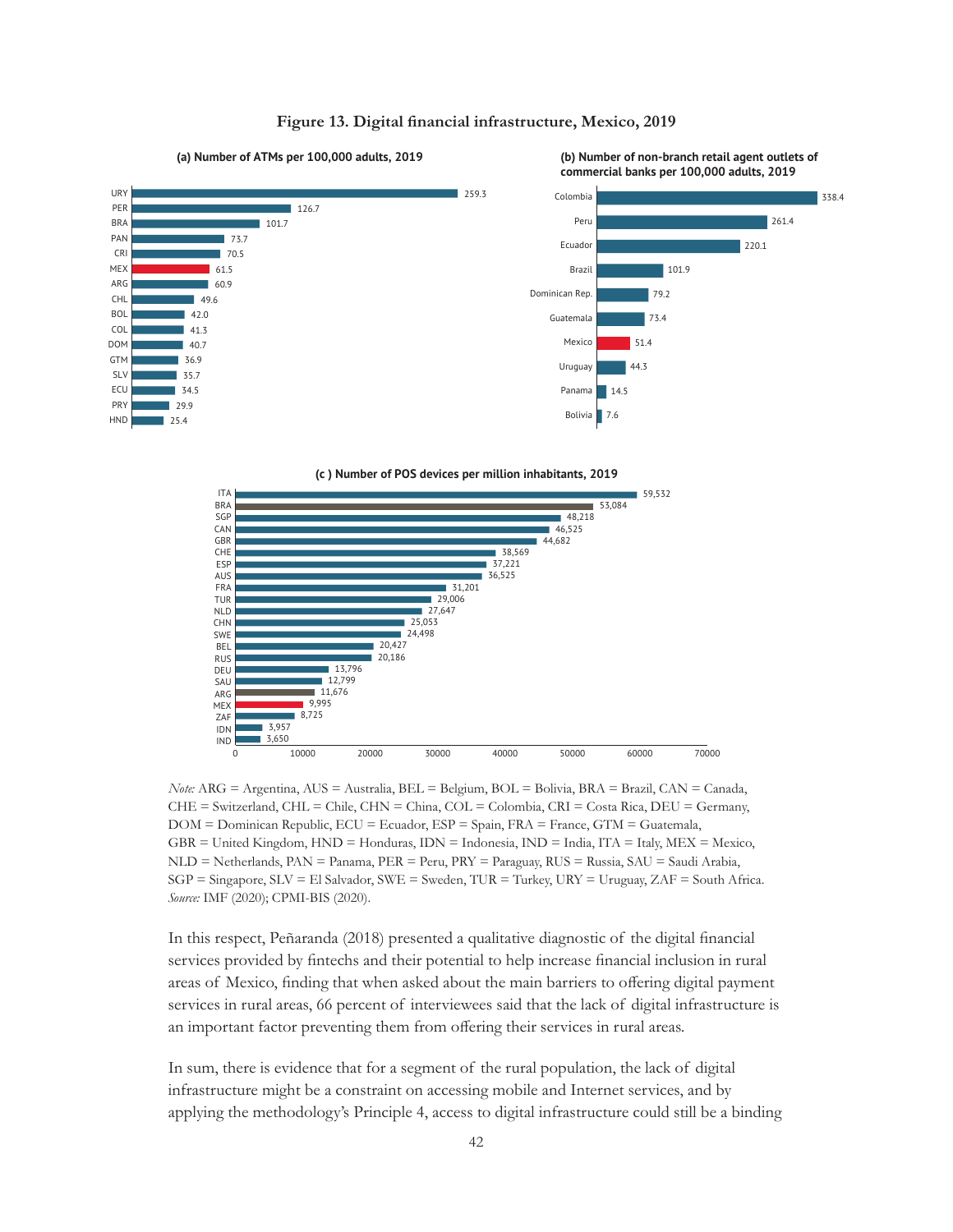constraint for these groups of the population. Likewise, the low provision of digital financial infrastructure, particularly of correspondent agents and POS devices, seems to be associated with market structure factors such as the regulatory framework, which might be creating an unlevel playing field for digital payment providers.

### **6.3. Low appropriability of returns**

Next, we explore factors that could lower the appropriability of returns from investing in the provision of digital payment services, which could discourage their supply. As described in Section 4, the second-tier branches that could explain the wedge between private and social returns are poor institutional quality and governance, distortionary taxes, problems verifying the identity of customers, and coordination failures, all of which we explore in this section.

### **6.3.1. Poor institutional quality and governance**

As pointed out in the methodological section, the quality of institutions in a country can hamper or discourage the entry of new financial providers and can also have an impact on the range of financial services they offer. Figure 14 provides general information about the institutional quality indicators for Latin American countries. Panel (a) of Figure 14 shows the indicator for regulatory quality, which "captures perceptions of the ability of the government to formulate and implement sound policies and regulations that allow and promote privatesector development." The second indicator, illustrated in Panel (b), is rule of law, which "captures perceptions of the extent to which agents have confidence in and abide by the rules of society, and in particular the quality of contract enforcement, property rights, the police, and the courts, as well as the likelihood of crime and violence." The indicators range from –2.5 to 2.5, with higher values associated with better governance (World Bank 2021b).



#### **Figure 14. Governance indicators**

*Note:* ARG = Argentina, BOL = Bolivia, BRA = Brazil, COL = Colombia, DOM = Dominican Republic, ECU = Ecuador, GTM = Guatemala, HND = Honduras, MEX = Mexico, PAN = Panama, PER = Peru, SLV = El Salvador. *Source:* World Bank (2017b, 2021b).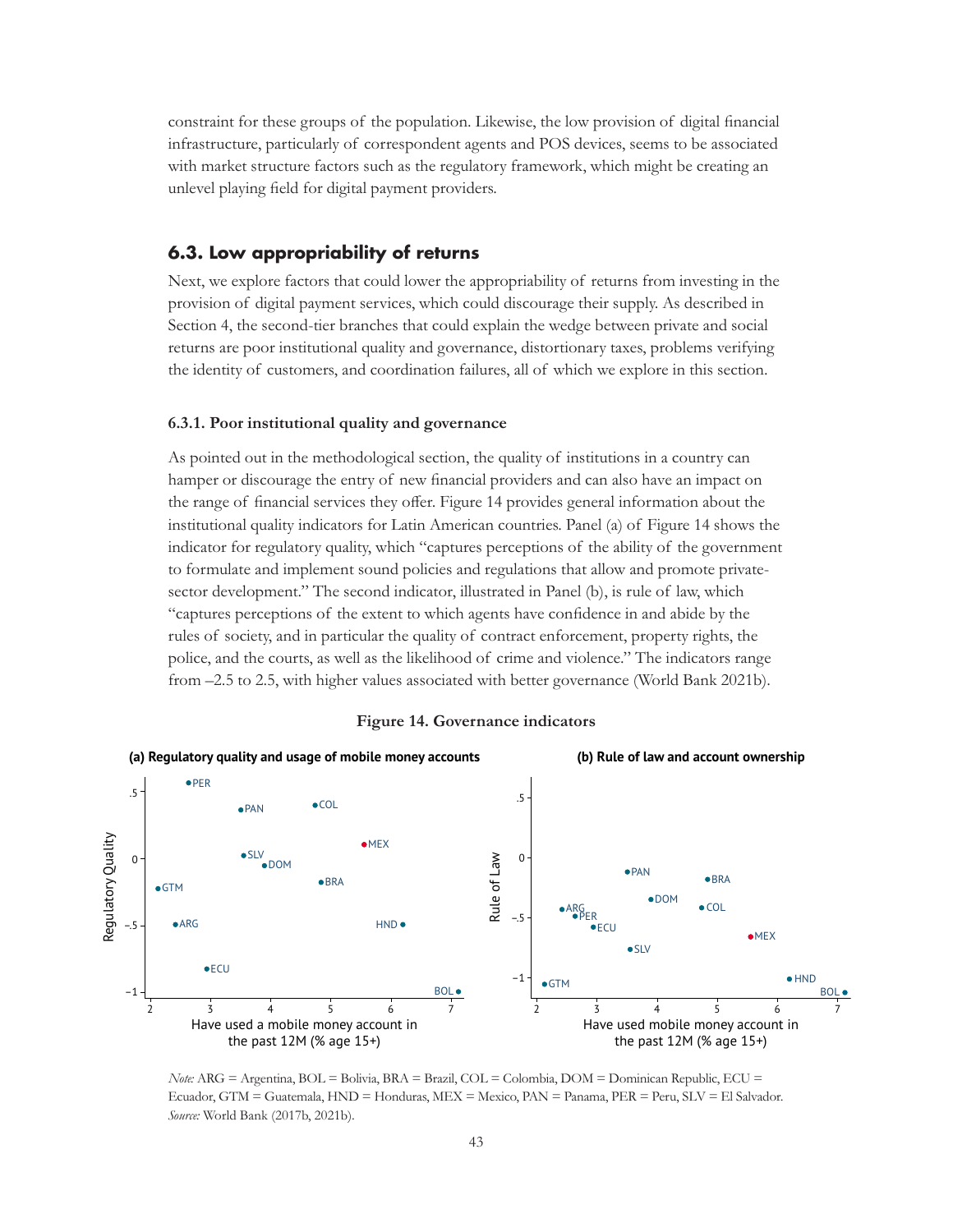On the regulatory quality indicator, Mexico performs poorly compared with Colombia, Panama, and Peru. Interestingly, even though Bolivia and Honduras register values lower than those of Mexico for both regulatory quality and rule of law, these two countries still have a higher percentage of the population who have used a mobile money account in the past 12 months (Figure 14). On the other hand, Panel (b) of Figure 14 shows that Mexico has a higher usage of mobile money than most comparator countries but a lower degree of overall institutional quality, which could signal that institutional quality might not be a binding constraint for the provision of digital payment services in Mexico.

To explore further whether poor governance could be a potential root cause for low digital financial inclusion, we turn to its relationship with the second-tier branches of the market structure. Figure 15 shows the evolution of the indicators for rule of law and for banking concentration in Mexico from 2011 to 2019. Since 2015, the rule of law indicator shows a downward trend—implying that the situation has worsened—and in the same period, banking concentration has slightly decreased. Additionally, the expansion of Transfer, the mobile money service in Mexico, and approval of the Fintech Law coincide with the decline in the rule of law, reinforcing the previous suggestion that weakness in institutional quality might not be associated with limited competition in the provision of digital financial services.



**Figure 15. Evolution of indicators for rule of law and banking concentration, Mexico, 2011–2019**

*Note:* Banking concentration is defined as assets of a country's three largest commercial banks as a share of its total commercial banking assets. *Source:* World Bank (2021b), CNBV (2019a).

Figure 16 presents Mexico's 2020 Global Microscope for Financial Inclusion scores (EIU 2020) for further exploration. The Global Microscope is a tool to assess the enabling environment for financial inclusion in 55 countries across five categories: government and policy support, stability and integrity, products and outlets, consumer protection, and infrastructure. In 2020, Mexico was ranked quite high, in 4th place, similar to its 2019 level,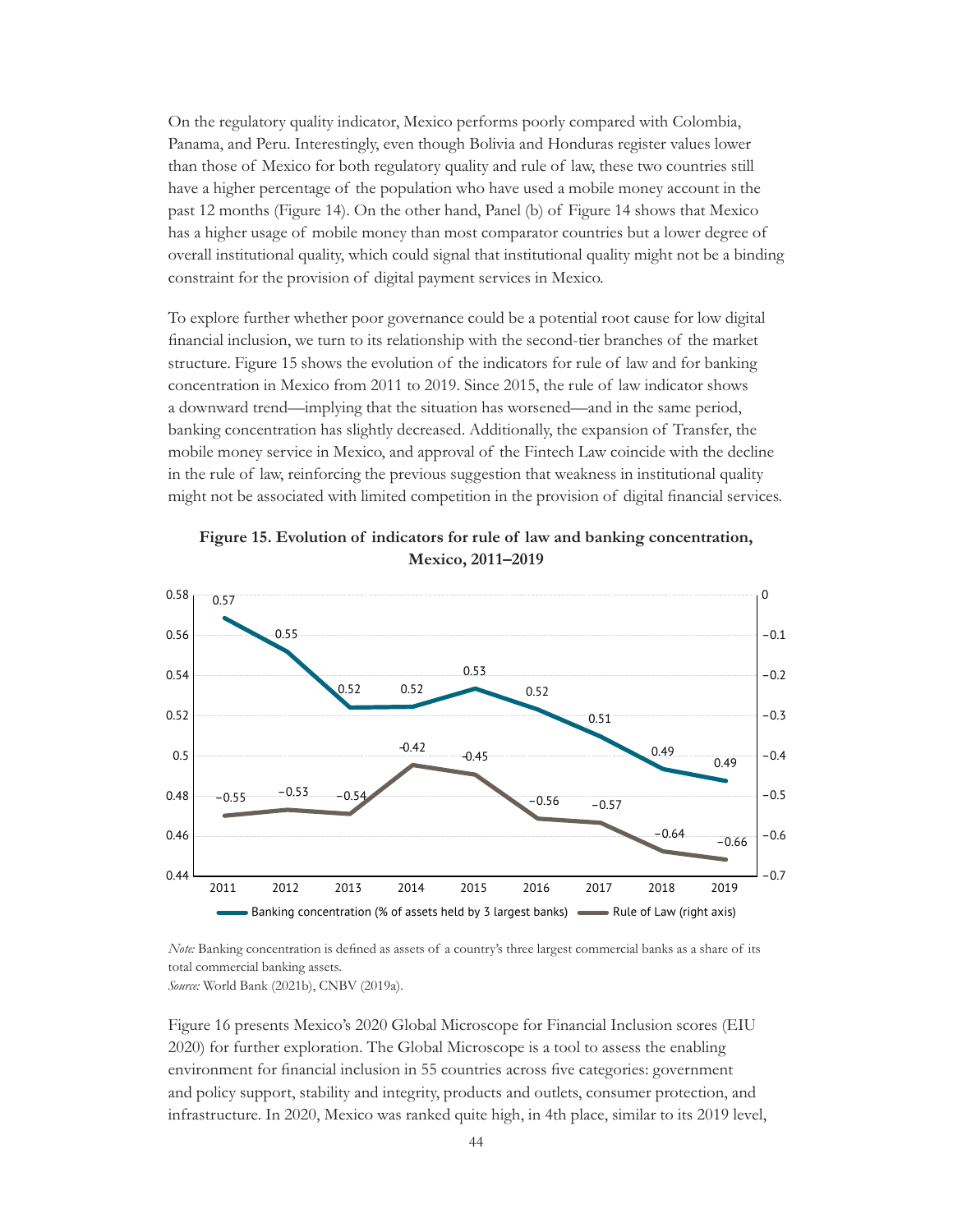with an overall score of 74. In the area of government and policy support—which measures the degree of coordination and the incentives that governments are introducing to create favorable environments for financial inclusion—Mexico had a total score of 89, based on the broad strategies implemented by the government for financial inclusion. Interestingly, the overall results from the Global Microscope are consistent with the regulatory quality indicator (World Bank 2021b), in which Mexico performed above average (see Figure 14).





*Source:* EIU (2020).

The component in which Mexico performs lowest is stability and integrity, which assesses the regulation, supervision, and monitoring of financial service providers serving low- and middle-income populations. Here Mexico ranked 14th among the 55 economies. One of the relevant conclusions in the report is that Mexico has room for improvement in its supervisory capacity, such as technical capacity and market monitoring, because the country does not regularly monitor nonregulated financial providers that supply financial services to the low-income population, an omission that could affect the rest of the financial system (EIU 2019, 2020).

In this regard, the latest financial system stability assessment from the International Monetary Fund (IMF) pointed out that Mexico's banking sector supervision and regulatory framework have improved significantly since 2012 (IMF 2016). Currently, the CNBV has powers to impose limitations on dividend payments, limitations on operations, and management changes (World Bank 2017a). It also has sanctioning powers that include mandatory fines for serious law violations and fines on individuals such as bank directors and management. As for areas for improvement, the IMF points to the CNBV's lack of autonomy to set its own budget, which must be approved by the Ministry of Finance and Public Credit, and therefore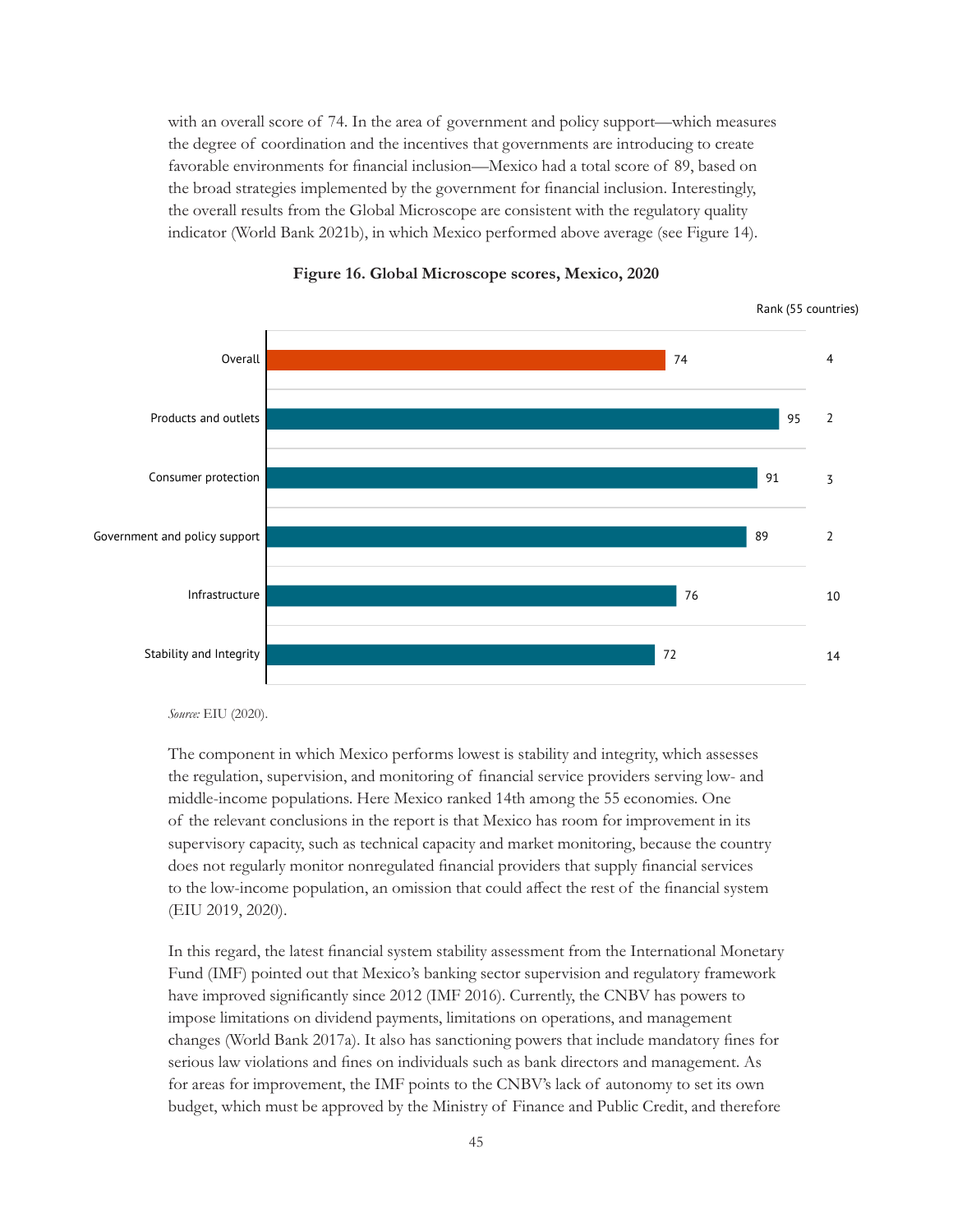might be subject to fiscal measures adopted by the federal government, such as a salary freeze (IMF 2016). Another relevant issue that, according to the report, could hinder the quality of the country's supervisory capacity is staffing constraints and high staff turnover, which could also hamper the implementation of improvements in regulation (IMF 2016).

The data discussed here suggest that while Mexico could improve the quality of its regulatory agency, the IMF has highlighted significant improvements in strengthening financial-sector prudential oversight, and the Global Microscope emphasized progress made in the regulatory pillar of financial inclusion. Thus, the governance indicators for the overall economy and the financial sector suggest that Mexico's performance is above average. However, both sources identified that there is room for improvement in the country's supervisory capacity. In this respect, supervisory capacity—specifically staffing constraints and technical capacity could be associated with the implementation of the regulatory framework discussed in the previous section. Applying Principle 2 for identifying binding constraints, the improvements in regulatory capacity might not lead to a significant expansion of digital financial payment services, but they could be a necessary condition (enabling factor) for improving the implementation of the and leveling the playing field among digital payment providers.

#### **6.3.2. Distortionary taxes**

This section discusses distortionary taxes or policies that could impair the appropriability of returns and discourage the provision of digital payment services in Mexico.

In Mexico, in July 2008, a 2 percent tax was placed on cash deposits made into the client's bank account that exceeded the amount of 25,000 Mexican pesos (about US\$2,400) per month. Later, the tax was raised to 3 percent on deposits greater than 15,000 Mexican pesos (about US\$1,400 in 2008). The tax was overturned in 2014 and replaced by another mechanism whereby financial institutions have to report directly to the Tax Administration Service if a client receives more than 15,000 Mexican pesos (about US\$1,100 in 2014) in cash deposits per month.

To explore this aspect in more detail, we verified whether cash-to-deposit ratios varied significantly with changes in the tax regulations (Figure 17). Specifically, using the data depicted in Figure 17, we estimated a regression in which the dependent variable was the natural logarithm of the cash-to-deposit ratio and the independent variables included the lag of the cash-to-deposit ratio and a dummy variable that took the value of 1 for the period when the financial tax was in place, and 0 otherwise. Although the coefficient for the tax variable was positive, suggesting a positive association between cash-to-deposit ratios and the financial tax, it was not statistically significant.27

<sup>&</sup>lt;sup>27</sup> The coefficient for the lag of the natural logarithm of the cash-to-deposit ratio is 0.903138, and the standard error is 31.34. For the tax binary variable, the coefficient is 0.0035279, and the standard error is 0.96. Robust standard errors are reported.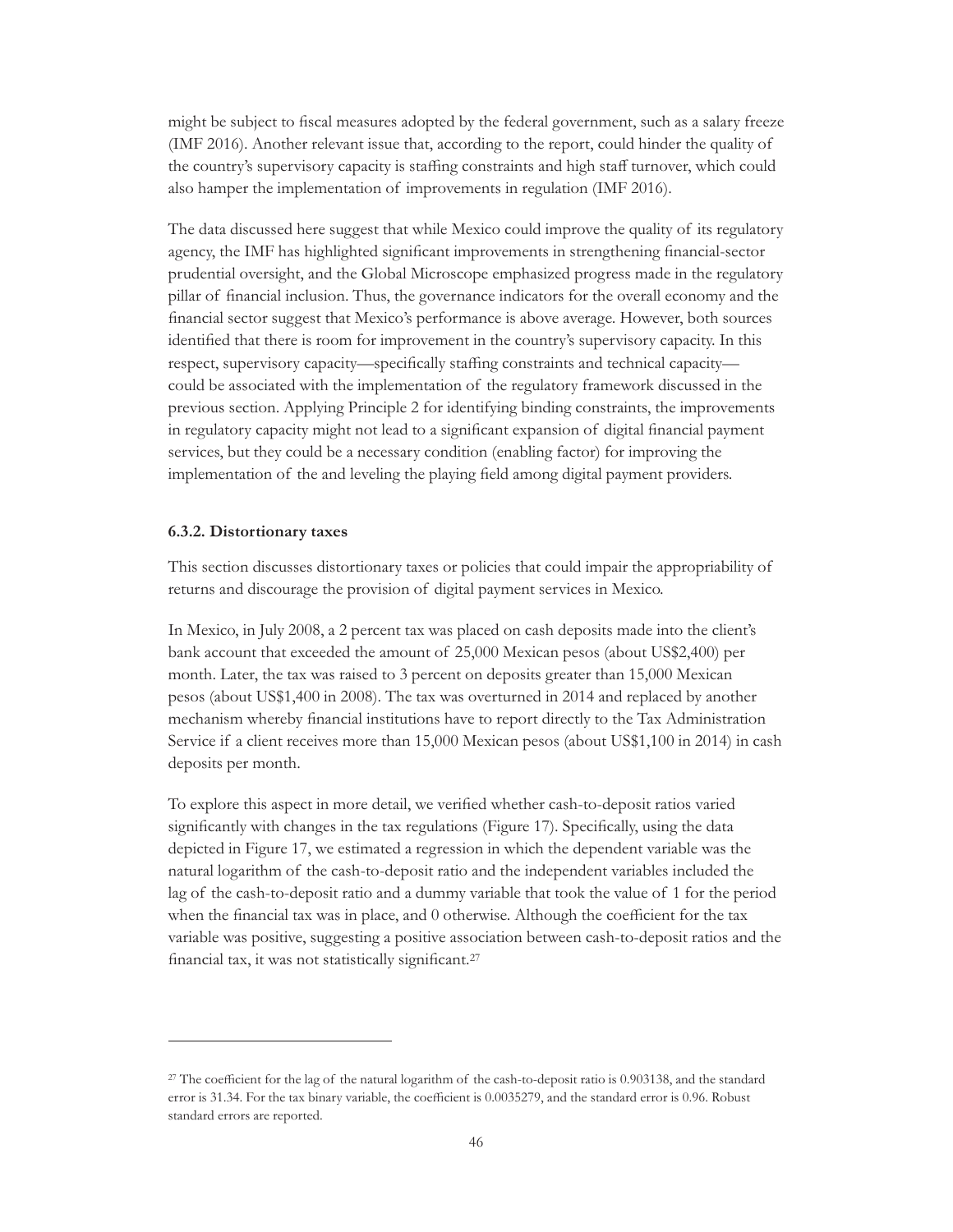



*Source:* Data from the Economic Information System of Banxico.

Figure 18 shows the tax structure for mobile operators and consumers in Mexico. A value-added tax (VAT) of 16 percent is applied to all goods and services except for food and medicines in the country. Also, since 2010, there is a 3 percent special tax on all telecommunication services (phone calls and SMS messages) except Internet access and public and rural telephony. A GSMA report on taxation in the mobile industry in Mexico estimated that taxes on consumers accounted for 18.9 percent of the total cost of mobile ownership in 2014 (GSMA 2016b).





*Note:* IEPS = Mexico's 3 percent special tax on all telecommunication services. *Source:* GSMA (2015).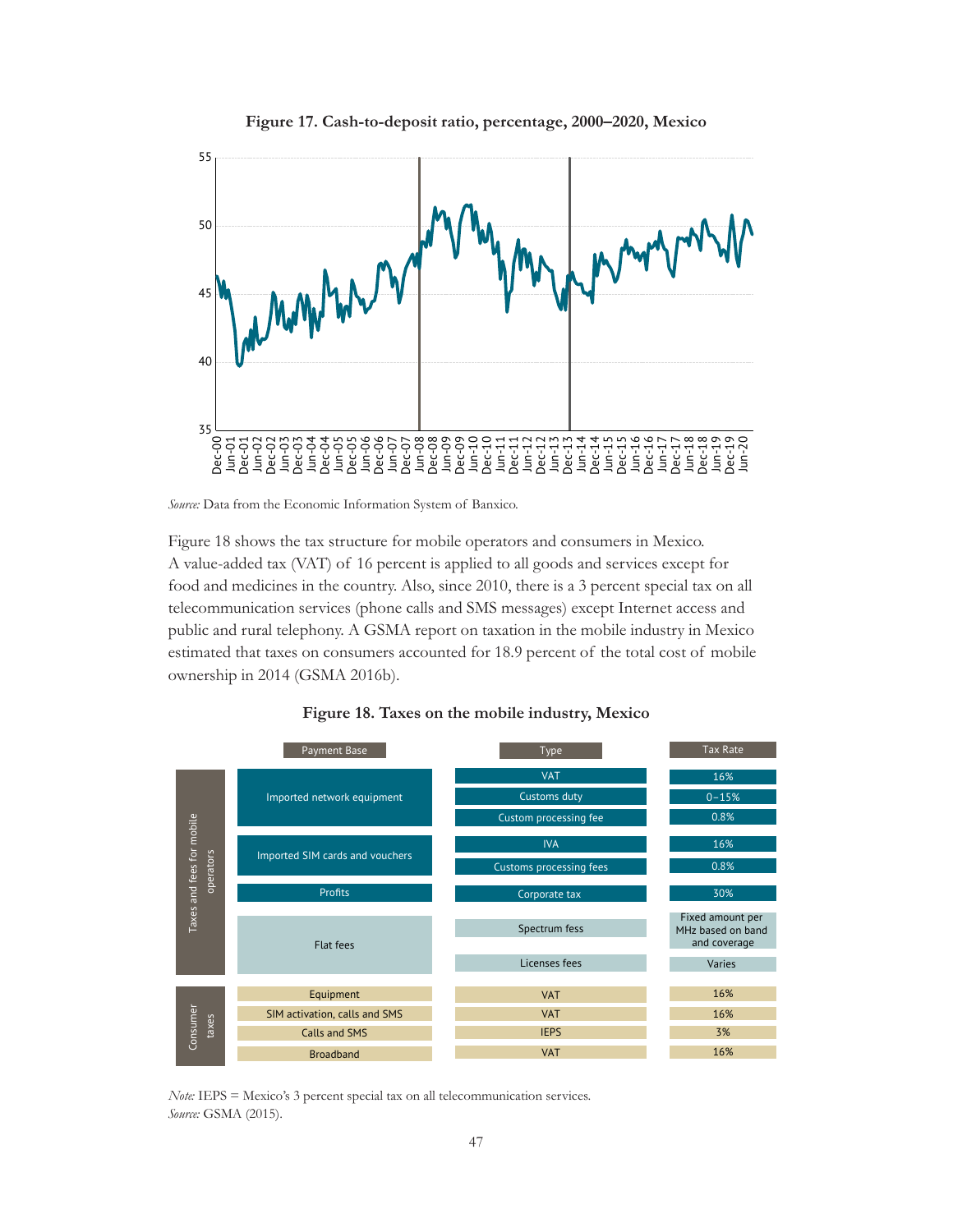In addition, mobile operators are subject to general taxes, such as VAT, a 30 percent corporate tax, customs duties, and regulatory fees, which are similar to those applied to other sectors and services in the economy. For the corporate tax, data from the Inter-American Center of Tax Administrations show that Mexico has one of the highest across-the-board corporate tax rates, just below that of Colombia and similar to levels in Argentina, Costa Rica, and El Salvador (CIAT 2019). The rest of the 42 covered countries reported corporate tax rates lower than 30 percent.

Likewise, Mexican mobile operators face flat fees for access to the radio spectrum that are among the highest in the Latin American region, with annual fees constituting a high percentage of the total spectrum costs (GSMA 2018). In this respect, the GSMA has argued that the high cost of the spectrum might hinder any growth in demand for mobile broadband in the upcoming years, particularly any expansion of 5G technology (GSMA 2018).

This evidence suggests that the implementation of the financial tax initially led to a slight increase in the cash-to-deposit ratio, but the result is not statistically significant. Thus, it does *not* seem that taxes have substantially discouraged the use of financial services. On the other hand, the data show that mobile operators in Mexico face higher taxes than those in other Latin American countries, which could hamper the expansion of mobile broadband, particularly where there is insufficient provision of digital infrastructure. However, applying Principle 2 of the decision tree methodology, asking whether changes implemented have generated significant expansion in the provision of digital payment services, reveals that there is not enough evidence to support the argument that distortionary tax policies are a potential root cause for low provision of digital payment services.

### **6.3.3. Problems identifying customers**

Problems identifying customers have to do with KYC requirements that could affect the provision of digital payment services, especially for the lower-income segment of the population. Following Claessens and Rojas-Suarez (2020), we classify the documentary requirements for identifying customers into two types: basic ID, which refers to a national identification card, and ID+, which includes supplementary documents such as proof of address, proof of employment or income, and proof of nationality, among others.

As discussed before, in 2011, Mexico implemented a four-tier scheme for opening transactional accounts in financial credit institutions, authorized by the CNBV (Table 1). For all levels except Level 1 (prepaid cards), official proof of address is required to open an account. The basic bank accounts, mobile money accounts, payroll bank accounts, and digital accounts are all classified as Level 2 accounts that require ID+ (national ID card and proof of address). In this respect, it is important to note that Mexico has a lower percentage of the population with a national identity card than several of its Latin American peers (Figure 19).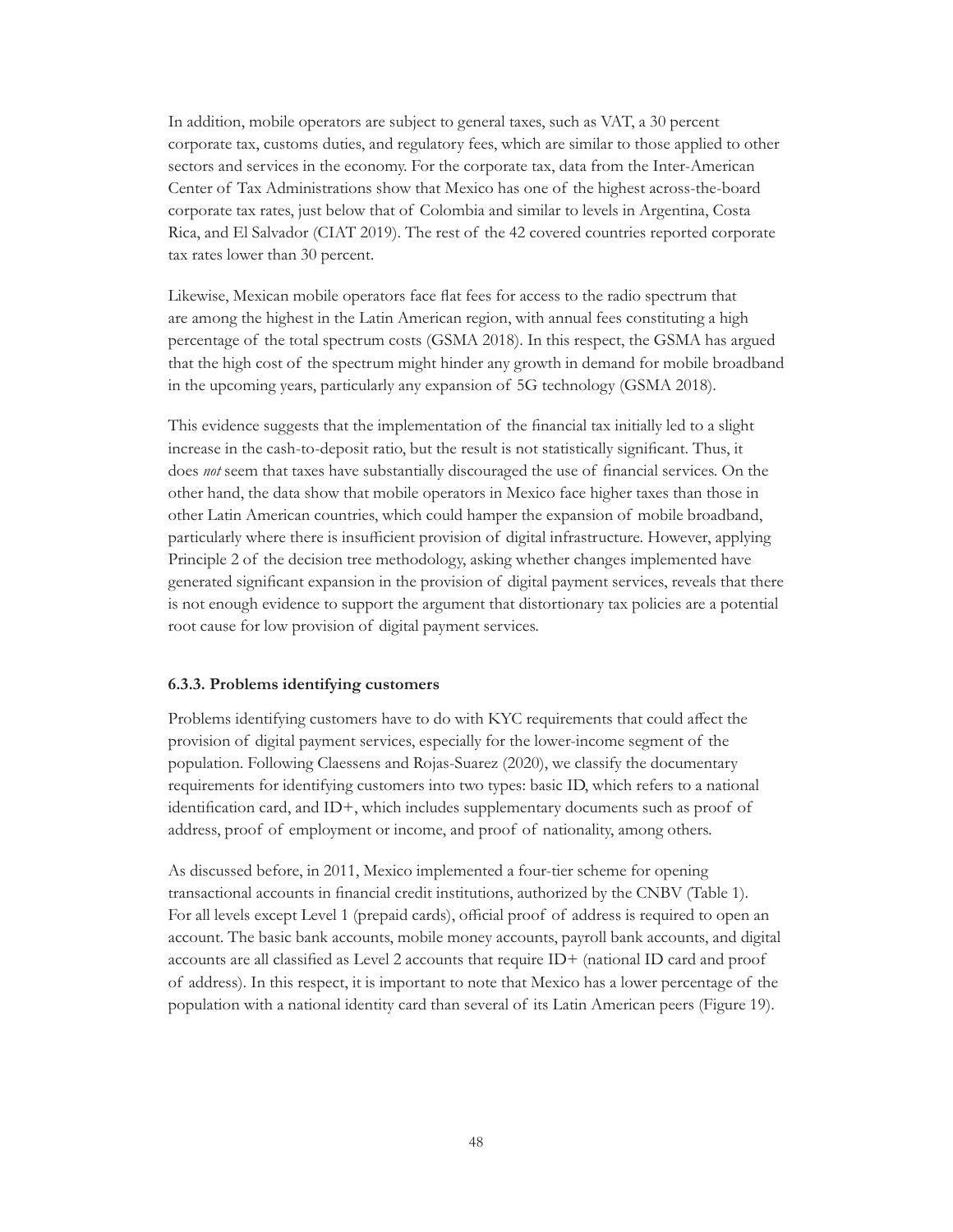

**Figure 19. Percentage of the adult population with an ID, Latin America, 2018**

*Note:* The age cutoff to be considered an adult varies by country. ARG = Argentina, BOL = Bolivia, BRA = Brazil, CHL = Chile, COL = Colombia, CRI = Costa Rica, DOM = Dominican Republic, ECU = Ecuador, GTM = Guatemala, HND = Honduras, MEX = Mexico, PAN = Panama, PER = Peru, PRY = Paraguay,  $SLV = El$  Salvador,  $URY = U$ ruguay.

*Source:* Global ID4D Dataset (World Bank 2018a).

In Mexico, at birth, individuals have to be registered in two institutions. First, there is a state-level registry for the issuance of a birth certificate, and second, there is the National Population Registry, which issues a unique identity key (known as a CURP). Before 2015, each state had different birth certificate forms and formats, which delayed data consolidation. Data from the World Bank's Identification for Development (ID4D) initiative for 2018 (World Bank 2018a) show that 3 percent of the Mexican population (approximately 3.7 million people) were unregistered, which is a rate higher than in Argentina (0.1 percent) and Colombia (0.4 percent), but below those of Brazil (6.5 percent) and Costa Rica (7.2 percent) (Figure 19). In Mexico, a higher percentage of the unregistered population is concentrated in the southern region.

For the population 18 and older, both the birth certificate and the CURP are required to obtain a voter identity card issued by the National Electoral Institute, which is the de facto official national ID card (World Bank 2018b). However, other agencies, such as the Mexican Institute of Social Security, the National Commission of the Pension Saving System, the tax authority, and the Ministry of Foreign Affairs, have developed different identification systems, using biographic and biometric databases, which are also considered to be official IDs for different purposes. According to the World Bank, the fragmentation of the identification system in Mexico causes challenges for financial institutions' compliance with the customer due diligence process (World Bank 2020b).

As we observed in Table 2, in Mexico, basic bank accounts are classified as Level 2 ID+ transactional accounts. Other countries require only proof of identity to open a basic account, unlike Mexico (the only other exception is Uruguay).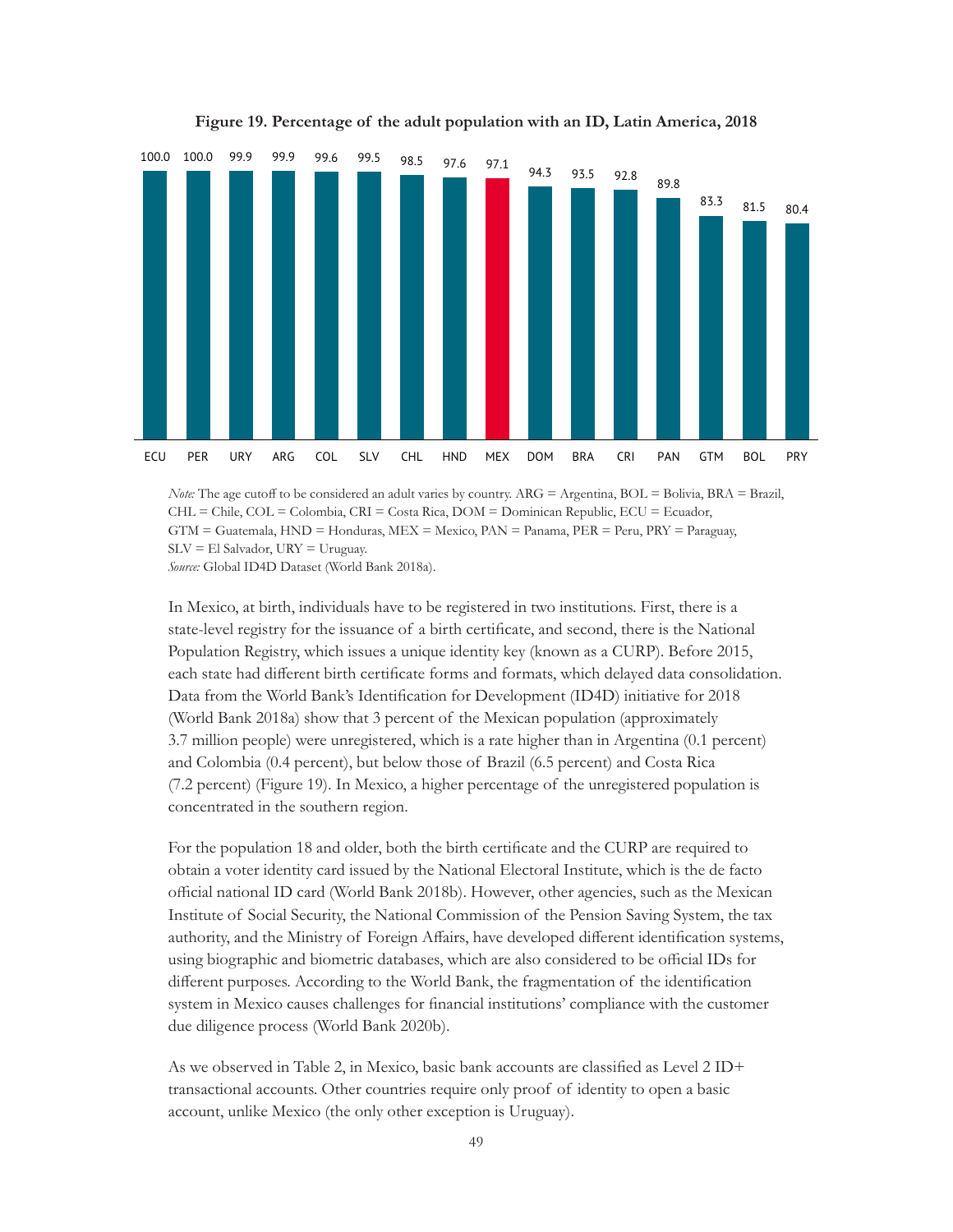For mobile money services, Table 8 provides the scores for the components of the KYC pillar of the GSMA regulatory index. Recall that Mexico scored 60 points in total for the KYC pillar of the Mobile Money Regulatory Index (presented in Figure 7). However, for the component of KYC requirements, the country's score is 0 because identity verification for accessing mobile money services extends beyond a single form of ID and a mobile number. Similarly, the Global Microscope (2019) highlighted Mexico's disproportionate due diligence requirements for providers serving low-income customers, which violate one of the four key enablers of digital financial inclusion for low-income customers.28

| Country            | KYC pillar of the GSMA Mobile Money | Have used a mobile<br>money account |                               |                     |                                   |
|--------------------|-------------------------------------|-------------------------------------|-------------------------------|---------------------|-----------------------------------|
|                    | Permitted<br>ID                     | <b>KYC</b><br>requirements          | <b>KYC</b><br>proportionality | <b>KYC</b><br>score | (percentage, ages<br>$15+$ , 2017 |
| Colombia           | 100                                 | 80                                  | 100                           | 92                  | 4.7                               |
| Peru               | 100                                 | 80                                  | 100                           | 92                  | 2.6                               |
| Argentina          | 100                                 | $\Omega$                            | 100                           | 60                  | 2.4                               |
| Mexico             | 100                                 | $\Omega$                            | 100                           | 60                  | 5.6                               |
| Brazil             | $\Omega$                            | 80                                  | 100                           | 52                  | 4.8                               |
| Honduras           | $\Omega$                            | 80                                  | 100                           | 52                  | 6.2                               |
| El Salvador        | $\Omega$                            | 80                                  | $\bigcap$                     | 32                  | 3.5                               |
| Bolivia            | $\Omega$                            | $\left( \right)$                    | $\left($                      | $\Omega$            | 7.1                               |
| Dominican Republic | $\left($                            | $\theta$                            | $\bigcap$                     | $\left($            | 3.9                               |
| Guatemala          | $\Omega$                            | $\bigcap$                           | $\Omega$                      | $\Omega$            | 2.1                               |
| Paraguay           | $\Omega$                            | $\theta$                            | $\Omega$                      | $\theta$            | 28.9                              |

## **Table 8. Indicators of KYC regulations for the GSMA Mobile Money Regulatory Index, 2019**

*Note*: For "permitted ID," 100 points are awarded if a national ID must be used, all population above the cutoff age are registered, and at least 90 percent of a country's adult population has a national ID (according to the ID4D database), based on World Bank Findex data; or if documents beyond government-issued IDs can be used to meet the minimum requirements in the context of accessing mobile services. For "KYC requirements," a 0 is awarded if requirements for verification are extended beyond one form of ID and a mobile number. For "KYC proportionality," 100 points are awarded if KYC requirements for opening an entry-level mobile money account are less strict than those for a standard bank account.

*Source:* GSMA (2019); World Bank (2017b).

Even for IFPEs, the Level 1 accounts have ID+ requirements in addition to proof of identity, such as proof of occupation or business activity, which users have to provide although this information is not verified (Table 9). Level 2 accounts—which have transactional limits similar to the Level 2 accounts for banks—also have ID+ requirements for proof of identity, address, and occupation, with copies of both the ID and the address

<sup>28</sup> Following CGAP, the four basic enablers of digital financial inclusion are issuance of e-money permitted by nonbanks, the presence of financial service agents, proportionate customer due diligence, and effective consumer financial protection (cited in EIU 2019). Only four countries included in the Global Microscope report for 2019 scored all the available points across all the enablers—Colombia, India, Jamaica, and Uruguay (EIU 2019).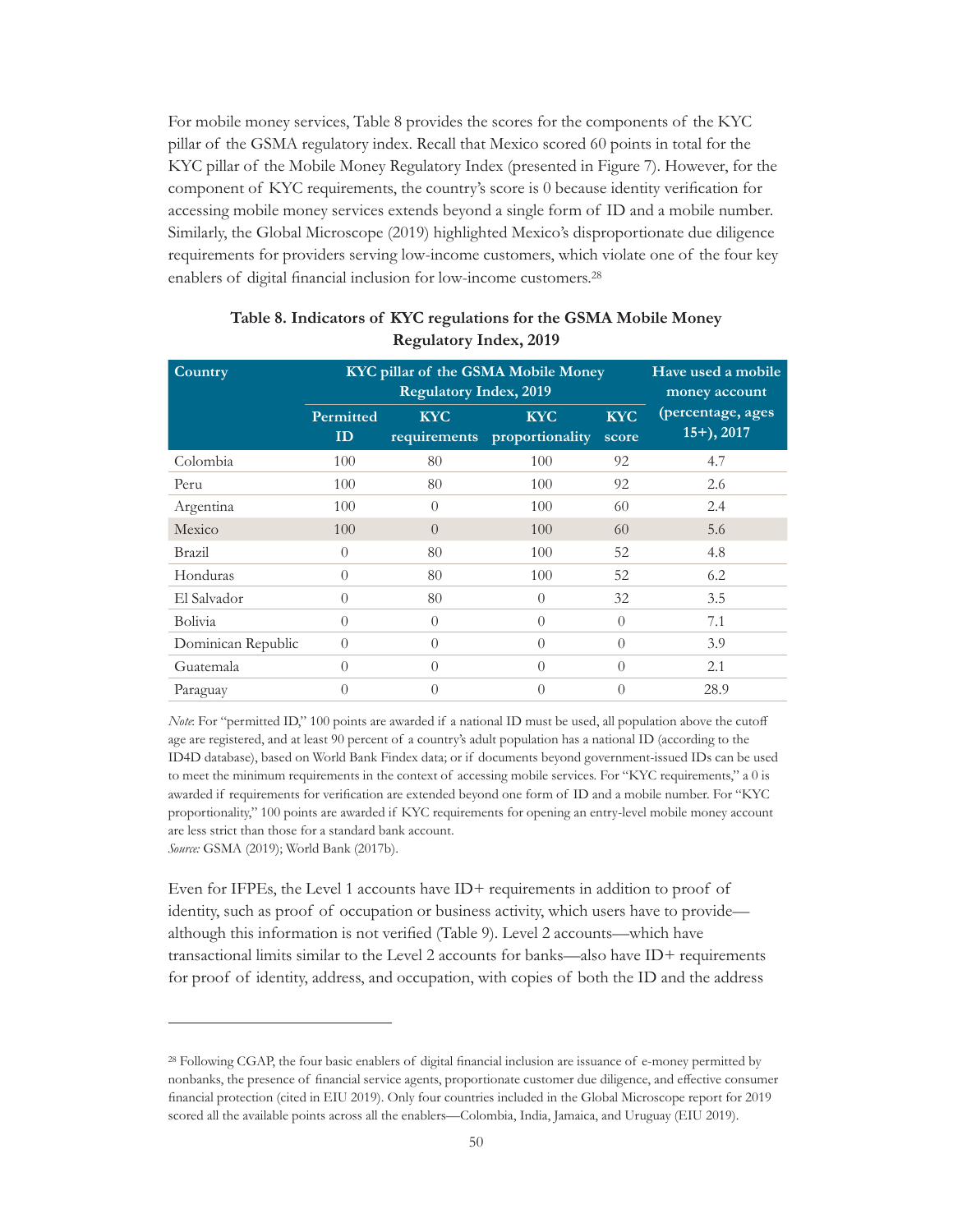document to verify the information. In contrast, in Peru, the three-tier KYC scheme established simplified electronic fund accounts that require only proof of identity, with a monthly transactional limit of approximately US\$3,000 (AFI 2019)—higher than the transactional limit of Level 1 and 2 accounts established for IFPEs in Mexico. In contrast with Mexico, Brazil implemented simplified accounts with an average monthly deposit of US\$900, allowing the use of alternative forms of identity documentation such as records of welfare receipt (AFI 2019).

| Level          | <b>Account levela</b>                                                                                                                                                                     |                                                                                                                            | <b>Onboarding requirements</b>                                                                                                                                                                                  |
|----------------|-------------------------------------------------------------------------------------------------------------------------------------------------------------------------------------------|----------------------------------------------------------------------------------------------------------------------------|-----------------------------------------------------------------------------------------------------------------------------------------------------------------------------------------------------------------|
| 1              | Balance: 1,000 UDIs (about US\$342)<br>Monthly deposits: 750 UDIs<br>(about US\$256)                                                                                                      | Full name<br>Birth date<br>Gender<br>Place of birth                                                                        | Occupation, profession, or<br>business activity<br>Email address<br>Phone number                                                                                                                                |
| 2              | Monthly deposits: 3,000 UDIs<br>(about US\$1,026)<br>Daily cash withdrawals: 1,500 UDIs<br>(about US\$513)<br>Monthly cash deposits: 10,000 UDIs<br>(about US\$3,421)<br>No balance limit | Full name<br>Birth date<br>Gender<br>Place of birth<br>Occupation,<br>profession, or<br>business activity                  | Email address<br>Phone number<br>Proof of address<br>Copy of official ID<br>Copy of proof of address<br>Digital signature                                                                                       |
| $\overline{3}$ | No balance limits<br>Monthly cash deposits: 10,000 UDIs<br>(about US\$3,421) (The IFPE may<br>establish additional limits)                                                                | Full name<br>Birth date<br>Gender<br>Place of birth<br>Occupation,<br>profession, or<br>business activity<br>Email address | Phone number<br>Proof of address<br>Copy of official ID<br>Copy of proof of address<br>Digital signature<br>Proof of income<br>Tax ID (with e.firm)<br>Fill-in questionnaire about<br>the sources of the income |

### **Table 9. IFPEs' accounts limits and onboarding requirements for individuals, Mexico, 2018**

*Note:* aAs of May 10, 2021, 1 UDI is equivalent to 6.794389 Mexican pesos (about US\$0.34). UDI = investment unit.

*Source:* Ley DOF (2018) and its General Dispositions.

In 2017, the CNBV introduced changes to the regulation to require financial institutions to collect and verify biometrics, promoting digital onboarding of new bank account customers (World Bank 2018, DOF 29/08/2018). One challenge is that although public and private institutions collect biometric information, there is no centralized database to validate the data. At the end of 2020, the Mexican Congress approved a new law to roll out a national biometric digital ID card—which will include full name, date of birth, place of birth, nationality, CURP, and biometric data—paving the way for a new digital ID system in subsequent years.

The changes in the regulation covered digital onboarding for opening Level 2 digital bank accounts remotely. According to data from the Fees and Commissions on Payment Services from Banxico (Banxico 2020c), there are approximately 10 products for digital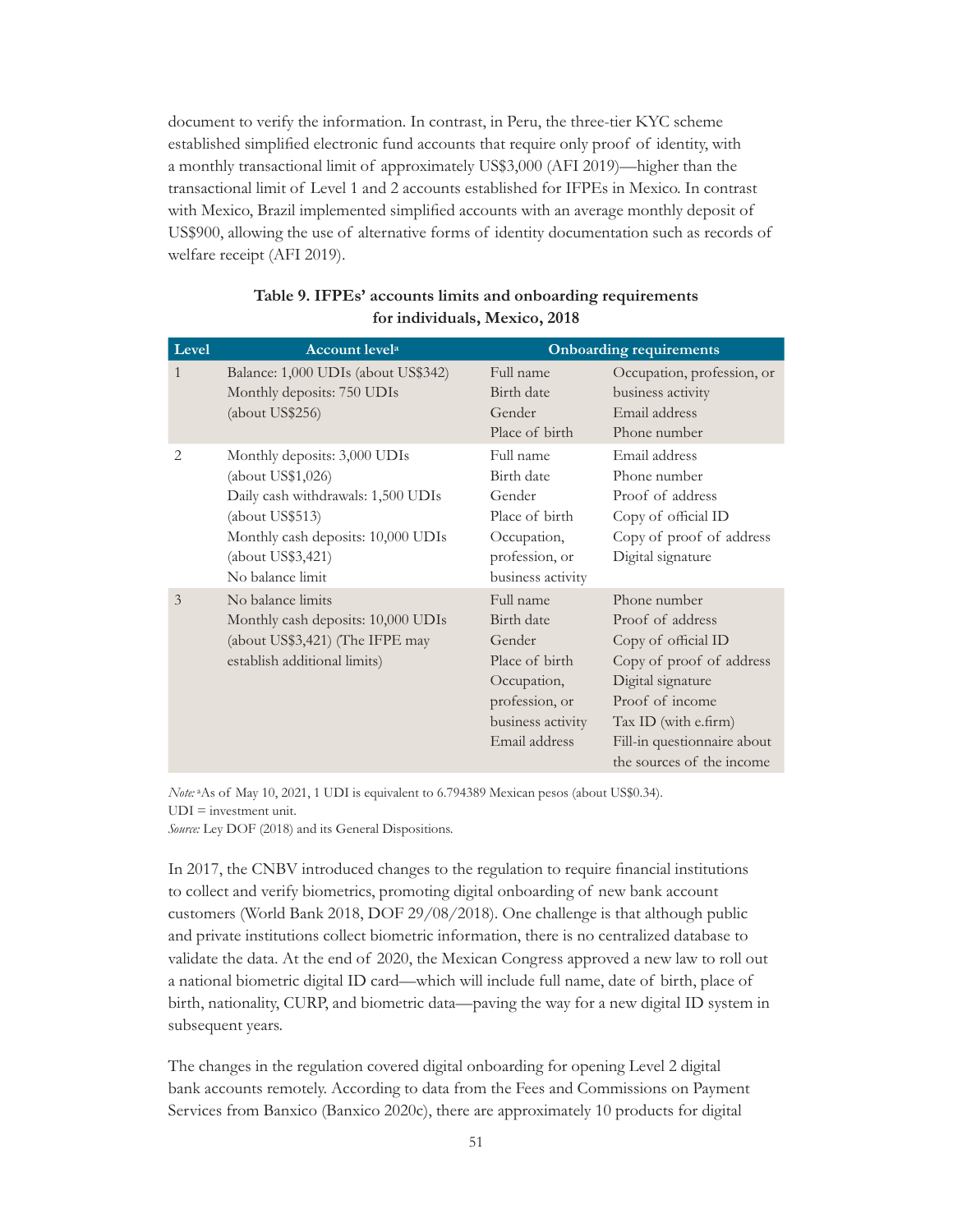bank accounts with an onboarding process for new clients. However, to open a digital bank account remotely, users must download the bank's application and, in some cases, validate the information by receiving a video call from a sales agent—a process that requires an Internet connection and a smartphone with a front-facing camera. Thus, the regulation for implementing digital onboarding to open a bank account can be onerous, given the pixel and other specifications for the video call, which itself likely runs down the user's available plan data, posing a barrier to access.

Thus, overall, the data suggest that the KYC requirements for Level 2 bank accounts—which are the most relevant for financial inclusion purposes—are higher than those in other Latin American countries due to ID+ requirements for opening an account. Moreover, for IFPEs, the KYC requirements are similar to those established for banks, even though the scope of their services is reduced. Nevertheless, applying Principle 2 of the methodology, problems verifying the identity of customers do not seem to be a binding constraint, given that the implementation of the four-tier scheme was not accompanied by an expansion in the use of digital financial services.

#### **6.3.4. Coordination failures**

This section discusses the fourth second-tier branch under low appropriability of returns, coordination failures. Before starting the analysis to determine whether a coordination failure could be a potential root cause for the limited provision of digital payment services in Mexico, we briefly discuss the nature of a coordination failure in the context of digital payment platforms.

Digital payment services allow different users to make financial transactions such as transfers, bill payments, or purchases of goods and services. Due to the nature of the payment services, a critical mass of customers is vital for providers to reach the economy of scale required to make the platform profitable.

In particular for mobile money platforms, as discussed by Bourreau and Valletti (2015), there is a two-sided problem: on the one hand, there are consumers (users) who will be willing to join the platform only if there are enough agents (i.e., merchants and other users) willing to make transactions through the platform; on the other hand, agents will be willing to join and offer the services only if a sufficiently large base of users (consumers) adopts the mobile payment system. Given the two-sided nature of a potential coordination failure, supply and demand forces interconnect in the decision tree (Figure 2) For digital payment platforms, on the supply side, for example, reaching a large enough scale of customers is required to offer affordable services. On the demand side, barriers to adopting digital payment services can be related to a perception of low benefits from their usage, which might manifest as greater popularity of other payment options, such as cash (Claessens and Rojas-Suarez 2020).

As an initial assessment, it is important to mention that in Mexico, there is a strong preference for making transactions in cash, which signals the existence of a coordination problem. In this respect, data show that Mexico has one of the lowest rates of cashless payments per capita among countries with available data. As shown in Table A.2 in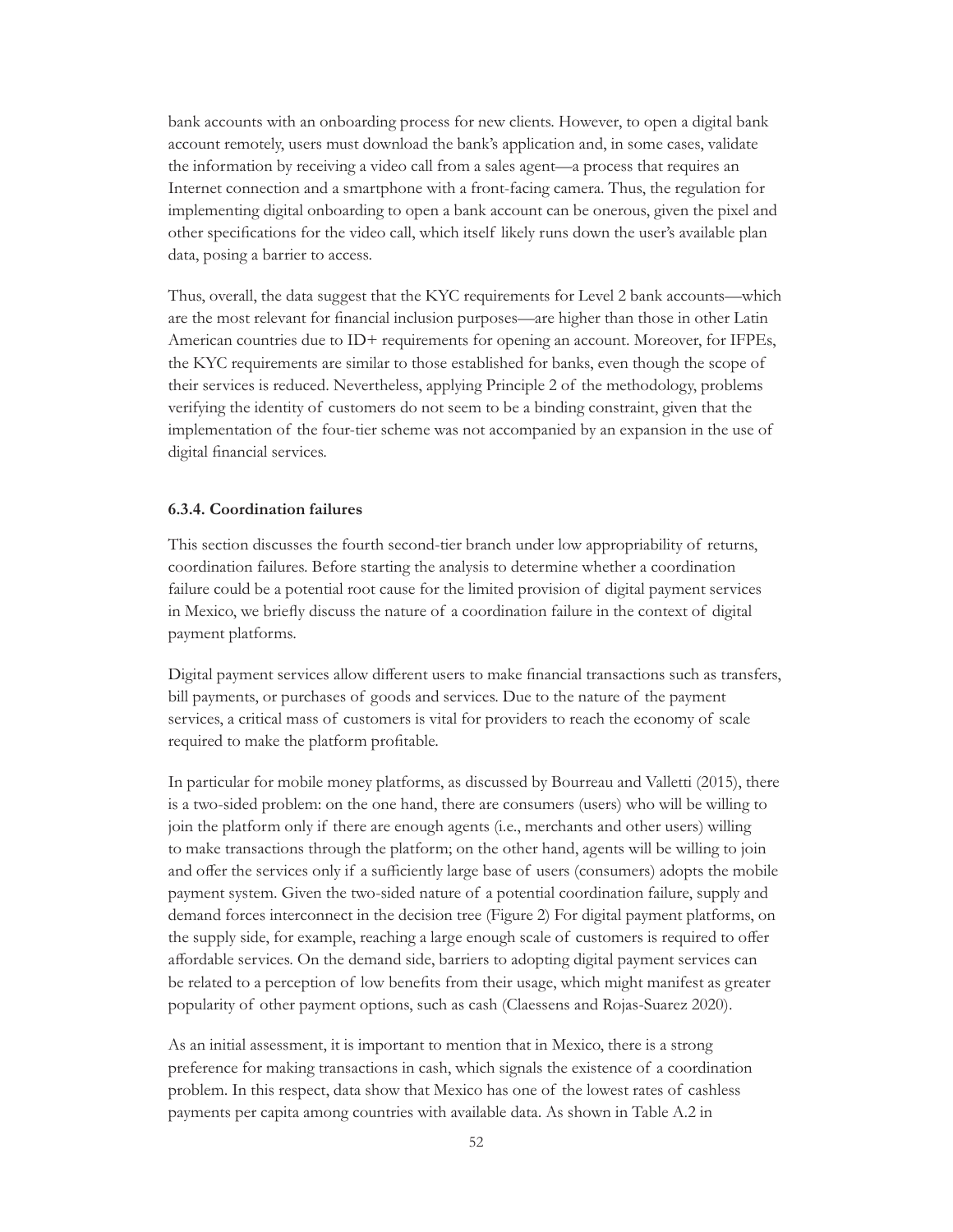Appendix A, countries like Argentina and Brazil, for instance, have a much higher rate of cashless payments per inhabitant compared with Mexico, although the three countries' development levels are similar.

Along these lines, a recent national survey from Banxico provides information on consumers' preferred payment methods during the Covid-19 pandemic (Banxico 2020b). The data show that as of November 2020, on average, 86 percent of the population used cash as the main payment method, 7 p.p. lower than the pre-pandemic estimate. However, in municipalities with fewer than 50,000 inhabitants, cash as the main payment method increased during this period to 98 percent, from a pre-pandemic level of 86 percent. The data also reveal that 65 percent of the population would use cash to pay for transactions of less than 500 Mexican pesos (about US\$22), 45 percent would pay in cash for transactions between 500 and 1,000 Mexican pesos (about US\$22–US\$45), and 38 percent would use cash for transactions of more than 1,000 Mexican pesos (approximately US\$45) (see Figure A.1 in Appendix A).

Another feature of the Mexican market that might play a role in explaining the low levels of use of digital financial services is the high percentage of informal economic activity, which, among other things, is characterized by a strong preference for cash so as to navigate "under the radar" of fiscal authorities. Figure 20 shows that countries in the Latin American region with lower informality rates register a higher proportion of account ownership. Evidence for Mexico suggests that informality can be explained by rigid labor regulations; low labor productivity, which is associated with low educational outcomes; and low institutional quality (Levy 2018; Sorsa, Arnold, and Garda 2019).



**Figure 20. Informality rates and account ownership, Latin America, 2017–2018**

*Note: Formality* is defined as having social security. ARG = Argentina, BOL = Bolivia, BRA = Brazil, CHL = Chile, COL = Colombia, CRI = Costa Rica, DOM = Dominican Republic, ECU = Ecuador, GTM = Guatemala, HND = Honduras, MEX = Mexico, PAN = Panama, PER = Peru, PRY = Paraguay, SLV = El Salvador,  $URY = Uruguay.$ 

*Source:* Estimates from household surveys and World Bank (2017b).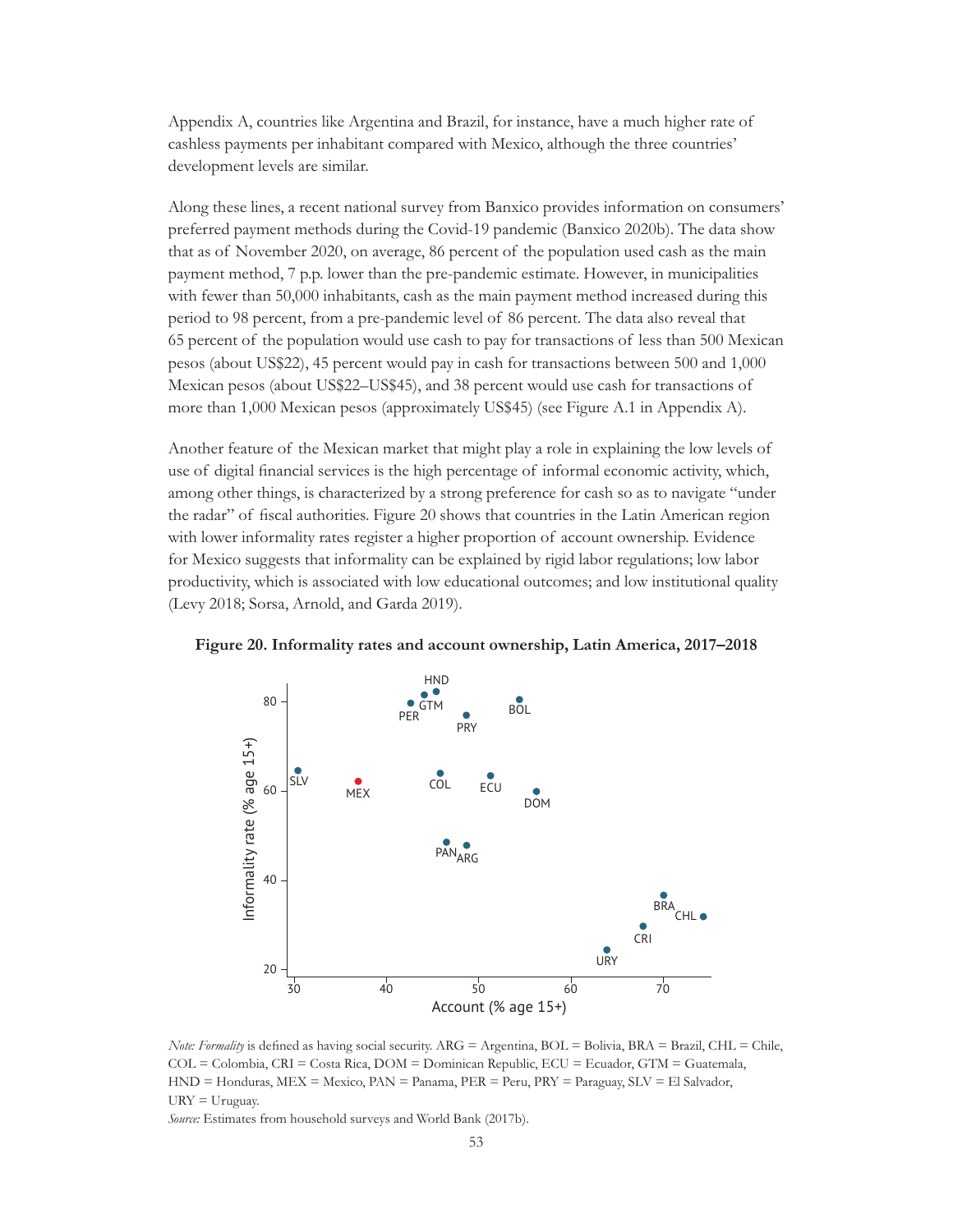From the merchant's side, the National Survey of Enterprise Financing (ENAFIN) (INEGI 2018b) provides information about the percentage of enterprises that accepted card payments using POS devices, smartphones, tablets, or webpages.29 The data show that, on average, only 35.2 percent of enterprises accepted card payments, 3 p.p. higher than the value reported in 2015 from the same source. Even in industries more likely to use digital payment services, such as commerce/retail and services, the usage is low, at 56.8 and 32.9 percent, respectively (Panel (a), Figure 21). This is surprisingly low considering that the survey covered formal enterprises in large urban areas, where the supply of digital infrastructure does not seem to be a limitation.



**Figure 21. Merchants' acceptance of cards as a payment method, Mexico, 2018**

**(b) Reasons for not accepting card payments, total and breakout by economic sector (percentage)**



*Note:* Includes POS devices and payment aggregators (smartphones, applications, or webpages). *Source:* ENAFIN (INEGI 2018b).

<sup>29</sup> The survey includes registered urban enterprises with more than six employees. The sampling framework for the ENAFIN comes from the National Statistical Framework of Economic Units and the Statistical Business Register of Mexico. In Mexico, on average, 40 percent of the employed population is self-employed (INEGI 2020).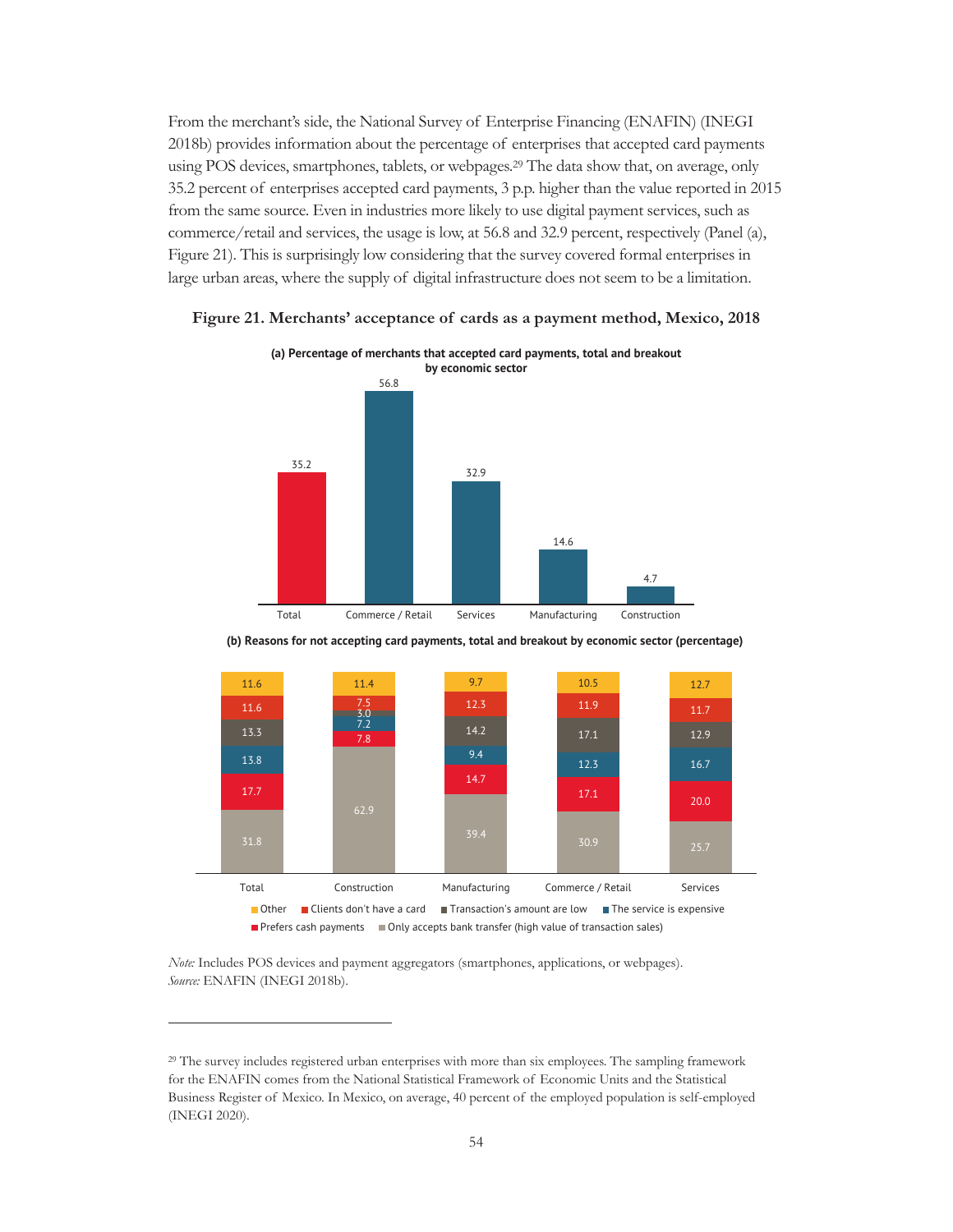As for the reasons for not accepting card payments, 32 percent of the enterprises said they preferred bank transfers because of the high monetary value of their transactions, but these results are mainly explained by the construction and manufacturing industries (Panel (b) in Figure 21). The second reason was a preference for cash (18 percent), followed by a perception that the digital service is too expensive (14 percent), the transaction amounts are low (13 percent), and the clients do not have a card for making a digital payment (12 percent). In the commerce/retail and service industry, these four reasons account for more than 50 percent of merchants who do not take cards.

These findings are consistent with a study from insight2impact (i2i) and the CNBV, which combines information from the ENIF 2018 (INEGI 2018a), a survey on financial needs in the state of Puebla, and administrative data on transactions from commercial banks to analyze the financial needs of the population (CNBV 2019b). Although the results are not representative at a national level, they provide some insights into the financial preferences of the population. The results suggest that a large proportion of the population prefers paying in cash—even though they have a bank account—because cash is more convenient and flexible, offering more control over their finances.<sup>30</sup>

In summary, the evidence suggests that a coordination failure, which is reflected in a strong preference for cash in transactions, might be a binding constraint in the country. In this sense, the data show that a large segment of the population prefers to carry out transactions using cash instead of formal financial instruments, especially digital payment services. The source of this problem might be that a large proportion of potential consumers of digital payment services do not perceive a significant benefit from using these services; thus, the suppliers lack the critical mass of users necessary to achieve economies of scale and thus offer services affordable to low-income users. To explore the root causes associated with the strong preference for cash, the following section discusses the demand-side constraints.

<sup>30</sup> It is worth mentioning that the strong preference for cash has also been documented in the use of other digital financial services such as store-of-value and credit services. For example, a case study of Mimoni/Lumbrera, a consumer lending company that manages no cash and offers cash-free solutions for keeping, spending, and paying money, found that the company's clients preferred cash transactions. The authors attributed this behavior to the flexibility of spending cash at their discretion (Manjarrez 2016).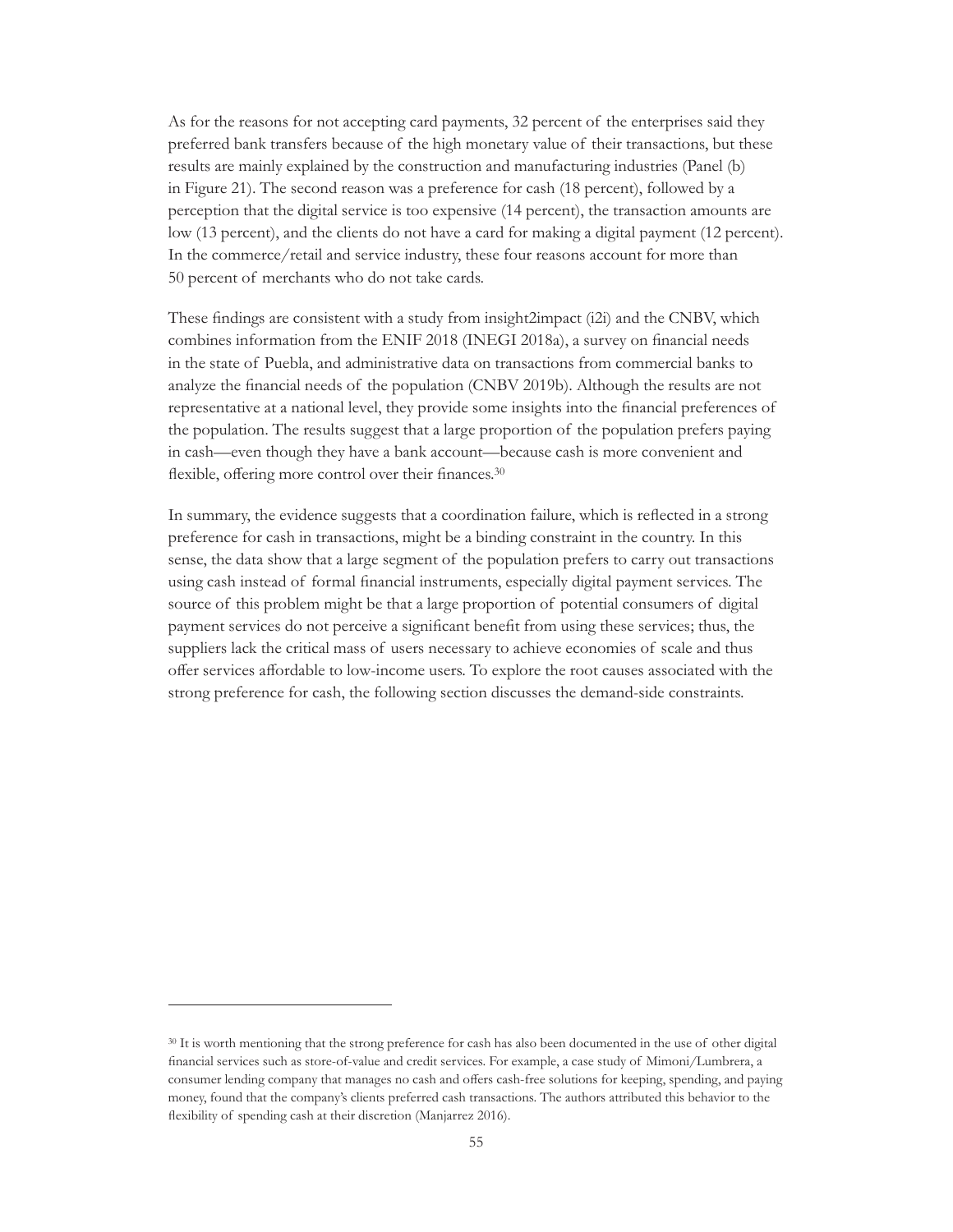# **7. Demand-side analysis**

This section turns to the demand-side dimension of the analysis. As mentioned in the methodological section, the top branches explaining the low use of digital payment services are low trust in financial service providers, low-income levels across the population or subgroups, and customers' perception of low or no benefits of the services. We start the discussion with the perceived low or no benefits of usage, which is linked to the discussion of coordination failures analyzed in the previous section.

### **7.1. Perceived low or no benefits of usage**

As discussed in the previous section, the evidence of a strong preference for making financial transactions with cash suggests the existence of a coordination problem. In this respect, the data suggest that a large proportion of the population might perceive that using formal financial services—in particular, digital financial services—carries low or no benefits.

As an initial assessment of perceived low benefits, Panel (a) in Figure 22 presents the distribution of the main reasons stated by the adult population (ages 18 to 70) for not having an account at a financial institution.<sup>31</sup> The main self-reported reason was insufficient income (32.7 percent), followed by lack of perceived benefits (27 percent) and not having the necessary documentation to open an account (10.5 percent). Moreover, among the population ages 15 and over with no cellular phone, data from the 2019 ENDUTIH survey (INEGI 2019) show that 40.8 percent (approximately 6.5 million people) said insufficient income was the main reason for not having a cell phone, followed by lack of perceived benefits of having a mobile phone, with 30.7 percent (Panel (b) in Figure 22).

### **Figure 22. Self-reported reasons for not having bank account or mobile phone, Mexico, 2018 and 2019**



<sup>&</sup>lt;sup>31</sup> The survey allowed the choice of only one reason among all the options.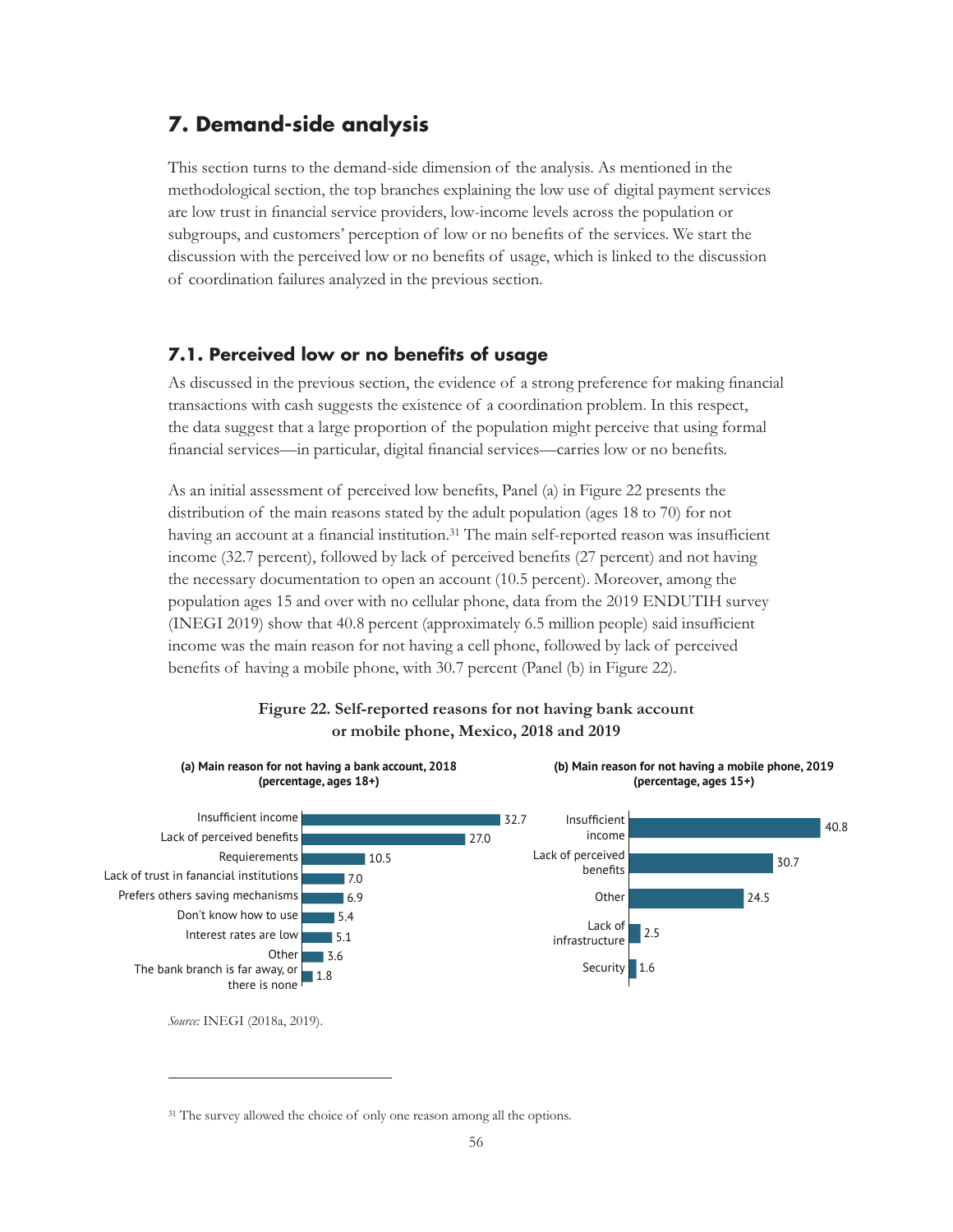To approximate whether a perception of low or no benefits could explain the low use of digital payment services in Mexico, we use data from ENIF 2018 (INEGI 2018a) to create a set of 60 cohort groups defined by region, gender, and age of the population; we then analyze the association between the percentage of the population in each group who do not have a bank account with the percentage of the population who reported not needing one as the main reason.32 For ATMs and correspondent agents, we use the percentage of the population who said they did not use these to make transactions because they preferred using other channels. Additional controls such as the percentage of the rural population and average years of schooling were also included in the estimation. It is important to note that these results show the association between the variables, which is not interpreted as a causal relationship.

Table 10 shows the regression results for each dependent variable. Column (1) shows that the coefficient for not needing a bank account as the main reason for not having one is not statistically significant. For the percentage of the population with a bank account who do not use a mobile banking application, the coefficient for preferring alternative methods for making transactions is also not statistically significant (Column (2) in Table 10). Similar results are estimated for the percentage of the population who do not use ATMs or correspondent agents.

| Variable                                                                                                           | (1)<br>Do not have a<br>bank account<br>$(\%)$ | (2)<br>Do not use<br>mobile banking<br>(of those with a<br>bank account)<br>$(\%)$ | (3)<br>Do not use<br>ATMs $(\%)$ | (4)<br>Do not use<br>correspondent<br>agents $(\% )$ |
|--------------------------------------------------------------------------------------------------------------------|------------------------------------------------|------------------------------------------------------------------------------------|----------------------------------|------------------------------------------------------|
| Percentage who said<br>they do not need a bank<br>account as the main reason<br>for not having a baking<br>account | 0.203                                          |                                                                                    |                                  |                                                      |
|                                                                                                                    | (0.181)                                        |                                                                                    |                                  |                                                      |
| Percentage who said they<br>prefer using other channels<br>over mobile banking                                     |                                                | $-0.0530$                                                                          |                                  |                                                      |
|                                                                                                                    |                                                | (0.107)                                                                            |                                  |                                                      |
| Percentage who said they<br>prefer using other channels<br>over ATMs                                               |                                                |                                                                                    | $-0.324*$                        |                                                      |
|                                                                                                                    |                                                |                                                                                    | (0.179)                          |                                                      |

| Table 10. Regression estimates for perceived low or no benefits as the main reason |
|------------------------------------------------------------------------------------|
| for not using digital financial services, Mexico, 2018                             |

<sup>&</sup>lt;sup>32</sup> The survey is representative at the national level, for both urban and rural areas, and for six geographical regions.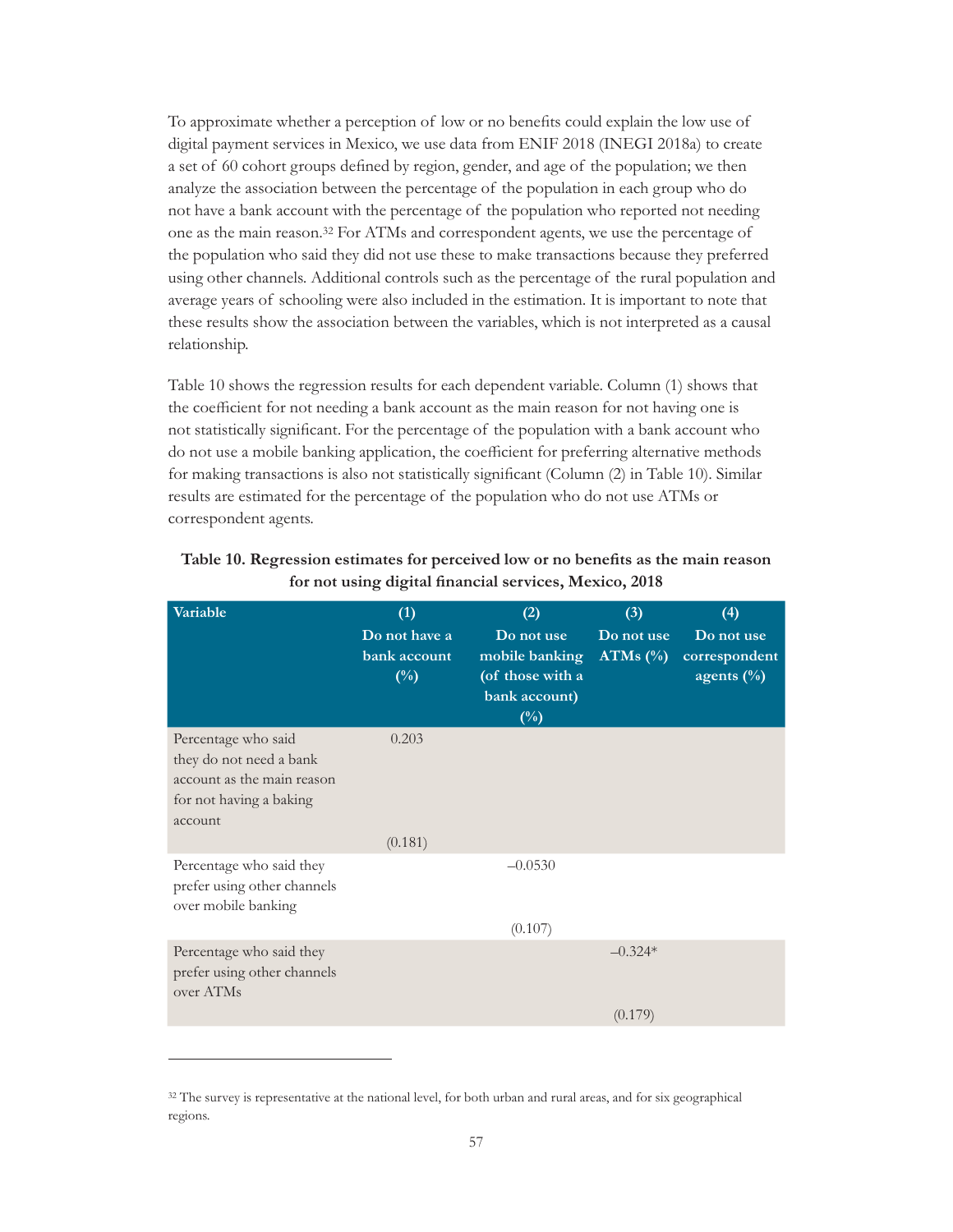| Variable                                                                             | (1)                                     | (2)                                                                         | (3)                       | (4)                                           |
|--------------------------------------------------------------------------------------|-----------------------------------------|-----------------------------------------------------------------------------|---------------------------|-----------------------------------------------|
|                                                                                      | Do not have a<br>bank account<br>$(\%)$ | Do not use<br>mobile banking<br>(of those with a<br>bank account)<br>$(\%)$ | Do not use<br>ATMs $(\%)$ | Do not use<br>correspondent<br>agents $(\% )$ |
| Percentage who said they<br>prefer using other channels<br>over correspondent agents |                                         |                                                                             |                           | 0.249<br>(0.151)                              |
| Percentage of the<br>population that is rural                                        | 0.0529                                  | $-0.0605$                                                                   | $0.198**$                 | 0.0361                                        |
|                                                                                      | (0.132)                                 | (0.105)                                                                     | (0.0883)                  | (0.0990)                                      |
| Average years of education                                                           | $0.0288***$                             | $-0.0415***$                                                                | $-0.0137*$                | $-0.0117*$                                    |
|                                                                                      | (0.00880)                               | (0.00636)                                                                   | (0.00762)                 | (0.00689)                                     |
| Percentage of informal<br>workers                                                    | $0.420***$                              | 0.00674                                                                     | $0.428***$                | $0.419***$                                    |
|                                                                                      | (0.143)                                 | (0.0904)                                                                    | (0.132)                   | (0.105)                                       |
| Constant                                                                             | $-0.0965$                               | $1.202***$                                                                  | $0.411***$                | $0.406***$                                    |
|                                                                                      | (0.147)                                 | (0.104)                                                                     | (0.136)                   | (0.130)                                       |
| Observations                                                                         | 60                                      | 60                                                                          | 60                        | 60                                            |
| R squared                                                                            | 0.258                                   | 0.591                                                                       | 0.658                     | 0.506                                         |

*Note:* Standard errors in parentheses. \*\*\*  $p < 0.01$ , \*\*  $p < 0.05$ , \*  $p < 0.1$ . *Formal sector* is defined as having social security.

*Source:* Estimates using INEGI (2018).

However, the coefficient for the average years of schooling is statistically significant in two specifications (Columns (2) and (3)), suggesting that on average, lower educational attainment is associated with lower account ownership and less usage of digital tools. Similarly, the coefficient for the percentage of informal workers is positive and statistically significant in all of the specifications, showing that a higher percentage of informal workers is correlated with a higher percentage of the population without a bank account and less usage of digital tools. Overall, these results suggest that for a large segment of the population—workers in the informal sector and those with less education—a coordination failure could constitute an underlying binding constraint on using digital payment services in the country.

To explore this result further, we borrow from the branch of financial literacy used to analyze store-of-value services in the Claessens and Rojas-Suárez (2020) methodology to analyze whether this factor could be associated with the low perceived benefits of using digital payment services in Mexico.

In terms of financial literacy, the Mexican Financial Inclusion Policy 2020–2024 includes a national strategy for financial education given the growing concern that many potential consumers may not have sufficient information and financial knowledge to use financial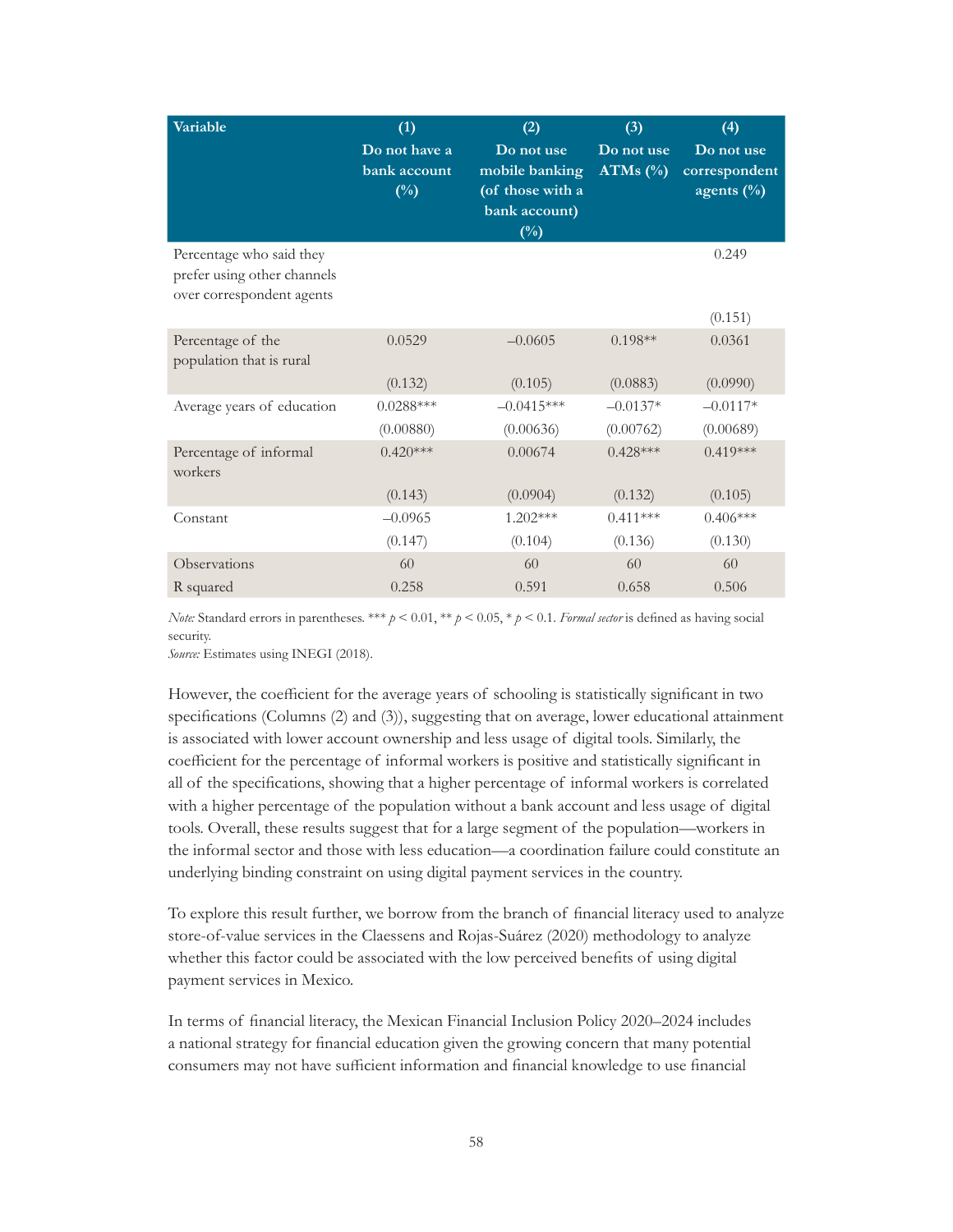products. Table 11 presents financial literacy data for G20 countries (OECD 2017b), with Mexico registering a relatively high average score of 58 points on the financial literacy index—similar to Brazil and Peru, and better than other Latin American countries such as Argentina and Colombia. For the financial attitude component—which measures savings preferences—Mexico registered an average score of 60; it had an average score of 59 in the financial knowledge pillar, which measures basic financial concepts. However, for financial behavior—actions and behaviors about choices regarding financial products, budgeting, financial planning, saving, and spending—Mexico had the lowest normalized score.

Along the same lines, data from ENIF 2018 show that 54.2 percent of the adult population reported being unaware of basic accounts for the general public—although opening such an account is free of fees and commissions—which might suggest issues with the dissemination of knowledge about the available instruments (INEGI 2018a).33 In addition, Peñaranda (2018) analyzed the barriers to the expansion of digital financial services provided by fintechs and nonbanking institutions in rural areas of Mexico, and reported that 88 percent of interviewees mentioned low financial literacy and low digital skills as the main barriers to expanding their services in rural areas.

| Country        | <b>Financial literacy score</b> | Financial<br>knowledge | Financial<br>behavior | Financial<br>attitude |
|----------------|---------------------------------|------------------------|-----------------------|-----------------------|
| France         | 71                              | 70                     | 74                    | 64                    |
| Canada         | 70                              | 70                     | 69                    | 70                    |
| China          | 67                              | 67                     | 69                    | 62                    |
| South Korea    | 66                              | 70                     | 64                    | 64                    |
| Germany        | 66                              | 69                     | 64                    | 64                    |
| Indonesia      | 64                              | 56                     | 63                    | 74                    |
| United Kingdom | 62                              | 60                     | 62                    | 66                    |
| Turkey         | 60                              | 66                     | 53                    | 62                    |
| Russia         | 58                              | 59                     | 57                    | 58                    |
| Mexico         | 58                              | 59                     | 56                    | 60                    |
| Brazil         | 58                              | 61                     | 51                    | 68                    |
| Peru           | 58                              | 58                     | 57                    | 53                    |
| India          | 56                              | 50                     | 62                    | 52                    |
| Argentina      | 54                              | 59                     | 49                    | 58                    |
| Colombia       | 54                              | 55                     | 53                    | 52                    |
| Italy          | 52                              | 50                     | 49                    | 62                    |

**Table 11. Financial literacy scores, normalized to 100, 2017**

*Note:* For Colombia and Peru, the data are for 2020; for the other countries, 2017. *Source:* OECD (2017b, 2020).

<sup>33</sup> For saving purposes, Bruhn, Ibarra, and McKenzie (2013) evaluated a financial literacy program in Mexico using a randomized controlled trial and found no statistically significant association between being offered a course on financial literacy and people's saving outcomes, as compared with a control group.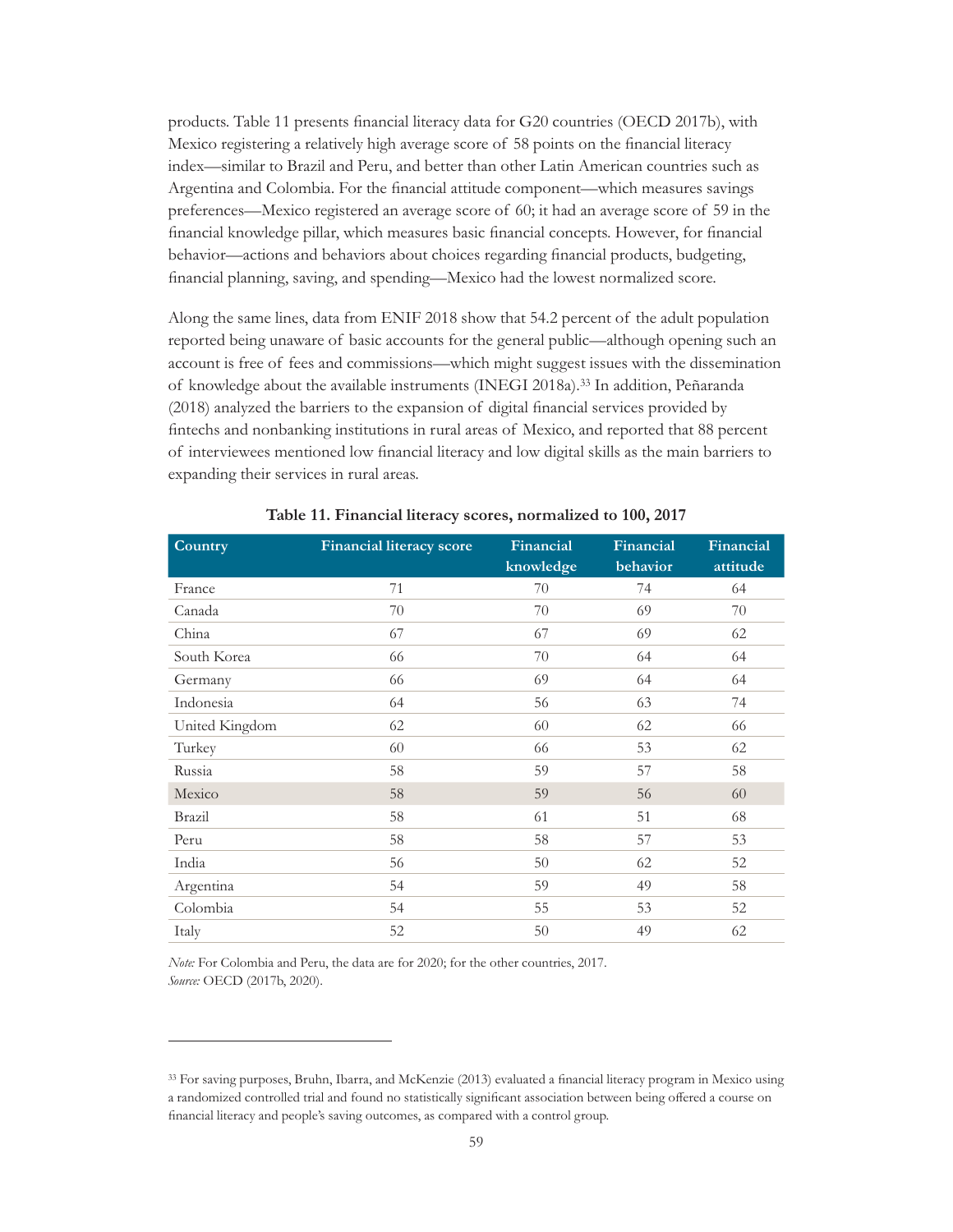Table C.2 in Appendix C shows the marginal effects of probit regressions using data from ENIF 2018 (INEGI 2018a), where the dependent variables are binary. As a proxy of financial literacy, the regression includes as explanatory variables the scores for the financial knowledge and financial behavior indexes. Since the financial attitudes index is associated with saving (rather than payment) preferences, this component is not included in the analysis (see Appendix C for a detailed description of the regression model).

For the specifications controlling for financial knowledge, which comprise seven questions related to basic financial concepts such as inflation, interest rate, risks, and diversification, there is a positive and statistically significant association between the financial knowledge score and the probability of using mobile banking and/or ATM devices (Columns (2) and (3) in Table C.2). When controlling for the financial behavior score, there is a positive and statistically significant relationship between the financial behavior score and the probability of having a bank account or of using mobile banking, ATMs, or correspondent agents (Columns (5) to (8) in Table C.2).

Another issue that could be associated with the perceived low benefits of using digital payment services is that the current supply of digital financial services—offered primarily by banks—might not be tailored to meet the financial needs of low-income customers. In this respect, Perez (2020) argued that the financial products for low-income customers in Mexico are less profitable for the banking sector than those offered to high-income consumers, and therefore the banks do not have many incentives to offer financial services to low-income population segments. A similar insight is discussed in the study from i2i and the CNBV (2019) for the state of Puebla, where the authors found evidence suggesting that the current supply of formal financial products and services does not cater to the financial needs of a large segment of the population, who prefer making transactions in cash—even if they have a bank account—rather than using formal financial services (CNBV 2019b).<sup>34</sup>

In sum, there is evidence suggesting that perceived low or no benefits from using digital payment services could be the source of the coordination failure that prevents the formation

<sup>34</sup> Earlier empirical evidence also shows a strong preference for cash among low-income segments of the Mexican population. Sandford (2016), using information from the financial diaries of 185 low-income families in Mexico City, Puebla, and rural Oaxaca, argued that families value keeping money on hand to spend immediately for emergencies. Small business owners, the study found, like to have cash on hand because after collecting the profits, they reinvest the money immediately to buy inventory. Thus, the study concluded, low-income Mexicans appreciate and require flexibility in their financial products. Noor and Zapata (2012) analyzed a pilot program by CGAP, IDEO.org, and the largest bank in Mexico to design financial products that could be attractive to low-income populations. The results suggest that low-income population segments tend to keep cash on hand to manage their money better. Also, participants thought they could have a bank account only if they had an additional income. In another report, Zapata (2013) examined a government initiative to use the governmentto-person payment platform of the country's conditional cash transfer program (Oportunidades, later named Prospera) to build a network of banking correspondents in rural areas, aimed at improving financial inclusion for low-income groups. According to the study, although the payment digitalization process was successful—with approximately 6.5 million beneficiaries having accounts with biometrically linked cards—the financial inclusion targets were not met. The results showed that beneficiaries in rural areas used the account only to withdraw all of the government transfer as cash.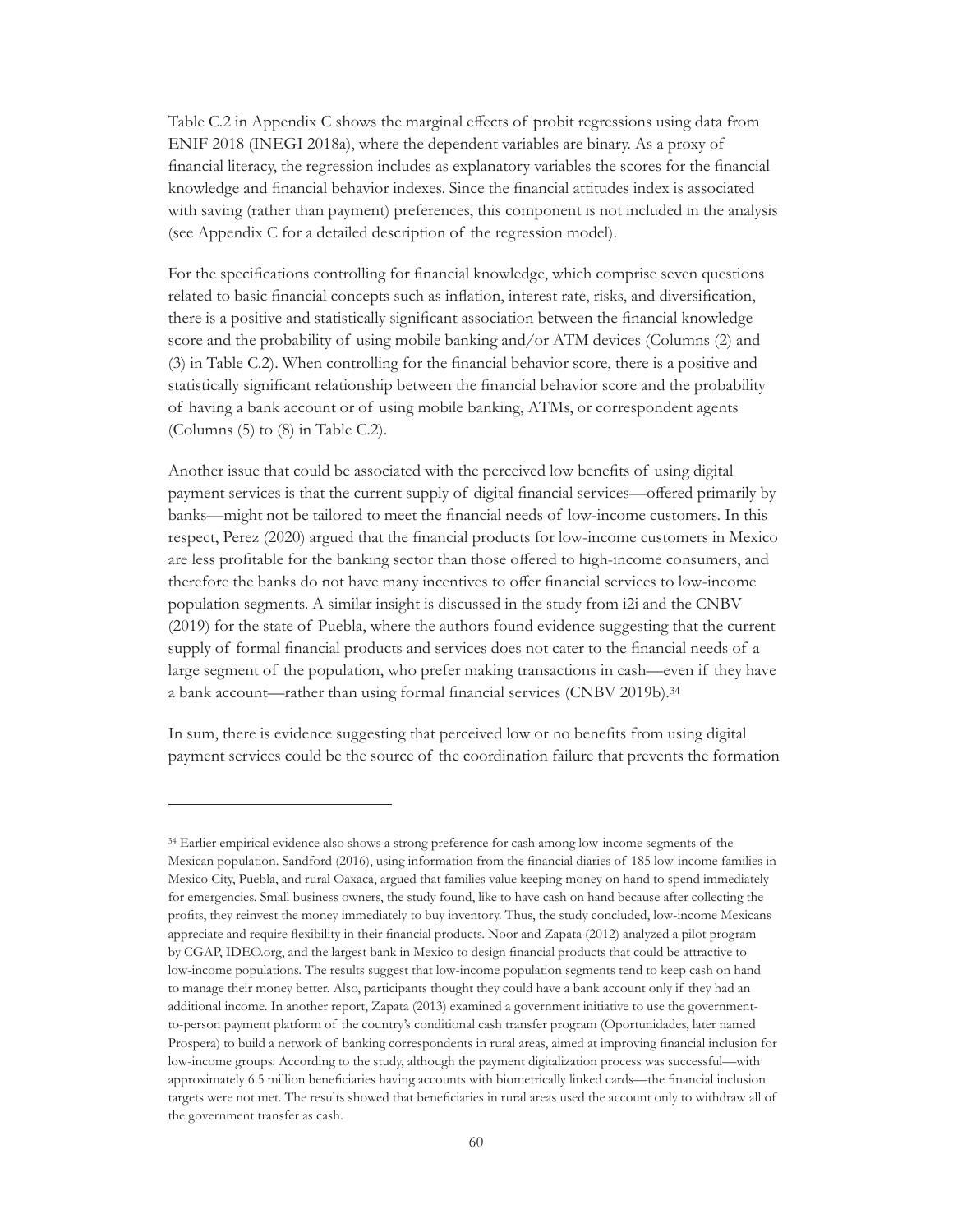of a critical mass of users. The evidence suggests that the combination of lower educational attainment, lower financial literacy, a higher proportion of the employed population working in the informal sector, and a lack of tailor-made financial services for low-income customers could be underlying factors explaining the low perceived benefits of using digital payment services. Thus, by applying Principle 3 of the methodology, we find evidence that a coordination failure might be a binding constraint in the country, and perceived low or no benefits from using digital payment services could be the root cause, since a large proportion of the population prefers using cash for financial transactions.

### **7.2. Low income or geography**

As shown in Panel (a) of Figure 22 (in the previous section), "lack of funds" was the main self-reported reason for not having a bank account for 32.7 percent of the population 18 to 70 years old (although this question mainly refers to having an account for the purpose of saving, we use it as a proxy for the respondent's payment preferences). Also, data from ENDUTIH 2019 (INEGI 2019) show that 40 percent of the population ages 15 and over with no cell phone gave lack of income as the main reason (Panel (b)). According to the National Council for the Evaluation of Social Development Policy (known locally as CONEVAL), in 2018, 41.9 percent of the Mexican population were poor approximately 52.4 million people—and 29.3 percent (37.6 million people) were classified as multidimensionally poor because of poor health, low education, and lack of access to social services.

For making international comparisons, Panel (a) in Figure 23 shows the distribution of the poverty rate using international poverty lines. The results show that although Mexico has poverty levels similar to those of Bolivia, Brazil, Ecuador, and Perú—measured as a daily per capita income of less than US\$5.5 in 2011 PPP—account ownership is much lower. However, for mobile money, there is no clear pattern of relationship between the incidence of poverty and the use of mobile money accounts, since Bolivia, Honduras, and Mexico have both higher poverty rates and higher use of mobile money than other countries (Panel (b)).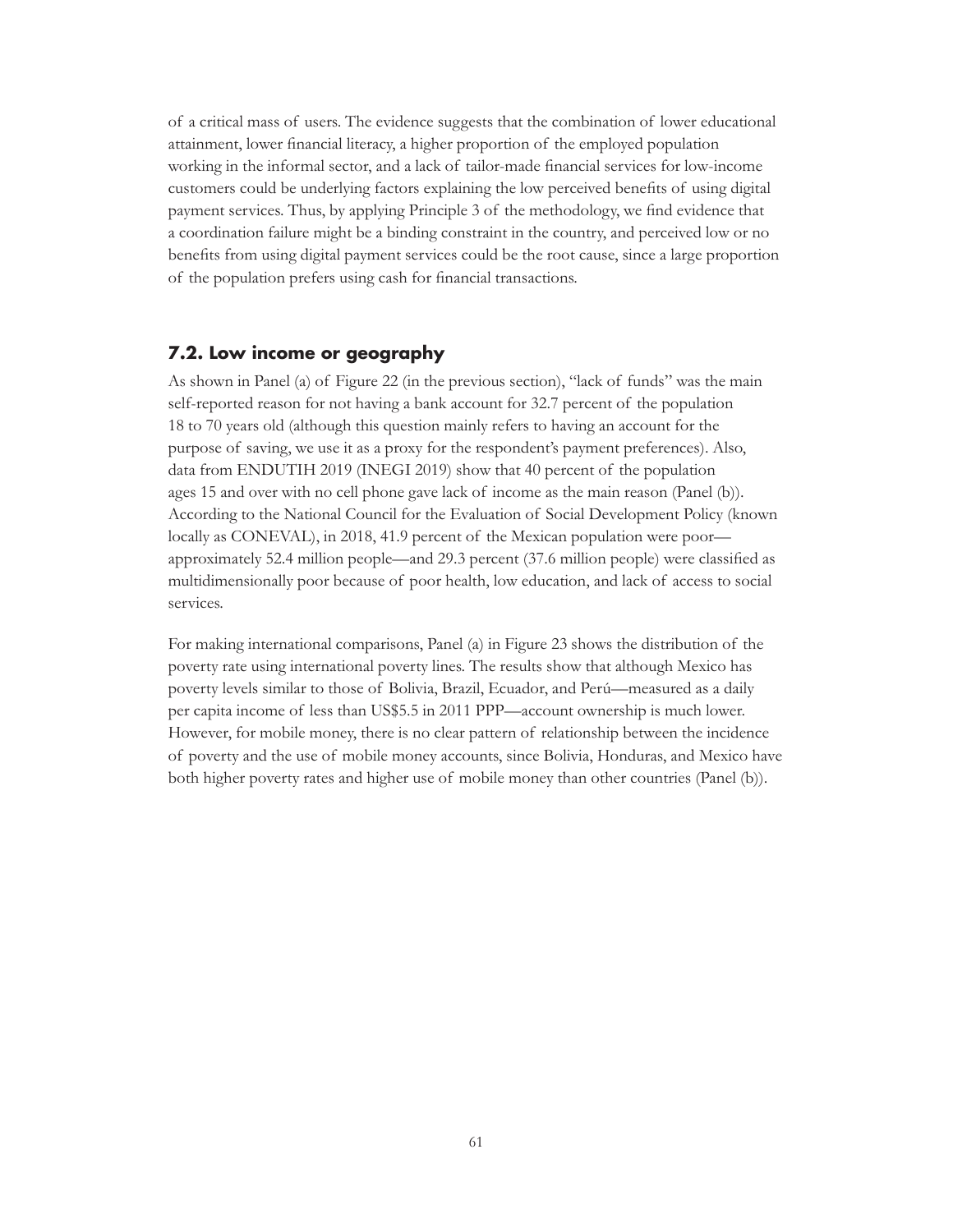



*Note:* Poverty rate using international poverty line of US\$5.5 daily per capita income (2011 PPP dollars a day). ARG = Argentina, BOL = Bolivia, BRA = Brazil, CHL = Chile, COL = Colombia, CRI = Costa Rica, DOM = Dominican Republic, ECU = Ecuador, HND = Honduras, MEX = Mexico, PAN = Panama, PER = Peru, PRY = Paraguay, SLV = El Salvador, URY = Uruguay. *Source:* ENIF 2018 (INEGI 2018a), BCRA (2020), Banco de las Oportunidades (2019), ABC (2018), BCB (2018), INEI

(2020), Global Findex database 2017 (World Bank 2017b), and data from the LAC Equity Lab of the World Bank.

The marginal effects for the probability of having a bank account show that the income variable coefficient is not statistically significant, which might be associated with the fact that in recent years government program beneficiaries are receiving social transfers through a bank account (see Table C.1 and the rest of Appendix C for a detailed description of the specifications).35 Likewise, across all the specifications, individuals in rural areas are less likely to have a debit card or to use a mobile banking app, an ATM, or a correspondent agent than are those in the urban areas.

Table 12 provides more disaggregated data for the median time and cost of a round trip to a bank branch, ATM, and correspondent agent in urban and rural areas in Mexico. In rural areas, only 12 percent of the adult population (18 to 70 years old) spent less than 10 minutes on a round trip to a correspondent agent, and approximately 51 percent spent between 11 and 60 minutes on such a trip. The median costs—which include the round-trip travel costs and the social value of time—as a percentage of the DMW are higher in rural areas for all financial access points.36 Therefore, for the rural population, lack of access points for cashing in or cashing out could potentially be a root cause of the low use of digital payment services.

<sup>&</sup>lt;sup>35</sup> Other results from the estimation are consistent with the data discussed previously. For example, higher educational attainment is associated with a higher probability of having a bank account and using digital tools. Working in the informal sector—defined as not participating in social security—has a negative and statistically significant association with having a bank account, using mobile banking, and using ATMs. Also, when a person's wages are paid in cash—compared with other payment methods such as direct deposit or checks—the probability of having a bank account decreases, on average, by 54 p.p. (Table C.1 in Appendix C).

<sup>36</sup> In 2018, in Mexico, the social value of time was estimated at 50.25 Mexican pesos per hour (CEPEP 2018).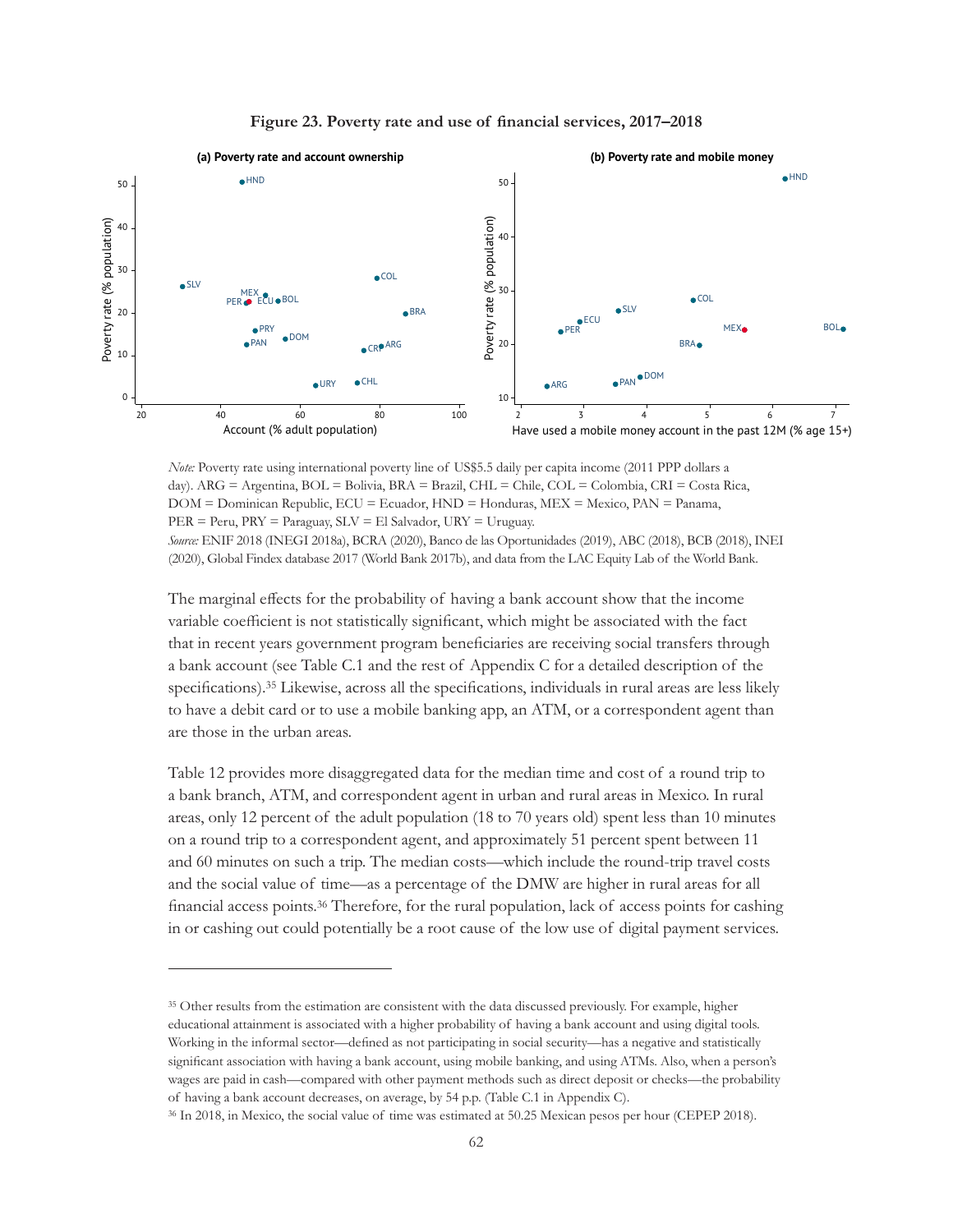| <b>Time interval</b>            | Urban               |                                         | Rural                                                                                   |                     |                                         |                                                                                         |
|---------------------------------|---------------------|-----------------------------------------|-----------------------------------------------------------------------------------------|---------------------|-----------------------------------------|-----------------------------------------------------------------------------------------|
|                                 | <b>Distribution</b> | Median<br>cost (in<br>Mexican<br>pesos) | <b>Total median</b><br>cost (travel<br>cost and social<br>value of time)<br>as % of DMW | <b>Distribution</b> | Median<br>cost (in<br>Mexican<br>pesos) | <b>Total median</b><br>cost (travel<br>cost and social<br>value of time)<br>as % of DMW |
| Distance to bank branch         |                     |                                         |                                                                                         |                     |                                         |                                                                                         |
| Less than 10 minutes            | 25%                 | $\Omega$                                | $5\%$                                                                                   | $4\%$               | $\Omega$                                | $5\%$                                                                                   |
| 10 to 20 minutes                | 55%                 | 18                                      | 35%                                                                                     | 29%                 | 30                                      | 48%                                                                                     |
| $21 \text{ to } 30$             | $1\%$               | 20                                      | 46%                                                                                     | $2\%$               | 20                                      | 46%                                                                                     |
| 31 to 60 minutes                | 16%                 | 22                                      | 53%                                                                                     | 30%                 | 60                                      | 96%                                                                                     |
| More than an hour               | $4\%$               | 50                                      | 113%                                                                                    | 34%                 | 80                                      | 147%                                                                                    |
| Distance to ATM                 |                     |                                         |                                                                                         |                     |                                         |                                                                                         |
| Less than 10 minutes            | 31%                 | $\overline{0}$                          | $5\%$                                                                                   | $5\%$               | $\Omega$                                | $5\%$                                                                                   |
| $10$ to $20$ minutes            | 61%                 | 15                                      | 31%                                                                                     | 28%                 | 30                                      | 48%                                                                                     |
| $21 \text{ to } 30$             | $2\%$               | 20                                      | 46%                                                                                     | $2\%$               | 20                                      | 46%                                                                                     |
| $31$ to 60 minutes              | 15%                 | 20                                      | 51%                                                                                     | 23%                 | $50^{\circ}$                            | 85%                                                                                     |
| More than an hour               | $2\%$               | 30                                      | 91%                                                                                     | 16%                 | 80                                      | 147%                                                                                    |
| Distance to correspondent agent |                     |                                         |                                                                                         |                     |                                         |                                                                                         |
| Less than 10 minutes            | 52%                 | $\Omega$                                | $5\%$                                                                                   | 12%                 | $\Omega$                                | $5\%$                                                                                   |
| $10$ to $20$ minutes            | 37%                 | $\theta$                                | $9\%$                                                                                   | 31%                 | 20                                      | 37%                                                                                     |
| $21 \text{ to } 30$             | $1\%$               | 20                                      | 46%                                                                                     | $3\%$               | 50                                      | 80%                                                                                     |
| 31 to 60 minutes                | $5\%$               | 20                                      | 51%                                                                                     | 18%                 | 40 <sup>°</sup>                         | 74%                                                                                     |
| More than an hour               | $1\%$               | 60                                      | 125%                                                                                    | $9\%$               | 52                                      | 116%                                                                                    |

## **Table 12. Average time and cost to get to a bank branch, ATM, or correspondent agent, Mexico, 2018**

*Source:* ENIF 2018 (INEGI 2018a) and CEPEP (2018).

As discussed in Section 6.2, inadequate provision of digital infrastructure might be a binding constraint on digital access for a segment of the population in rural areas. The evidence discussed in this section reinforces this previous finding by showing that rural people pay more than their urban counterparts to access a financial provider.

# **7.3. Low trust in providers**

Turning to another top branch of the decision tree, this section discusses the low trust in providers, which we explore through indicators associated with consumer insecurity.

Since there are no data from Mexico regarding the reasons for not using mobile money products or IFPEs, we again rely on data from the ENIF 2018 (INEGI 2018a), and as a proxy for the uptake of digital payment services, we use information about the use of mobile banking, ATMs, and POS devices. Recalling the results from Figure 22, 7 percent of the financially excluded population ages 18 to 70 said that lack of trust is their main reason for not having a bank account. Also, it is worth noting that among the adult population with a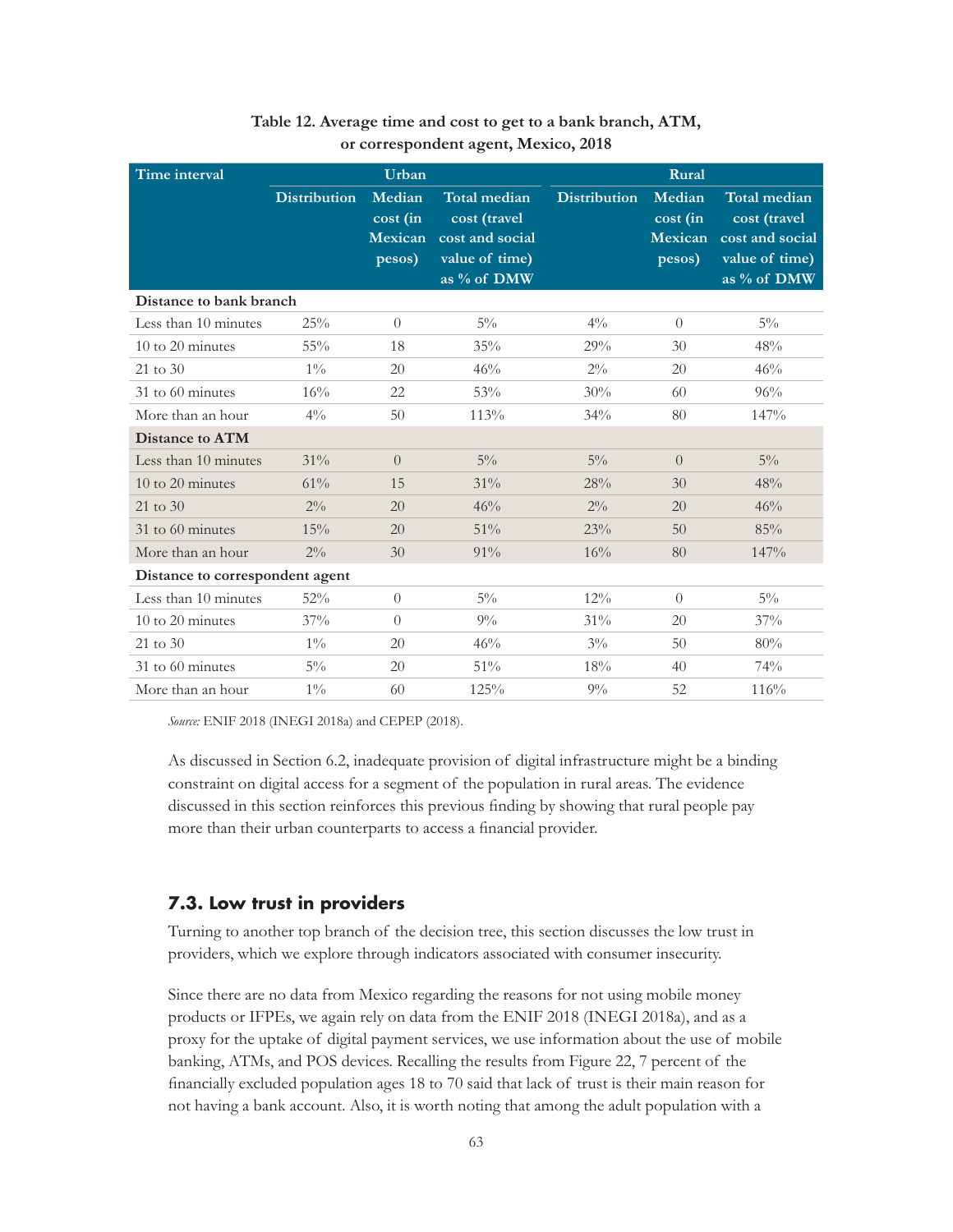bank account in a financial institution, only 26 percent reported using mobile banking. The main reasons given for not using mobile or Internet banking are a preference for other access channels (21.3 percent), lack of knowledge about the service (19.6 percent), and lack of trust (18.5 percent).

Table 13 provides regression estimates using the synthetic group cohorts described in the previous section, and the association between the percentage of the population without a bank account and the percentage of that population who reported lack of trust in financial institutions as the main reason (Column (1)). Columns (2) through (4) present the correlations between the percentage of the adult population who do not use mobile banking, ATMs, and correspondent agents, respectively, and the percentage of the population who cited lack of trust as the main reason for not using these channels. For all of the specifications, the coefficient of lack of trust is not statistically significant, suggesting that it is an unlikely root cause for the low use of digital payment services.

| <b>Variables</b>                                                                                                    | (1)                                 | (2)                                                                       | (3)                | (4)                                   |
|---------------------------------------------------------------------------------------------------------------------|-------------------------------------|---------------------------------------------------------------------------|--------------------|---------------------------------------|
|                                                                                                                     | Do not<br>have a<br>bank<br>account | Do not use<br>mobile<br>banking,<br>among those<br>with a bank<br>account | Do not<br>use ATMs | Do not use<br>correspondent<br>agents |
| Percentage of the adult population citing lack of<br>trust as the main reason for not having a bank<br>account      | $-0.409$                            |                                                                           |                    |                                       |
|                                                                                                                     | (0.297)                             |                                                                           |                    |                                       |
| Percentage of the adult population citing lack<br>of trust as the main reason for not using mobile<br>banking       |                                     | $-0.120$                                                                  |                    |                                       |
|                                                                                                                     |                                     | (0.188)                                                                   |                    |                                       |
| Percentage of the adult population citing lack of<br>trust as the main reason for not using an ATM                  |                                     |                                                                           | 0.469              |                                       |
|                                                                                                                     |                                     |                                                                           | (0.666)            |                                       |
| Percentage of the adult population citing<br>lack of trust as the main reason for not using<br>correspondent agents |                                     |                                                                           |                    | 0.546                                 |
|                                                                                                                     |                                     |                                                                           |                    | (0.367)                               |
| Constant                                                                                                            | $0.524***$                          | $0.807***$                                                                | $0.532***$         | $0.569***$                            |
|                                                                                                                     | (0.0294)                            | (0.0361)                                                                  | (0.0262)           | (0.0384)                              |
| Observations                                                                                                        | 60                                  | 60                                                                        | 60                 | 60                                    |
| R squared                                                                                                           | 0.034                               | 0.008                                                                     | 0.008              | 0.033                                 |

| Table 13. Regression estimates for lack of trust as the main reason for not using |                                          |  |  |
|-----------------------------------------------------------------------------------|------------------------------------------|--|--|
|                                                                                   | digital financial services, Mexico, 2018 |  |  |

*Note:* Standard errors in parentheses. \*\*\*  $p < 0.01$ , \*\*  $p < 0.05$ , \*  $p < 0.1$ . *Source:* Estimates using ENIF 2018 (INEGI 2018a).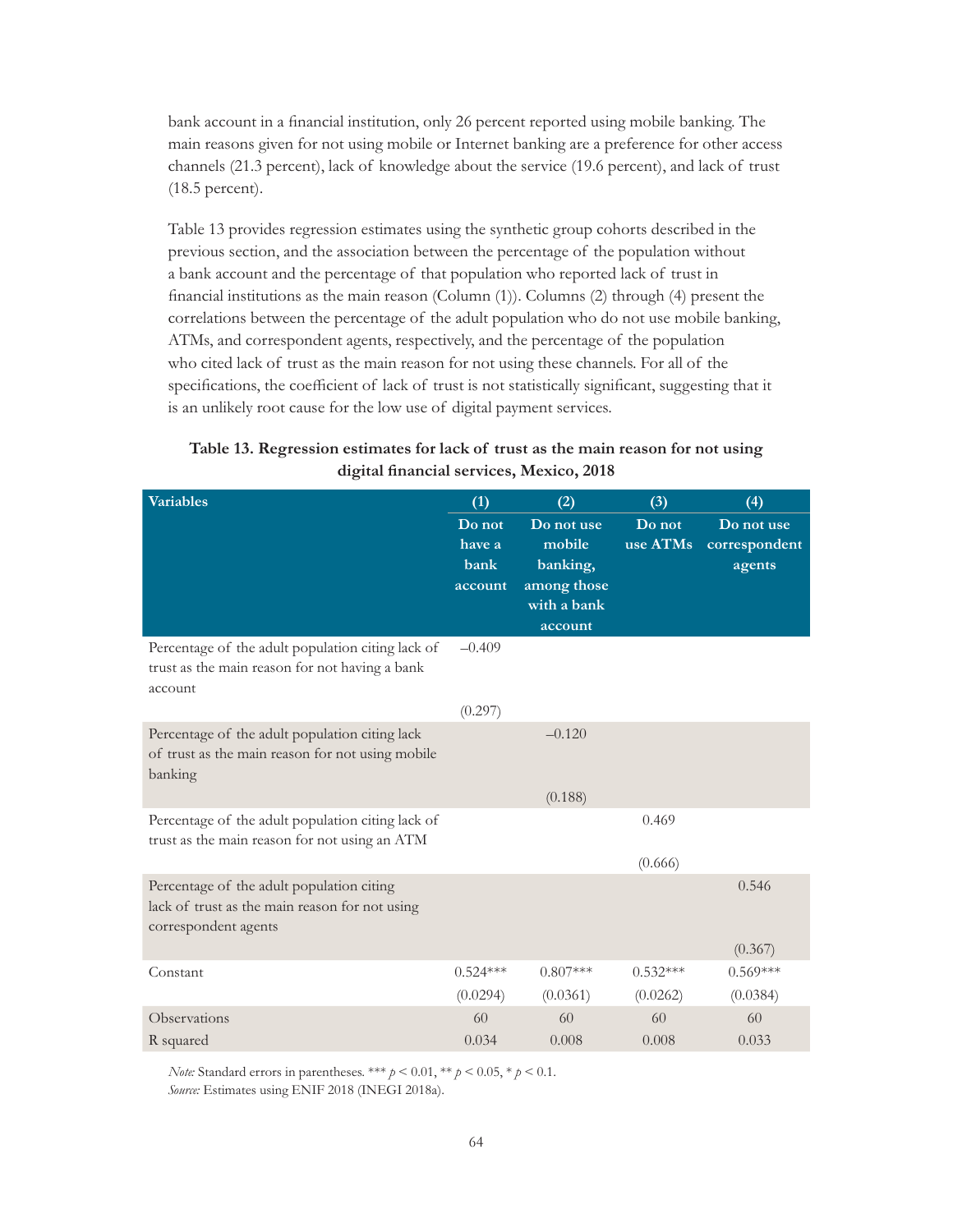To further examine lack of trust, we complement the previous results with data on consumer protection under the idea that consumer insecurity could be a potential root cause for lack of trust in digital payment services. The ENIF 2018 (INEGI 2018a) includes data about the percentage of the adult population (18 to 70 years old) who have been victims of theft or robbery in the past 3 years. Of adults with an active bank account, 5.6 percent said they had been victims of debit/credit card cloning, 5.2 percent had been subject to misuse of personal data, and 2.1 percent had been financial fraud victims.

In 2019, the National Commission for the Protection and Defense of Financial Services (CONDUSEF) reported receiving 68,650 claims for misuse of personal information and 9.3 million claims for financial fraud or theft. Panel (a) in Figure 24 shows the distribution of financial fraud claims and the type of agent or channel, revealing that 62 percent of the total fraud claims were related to e-commerce, followed by POS terminals (11.1 percent). Claims at the agent level, such as ATMs, branches, or correspondents, represented less than 5 percent of all fraud claims. Similarly, Panel (b) in Figure 24 provides information about the distribution of claims received in 2019 for misuse of personal information: 69 percent involved misuse of information by bank branches, followed by POS terminals, with 16.7 percent. ATMs and correspondent agents together accounted for 3 percent of the total claims.



#### **Figure 24. Financial fraud claims (percentage), Mexico, fourth quarter of 2019**

*Source:* CONDUSEF (2020).

In this respect, a report focusing on consumer protection practices in Mexico highlighted that even though the low-income population is less exposed to financial fraud or theft, due to having mostly low-value transactions, this segment faces additional costs that might hinder financial inclusion (EA Consultants 2020). For example, when consumers from more vulnerable segments are victims of financial fraud or theft, the potential impact on their wellbeing is proportionally larger than it would be for higher-income consumers. Moreover, the claims process, from submission to settlement, might discourage the use of digital payment services, especially in light of the fact that, on average, one-third of the complaints remain unresolved (Table 14).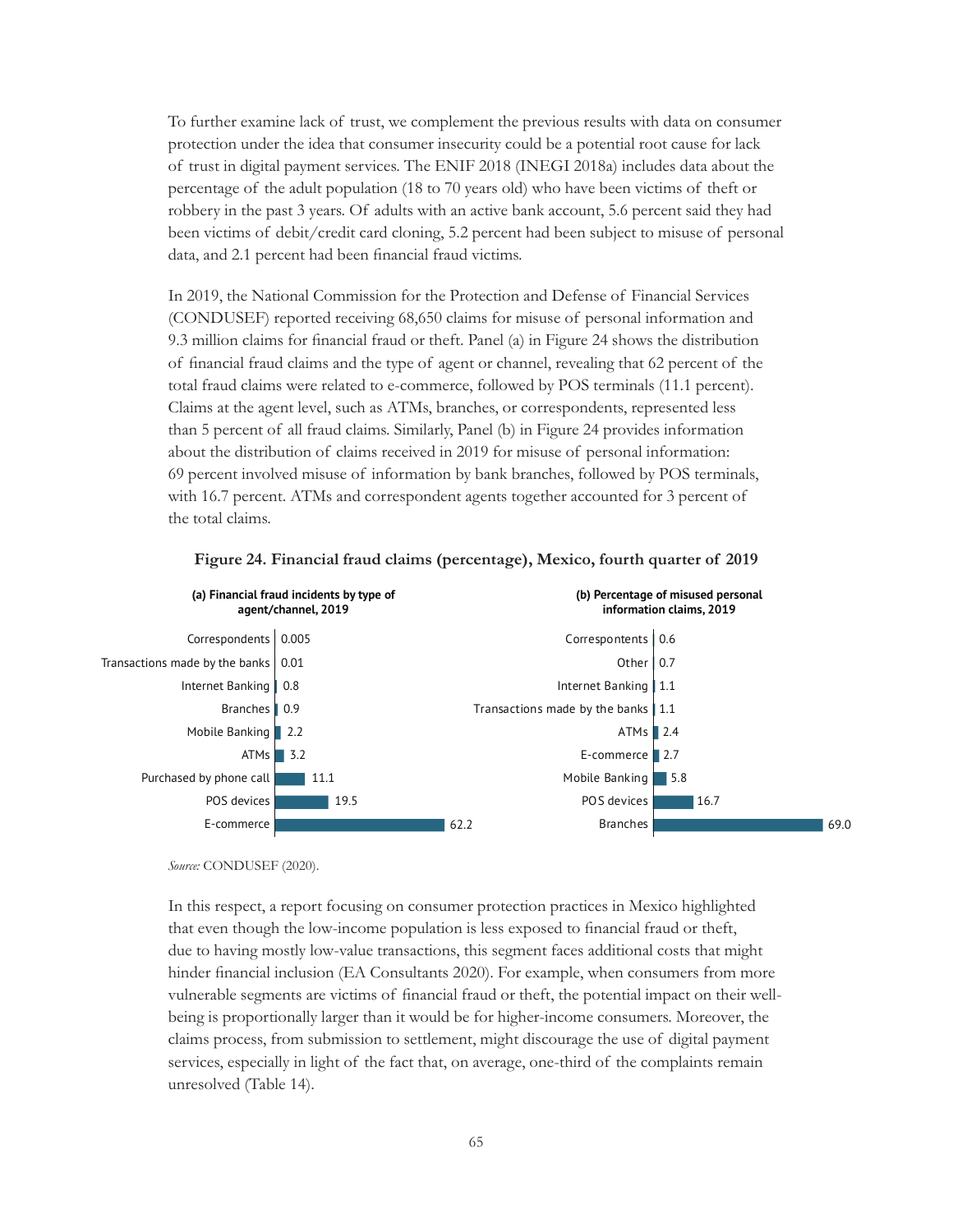| Time                                      | financial<br>institution | Bank or other CONDUSEF PROFECO Other judicial |        | authority |
|-------------------------------------------|--------------------------|-----------------------------------------------|--------|-----------|
| A week or less                            | $31\%$                   | $21\%$                                        | $27\%$ | $8\%$     |
| More than a week and less than a<br>month | 19%                      | $17\%$                                        | $8\%$  | 19%       |
| One to six months                         | 19%                      | $21\%$                                        | $14\%$ | $14\%$    |
| More than six months                      | $3\%$                    | $7\%$                                         | $3\%$  | $7\%$     |
| Unresolved                                | 28%                      | $34\%$                                        | 49%    | $51\%$    |

### **Table 14. Average time to settle a complaint or claim, by type of institution (of adult population who made a fraud or review claim), Mexico, 2018**

*Note:* PROFECO = Office of the Federal Prosecutor for the Consumer. *Source:* ENIF 2018 (INEGI 2018a).

However, considering the data and applying Principle 2, it is unlikely that an increase in consumers' trust in financial institutions will significantly expand the use of digital payment services, particularly in lower-income segments of the population. Thus, lack of trust does not seem to be a binding constraint on increasing the use of digital financial services in Mexico.

# **8. Conclusions**

This paper explores the reasons why digital payment services are used to a much lower extent than would be expected in Mexico, in spite of the country's level of development and efforts during the past two decades to expand these types of services.

A variety of indicators reveal the lower-than-expected levels of account ownership and use of digital payment services, including low percentages of individuals using mobile money accounts—even though their use increased in the period 2014–2017. Also, the provision of financial infrastructure, such as commercial banking branches, ATMs, POS devices, and correspondent agents, is below the observed levels in other Latin American countries with similar income levels. In addition, Mexico is characterized by large intra-country inequalities, with particularly low levels of usage of digital financial services in the central and southern regions of the country.

To explore the underlying factors associated with these realities, we use the framework proposed by Claessens and Rojas-Suarez (2020), which is organized as a top-to-bottom decision tree approach in which top branches of the "tree" describe the potential causes, and the subsequent branches identify the potential ultimate root-cause binding constraints.

The approach starts from the premise that if there are several factors (constraints) preventing the increase in the usage of digital payment services, only the removal of the constraints proven to be *binding* would have a positive and important effect on digital financial inclusion in payment services. For navigating the decision tree in search of the binding constraint,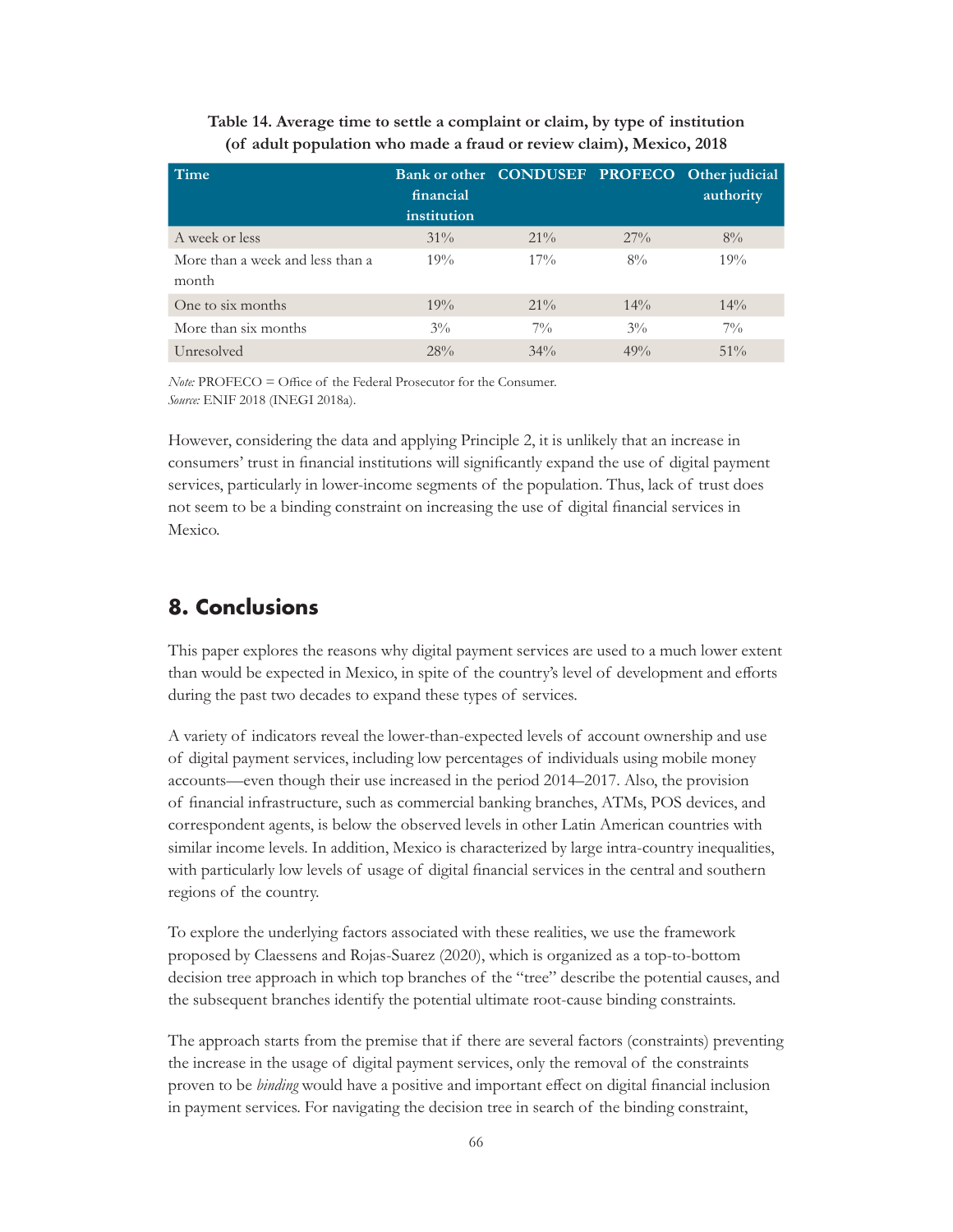Claessens and Rojas-Suarez (2020) used the following set of principles, taken from Hausmann, Klinger, and Wagner (2008): (1) the prices of financial services serve as indicators to determine whether binding constraints are (likely) on the demand or the supply side of the tree; (2) a sign of a binding constraint is that its relaxation is associated with a significant improvement in digital financial inclusion; (3) a constraint is also likely binding if the agents affected by it are trying to overcome or bypass the constraint; (4) agents less exposed to the constraint are more likely to thrive, compared with the segment of the population more exposed to it, if it is a binding constraint.

Following the methodology, we first perform a comparative price analysis to search for signs of imbalances between apparent costs and usage rates. The evidence shows in this respect that fees and commissions charged by ATMs, POS terminals, and mobile money services are higher in Mexico than in other countries in the region, while there is evidence that rural populations face higher transactional costs—including long distances and time—to access financial service providers. In principle, following Claessens and Rojas-Suarez (2020), these elements would suggest the existence of relevant supply-side constraints.

In fact, after applying the methodology, our conclusion is that most of the binding constraints for the expansion of digital payment services in Mexico are on the supply side. First, the regulatory framework could be creating an unlevel playing field between providers of digital services; we conclude that removing this constraint is a necessary condition for improving the provision of digital payment providers. The analysis suggests that Mexico has stricter regulations than do other countries for authorizing correspondent agents, which might discourage smaller shops from becoming agents, reducing the cash-in and cashout access points. As a result, (high-cost) retail chain stores are the most common type of correspondent agent in Mexico. Moreover, since IFPEs also rely on the same type of correspondent agents as banks and other financial entities, it is unlikely that under current regulations they will expand their networks, particularly in rural areas.

Moreover, the regulation for IFPEs is likely to generate an unlevel playing field because the regulatory provisions for IFPEs are more complex, including, for instance, higher capital requirements and capital adequacy ratios, than in other countries in the region. Another distinct feature of the Mexican regulation is that IFPEs can receive cash deposits only if they ask for additional authorization; otherwise, they can receive funds only via transfers from supervised financial entities. Moreover, the products offered by IFPEs are designed for smartphones with 3G technologies and above, excluding 2G technologies. Applying Principle 3 for identifying binding constraints—a constraint is binding if agents are trying to overcome it—the evidence suggests that some digital payment providers have changed the way they operate to bypass the regulation or are forming alliances with financial entities that are already authorized to offer digital financial services.

Second, there is evidence suggesting that a coordination failure might be a binding constraint on the expansion of digital payment services in the country. In this sense, the strong preference for carrying out financial transactions using cash rather than financial services, especially digital payments services, signals the existence of a coordination problem. The analysis suggests that the root cause of the coordination failure is that a large proportion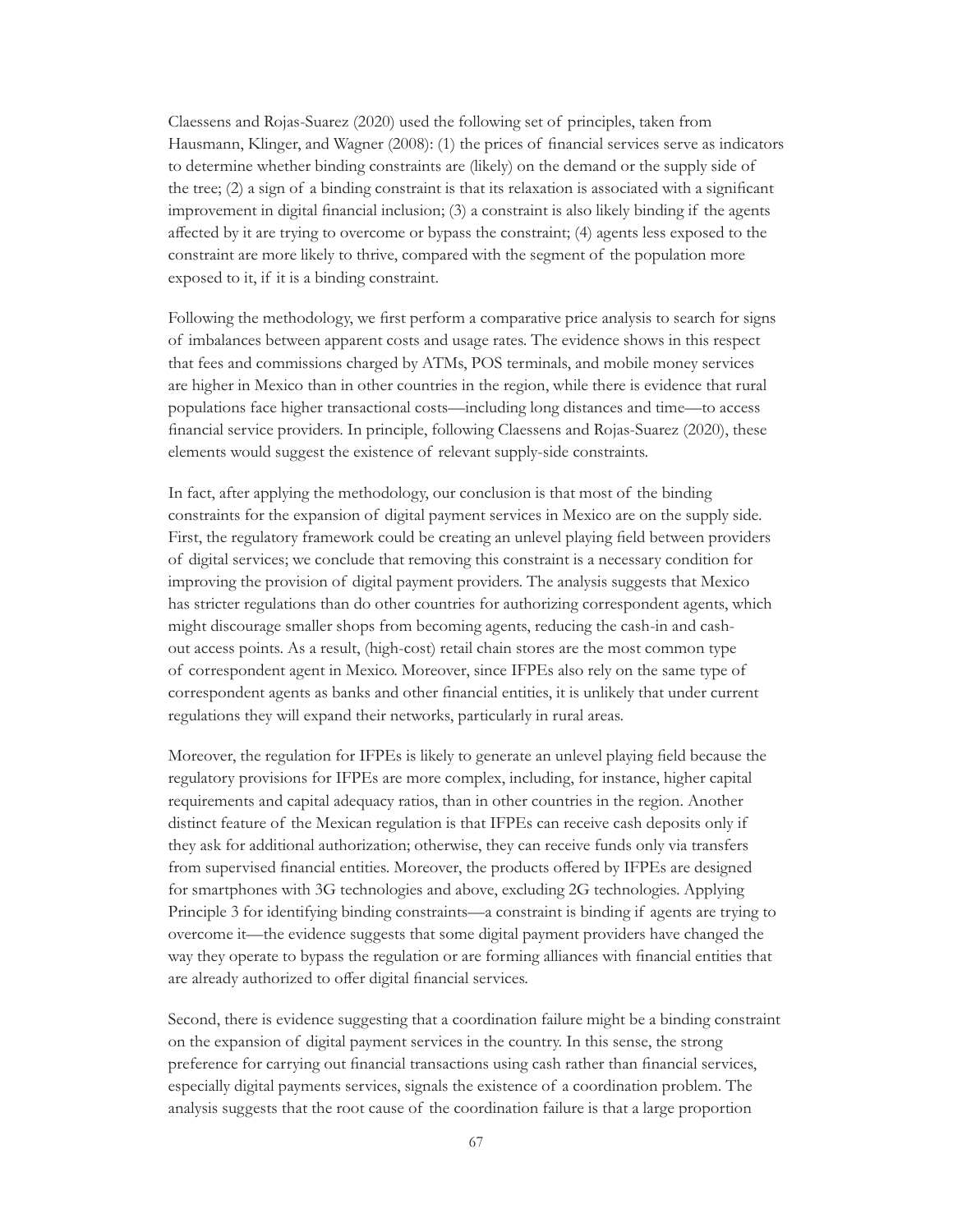of potential consumers of digital payment services do not perceive a benefit from using them, preventing the critical mass of users required to achieve economies of scale. As a result, digital financial providers do not find it profitable to offer digital financial services at prices affordable to low-income consumers. This suggests that the removal of this binding constraint could significantly increase the use of digital payment services in the country.

In sum, this study finds that despite efforts in the right direction, additional measures and fine-tuning are necessary to fulfill the objective of considerably expanding an adequate and affordable availability, as well as use, of digital financial services in Mexico. We have pointed out here that the two most critical areas for doing so are regulation and the lack of a critical mass of users that could enable a larger supply at affordable prices. Addressing these issues and at the same time consolidating the implementation of the recent Fintech Law seem to be critical parts of the road map for the coming years. Although challenging given Mexico's development level and advancements in the past, this seems likely and, more so, necessary, to trigger the potential for digital financial inclusion to be at the core of improving the standard of living of large sectors of the population that have not yet perceived the benefits of these services.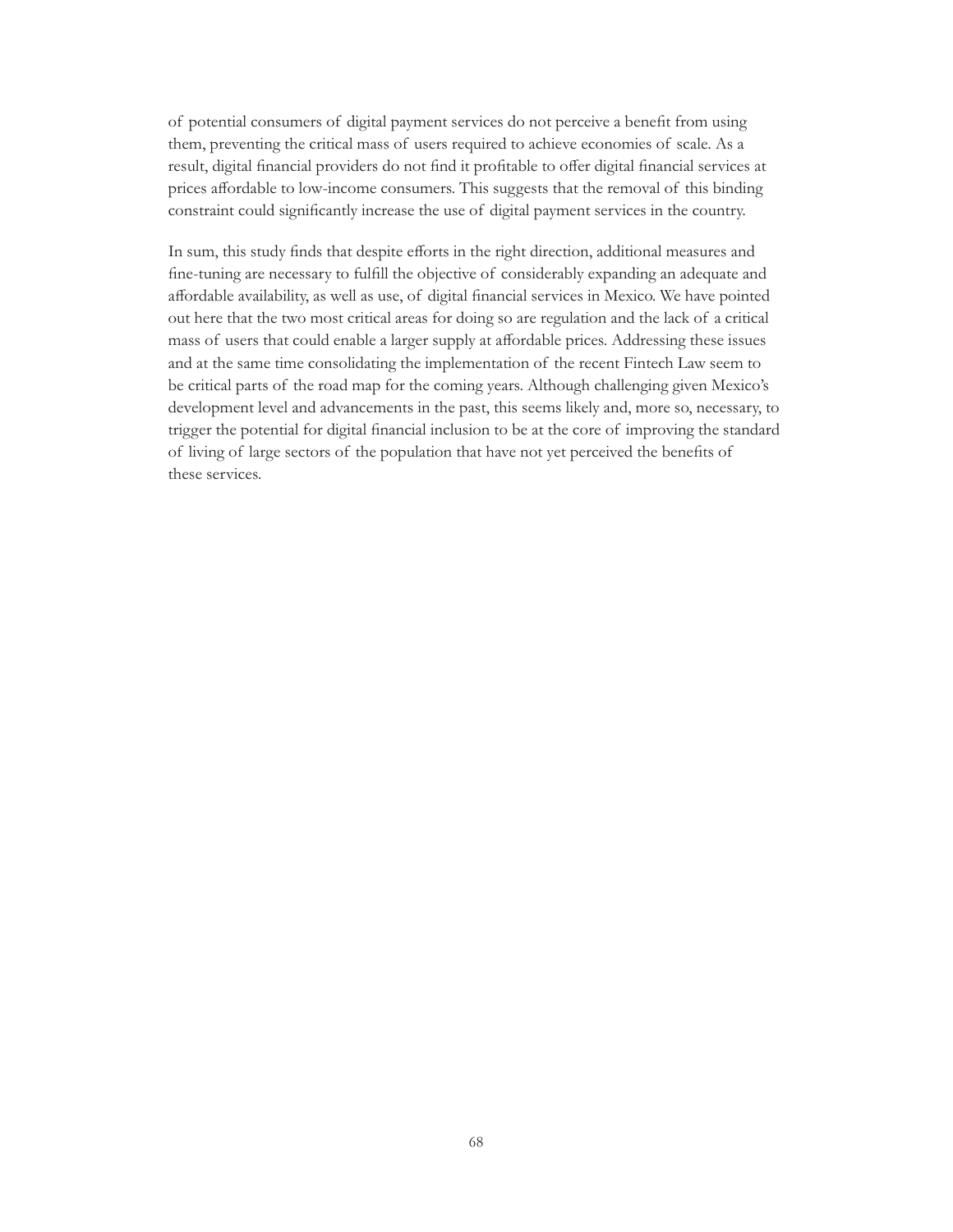## **9. Appendixes**

## **Appendix A. Additional tables and figures**

**Figure A.1. Percentage of payments made with cash, Mexico, 2020**



*Note:* Total population: 71.9 million. The question was "Since the beginning of the pandemic, what quantity of payments did you pay in cash?"

*Source:* Banxico (2020).

| Table A.1. Doing Business rankings, Latin American countries, 2020 |  |  |  |  |  |  |
|--------------------------------------------------------------------|--|--|--|--|--|--|
|--------------------------------------------------------------------|--|--|--|--|--|--|

| Country            | Ranking:<br>Ease of<br>Doing<br><b>Business</b><br>Index | Ranking:<br>Starting a<br>business | Ranking:<br>Getting<br>credit | Ranking:<br>Paying<br>taxes | Ranking:<br>Enforcing<br>contracts | Ranking:<br><b>Resolving</b><br>insolvency |
|--------------------|----------------------------------------------------------|------------------------------------|-------------------------------|-----------------------------|------------------------------------|--------------------------------------------|
| Argentina          | 126                                                      | 141                                | 104                           | 170                         | 97                                 | 111                                        |
| <b>Bolivia</b>     | 150                                                      | 175                                | 144                           | 186                         | 109                                | 103                                        |
| Brazil             | 124                                                      | 138                                | 104                           | 184                         | 58                                 | 77                                         |
| Colombia           | 67                                                       | 95                                 | 11                            | 148                         | 177                                | 32                                         |
| Costa Rica         | 74                                                       | 144                                | 15                            | 66                          | 111                                | 137                                        |
| Dominican Republic | 115                                                      | 112                                | 119                           | 150                         | 133                                | 124                                        |
| Ecuador            | 129                                                      | 177                                | 119                           | 147                         | 96                                 | 160                                        |
| El Salvador        | 91                                                       | 148                                | 25                            | 70                          | 126                                | 92                                         |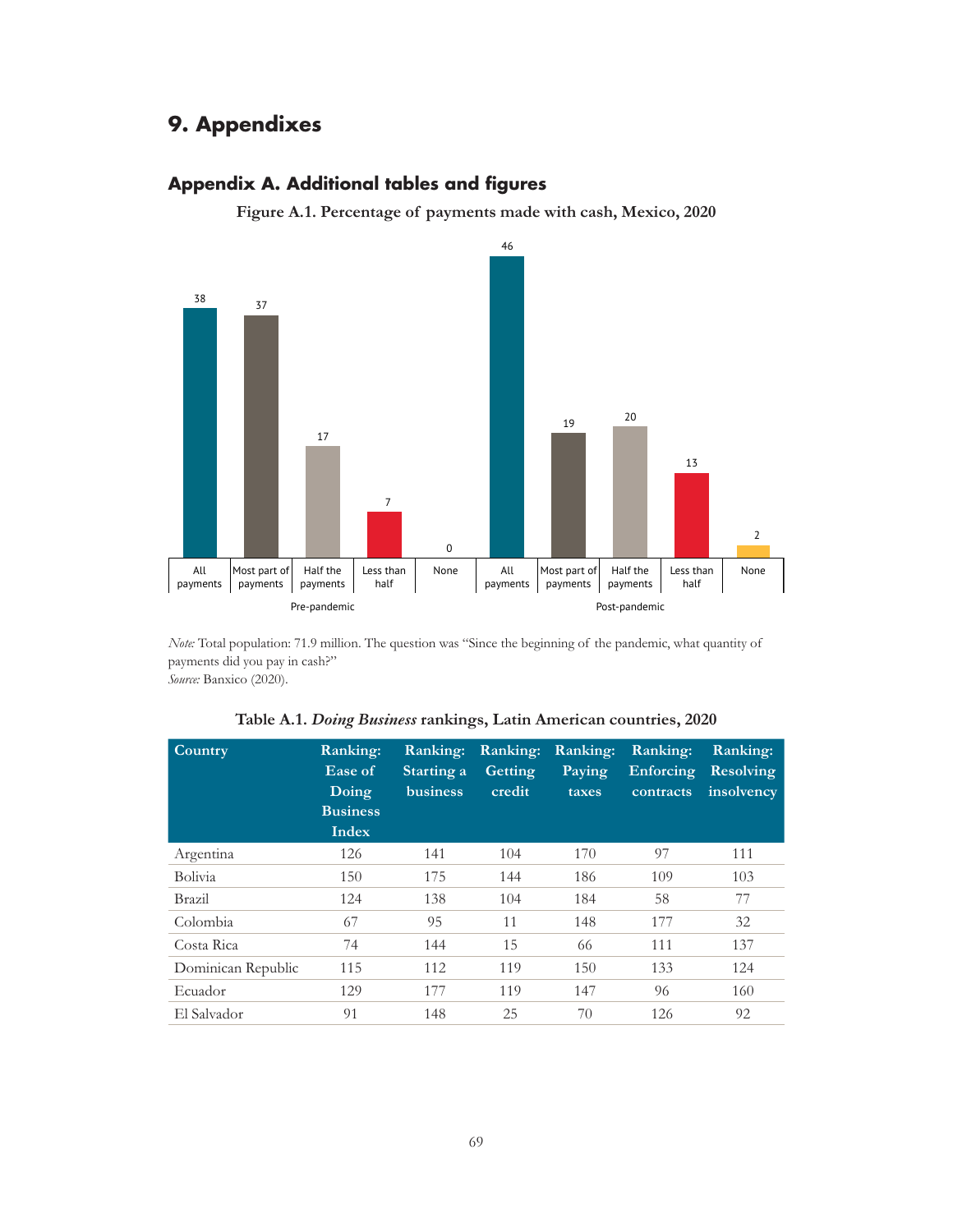| Country   | Ranking:<br>Ease of<br>Doing<br><b>Business</b><br><b>Index</b> | Ranking:<br>Starting a<br><b>business</b> | Ranking:<br>Getting<br>credit | Ranking:<br>Paying<br>taxes | Ranking:<br>Enforcing<br>contracts | Ranking:<br><b>Resolving</b><br>insolvency |
|-----------|-----------------------------------------------------------------|-------------------------------------------|-------------------------------|-----------------------------|------------------------------------|--------------------------------------------|
| Guatemala | 96                                                              | 99                                        | 15                            | 104                         | 176                                | 157                                        |
| Honduras  | 133                                                             | 170                                       | 25                            | 167                         | 154                                | 143                                        |
| Mexico    | 60                                                              | 107                                       | 11                            | 120                         | 43                                 | 33                                         |
| Panama    | 86                                                              | 51                                        | 25                            | 176                         | 141                                | 113                                        |
| Paraguay  | 125                                                             | 160                                       | 132                           | 126                         | 72                                 | 105                                        |
| Peru      | 76                                                              | 133                                       | 37                            | 121                         | 83                                 | 90                                         |
| Uruguay   | 101                                                             | 66                                        | 80                            | 103                         | 104                                | 70                                         |

*Note:* The *Doing Business* rankings include 190 countries. *Source:* World Bank (2020a).

| Country              | 2012           | 2013           | 2014           | 2015 | 2016 | 2017 | 2018 | 2019 |
|----------------------|----------------|----------------|----------------|------|------|------|------|------|
| Argentina            | 27             | 29             | 32             | 36   | 42   | 47   | 53   | 61   |
| Australia            | 339            | 363            | 386            | 417  | 455  | 498  | 518  | 551  |
| Belgium              | 226            | 242            | 307            | 287  | 303  | 339  | 372  | 404  |
| Brazil               | 116            | 127            | 136            | 138  | 140  | 149  | 165  | 196  |
| Canada               | 292            | 308            | 325            | 336  | 349  | 364  | 390  | 395  |
| China                | 15             | 19             | 27             | 49   | 70   | 97   | 142  | 224  |
| France               | 274            | 273            | 286            | 304  | 313  | 328  | 351  | 372  |
| Germany              | 226            | 243            | 218            | 237  | 242  | 254  | 269  | 287  |
| India                | $\overline{2}$ | 3              | $\overline{4}$ | 5    | 8    | 12   | 18   | 24   |
| Indonesia            | 5              | 14             | 19             | 23   | 28   | 34   | 41   | 44   |
| Italy                | 72             | 74             | 77             | 85   | 94   | 100  | 111  | 125  |
| Mexico               | 25             | 27             | 29             | 31   | 33   | 36   | 40   | 46   |
| Netherlands          | 345            | 378            | 383            | 401  | 421  | 455  | 505  | 544  |
| Russia               | 42             | 59             | 79             | 100  | 133  | 179  | 241  | 318  |
| Saudi Arabia         | 5              | 14             | 16             | 19   | 23   | 29   | 38   | 59   |
| Singapore            | 644            | 698            | 711            | 728  | 759  | 782  | 831  | 848  |
| South Africa         | 54             | 58             | 63             | 69   | 78   | 79   | 85   | 93   |
| South Korea          | 304            | 338            | 372            | 414  | 453  | 501  | 547  | 607  |
| Spain                | $\overline{0}$ | $\overline{0}$ | 140            | 139  | 152  | 175  | 184  | 206  |
| Sweden               | 352            | 375            | 402            | 429  | 481  | 497  | 529  | 544  |
| Switzerland          | 205            | 211            | 220            | 244  | 256  | 275  | 299  | 324  |
| Turkey               | 39             | 46             | 49             | 53   | 58   | 66   | 76   | 87   |
| United Kingdom       | 291            | 307            | 329            | 354  | 383  | 411  | 448  | 484  |
| <b>United States</b> | 366            | 386            | 405            | 417  | 441  | 468  | 496  | 525  |

|  | Table A.2. Average number of cashless payments per inhabitant per year, 2012-2019 |  |  |  |
|--|-----------------------------------------------------------------------------------|--|--|--|
|--|-----------------------------------------------------------------------------------|--|--|--|

*Source:* CPMI-BIS (2020).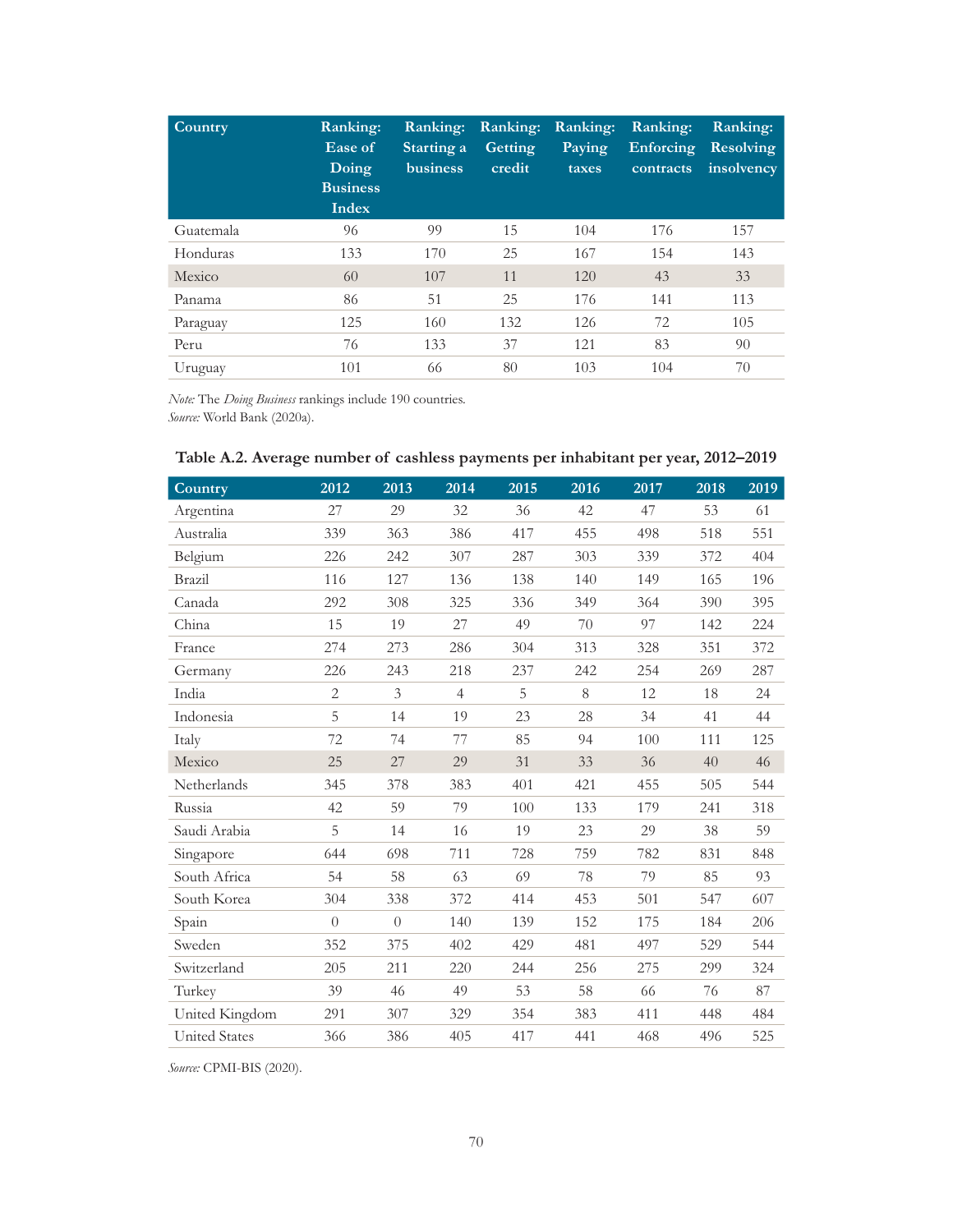### **Appendix B. The decision tree methodology: further details**

This appendix extends the discussion in section 3 by providing additional details regarding the methodology used in this paper. The complete analytical framework, the principles of the methodology, and numerous examples can be found in Claessens and Rojas-Suarez's 2020 paper "A Decision Tree for Digital Financial Inclusion Policymaking."

The methodology is inspired by Hausmann and coauthors' work on growth diagnostics (the 2005 "Growth Diagnostics" and the 2008 "Doing Growth Diagnostics in Practice"), which created a decision tree to identify the binding constraints on growth in developing economies—that is, the factors that are preventing countries from reaching their growth potential. The motivation behind this framework is to offer a diagnostic tool that will help policymakers to prioritize policy in areas where actions are needed the most and can have a larger impact. Many factors can be constraints; indeed, all the branches in the decision tree are determinants of financial inclusion, but the methodology seeks to find those that are *binding.* 

Hence, the decision tree for digital financial inclusion outlines a set of potential constraints that analysts have to evaluate in order to determine which are binding, in the sense that they are the root cause limiting the expansion of financial inclusion. Claessens and Rojas-Suarez offered three different trees for payment, store of value, and credit services, though some constraints are naturally common for the three trees. These trees have served as a guide in the search for the binding constraints to digital payments and transfers in Mexico.

The decision tree for digital payments and transfers is presented in Figure 2 in section 4. We evaluate all the branches (and sub-branches) of the tree to identify the binding constraints to financial inclusion, applying the following principles:

1. *Prices of financial services are key indicators to determine whether binding constraints are (likely) on the demand or the supply side.* Observing low quantities (low usage) does not indicate whether the constraints are affecting providers or consumers. Analysts can get an *initial* idea of whether binding constraints are on the supply or demand side by considering prices, though they should evaluate all the branches in the tree individually. Generally, if the price of a service is relatively high compared with either another similar service or the (properly adjusted) customary price charged in other countries with similar levels of development, it indicates the existence of supply-side constraints (left graph in Figure B1.1). This suggests that providers are willing to supply the service only at a high price (due to high costs or other distortions related to supply-side constraints). These high prices, as a result, exclude significant proportions of the population, who cannot afford the service. On the other hand, if the price is relatively low, this would indicate a demand-side problem, since users are unable or unwilling to use the service despite its low price (right graph in Figure B1.1).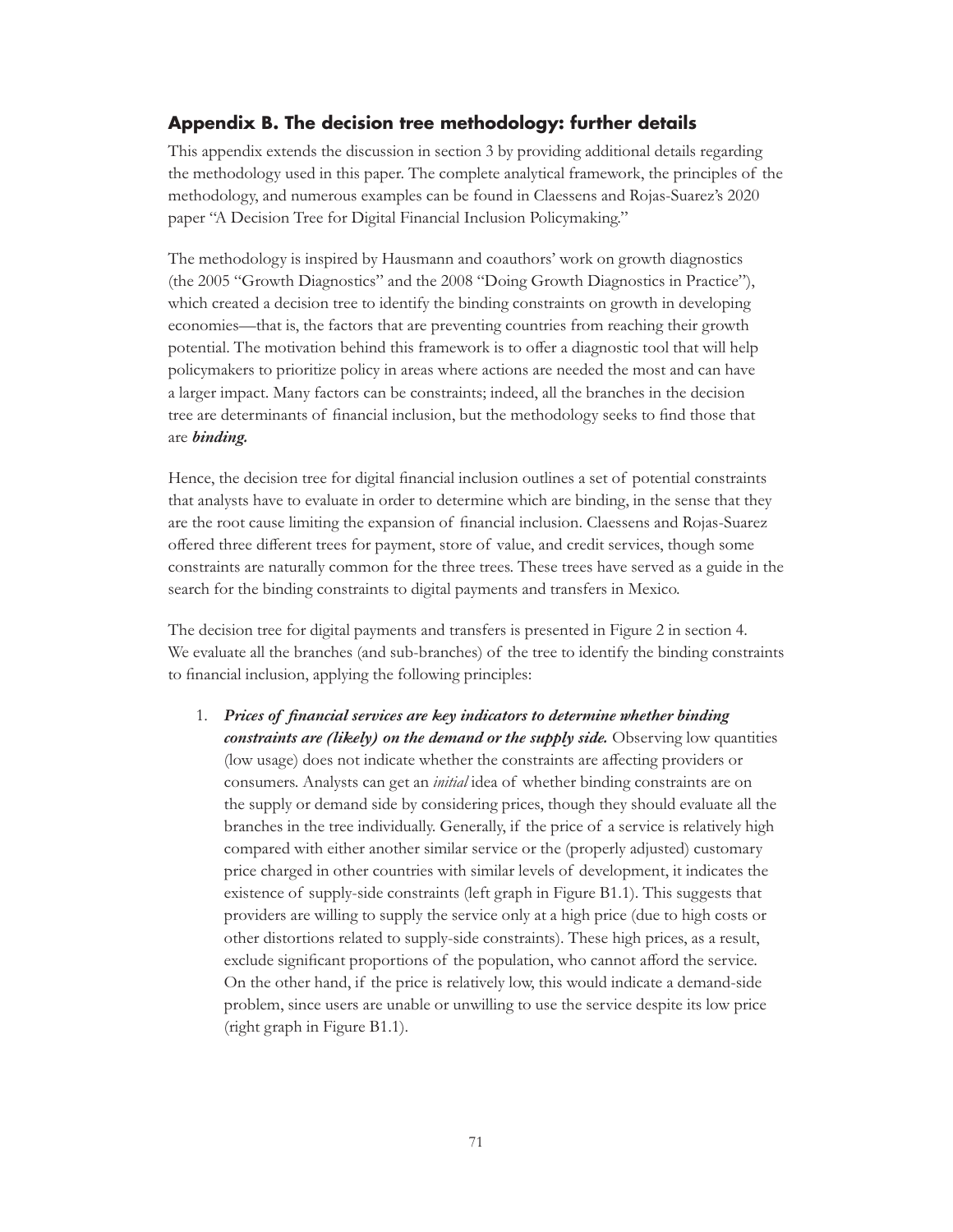



*Source:* Claessens and Rojas-Suarez (2020), taken from Hausmann et al (2008). *Note: S* and *D* represent, respectively, the supply of and demand for a financial service, and  $p$  and  $q$  represent, respectively, the price and quantity used of that service. Actual usage occurs at the intersection of both curves.

In addition, in many cases, it is necessary to consider a broader definition of prices, accounting for potential unobserved shadow prices and other factors, such as opportunity costs, that affect the market equilibrium. A clear example of this is geographical constraints, where the opportunity cost of displacement is built in for customers and might cause low demand.

The three other principles indicate that a constraint is likely binding:

- 2. *If relaxing the constraint results in a significant change in usage* or other relevant behaviors. For example, if reducing or eliminating certain taxes to payment services causes a sharp rise in the usage of the service
- 3. *If agents are trying to overcome or bypass the constraint* by using either alternative equivalent services such as informal lending (when analyzing credit markets) or a combination of other, less efficient, financial instruments
- 4. *If agents less intensive in that constraint are thriving*—that is, if the constraint affects only a subpopulation and those not affected by it are largely financially included*.* For example, in countries where institutional and governance quality is low, the ability to use financial services may depend on factors other than those driving the sound conduct of business, such as political connections. If so, one should observe that those with privilege to use the services do better than what is expected given their capacities.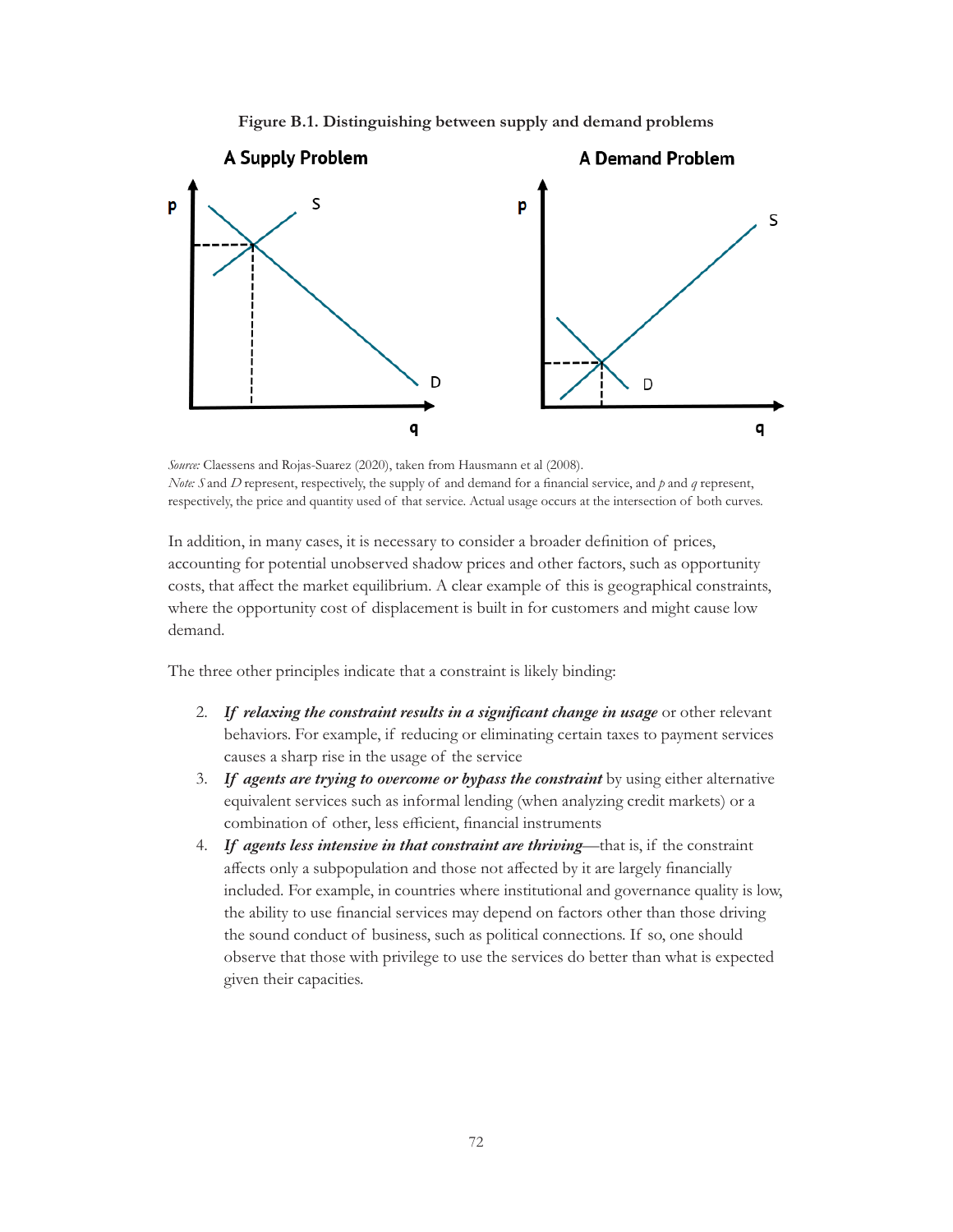Further considerations to take into account when using the decision tree methodology include these:

- • *When assessing whether a constraint (branch in the tree) is binding, analysts need to consider as many indicators as possible, including hard data as well as surveys reflecting perceptions.* Claessens and Rojas-Suarez suggested possible indicators to use on each of the branches, but analysts should select a set of indicators based on the specific characteristics and context of both the services and the country under study. Data should encompass both aggregate and microlevel statistics.
- • *Keep in mind that removing nonbinding constraints might be necessary to expose a binding constraint.* For instance, allowing mobile money to operate by law can ease a constraint but, while necessary, it might not be sufficient to improve financial inclusion. Relaxing this constraint might instead help to uncover a truly binding constraint, such as the lack of a critical mass of customers (a coordination problem).
- *Acknowledge that branches can interrelate*. In some cases, to fully evaluate a branch requires analyzing others. Analysts should draw these connections and assess which indicators to use in each of the branches to evaluate them.

#### **Appendix C. Regression models**

For analyzing the relationship between the sociodemographic characteristics of the population and the use of financial services, we use a probit regression with the following specification:

$$
\Pr(Y_i = 1 | X_i) = \Phi(\alpha + \beta_1 Male_i + \beta_2 Rural_i + \sum_{m=2}^{5} Y_{m,i} Age \text{Cobort}_{m,i} + \sum_{n=2}^{5} \delta_{n,i} Education \text{Level}_{n,i} + \beta_3 Ln(Monthly \text{ wage})_i + \beta_4 Wage \text{ in cash}_i + \sum_{s=2}^{6} Y_{s,i} \text{ Re } \text{gion}_{s,i} + u_i).
$$
\n(C.1)

In Equation (C.1), the dependent variables are binary, taking the value of 1 when the person indicates that she or he has a bank account, has a debit card, uses a mobile banking application associated with a bank account, has used ATMs, or has used correspondent agents, and 0 otherwise. As controls, the regression includes binary variables taking the value of 1 if the person is male, lives in a rural area, or reports being paid in cash, and 0 otherwise. Also, the regression includes a categorical variable for the respondent's age, where the base category is 18 to 24 years; a categorical variable for educational attainment, with no schooling as the base category; and a categorical variable for the region, with Mexico City as the base category. Another variable included in the analysis is informality, taking the value of 0 if the person does not have social security in her or his main occupation, and 0 otherwise. Finally, the natural logarithm of the person's monthly wage is included in the specification. It is worth mentioning that the results are interpreted as an association between the variables and not as a causal relationship.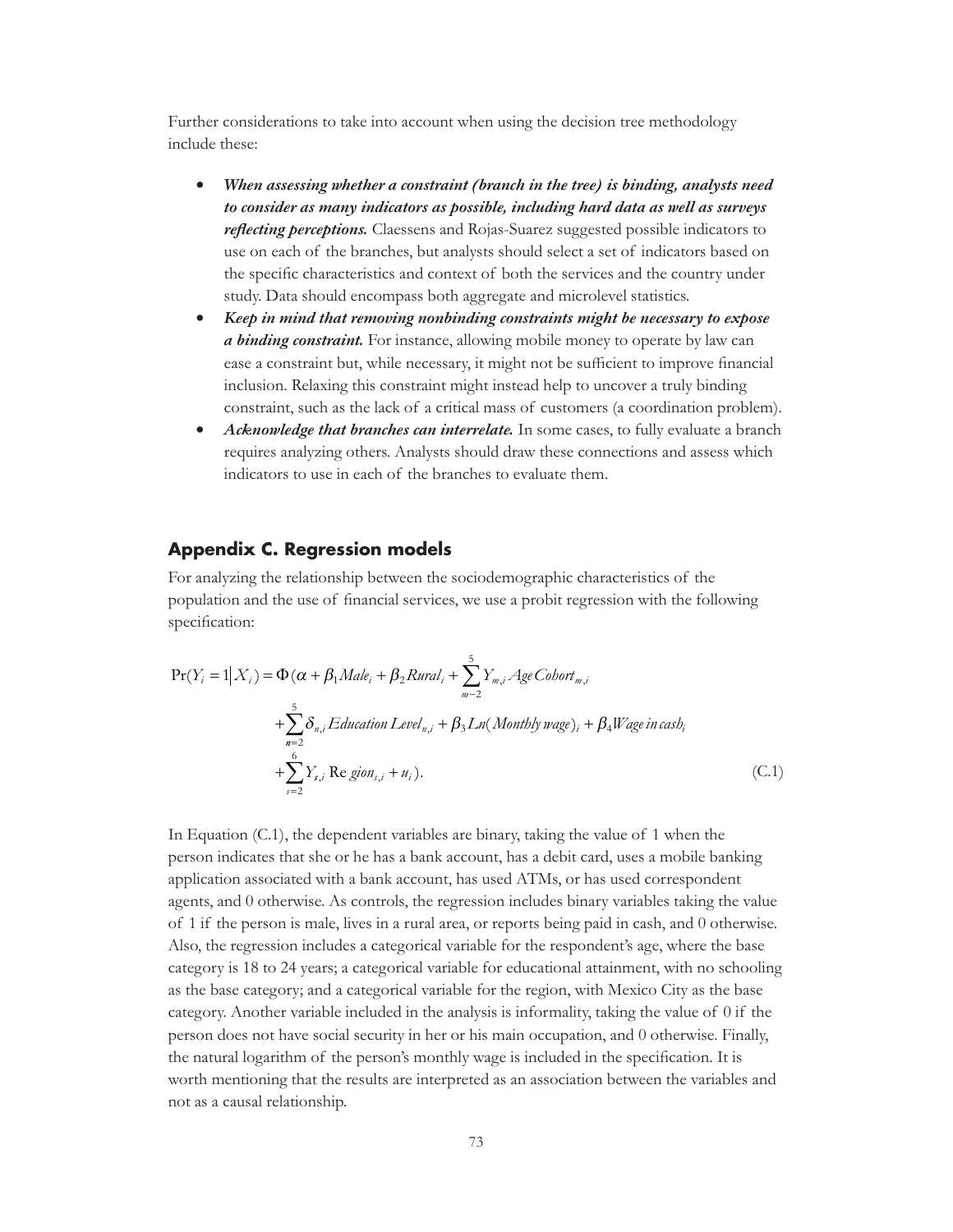Table C.1 presents the marginal effects from the probit regression for using the five respective financial services.

| Variable                    | (1)          | (2)          | (3)          | (4)          | (5)           |
|-----------------------------|--------------|--------------|--------------|--------------|---------------|
|                             | Has a        | Has a        | Has          | Has used     | Has used      |
|                             | bank         | debit card   | mobile       | <b>ATMs</b>  | correspondent |
|                             | account      |              | banking      |              | agents        |
| Male                        | $-0.0755***$ | $-0.0283$    | 0.0127       | $-0.0365***$ | $-0.0529***$  |
|                             | (0.0147)     | (0.0198)     | (0.0203)     | (0.0131)     | (0.0170)      |
| Rural area                  | 0.0128       | $-0.0586***$ | $-0.0899***$ | $-0.0478***$ | $-0.132***$   |
|                             | (0.0156)     | (0.0223)     | (0.0283)     | (0.0149)     | (0.0199)      |
| Age cohort: 25 to 39 years  | $0.0537***$  | 0.0364       | 0.0295       | 0.0102       | $-0.0178$     |
|                             | (0.0188)     | (0.0340)     | (0.0310)     | (0.0179)     | (0.0248)      |
| 40 to 55 years              | $0.0532***$  | $0.0647*$    | $-0.0687**$  | $-0.0157$    | $-0.0559**$   |
|                             | (0.0193)     | (0.0341)     | (0.0314)     | (0.0191)     | (0.0254)      |
| 56 to 64 years              | $0.0901***$  | 0.0526       | $-0.204***$  | $-0.0316$    | $-0.0495$     |
|                             | (0.0263)     | (0.0416)     | (0.0336)     | (0.0255)     | (0.0357)      |
| 65 and over                 | $0.210***$   | 0.00903      | $-0.237***$  | $0.112***$   | $-0.0932*$    |
|                             | (0.0365)     | (0.0599)     | (0.0380)     | (0.0412)     | (0.0518)      |
| Education: Primary          | 0.0251       | $-0.145**$   | 0.00375      | $0.107***$   | 0.0255        |
|                             | (0.0321)     | (0.0697)     | (0.0179)     | (0.0362)     | (0.0479)      |
| Lower secondary             | $-0.000388$  | 0.0171       | $0.156***$   | $0.159***$   | $0.112**$     |
|                             | (0.0294)     | (0.0651)     | (0.0270)     | (0.0341)     | (0.0444)      |
| Upper secondary             | $0.0547*$    | 0.0116       | $0.178***$   | $0.238***$   | $0.144***$    |
|                             | (0.0291)     | (0.0638)     | (0.0213)     | (0.0336)     | (0.0435)      |
| Tertiary                    | $0.112***$   | 0.0934       | $0.319***$   | $0.351***$   | $0.229***$    |
|                             | (0.0309)     | (0.0649)     | (0.0183)     | (0.0350)     | (0.0450)      |
| Informal                    | $-0.0664***$ | 0.0193       | $0.0671**$   | $-0.0585***$ | $-0.0118$     |
|                             | (0.0188)     | (0.0300)     | (0.0278)     | (0.0172)     | (0.0238)      |
| Wage paid in cash           | $-0.496***$  | $-0.0638**$  | $-0.0549**$  | $-0.401***$  | 0.0384        |
|                             | (0.0191)     | (0.0303)     | (0.0275)     | (0.0166)     | (0.0248)      |
| Ln (Monthly wage)           | 0.00684      | $0.0738***$  | $0.123***$   | $0.0330***$  | $0.0762***$   |
|                             | (0.0102)     | (0.0133)     | (0.0161)     | (0.00991)    | (0.0125)      |
| Region: Northwestern region | $0.0458*$    | $0.0697**$   | $-0.0110$    | $0.0523**$   | $0.279***$    |
|                             | (0.0240)     | (0.0288)     | (0.0320)     | (0.0229)     | (0.0268)      |

**Table C.1. Marginal effects from probit regression for using financial services**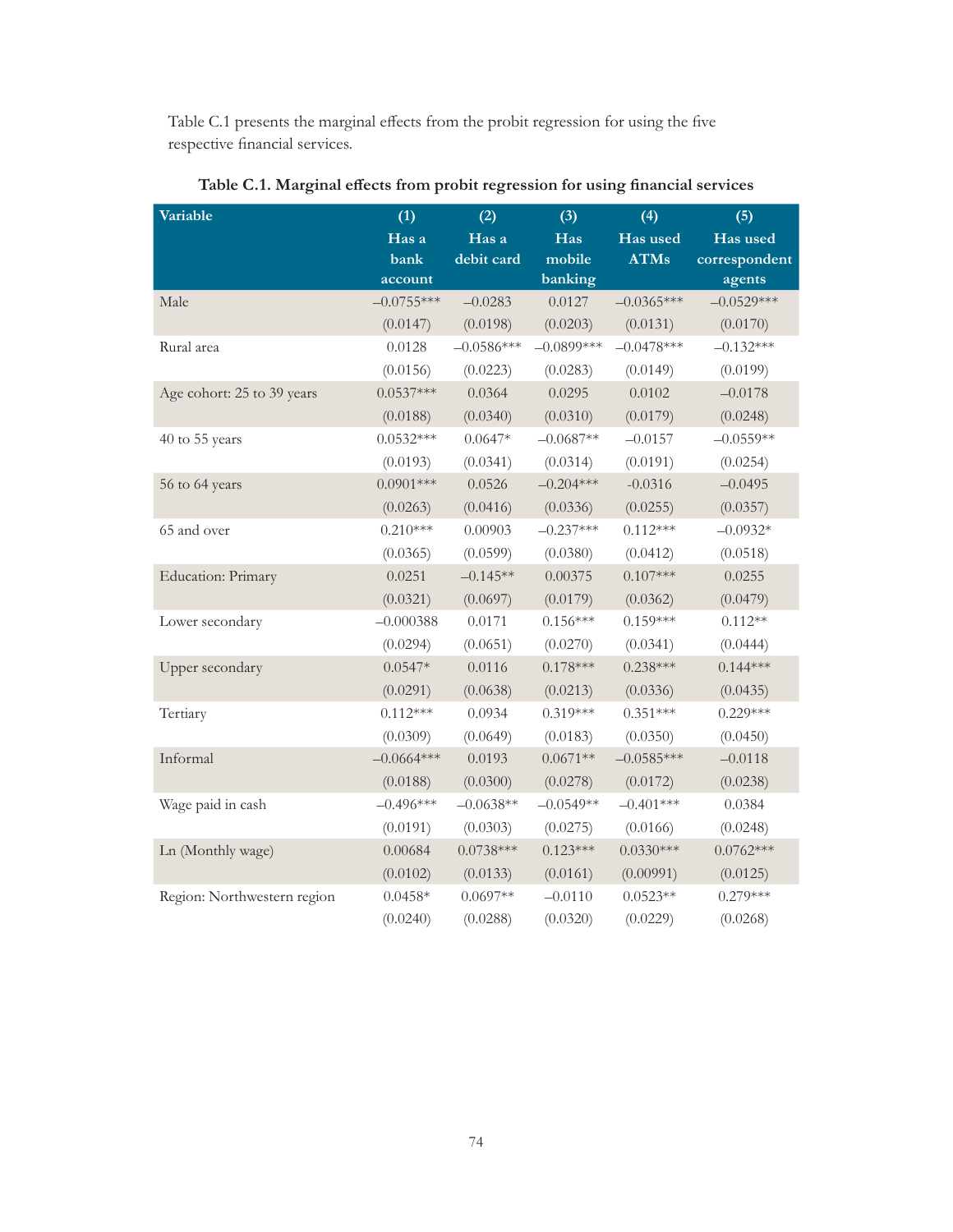| Variable                          | (1)          | (2)         | (3)         | (4)         | (5)           |
|-----------------------------------|--------------|-------------|-------------|-------------|---------------|
|                                   | Has a        | Has a       | Has         | Has used    | Has used      |
|                                   | bank         | debit card  | mobile      | <b>ATMs</b> | correspondent |
|                                   | account      |             | banking     |             | agents        |
| Northeastern region               | $-0.0439*$   | $-0.0284$   | $-0.0192$   | 0.00715     | $0.203***$    |
|                                   | (0.0232)     | (0.0318)    | (0.0318)    | (0.0226)    | (0.0268)      |
| Western region and Bajío          | $-0.0494**$  | $-0.209***$ | 0.00961     | $-0.0372$   | $0.0924***$   |
|                                   | (0.0251)     | (0.0363)    | (0.0356)    | (0.0237)    | (0.0287)      |
| South-central and eastern regions | $-0.0712***$ | $-0.153***$ | $-0.0465$   | $-0.0571**$ | $0.110***$    |
|                                   | (0.0250)     | (0.0375)    | (0.0370)    | (0.0248)    | (0.0291)      |
| Southern region                   | 0.0200       | $-0.0332$   | $-0.000609$ | $-0.00779$  | $0.0995***$   |
|                                   | (0.0245)     | (0.0331)    | (0.0341)    | (0.0233)    | (0.0275)      |
| Observations                      | 7,657        | 4,248       | 3,813       | 7,657       | 7,657         |

*Note:* Standard errors in parentheses. \*\*\* *p* < 0.01, \*\* *p* < 0.05, \* *p* < 0.1. Northwestern region: Baja California, Baja California Sur, Chihuahua, Durango, Sinaloa, Sonora; northeastern region: Coahuila, Nuevo León, San Luis Potosí, Tamaulipas; Western region and Bajío: Aguascalientes, Colima, Guanajuato, Jalisco, Michoacán, Nayarit, Querétaro, Zacatecas; south-central and eastern region: Hidalgo, Mexico (state), Morelos, Puebla, Tlaxcala, Veracruz; southern region: Campeche, Chiapas, Guerrero, Oaxaca, Quintana Roo, Tabasco, Yucatán. *Source:* Authors' estimates using data from ENIF 2018 (INEGI 2018a).

#### *Probit Regression Including Financial Literacy Variables*

For estimating the relationship between the probability of using financial services and a respondent's financial literacy, we use the following specification:

$$
\Pr(Y_i = 1 | X_i) = \Phi(\alpha + \beta_1 Male_i + \beta_2 Rural_i + \sum_{m=2}^{5} Y_{m,i} Age \text{Cobort}_{m,i} + \sum_{m=2}^{5} \delta_{n,i} Education \text{Level}_{n,i} + \beta_3 Financial \text{ Literary Score}_i + u_i)
$$
\n(C.2)

In Equation (C.2), the dependent variables are the same binary variables described for Equation (1). The independent variables include sociodemographic characteristics. For approximating financial literacy, we follow the methodology described by the CNBV (2019a), which measures three dimensions of financial literacy—financial knowledge, financial behavior, and financial attitudes—using information from the 2018 ENIF (INEGI 2018a). Although the CNBV calculates the financial literacy score by adding the scores of the three dimensions, we use the individual subscores for knowledge and behavior. The results are presented in Table C.2.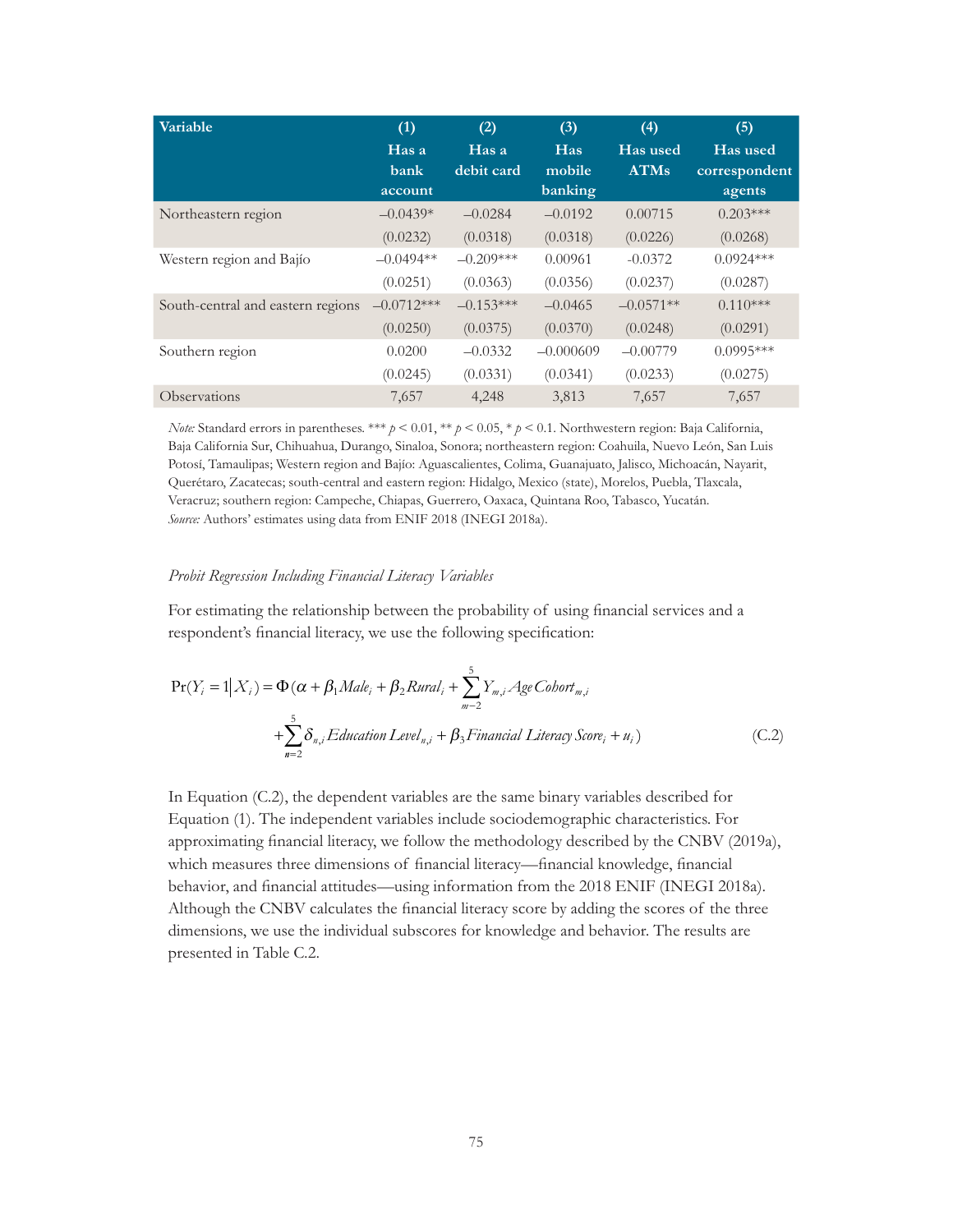| <b>Variables</b>                   | (1)         | (2)         | (3)         | (4)           | (5)         | (6)         | (7)         | (8)           |
|------------------------------------|-------------|-------------|-------------|---------------|-------------|-------------|-------------|---------------|
|                                    | Has a       | Has         | Have        | Has used      | Has a       | Has         | Has         | Has used      |
|                                    | bank        | used        | used        | correspondent | bank        | mobile      | used        | correspondent |
|                                    | account     | mobile      | <b>ATMs</b> | agents        | account     | banking     | <b>ATMs</b> | agents        |
|                                    |             | banking     |             |               |             |             |             |               |
| Financial<br>knowledge<br>subscore | 0.0099      | $0.0175**$  | $0.0139**$  | 0.00536       |             |             |             |               |
|                                    | (0.00597)   | (0.00770)   | (0.00584)   | (0.00589)     |             |             |             |               |
| Financial<br>behavior<br>subscore  |             |             |             |               | $0.0503***$ | $0.0427***$ | $0.0421***$ | $0.0287***$   |
|                                    |             |             |             |               | (0.00327)   | (0.00459)   | (0.00309)   | (0.00332)     |
| Male                               | $0.0400***$ | $0.0480***$ | $0.0686***$ | 0.0228        | 0.0132      | $0.0407**$  | $0.0653***$ | $0.0254**$    |
|                                    | (0.0138)    | (0.0176)    | (0.0134)    | (0.0139)      | (0.0124)    | (0.0163)    | (0.0117)    | (0.0122)      |
| Rural                              | $-0.0370**$ | $-0.148***$ | $-0.166***$ | $-0.164***$   | $-0.0122$   | $-0.128***$ | $-0.149***$ | $-0.173***$   |
|                                    | (0.0168)    | (0.0276)    | (0.0156)    | (0.0171)      | (0.0144)    | (0.0254)    | (0.0133)    | (0.0145)      |
| Age cohort:<br>25 to 39 years      | $0.155***$  | $0.0732***$ | $0.0820***$ | 0.0224        | $0.131***$  | $0.0570**$  | $0.0677***$ | 0.0152        |
|                                    | (0.0195)    | (0.0275)    | (0.0192)    | (0.0207)      | (0.0180)    | (0.0257)    | (0.0171)    | (0.0186)      |
| 40 to 55 years                     | $0.171***$  | $-0.0131$   | $0.0838***$ | $-0.0304$     | $0.141***$  | $-0.0355$   | $0.0665***$ | $-0.0303$     |
|                                    | (0.0204)    | (0.0276)    | (0.0203)    | (0.0213)      | (0.0187)    | (0.0254)    | (0.0179)    | (0.0191)      |
| 56 to 64 years                     | $0.163***$  | $-0.120***$ | $0.0601**$  | $-0.0419$     | $0.152***$  | $-0.137***$ | $0.0386*$   | $-0.0446*$    |
|                                    | (0.0276)    | (0.0348)    | (0.0268)    | (0.0283)      | (0.0241)    | (0.0302)    | (0.0227)    | (0.0245)      |
| 65 and over                        | $0.366***$  | $-0.155***$ | $0.126***$  | $-0.127***$   | $0.319***$  | $-0.161***$ | $0.123***$  | $-0.101***$   |
|                                    | (0.0337)    | (0.0383)    | (0.0374)    | (0.0363)      | (0.0297)    | (0.0358)    | (0.0318)    | (0.0309)      |
| Education:<br>Primary              | $-0.0455$   | 0.00482     | 0.0186      | $-0.00604$    | $-0.0340$   | 0.00482     | $0.0629**$  | 0.0306        |
|                                    | (0.0471)    | (0.0117)    | (0.0400)    | (0.0472)      | (0.0333)    | (0.0120)    | (0.0262)    | (0.0322)      |
| Lower<br>secondary                 | 0.0223      | $0.126***$  | $0.118***$  | $0.0744*$     | $-0.00384$  | $0.134***$  | $0.164***$  | $0.112***$    |
|                                    | (0.0448)    | (0.0236)    | (0.0388)    | (0.0447)      | (0.0310)    | (0.0220)    | (0.0246)    | (0.0303)      |
| Upper<br>secondary                 | $0.106**$   | $0.153***$  | $0.272***$  | $0.107**$     | $0.0679**$  | $0.155***$  | $0.301***$  | $0.147***$    |
|                                    | (0.0444)    | (0.0165)    | (0.0386)    | (0.0439)      | (0.0307)    | (0.0160)    | (0.0246)    | (0.0297)      |
| Tertiary                           | $0.287***$  | $0.359***$  | $0.492***$  | $0.176***$    | $0.214***$  | $0.332***$  | $0.498***$  | $0.202***$    |
|                                    | (0.0448)    | (0.0150)    | (0.0389)    | (0.0443)      | (0.0317)    | (0.0145)    | (0.0256)    | (0.0305)      |
| Observations                       | 10,377      | 4,846       | 10,377      | 10,377        | 12,309      | 5,267       | 12,309      | 12,309        |

## **Table C.2. Marginal effects from probit regression including financial literacy subscores**

*Note:* Standard errors in parentheses. \*\*\*  $p < 0.01$ , \*\*  $p < 0.05$ , \*  $p < 0.1$ . *Source:* Estimates using ENIF (INEGI 2018a).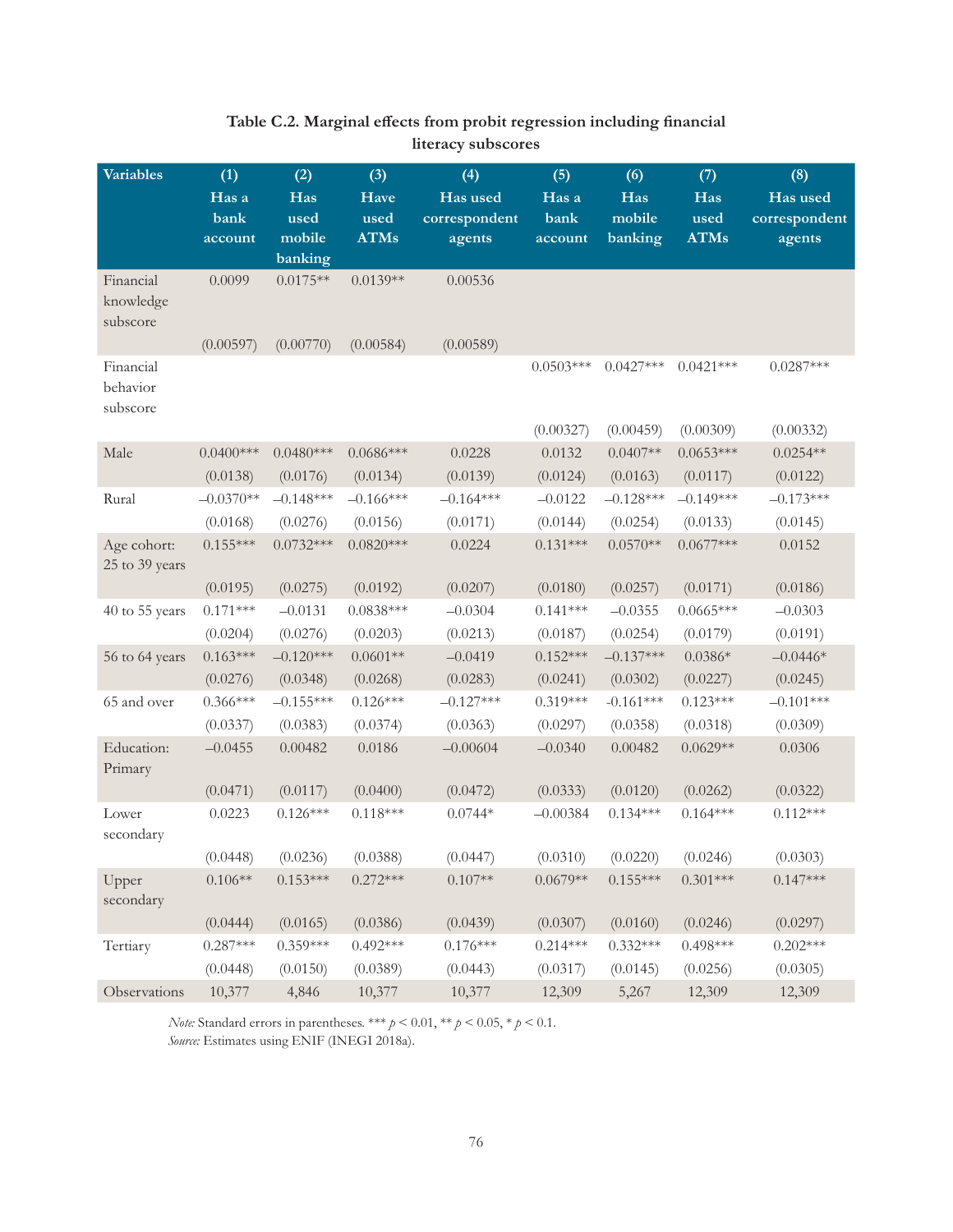# **10. References**

| ABC (Costa Rican Banking Association). (2018). Nivel de Bancarización y Capacidades Financieras<br>de los Costarricenses. San José, Costa Rica: ABC.<br>AFI (Alliance for Financial Inclusion). (2019). "KYC Innovations, Financial Inclusion and |
|---------------------------------------------------------------------------------------------------------------------------------------------------------------------------------------------------------------------------------------------------|
| Integrity." Guideline Note No. 32, AFI, Kuala Lumpur, Malaysia.                                                                                                                                                                                   |
| Banca de las Oportunidades. (2019). Reporte de Inclusión Financiera 2019. Bogotá, Colombia:<br>Banca de las Oportunidades.                                                                                                                        |
| Banxico. (2009). Reporte sobre el Sistema Financiero. Mexico City: Bank of Mexico.                                                                                                                                                                |
| -. (2017). Interoperability in the Mexican Payments Market: The Role of Banco de México.<br>Mexico City: Bank of Mexico.                                                                                                                          |
| -. (2019). Informe Anual sobre las Infraestructuras de los Mercados Financieros. Mexico City:<br>Bank of Mexico.                                                                                                                                  |
| -. (2020a). Informe Anual sobre el Ejercicio de las Atribuciones Conferidas por la Ley para la                                                                                                                                                    |
| Transparencia y Ordenamiento de los Servicios Financieros. Mexico City: Bank of Mexico.                                                                                                                                                           |
| ——. (2020b). Resultados de la Encuesta Telefónica 2020: Medios de Pago Usados durante la<br>Pandemia. Mexico City: Bank of Mexico.                                                                                                                |
| -. (2020c). Fees and Commission on Payment Services for 2020 database. Accessed on                                                                                                                                                                |
| October 28, 2020. https://www.banxico.org.mx/RegistroComisionesExterno/.                                                                                                                                                                          |
| BCB (Central Bank of Brazil). (2018). Relatório de Cidadania Financeira. Brasilia: BCB.                                                                                                                                                           |
| BCRA (Central Bank of the Republic of Argentina). (2017). Tasas de Intercambio Máximas                                                                                                                                                            |
| Aplicables a Transacciones con Tarjetas de Débito, de Crédito y de Compra. Brasilia: BCRA.                                                                                                                                                        |
|                                                                                                                                                                                                                                                   |
| Bourreau, M., and T. Valletti. (2015). "Enabling Digital Financial Inclusion through                                                                                                                                                              |
| Improvements in Competition and Interoperability: What Works and What Doesn't."                                                                                                                                                                   |
| CGD Policy Paper 065, Center for Global Development, Washington, DC.                                                                                                                                                                              |
| Bruhn, M., G. L. Ibarra, and D. McKenzie. (2013). Why Is Voluntary Financial Education So<br>Unpopular? Experimental Evidence from Mexico. Policy Research Working Paper 6439,                                                                    |
| World Bank, Washington, DC.                                                                                                                                                                                                                       |
| Carabarín, M., A. de la Garza, J. P. González, and A. Pompa. (2016). "Banking                                                                                                                                                                     |
| Correspondents and Financial Inclusion in Mexico." In M. Roa and D. Mejia, Financial<br>Decisions of Households and Financial Inclusion: Evidence for Latin America and the Caribbean                                                             |
| (pp. 389-427). Mexico City: Center for Latin American Monetary Studies.                                                                                                                                                                           |
| Casanova, M., and G. Zapata. (2016). OXXO's Saldazo: Successes and Challenges. Washington,                                                                                                                                                        |
| DC: Consultative Group to Assist the Poor.                                                                                                                                                                                                        |
| Cave, M., R. Guerrero, and E. Mariscal. (2018). Bridging Mexico's Digital Divide: An Inside-Out/                                                                                                                                                  |
| Outside-In View of Competition and Regulation. Mexico City: Executive Council of Global<br>Companies.                                                                                                                                             |
| CEPAL (United Nations Economic Commission for Latin America and the Caribbean).                                                                                                                                                                   |
| (2017). Estructura Tarifaria del Mercado de Pagos Electrónicos en el Uruguay y Otros Países de<br>América del Sur. Montevideo, Uruguay: CEPAL.                                                                                                    |
| CEPEP (Centro de Estudios para la Preparación y Evaluación Socioeconómica de                                                                                                                                                                      |
| Proyectos). (2018). Valor Social del Tiempo a Nivel Nacional en México para 2018. Mexico City:<br>CEPEP.                                                                                                                                          |
|                                                                                                                                                                                                                                                   |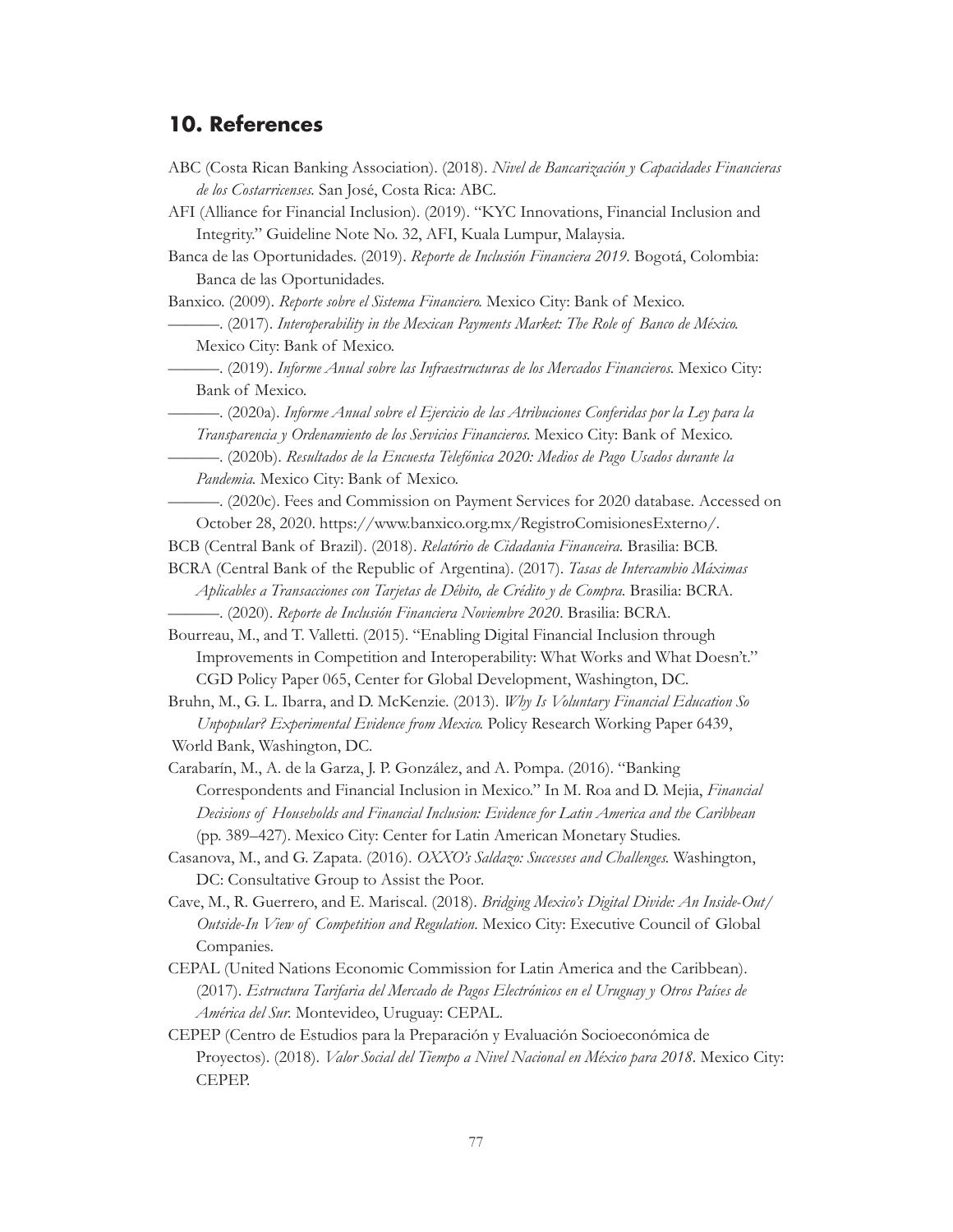CGAP (Consultative Group to Assist the Poor). (2010). *Update on Branchless Banking Policy and Regulation in Mexico.* Washington, DC: CGAP.

- Claessens, S., and L. Rojas-Suarez. (2020). "A Decision Tree for Digital Financial Inclusion Policymaking." Working Paper 525, Center for Global Development, Washington, DC. <https://www.cgdev.org/publication/policy-decision-tree-improving-financial-inclusion>.
- CNBV (National Banking and Securities Commission). (2010). *Reporte de Inclusión Financiera 2.* Mexico City: CNBV.
	- ———. (2011). "Corresponsales Bancarios: El Papel de los Comercios Independientes y las Redes de Distribución de Productos." Modelos de Negocio para la Inclusión Financiera 3, CNBV, Mexico City.
- ———. (2013). *Reporte de Inclusión Financiera 5.* Mexico City: CNBV.
	- ———. (2015). *Reporte Nacional de Inclusión Financiera 6.* Mexico City: CNBV.
- ———. (2018ª). *Medición del Impacto de los Corresponsables Bancarios en la Inclusión Financiera en México.* Mexico City: CNBV.
- ———. (2018b). *Reporte Nacional de Inclusión Financiera 9.* Mexico City: CNBV.
- ———. (2019ª). *Alfabetización Financiera en México.* Mexico City: CNBV.
- ———. (2019b). *The Financial Needs of Mexicans: How Do Mexicans Solve Their Financial Needs?* Mexico City: CNBV and insight2impact.
	- ———. (2020ª). Bases de Datos de Inclusión Financiera. [https://www.gob.mx/cnbv/](https://www.gob.mx/cnbv/acciones-y-programas/bases-de-datos-de-inclusion-financiera)

[acciones-y-programas/bases-de-datos-de-inclusion-financiera.](https://www.gob.mx/cnbv/acciones-y-programas/bases-de-datos-de-inclusion-financiera)

- ———. (2020b). *Panorama de Inclusión Financiera, 2020.* Mexico City: CNBV.
- CONAIF (National Commission for Financial Inclusion). (2016). *Política Nacional de Inclusión Financiera.* Mexico City: CONAIF.
- CONDUSEF (Comisión Nacional para la Protección y Defensa de los Consumidores).2020. Statistics for 2020 database. Accessed on November 30, 2020. [https://www.condusef.](https://www.condusef.gob.mx/?p=contenido&idc=1302&idcat=4) [gob.mx/?p=contenido&idc=1302&idcat=4.](https://www.condusef.gob.mx/?p=contenido&idc=1302&idcat=4)
- Cook, W., D. Lennox, and S. Sbeih. (2021). *Building Faster Better: A Guide to Inclusive Instant Payment Systems.* Washington, DC: CGAP.
- CPMI-BIS. 2020. Committed on Payments and Market Infrastructure statisitics. Accessed on February 2, 2021. [https://www.bis.org/statistics/payment\\_stats.](https://www.bis.org/statistics/payment_stats.htm?m=3%7C16%7C385) [htm?m=3%7C16%7C385](https://www.bis.org/statistics/payment_stats.htm?m=3%7C16%7C385).
- Dias, D., and S. Staschen. (2019). *Nonbank E-money Issuers vs. Payments Banks: How Do They Compare?* Washington, DC: CGAP.
- Diehl, J., and M. Lava. (2020). "Investigación y Estudio de Regulación Comparada–Fintech." Technical Note No. IDB-TN-2012. Washington, DC: Inter-American Development Bank.
- DOF (Diario Oficial de la Federación). (2020). *Dictamen Preliminar del Expediente IEBC-005- 2018.* Mexico City: DOF.
- EA Consultants. (2020). *Diagnóstico de la Eficiencia de la Protección a los Usuarios de Servicios Financieros en México.* New York: EA Consultants.
- EIU (*Economist* Intelligence Unit). (2019). *Global Microscope 2019: The Enabling Environment for Financial Inclusion.* New York: *Economist* Intelligence Unit.

<sup>———. (2011).</sup> *Reglamentación de los Agentes Bancarios.* Washington, DC: CGAP.

CIAT. (2019). Tax rates in Latin America Database. Accessed on February 5, 2021. [https://](https://www.ciat.org/tax-rates-in-latin-america/?lang=en) [www.ciat.org/tax-rates-in-latin-america/?lang=en.](https://www.ciat.org/tax-rates-in-latin-america/?lang=en)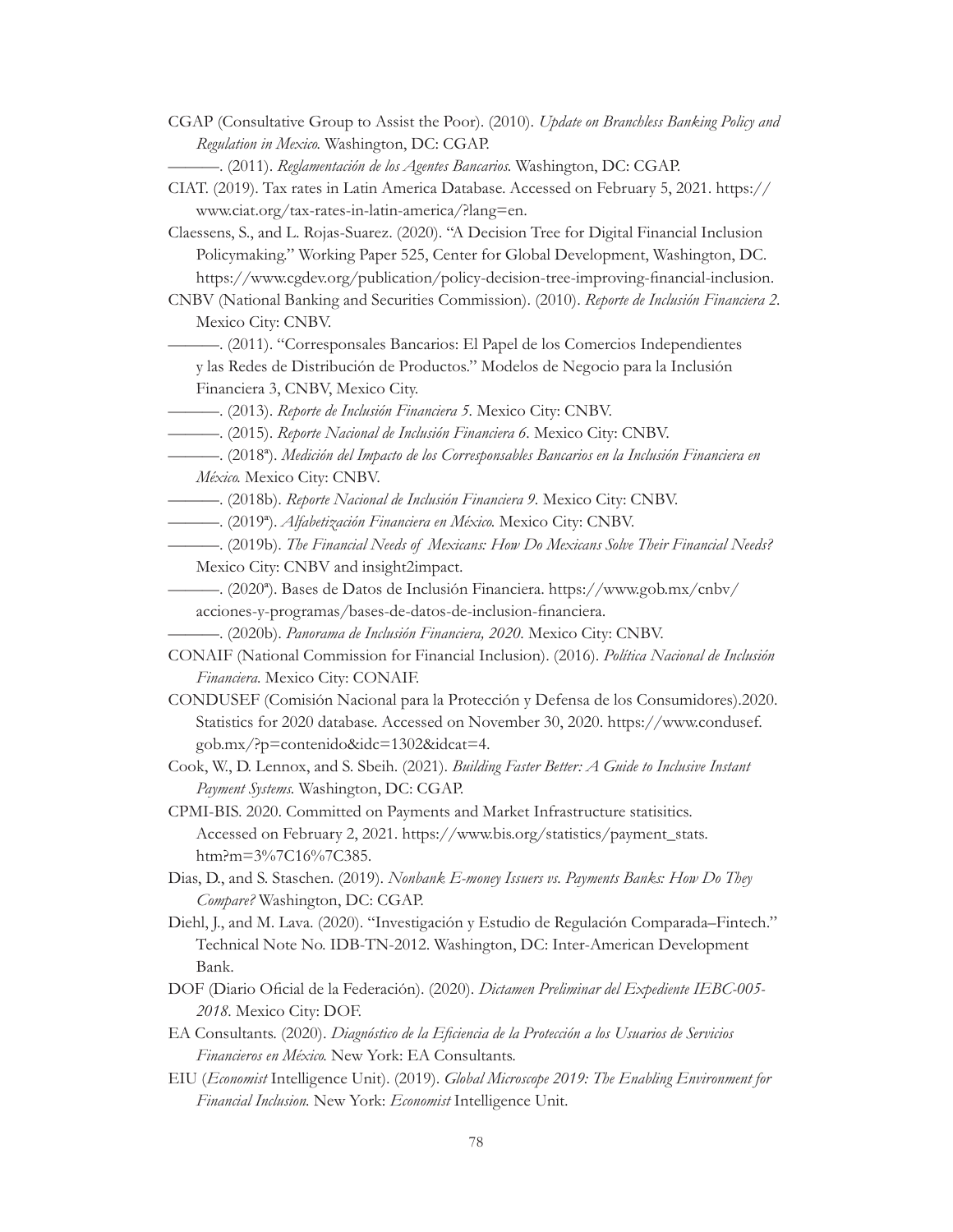———. (2020). *Global Microscope 2020: The Role of Financial Inclusion in the Covid-19 Response.* New York: *Economist* Intelligence Unit.

Enríquez, A., S. Fernández, V. López, and I. Rodríguez. (2009). *M-banking: Oportunidades y Barreras para el Desarrollo de Servicios Financieros a Través de Tecnologías Móviles en América Latina y el Caribe.* Washington, DC: Multilateral Investment Fund.

Finnovista. (2018). *Fintech Radar Mexico.* Mexico City: Finnovista.

- ———. (2020a). *Fintech Radar in Mexico.* Mexico City: Finnovista.
- ———. (2020b). *Informe de Banca Digital en México 2020: Estudio de las Herramientas Digitales Que los Bancos Mexicanos Han Desarrollado para Sus Clientes.* Mexico City: Finnovista.

FOMIN (Multilateral Investment Fund), IDB (Inter-American Development Bank), and CAF (Development Bank of Latin America). (2013). *Banca Corresponsal e Inclusión Financiera.* Washington, DC: FOMIN.

FSB (Financial Stability Board). (2019). *FinTech and Market Structure in Financial Services: Market Developments and Potential Financial Stability Implications.* Basel, Switzerland: FSB. [https://](https://www.fsb.org/2019/02/fintech-and-market-structure-in-financial-services-market-developments-and-potential-financial-stability-implications/) [www.fsb.org/2019/02/fintech-and-market-structure-in-financial-services-market](https://www.fsb.org/2019/02/fintech-and-market-structure-in-financial-services-market-developments-and-potential-financial-stability-implications/)[developments-and-potential-financial-stability-implications/](https://www.fsb.org/2019/02/fintech-and-market-structure-in-financial-services-market-developments-and-potential-financial-stability-implications/).

GSMA (Global System for Mobile Communications Association). (2015). *Digital Inclusion and Mobile Sector Taxation in Mexico.* London: Deloitte.

———. (2016a). *Country Overview Mexico: Mobile Driving Growth, Innovation and Opportunity.* London: GSMA.

- ———. (2016b). *Digital Inclusion and Mobile Sector Taxation 2016: The Impacts of Sector-Specific Taxes and Fees on the Affordability of Mobile Services.* London: Deloitte.
	- ———. (2018). *Eficacia en la Fijación de los Precios del Espectro en América Latina: Políticas que*
	- *Fomenten una Mejor Calidad y Mayor Asequibilidad de los Servicios Móviles.* London: GSMA.
- ———. (2019). *The Mobile Money Regulatory Index 2019*. London.
- ———. (2020). *The Mobile Economy: Latin America 2020.* London: GSMA.
- ———. (2021). "Mobile for Development." [https://www.gsma.com/](https://www.gsma.com/mobilefordevelopment/mobile-money/policy-and-regulation/)
	- [mobilefordevelopment/mobile-money/policy-and-regulation/](https://www.gsma.com/mobilefordevelopment/mobile-money/policy-and-regulation/).
- GSMA-MMU. (2021). Mobile Money Deployment Tracker database. Accessed January 11, 2021. <https://www.gsma.com/mobilemoneymetrics/#deployment-tracker>.
- Hausmann, R., B. Klinger, and R. Wagner. (2008). "Doing Growth Diagnostics in Practice: A 'Mindbook.'" CID Working Paper 177, Center for International Development, Harvard University, Cambridge, MA. [https://growthlab.cid.harvard.edu/files/](https://growthlab.cid.harvard.edu/files/growthlab/files/177.pdf) [growthlab/files/177.pdf.](https://growthlab.cid.harvard.edu/files/growthlab/files/177.pdf)
- Hausmann, R., D. Rodrik, and A. Velasco. (2005). "Growth Diagnostics." Growth Lab, Center for International Development at Harvard University, Cambridge, MA. [https://](https://growthlab.cid.harvard.edu/publications/growth-diagnostics-0) [growthlab.cid.harvard.edu/publications/growth-diagnostics-0](https://growthlab.cid.harvard.edu/publications/growth-diagnostics-0).
- IFT (Federal Telecommunications Institute). (2019). *Pronósticos de los Servicios de Telecomunicaciones.* Mexico City: IFT. ———. (2020). *Anuari Estadístico 2020.* Mexico City: IFT.
- ILO (International Labour Organization). (2021). ILOSTAT database. Accessed November 18, 2020. [https://ilostat.ilo.org/.](https://ilostat.ilo.org/)
- IMF (International Monetary Fund). (2016). *Mexico Financial System Stability Assessment.* Washington, DC: IMF.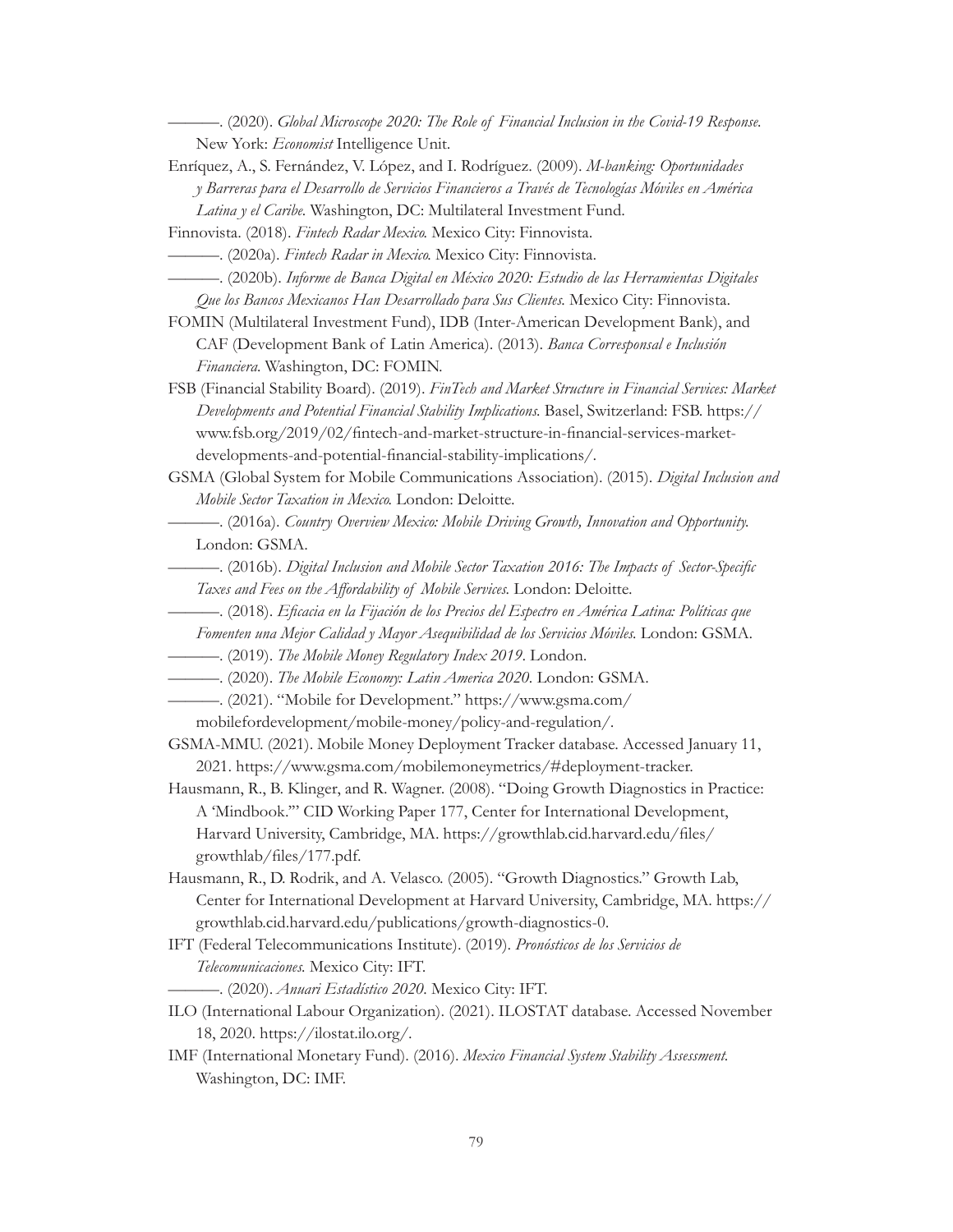———. (2020). Financial Access Survey database. [https://data.imf.](https://data.imf.org/?sk=E5DCAB7E-A5CA-4892-A6EA-598B5463A34C&sId=1390030341854)

[org/?sk=E5DCAB7E-A5CA-4892-A6EA-598B5463A34C&sId=1390030341854.](https://data.imf.org/?sk=E5DCAB7E-A5CA-4892-A6EA-598B5463A34C&sId=1390030341854)

INEGI (Instituto Nacional de Estadísica y Geografía). 2018ª. Encuesta Nacional de

- Inclusión Financiera 2018 database. [https://www.inegi.org.mx/programas/enif/2018/.](https://www.inegi.org.mx/programas/enif/2018/) ———. (Instituto Nacional de Estadísica y Geografía). 2018b. Encuesta Nacional de
- Financiamiento de las Empresas 2018 database. [https://www.inegi.org.mx/programas/](https://www.inegi.org.mx/programas/enafin/2018/) [enafin/2018/](https://www.inegi.org.mx/programas/enafin/2018/)
- ———. 2019. Encuesta Nacional sobre Disponibilidad y Uso de Tecnologías de la Información en los Hogares database. [https://www.inegi.org.mx/programas/](https://www.inegi.org.mx/programas/dutih/2019/) [dutih/2019/](https://www.inegi.org.mx/programas/dutih/2019/).
- ———. 2020. Encuesta Nacional de Ocupación y Empleo. [https://www.inegi.org.mx/](https://www.inegi.org.mx/programas/enoe/15ymas/) [programas/enoe/15ymas/](https://www.inegi.org.mx/programas/enoe/15ymas/).
- INEI (Instituto Nacional de Estadística e Informática). 2020. Informe Técnico: Condiciones de Vida en el Perú. Trimestre: Octubre-Noviembre-Diciembre 2019.
- ITU (International Telecommunication Union). (2020). *Measuring Digital Development: ICT Price Trends 2020.* [https://www.itu.int/en/mediacentre/Documents/Documents/ITU-](https://www.itu.int/en/mediacentre/Documents/Documents/ITU-Measuring_Digital_Development_ICT_Price_Trends_2019.pdf)[Measuring\\_Digital\\_Development\\_ICT\\_Price\\_Trends\\_2019.pdf](https://www.itu.int/en/mediacentre/Documents/Documents/ITU-Measuring_Digital_Development_ICT_Price_Trends_2019.pdf).
- Jeník, I., M. Flaming, and A. Salman. (2020). *Inclusive Digital Banking: Emerging Markets Case Studies.* Washington, DC: CGAP.
- Kerse, M., P. Meagher, and S. Staschen. (2020). *The Use of Agents by Digital Financial Services Providers.* Washington, DC: CGAP.
- Levy, S. (2018). *Under-rewarded Efforts: The Elusive Quest for Prosperity in Mexico.* Washington, DC: Inter-American Development Bank.
- Ley DOF. (2018). *Ley para Regular las Instituciones de Tecnología Financiera.* Mexico City: Cámara de Diputados del H. Congreso de la Unión.
- Manjarrez, G. (2016). "Revolutionizing Cashless Payments in Mexico: The Case of Mimoni/ Lumbrera." In B. Bátiz-Lazo and L. Efthymiou, *The Book of Payments: Historical and Contemporary Views on the Cashless Society* (pp. 359–366). London: Palgrave Macmillan.
- MEF (Ministry of Economy and Finance, Eduador). (2020). *Acuerdo Sobre Aranceles y Otras Condiciones de Uso de Medios de Pago Electrónico.* Quito: MEF.
- Minsait. (2019). *Tendencias en Medios de Pago.* Madrid: Minsait Payments.
- Navis, K., A. Mukherjee, A. Gelb, J. A. Castañeda, I. Mazari, and L. M. Torres. (2020). "The Puzzle of Financial Inclusion in Mexico: A Closeable Gap?" CGD Note, Center for Global Development, Washington, DC. [https://www.cgdev.org/sites/default/files/](https://www.cgdev.org/sites/default/files/puzzle-financial-inclusion-mexico-closeable-gap.pdf) [puzzle-financial-inclusion-mexico-closeable-gap.pdf.](https://www.cgdev.org/sites/default/files/puzzle-financial-inclusion-mexico-closeable-gap.pdf)
- Noor, W., and G. Zapata. (2012). *Why Don't Low-Income Mexicans Use Formal Savings Products?* Washington, DC: CGAP.
- OECD (Organisation for Economic Co-operation and Development). (2017a). *Co-operation between Competition Agencies and Regulators in the Financial Sector—Note by Mexico.* Paris: OECD.
	- ———. (2017b). *G20/OECD INFE Report on Adult Financial Literacy in G20 Countries.* Paris: OECD.
- ———. (2020). *OECD/INFE 2020 International Survey of Adult Financial Literacy.* Paris: OECD.